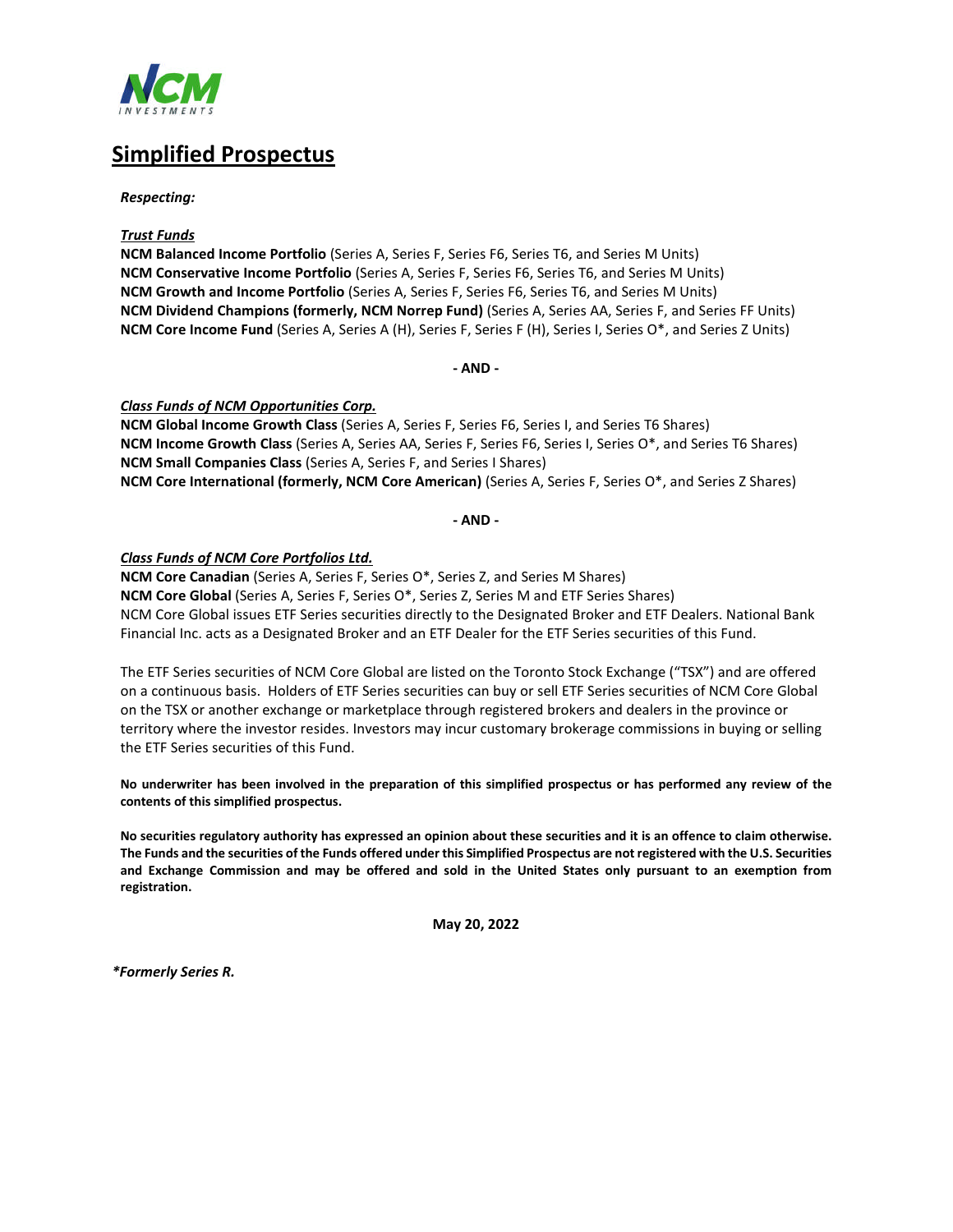# NCM **TABLE OF CONTENTS**

| <b>RESPONSIBILITY FOR MUTUAL FUND</b>                                               |  |
|-------------------------------------------------------------------------------------|--|
|                                                                                     |  |
|                                                                                     |  |
|                                                                                     |  |
| Registrar for Mutual Fund Series11                                                  |  |
| Registrar and tranfer agent for ETF Series 11                                       |  |
| Securities Lending Agent 11                                                         |  |
| Independent Review Committee and Fund                                               |  |
|                                                                                     |  |
|                                                                                     |  |
| Dealer Manager Disclosure 13                                                        |  |
|                                                                                     |  |
| Remuneration of Directors, Officers and                                             |  |
|                                                                                     |  |
|                                                                                     |  |
|                                                                                     |  |
| VALUATION OF PORTFOLIO SECURITIES AND<br>CALCULATION OF NET ASSET VALUE 17          |  |
| PURCHASES, SWITCHES AND REDEMPTIONS 20                                              |  |
| OPTIONAL SERVICES PROVIDED BY THE MUTUAL<br>Automatic Reinvestment of Dividends and |  |
|                                                                                     |  |
| Automatic Purchase Plans29                                                          |  |
| Automatic Withdrawal Plans30                                                        |  |
|                                                                                     |  |
|                                                                                     |  |
| Fees and Expenses Payable by the Funds30                                            |  |
| Fees and Expenses Payable Directly by You 34                                        |  |
|                                                                                     |  |
|                                                                                     |  |
|                                                                                     |  |
| Other Kinds of Dealer Compensation41                                                |  |
| DEALER COMPENSATION FROM MANAGEMENT                                                 |  |
| INCOME TAX CONSIDERATIONS 41                                                        |  |
| Securities Held in a Registered Plan 41                                             |  |
| Securities Held in a Non-Registered Plan 42                                         |  |
|                                                                                     |  |

| Class Funds of NCM Opportunities or NCM<br>Core Portfolios Held in a Non-Registered |
|-------------------------------------------------------------------------------------|
| Units of a Trust Fund Held in a Non-                                                |
| International Information Reporting45                                               |
|                                                                                     |
|                                                                                     |
| EXEMPTIONS AND APPROVALS 46                                                         |
|                                                                                     |
| FUND SPECIFIC INFORMATION 51                                                        |
| SPECIFIC INFORMATION ABOUT EACH OF THE<br>MUTUAL FUNDS DESCRIBED IN THIS DOCUMENT51 |
| WHAT IS A MUTUAL FUND AND WHAT ARE THE                                              |
| RISKS OF INVESTING IN A MUTUAL FUND? 51                                             |
| How are Mutual Funds Structured? 51                                                 |
|                                                                                     |
| What are the Risks of Investing in a Mutual                                         |
|                                                                                     |
|                                                                                     |
| Description of Securities Offered by the                                            |
|                                                                                     |
| Name, Formation and History of the Funds  65                                        |
| What are the Risks of Investing in the Fund?69                                      |
|                                                                                     |
| Fund Expenses Indirectly Borne by Investors70                                       |
|                                                                                     |
| NCM Conservative Income Portfolio 75                                                |
|                                                                                     |
| NCM Dividend Champions (formerly, NCM Norrep                                        |
|                                                                                     |
| NCM Global Income Growth Class88                                                    |
|                                                                                     |
|                                                                                     |
|                                                                                     |
|                                                                                     |
|                                                                                     |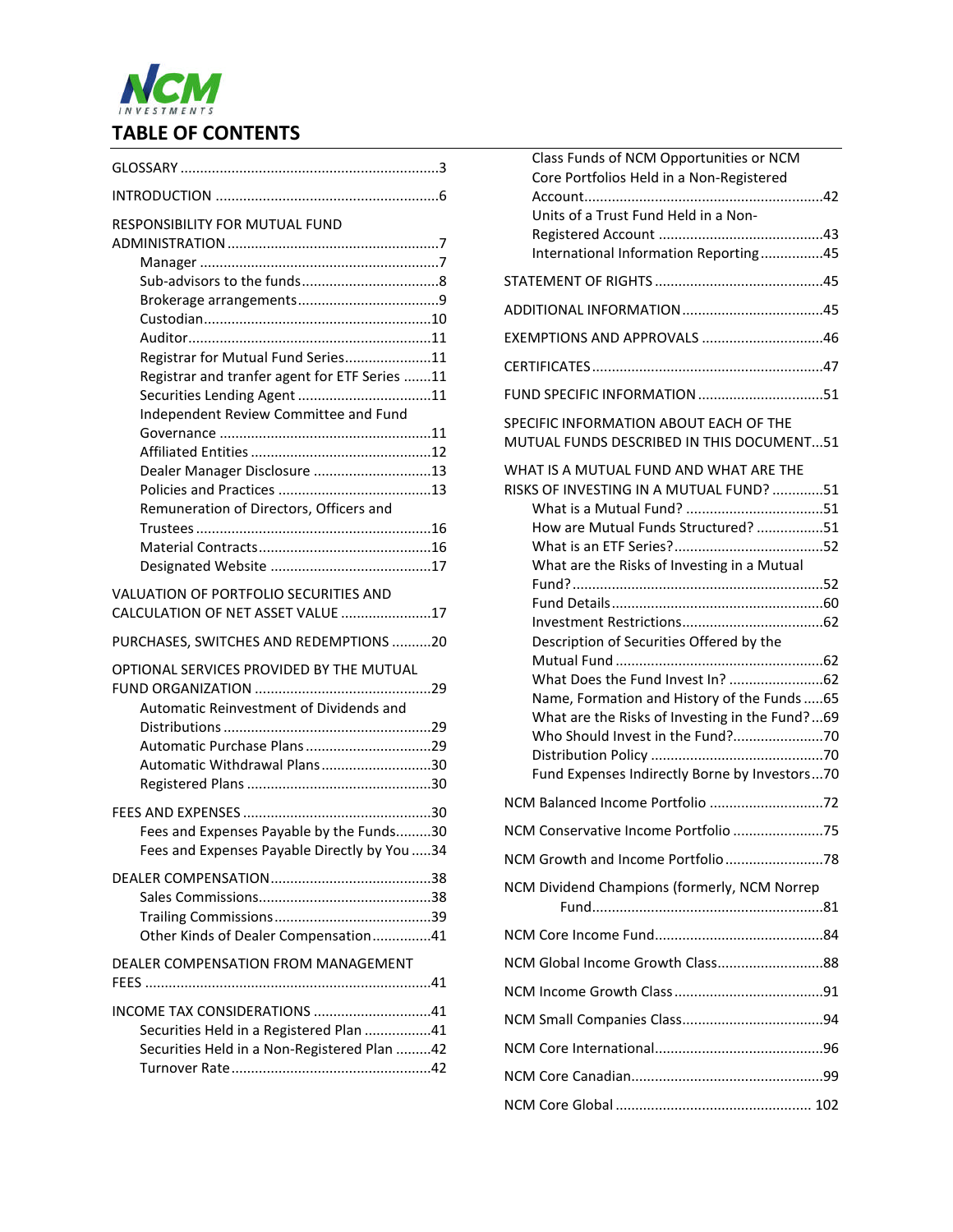## **GLOSSARY**

In this Simplified Prospectus:

"**ABCA**" means the *Business Corporations Act* (Alberta).

"**Applicable Market Index**" means the BMO Small Capitalization Equity Only Weighted Total Return Index.

"**Basket of Securities**" means, in relation to the ETF Series of a Fund, a group of securities and/ or assets determined by the Manager from time to time, representing the constituents of the Fund.

"**Bear Horizons ETFs**" means the exchange traded funds managed by Horizons ETFs Management (Canada) Inc. that take positions in financial instruments and/or equity securities to seek twice the inverse daily returns of a specified underlying index or benchmark, before fees, expenses, distributions, brokerage commissions, and other transaction costs.

"**Business Day**" means a day other than a Saturday, Sunday or statutory holiday in the province of Alberta or Ontario.

"**CDS**" means CDS Clearing and Depository Services Inc.

"**CDS Participant**" means a participant in CDS.

"**CIBC Mellon**" means CIBC Mellon Trust Company, the custodian of the Funds.

"**CIC**" means Cumberland Investment Counsel Inc.

**"Class Fund"** or **"Class Funds"** means one or more Funds that is a class of NCM Opportunities or of NCM Core Portfolios.

"**Constituent Securities**" means for each Fund that offers ETF Series securities, the issuers included in the portfolio of that Fund from time to time.

"**CPL**" means Cumberland Partners Limited.

"**CPWM**" means Cumberland Private Wealth Management Inc.

"**CSA**" means the Canadian Securities Administrators.

"**Designated Broker**" means a registered dealer, that has entered into a designated broker agreement with the Manager, on behalf of one or more Funds offering securities of an ETF Series, pursuant to which the Designated Broker agrees to perform certain duties in relation to such securities.

"**Distribution Record Date**" means a date designated by the Manager as a record date for the determination of securityholders entitled to receive a distribution or dividend from an ETF Series of a Fund.

"**ETFs**" means exchange-traded funds.

"**ETF Dealer**" means a registered dealer (that may or may not be a Designated Broker) that has entered into a continuous distribution agreement with the Manager, on behalf of one or more Funds offering securities of an ETF Series.

"**ETF Series**" means, if applicable, the exchangetraded series of a Fund.

"**Fund(s)**" means one or more of the Trust Funds and Class Funds listed on the front cover of this Simplified Prospectus.

"**Horizons ETFs**" means the exchange traded funds currently managed by Horizons ETFs Management (Canada) Inc. and such other similar funds managed by Horizons ETFs Management (Canada) Inc. in the future.

**"Independent Review Committee"** or **"IRC"** means the independent review committee for the Funds as contemplated under NI 81-107.

"**Manager**" means NCM Asset Management Ltd., the manager of the Funds and the portfolio manager of certain Funds.

"**MER**" means management expense ratio.

"**Methodology**" means the Investment Risk Classification Methodology in NI 81-102 that came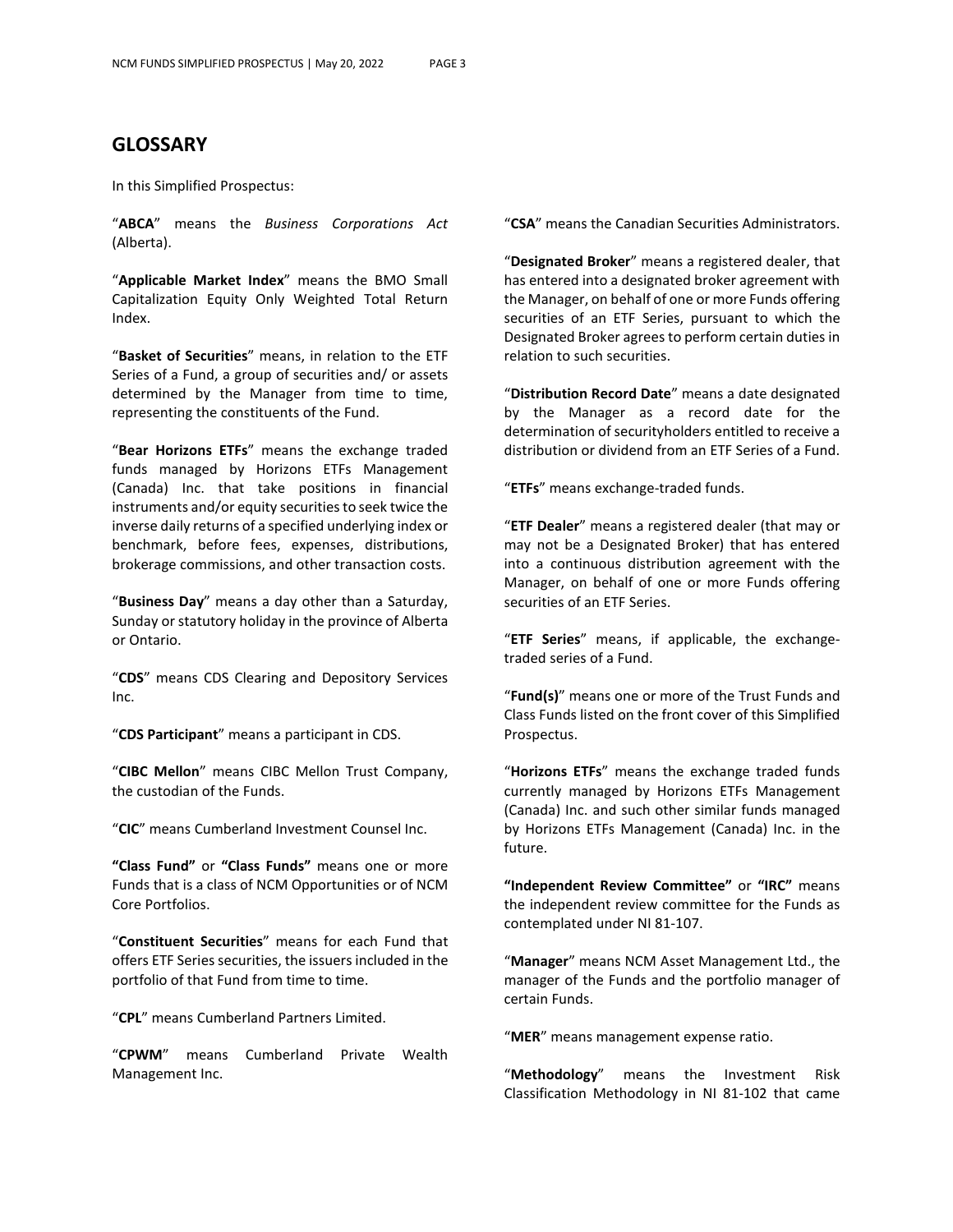into force effective September 1, 2017, as such methodology may be amended and updated from time to time.

"**Mutual Fund Series**" means all series of securities of a Fund other than any ETF Series.

"**NAV**" means net asset value.

"**NCM Core Portfolios**" means NCM Core Portfolios Ltd., a mutual fund corporation that currently offers two classes of shares, as listed on the cover page of this Simplified Prospectus. Each class is considered a separate mutual fund with its own investment objectives.

"**NCM Opportunities**" means NCM Opportunities Corp., a mutual fund corporation that currently offers four classes of shares, as listed on the cover page of this Simplified Prospectus. Each class is considered a separate mutual fund with its own investment objectives.

"**NI 81-102**" means National Instrument 81-102 - *Investment Funds*.

"**NI 81-107**" means National Instrument 81-107 - *Independent Review Committee for Investment Funds.*

"**NIMGI**" means Norrep Investment Management Group Inc.

"**Outperformance Amount**" means, where the performance of a series of a Performance Fee Fund exceeds the Applicable Market Index during a Performance Measurement Period, 20% of the difference between the series performance and the Applicable Market Index performance multiplied by the average series NAV during the Performance Measurement Period (i.e. 20% x (series performance – the Applicable Market Index performance) x (average series NAV) = Outperformance Amount).

"**Partnership**" means any of the limited partnerships managed by the Manager or such other limited partnerships as are determined from time to time by the Manager.

"**Performance Fee**" means the performance fee the Manager is entitled to if the series return of the applicable Performance Fee Fund exceeds the return

of its Applicable Market Index during the same period.

"**Performance Fee Fund**" means NCM Small Companies Class.

"**Performance Measurement Period**" means a calendar quarter, which is the period the performance of each series of the Performance Fee Funds is measured for the purposes of determining the Performance Fee.

"**Prescribed Number of Securities**" means the number of ETF Series securities determined by us from time to time for the purpose of subscription orders, exchanges, redemptions or for other purposes.

"**Registered Plan**" means a trust governed by a registered retirement savings plan, registered retirement income fund, registered education savings plan, registered disability savings plan, tax-free savings account, or a deferred profit-sharing plan (all as defined for purposes of the Tax Act).

"**Sub-Advisor**" means Cumberland Investment Counsel Inc., the portfolio manager of certain Funds and investment advisor for all the Funds and Cidel Asset Management Inc. the portfolio manager of NCM Core Income Fund.

"**Tax Act**" means the *Income Tax Act* (Canada) and the regulations promulgated thereunder, all as amended from time to time.

"**Trading Day**" means a day the TSX is open for trading.

**"Trust Fund"** or **"Trust Funds"** means one or more of the Funds indicated as a trust fund on the front cover of this Simplified Prospectus.

"**Trustee**" means the trustee of the applicable Trust Fund.

"**TSX**" means the Toronto Stock Exchange.

"**Underlying NCM Funds**" means a combination of different types of investment funds managed or advised by the Manager or its affiliates that a Fund may invest in, including each of the Funds. The Underlying NCM Funds and other underlying funds in which a Fund invests may change from time to time.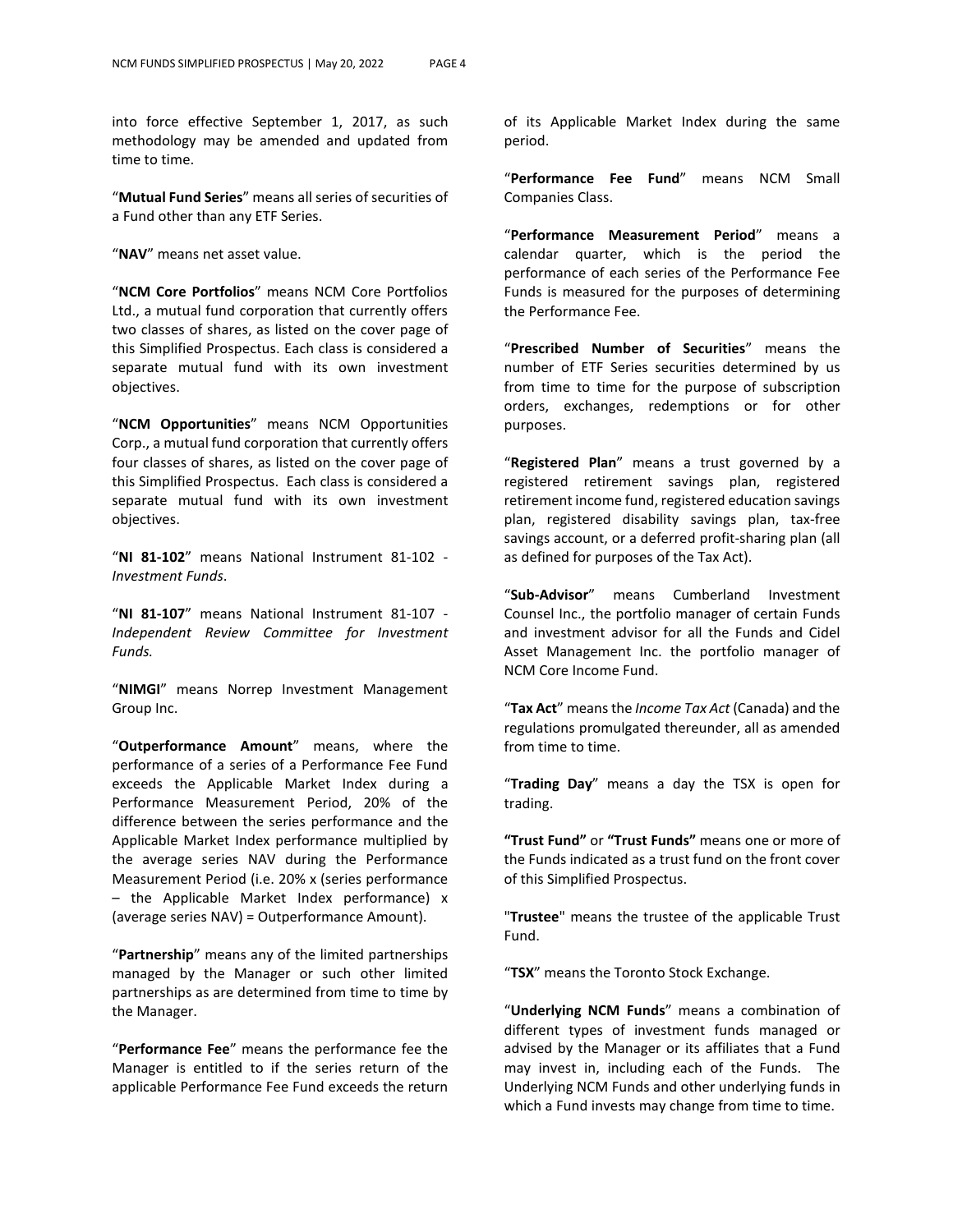**"Valuation Time"** means, on each Trading Day, either 4:00 p.m. (Toronto time) or immediately before the TSX closes for the day, whichever is earlier.

"**We**", "**us**", "**our**" and "**NCM Investments**" means the Funds, the Manager, portfolio manager and the Trustee, as applicable.

"**You**" and "**your**" means the person who invests in a Fund.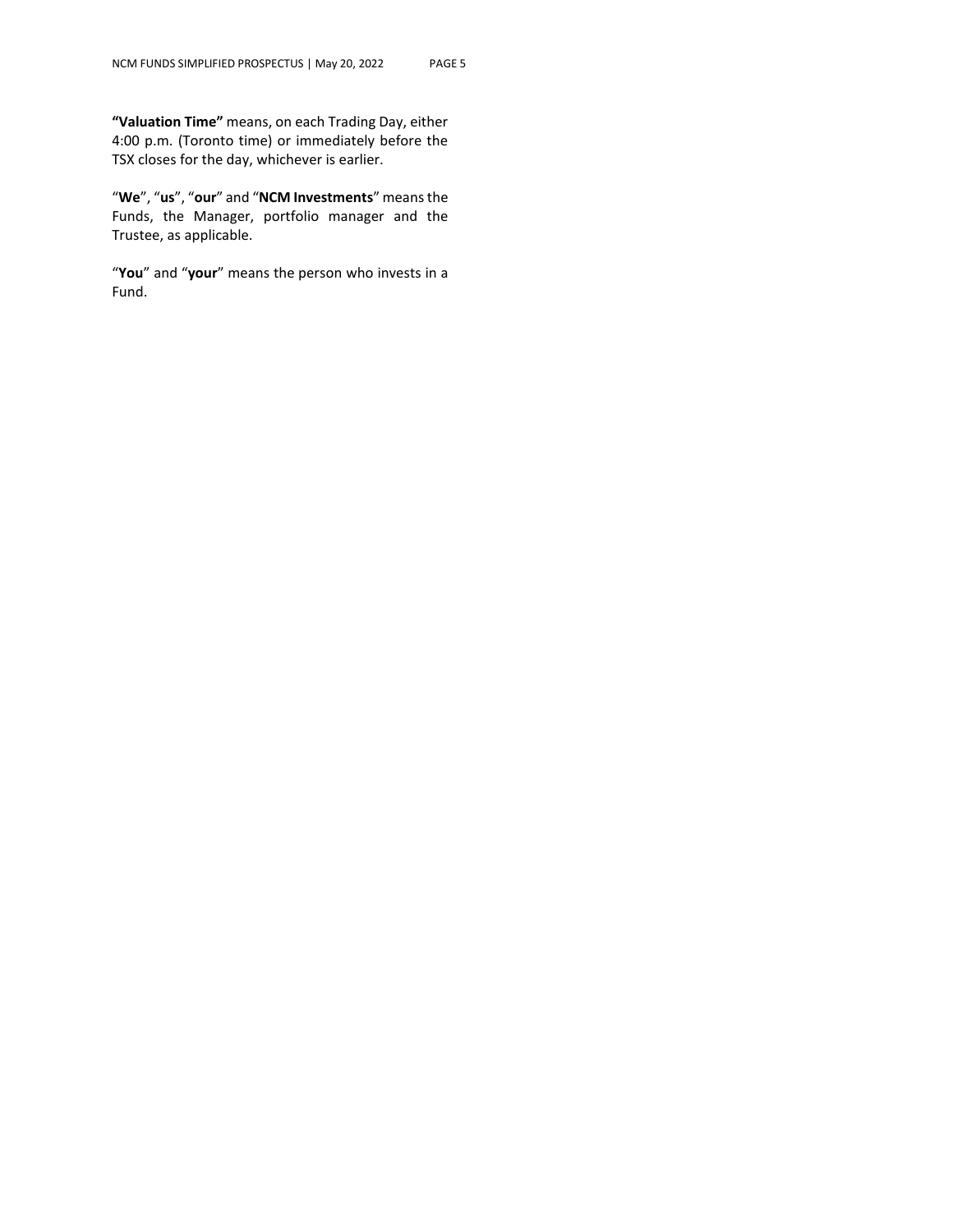## **INTRODUCTION**

This Simplified Prospectus contains selected important information to help you make an informed investment decision and to help you understand your rights as an investor.

This document is divided into two parts. The first part, from pages 1 through 50, contains information applicable to all of the Funds. The second part, from pages 51 through 99, contains specific information about each Fund described in this document.

Additional information about each Fund is available in its most recently filed Fund Facts for the Mutual Fund Series, its most recently filed ETF Facts for the ETF Series, its most recently filed annual financial statements and any interim financial report filed after those annual financial statements, and its most recently filed annual management report of fund performance and any interim management report of fund performance filed after that annual management report of fund performance.

These documents are incorporated by reference into this Simplified Prospectus. This means that they legally form part of this document just as if they were printed as a part of this document. You can get a copy of these documents, at your request and at no cost, by:

- writing to us at NCM Asset Management Ltd. Dome Tower Suite 1850, 333 7th Avenue S.W., Calgary, Alberta T2P 2Z1;
- calling us toll free at 1-877-531-9355;
- e-mailing us at info@ncminvestments.com;
- visiting the Manager's website at www.ncminvestments.com; or
- asking your advisor or dealer.

These documents and other information about each Fund are also available at www.sedar.com.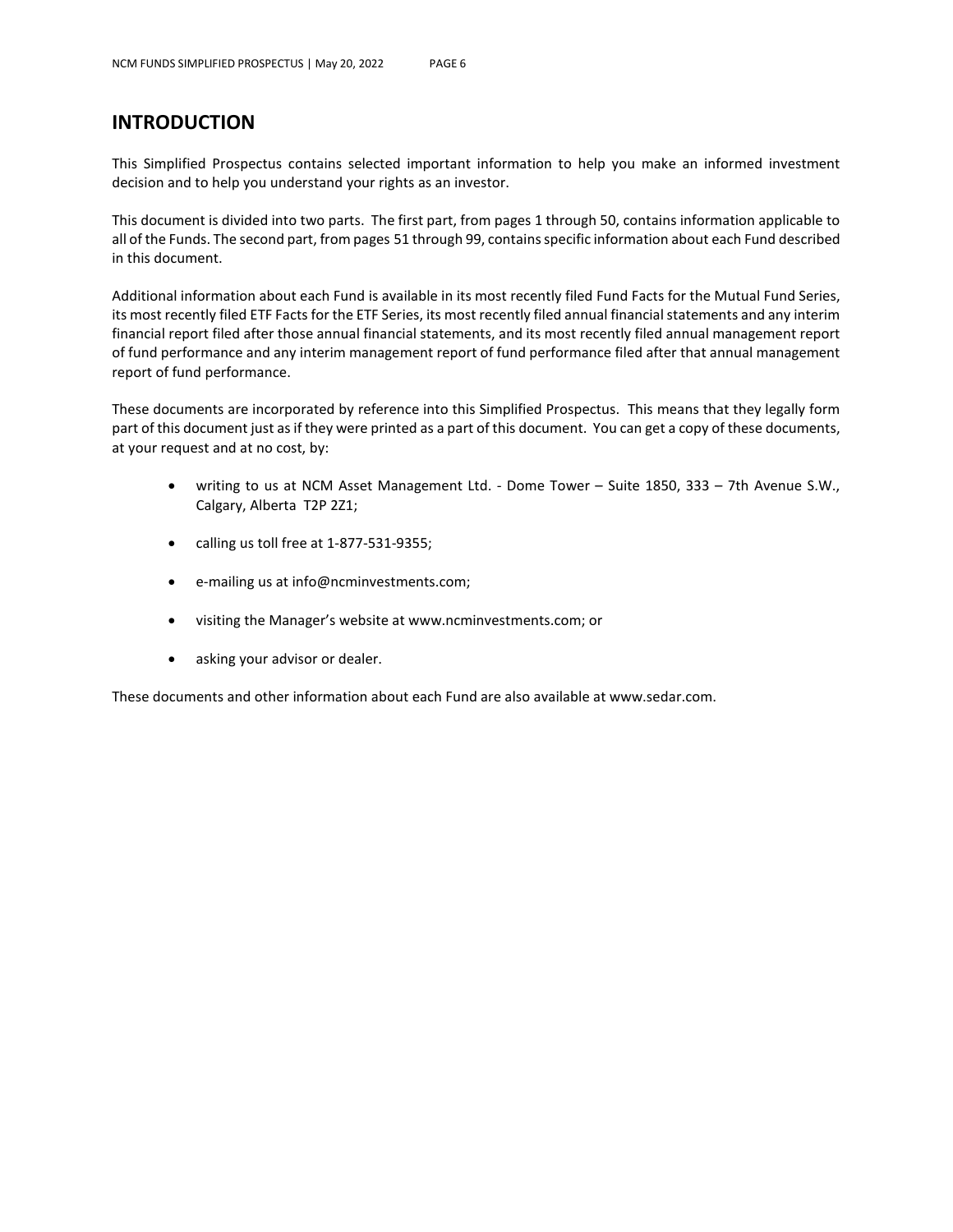## **RESPONSIBILITY FOR MUTUAL FUND ADMINISTRATION**

#### **MANAGER**

NCM Asset Management Ltd. is the investment fund manager, portfolio manager and promoter of the Funds and is a private corporation incorporated under the federal laws of Canada. Under the terms of the master management agreement dated June 26, 2015, as amended, the Manager is responsible for managing the business, operations, and affairs of the Funds, including the day-to-day administration of the Funds. The head office of the Manager is Dome Tower – Suite 1850, 333 – 7th Avenue S.W., Calgary, Alberta T2P 2Z1. See the back cover of this Simplified Prospectus for the Manager's telephone number, e-mail address, and website.

The Manager is also the portfolio manager of the Funds with authority to manage and direct the investment of the assets of the Funds, including the execution of portfolio transactions and the selection of the markets through which such transactions will be undertaken.

The Manager is also the trustee of each Trust Fund. As trustee of the Trust Funds, the Manager, holds title to the securities owned by the applicable Trust Funds on behalf of unitholders, has exclusive authority over the assets and affairs of the Funds and has a fiduciary obligation to act in the best interest of unitholders.

The master management agreement may be terminated on 90 days' notice to securityholders by the Manager. All securityholders will be informed of the resignation and a meeting of securityholders will be called to appoint a replacement. The master management agreement may also be terminated by NCM Opportunities or NCM Core Portfolios, in respect of one or more of the classes of NCM Opportunities or NCM Core Portfolios, as applicable, on not less than 90 days' prior written notice. The Manager may be terminated as manager of a Trust Fund only in the circumstances and following the procedures set out in the Trust Agreement with respect to such Funds.

In connection with an internal corporate restructuring, effective December 1, 2014, the Manager changed its name from Hesperian Capital Management Ltd. to Norrep Capital Management Ltd. Effective as of August 27, 2018, the Manager continued from the Province of Alberta to the federal jurisdiction of Canada and changed its name to NCM Asset Management Ltd.

A mutual fund is a pool of money contributed by people with similar investment objectives. People who contribute money become securityholders of the mutual fund. The value of an investment in a mutual fund is realized by redeeming the securities held.

| Name and Municipality of<br>Residence           | Title                                                                                     | <b>Previous Positions in Last Five Years</b>                                                                                                                                                                                              |
|-------------------------------------------------|-------------------------------------------------------------------------------------------|-------------------------------------------------------------------------------------------------------------------------------------------------------------------------------------------------------------------------------------------|
| Alexander M. Sasso, CFA<br>Mississauga, Ontario | Chief Executive Officer, Portfolio<br>Manager, Director and Ultimate<br>Designated Person | May 2009 to Present, Chief Executive Officer and<br>Portfolio Manager with the Manager                                                                                                                                                    |
| Keith J. Leslie, CFA<br>Calgary, Alberta        | Portfolio Manager, Director                                                               | April 2011 to present Director with the Manager;<br>September 2009 to December 31, 2019, December<br>31, 2021 to Present, Portfolio Manager with the<br>Manager; February 2019 to June 2019, Chief<br>Compliance Officer with the Manager |
| Wesley Diong,<br>Oakville, Ontario              | <b>Chief Financial Officer</b>                                                            | September 2018 to present, Chief Financial Officer<br>with the Manager; May 2010 to present, Chief<br>Financial Officer with CPWM                                                                                                         |

Here is a list of the directors and officers of the Manager. We have included their names, the city and province in which they live, titles, length of service, and business experience for the last five years.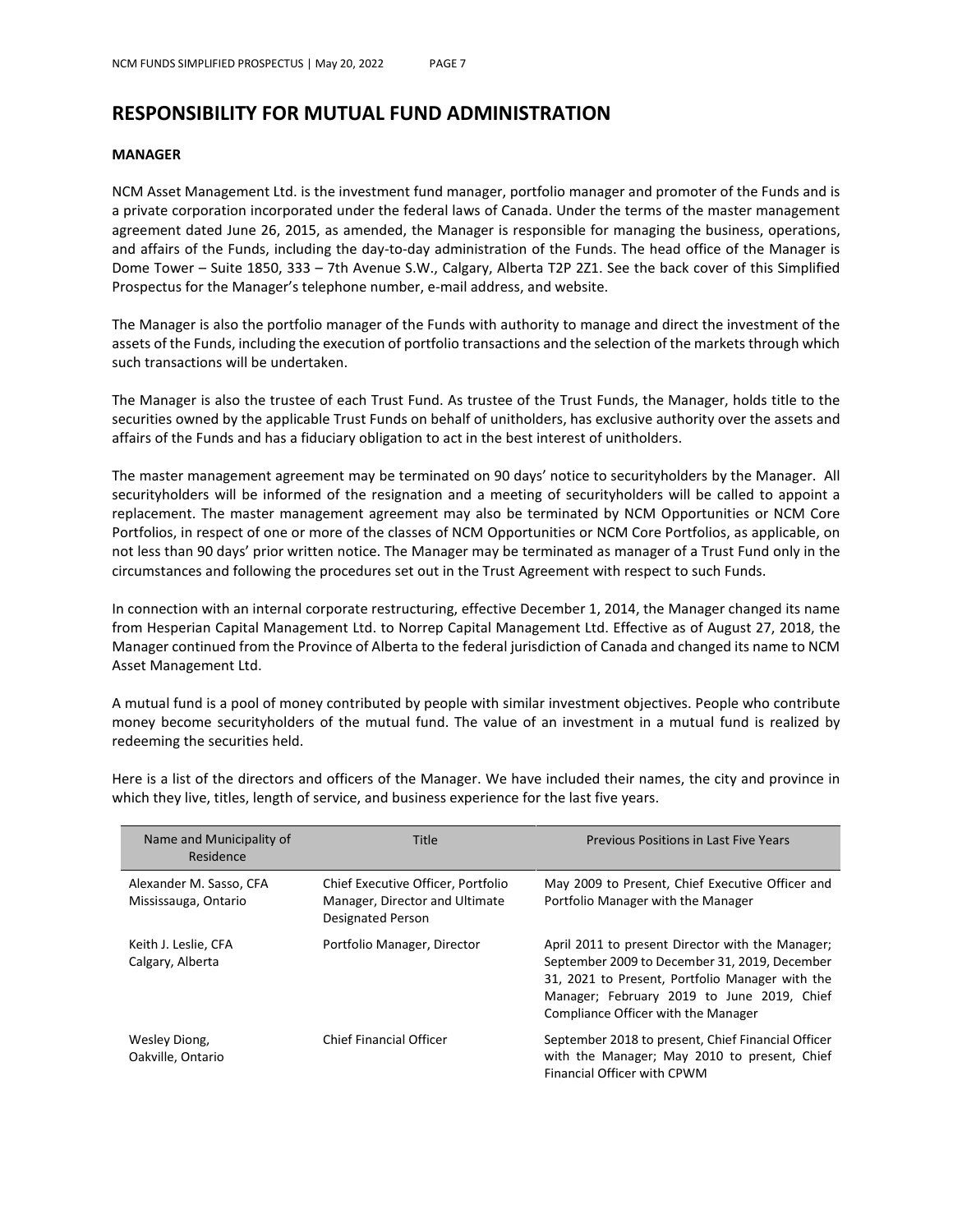Ellen Barbour Calgary, Alberta Chief Compliance Officer, Secretary and Director

May 2020 to present, Director with the Manager; March 2020 to present, Secretary of the Manager; June 2019 to present, Chief Compliance Officer with the Manager; November 2015 to June 2019, Senior Manager Investment Operations with the Manager

#### **SUB-ADVISORS TO THE FUNDS**

The Manager has entered into an investment advisory agreement dated effective as of August 27, 2018 with the Sub-Advisor, Cumberland Investment Counsel Inc., to provide portfolio management services with respect to all or a portion of the investments of certain Funds and to provide investment advice in respect of all the Funds. CIC is an affiliate of the Manager, as both are direct or indirect wholly-owned subsidiaries of CPL.

CIC is registered as a portfolio manager in Alberta, British Columbia, Ontario, and Quebec. Its head office is located in Toronto, Ontario.

The investment advisory agreement has an indefinite term and shall continue in force unless terminated by a party giving 90 days' prior written notice. The Manager is responsible for any fees payable to CIC as portfolio manager.

The Manager and/or CIC provide investment advice with respect to a Fund's investment portfolio, as applicable and arrange for the acquisition and disposition of all portfolio investments, including all necessary brokerage arrangements, if applicable. See *Brokerage Arrangements* for more details.

Potential investment decisions relating to a Fund are identified by the individual portfolio manager(s) of the Fund. Except as noted, specific investment decisions are not subject to the oversight, approval, or ratification of a committee, but are made under the general oversight of the Manager's or CIC's (as applicable), Chief Investment Officer.

The Manager and CIC now act and may in the future act as advisers to other investment funds, accounts, and clients. The purchase and sale of portfolio securities for the Funds and such other investment funds, accounts, and clients shall be made on a fair and equitable basis as determined by and in accordance with the Manager's or CIC's trade allocation policies, as applicable.

The Manager has entered into a sub-advisory agreement dated effective as of November 1, 2021 with the Sub-Advisor, Cidel Asset Management Inc., to provide portfolio management services in connection with buying and selling investments and dealing with brokers for NCM Core Income Fund.

The sub-advisory has an indefinite term and shall continue in force unless terminated by a party giving 30 days' prior written notice. The Manager is responsible for any fees payable to Cidel Asset Management Inc. as portfolio manager.

The following are the names of the persons who are, as at the date hereof, principally responsible for the day-today management of a material portion of the portfolios of the Funds, implementing a particular material strategy, or managing a particular segment of the portfolio, and each person's business experience in the last five years.

| Fund                                    | Portfolio Manager | Title, Company, and Business Experience                                                                                                                                                                                                                                                                                                                                      |
|-----------------------------------------|-------------------|------------------------------------------------------------------------------------------------------------------------------------------------------------------------------------------------------------------------------------------------------------------------------------------------------------------------------------------------------------------------------|
| <b>NCM Balanced</b><br>Income Portfolio | John Poulter, CFA | John Poulter is the Chief Investment Strategist with the Manager and Senior<br>Portfolio Manager with CIC. Prior to joining the Manager in 2017, John was a<br>Senior Investment Consultant and Portfolio Manager with PIQ Research and<br>Chief Investment Officer with Gravitas Securities Inc. John has been working in<br>the investment management industry since 1997. |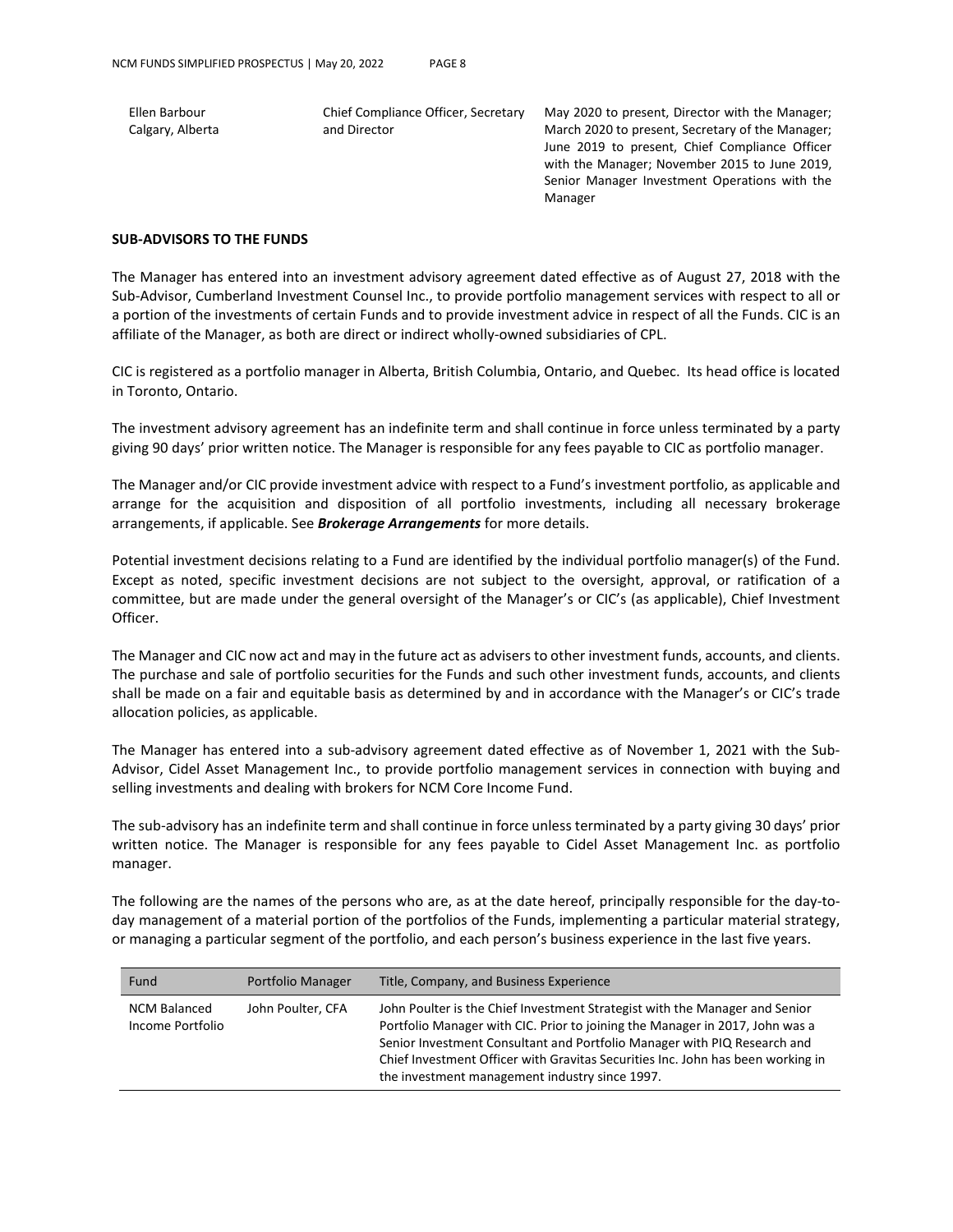| Fund                                                               | Portfolio Manager                                                               | Title, Company, and Business Experience                                                                                                                                                                                                                                                                                                                                                                          |
|--------------------------------------------------------------------|---------------------------------------------------------------------------------|------------------------------------------------------------------------------------------------------------------------------------------------------------------------------------------------------------------------------------------------------------------------------------------------------------------------------------------------------------------------------------------------------------------|
| <b>NCM</b><br>Conservative<br>Income Portfolio                     | John Poulter, CFA                                                               | See above.                                                                                                                                                                                                                                                                                                                                                                                                       |
| NCM Growth and<br>Income Portfolio                                 | Jason Isaac, CFA                                                                | Jason Isaac is a portfolio manager with CIC. Previously he was a portfolio<br>manager with Perron Asset Management Inc. Jason has been working in the<br>investment management industry since 1997.                                                                                                                                                                                                              |
| <b>NCM Dividend</b><br>Champions<br>(formerly, NCM<br>Norrep Fund) | Michael Simpson,<br>CFA (lead manager)                                          | Michael Simpson is a portfolio manager with the Manager. In addition to his<br>role as a portfolio manager, he is the Chief Executive Officer and a director of<br>the Manager. Prior to joining the Manager in 2020, Michael worked as a Senior<br>Vice President and Head of the Equity Income Group at Sentry Investments Inc.<br>Michael has been working in the investment management industry since 1996.  |
| <b>NCM Core</b><br>Income Fund                                     | Gary Morris, CFA                                                                | Gary Morris is responsible for the overall management of the fixed income<br>team and is a portfolio manager with Cidel Asset Management Inc. Previously,<br>Gary was a portfolio manager with McCleod Young Weir (now Scotia Capital<br>Markets). Gary has been working in the fixed income community since 1992.                                                                                               |
| <b>NCM Global</b><br>Income Growth<br>Class                        | Jason Isaac, CFA<br>(lead manager)<br>Owen Morgan, CFA<br>(fixed income)        | See above.<br>Owen Morgan is a portfolio manager with CIC. Previously, Owen was a<br>portfolio manager with the Manager. Prior to joining the Manager in 2015,<br>Owen worked at CIT Group Inc. and was responsible for investing in Canadian<br>and U.S. middle market leveraged loans. Owen has been working in the<br>investment management industry since 1995.                                              |
| <b>NCM Income</b><br><b>Growth Class</b>                           | Alexander M. Sasso,<br>CFA (lead manager)<br>Owen Morgan, CFA<br>(fixed income) | Alexander M. Sasso is the Ultimate Designated Person and a portfolio manager<br>with the Manager. In addition to his role as a portfolio manager, he is the Chief<br>Executive Officer and a director of the Manager. Prior to joining the Manager<br>in 2004, Alex worked at a large retail and institutional manager. Alex has been<br>working in the investment management industry since 1994.<br>See above. |
| <b>NCM Small</b><br><b>Companies Class</b>                         | Alexander M. Sasso,<br><b>CFA</b>                                               | See above.                                                                                                                                                                                                                                                                                                                                                                                                       |
| <b>NCM Core</b><br>International                                   | Phil D'Iorio, MBA,<br><b>CFA</b><br>(lead manager)                              | Phil D'Iorio is a portfolio manager with CIC. He has worked for 10 years as an<br>investment analyst and portfolio manager with CIC. Previously, he was a<br>portfolio manager with Sentry Investments. Phil has more than 15 years of<br>research and portfolio management experience in U.S. and global equities with<br>a primary focus on US equities.                                                       |
| <b>NCM Core</b><br>Canadian                                        | Keith J. Leslie, CFA                                                            | Keith J. Leslie is a portfolio manager with the Manager. He was the Vice-<br>President and Chief Risk Officer of the Manager before October 2018. Prior to<br>joining the Manager in 2001, Keith worked as a Quantitative Analyst at a<br>Calgary-based investment firm. Keith has been working in the investment<br>management industry since 1999.                                                             |
| <b>NCM Core Global</b>                                             | Phil D'Iorio, MBA,<br>CFA                                                       | See above.                                                                                                                                                                                                                                                                                                                                                                                                       |

### **BROKERAGE ARRANGEMENTS**

All decisions about the purchase and sale of securities and decisions as to the execution of these portfolio transactions, including the selection of market and dealer and the negotiation, where applicable, of commissions, are made by the Manager or CIC, as applicable, in respect of the portfolios of the Funds that it manages.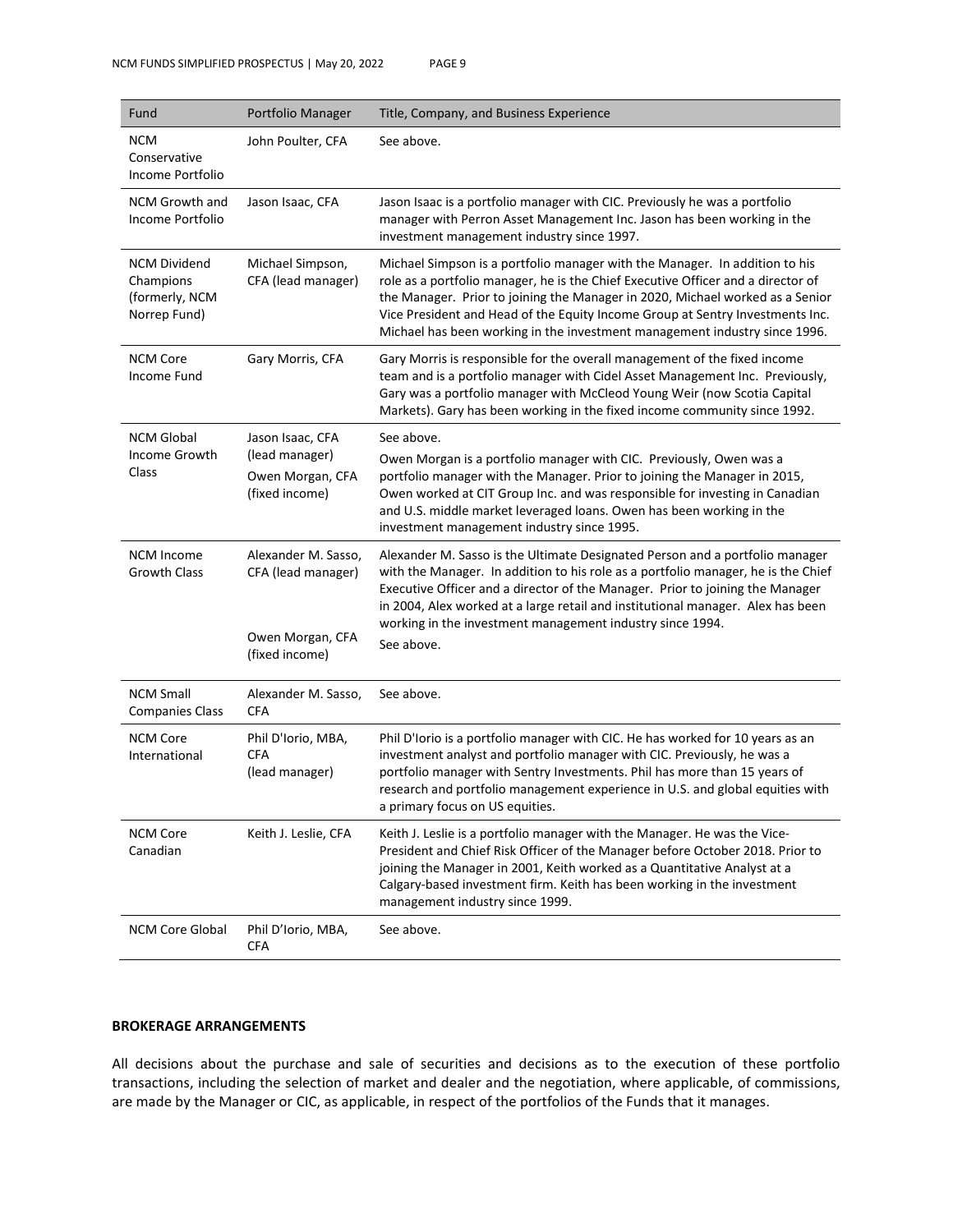In the purchase and sale of securities, the Manager or CIC, as applicable, seeks to obtain prompt execution of orders on favourable terms. In selecting brokers to execute portfolio transactions, the Manager or CIC, as applicable, may consider price, speed, volume, certainty of execution, access to markets, and total transaction cost.

In addition to compensating brokers for order execution services, which are services directly related to the execution, handling, facilitation, and settlement of an order, the Manager or CIC, as applicable, in its discretion, may allocate brokerage commissions to compensate brokerage firms for "permitted" research goods and services (also known in the industry as "soft dollars"), such as general investment research, trading data, and other services that are designed to assist in carrying out investment decision-making services to the Funds for the portfolio management services provided. Such transactions will be allocated with appropriate regard to the principles of a reasonable brokerage fee, benefit to the Funds, and best execution of brokerage transactions.

"Permitted" research goods and services include: (i) advice as to the value of securities and the advisability of effecting transactions in securities; (ii) analyses, research, information, and reports concerning securities, issuers, industries, portfolio strategy, or economic or political factors and trends that may have an impact on the value of securities; (iii) access to analysts and industry experts; (iv) company meeting facilitation; and (v) electronic tools, such as databases, systems, or software, that support the foregoing. Such goods and services may be provided by the executing dealer directly or by a party other than the executing dealer (i.e., a third party). In certain circumstances, goods and services may be provided to the Manager or CIC, as applicable, in a bundled form and may include items that are not considered "permitted" research goods and services. In such cases, the Manager or CIC, as applicable, will make a reasonable allocation to directly pay for any non-permitted goods and services based on a good faith estimate of how the good or service is used.

None of the Funds, the Manager or CIC has contractual brokerage arrangements with any person or company in relation to the purchase or sale of securities on behalf of the Funds. In addition, there is no formal policy in respect of the allocation of brokerage business but the past practice has been, and the future practice is expected to be, that brokerage business will be allocated based on a combination of research and statistical assistance received by the Funds from, and block trading inventories of, the particular broker.

A list of any dealer, broker, or third party that provides research goods and services, other than order execution, in respect of a Fund, can be obtained upon request, at no cost, by contacting the Manager toll free at 1 877-531-9355, or via e-mail at info@ncminvestments.com.

Each of the Manager and CIC faces a potential conflict of interest by obtaining services using soft dollars. This conflict exists because the Manager or CIC, as applicable, is able to use these services to manage the Funds without paying cash for these services. This reduces the Manager's or CIC's expenses to the extent that it would have paid for these services directly had they not been paid for using soft dollars. Each of the Manager and CIC aims to make a good faith determination that the relevant Fund(s) receive reasonable benefit considering the use of the goods and services received and the amount of commissions paid. In making such a determination, the Manager or CIC, as applicable, may consider the benefit received by a Fund from a specific good or service paid for by commissions generated on behalf of the Fund and/or the benefits a Fund receives over a reasonable period of time from all goods or services obtained through soft dollar arrangements. It is, however, possible that Funds or accounts advised by the Manager or CIC, as applicable, other than those whose trades generated the soft dollar commissions, may benefit from the goods and services obtained through soft dollars, effectively cross-subsidizing the other Funds or accounts that benefit directly from the good or service.

#### **CUSTODIAN**

CIBC Mellon is the custodian of the Funds, appointed pursuant to an amended and restated custodial services agreement with the Manager dated November 25, 2015, as amended from time to time, pursuant to which it holds the cash and securities of the Funds. The custodial services agreement will continue from year to year and may be terminated in accordance with its terms on written notice by the Manager or the Custodian. CIBC Mellon also provides fund accounting services to the Funds. The Custodian receives a fee from the Funds pursuant to the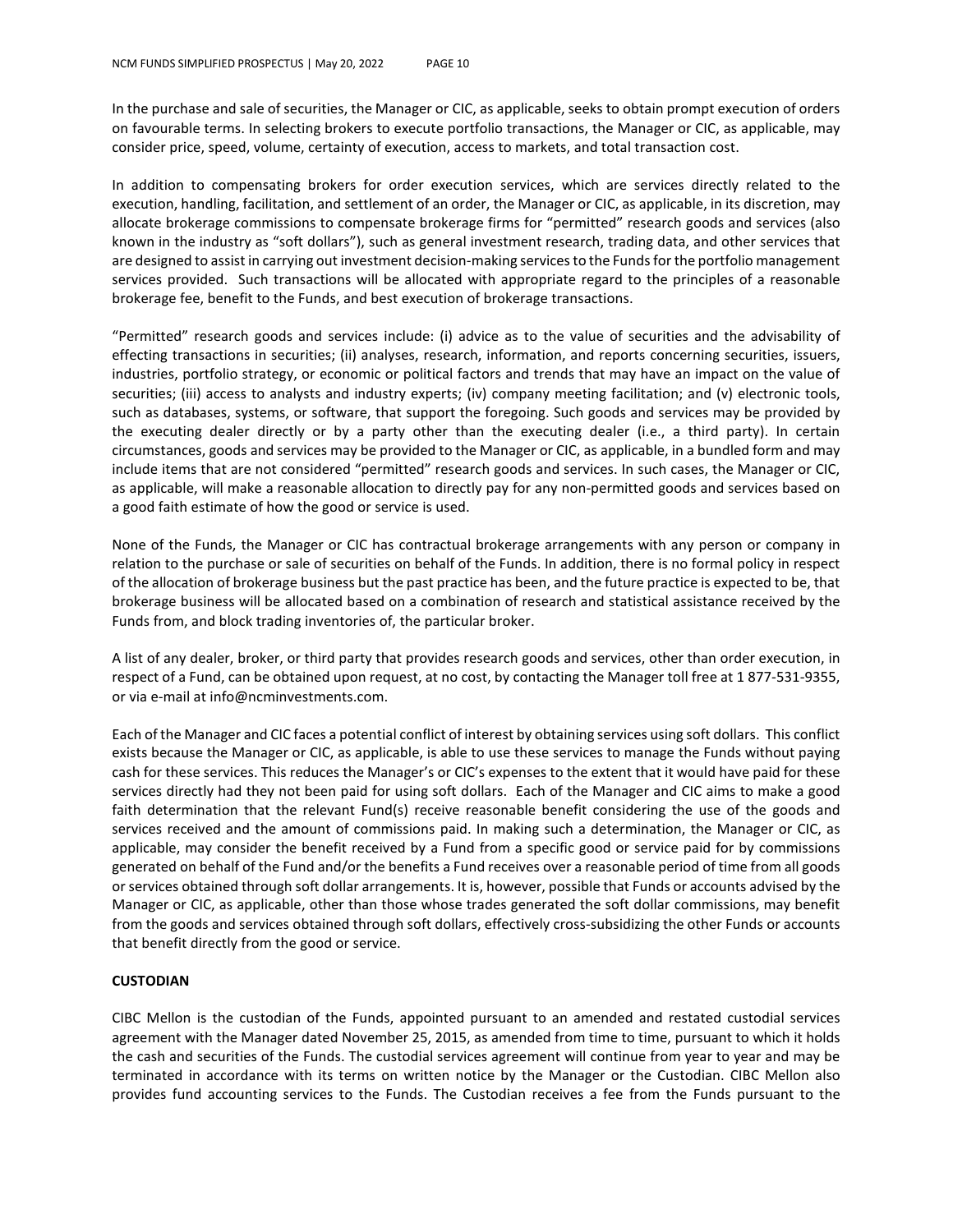custodial services agreement for the services provided in respect of the Funds. The head office of CIBC Mellon is in Toronto, Ontario.

#### **AUDITOR**

KPMG LLP, Calgary, Alberta, is the auditor of the Funds.

#### **REGISTRAR FOR MUTUAL FUND SERIES**

CIBC Mellon Global Securities Services Company is the registrar and a service provider for the Mutual Fund Series securities of the Funds. The registers of Mutual Fund Series securities of the Funds are kept in Toronto, Ontario.

#### **REGISTRAR AND TRANSFER AGENT FOR ETF SERIES**

TSX Trust Company is the registrar and transfer agent for the ETF Series securities and, in this capacity, makes arrangements to keep a record of all securityholders of the ETF Series and processes orders. The registers of the ETF Series securities of the Funds are kept in Toronto, Ontario.

#### **SECURITIES LENDING AGENT**

The Bank of New York Mellon acts as agent for securities lending transactions for those Funds that engage in securities lending. The Bank of New York Mellon is independent of the Manager and its principal office is in Toronto, Ontario.

#### **INDEPENDENT REVIEW COMMITTEE AND FUND GOVERNANCE**

The Independent Review Committee of the Funds considers conflict of interest matters relating to the Funds that have been referred to it by the Manager for review or approval in accordance with the requirements in NI 81-107. The mandate of the Independent Review Committee is to review all conflict of interest matters relating to the Funds referred to it by the Manager and to provide a recommendation or approve or withhold its approval, as applicable, from such matters in accordance with its written charter, NI 81-107, and applicable securities laws.

As required by NI 81-107, the Manager has established written policies and procedures for dealing with conflict of interest matters and will maintain records in respect of these matters and provide assistance to the Independent Review Committee in carrying out its functions.

The Manager reports to the Independent Review Committee regularly on conflict of interest matters related to the operation of the Funds and periodically on compliance with its policies and procedures for dealing with conflict of interest matters and on reliance on standing instructions granted by the Independent Review Committee.

Each Fund, along with other retail mutual funds managed by the Manager, pays the fees and expenses of the Independent Review Committee on a proportionate basis.

The members of the Independent Review Committee are:

*James B. Rooney, Q.C.* is former legal counsel with Dentons Canada LLP (retired). Mr. Rooney is a graduate of the University of Western Ontario and earned his law degree from Dalhousie University (1970). His practice was primarily based on securities litigation and regulation issues. He represented three national investment banks on litigation and regulatory issues, has chaired Alberta Securities Commission inquiries, and has previously been a public member of the Investment Dealers Association (now Investment Industry Regulatory Organization of Canada (IIROC)).

*Michael J. Robinson C. M.* is the CEO of the Bill Reid Trust and Director of the Bill Reid Gallery of Northwest Coast Art in Vancouver. He is also the principal of Michael Robinson Consulting, a management practice advising boards and senior management in the cultural sector. Mike attended Oxford University as a Rhodes Scholar and has degrees in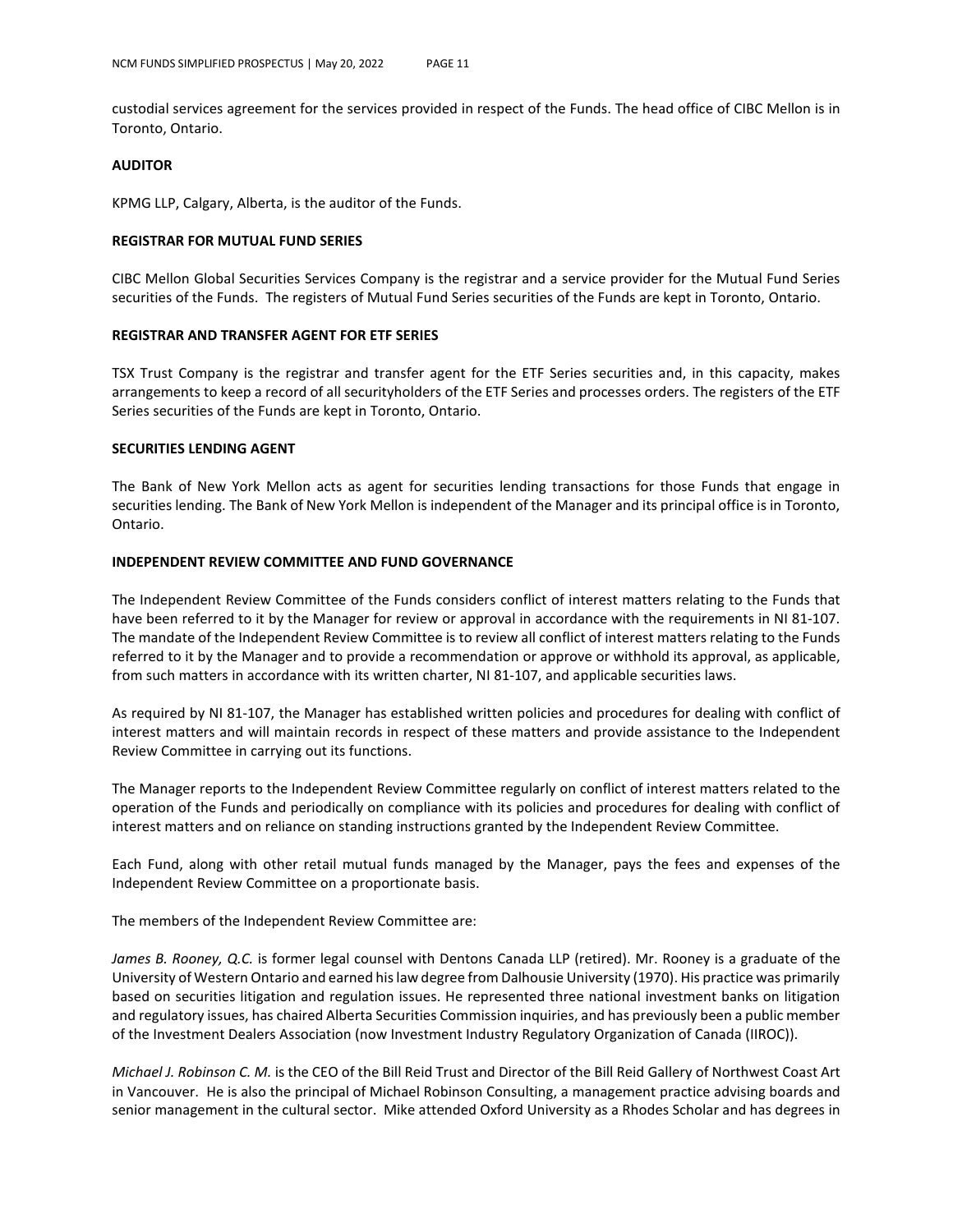law and anthropology. During his 30 year career history in Calgary, Mike was a senior regulatory compliance officer in the oil patch, and a professor and research institute director at the University of Calgary and CEO and President of the Glenbow Museum. In 2004 he became a member of the Order of Canada.

*Ian T. Brown, BSc, P.Geol, ICD.D* is the Chairman of the Board for Nuance Energy Ltd., which is an exploration company. He was the exploration advisor and a director of TUSK Energy Corporation, up until its takeover by Polar Star on April 9, 2009. Ian started his career in April 1970 with The Texaco Exploration Company in Calgary. Since then he has worked for a number of exploration and production companies of various sizes in the junior sector such as Midas Resources Ltd. (1992 to 1998), Petrorep Resources Ltd. (1998 to 2000), and TUSK Energy Inc. (2000 to 2004). From November 2004 to November 2005, Ian was the President and Chief Executive Officer of TUSK Energy Corporation and Vice President Exploration of TKE Energy Trust.

The independent review committee prepares, at least annually, a report of its activities for securityholders and makes such reports available on our website at www.ncminvestments.com, or at the securityholder's request and at no cost, by contacting the Manager at info@ncminvestments.com.

The Manager is responsible for the Funds' day-to-day management, administration, operation and governance. The Manager is assisted by CPL's compliance department which supports regulatory compliance, sales practices, and marketing review, as well as other legal and regulatory matters concerning the Funds.

NCM's employees are required to adhere to a Code of Ethics that addresses potential conflicts of interest.

#### *Personal Trading*

The Manager has implemented personal trading policies that address potential internal conflicts of interest and require certain employees to have certain trades pre-cleared against portfolio transactions.

#### *Sales Communications and Sales Practices*

The Manager has implemented policies and procedures with respect to mutual fund marketing and sales practices.

#### **AFFILIATED ENTITIES**

The following table shows the companies that provide services to the Funds or to the Manager in relation to the Funds, and which are affiliated entities.

| Affiliated Entity | Services provide to the Funds and/or Manager                                                                                                                                                                               |
|-------------------|----------------------------------------------------------------------------------------------------------------------------------------------------------------------------------------------------------------------------|
| <b>CIC</b>        | Sub-Advisor to certain Funds (wholly-owned by CPL)                                                                                                                                                                         |
| <b>CPWM</b>       | May act as dealer in respect of purchases of securities<br>of the Funds by investors and may earn commissions,<br>including trailing commissions, or other fees in<br>connection with such purchases (wholly-owned by CPL) |

The fees, if any, received from the Funds by each company listed above (other than the Sub-Advisor) will be presented in the Funds' audited annual financial statements.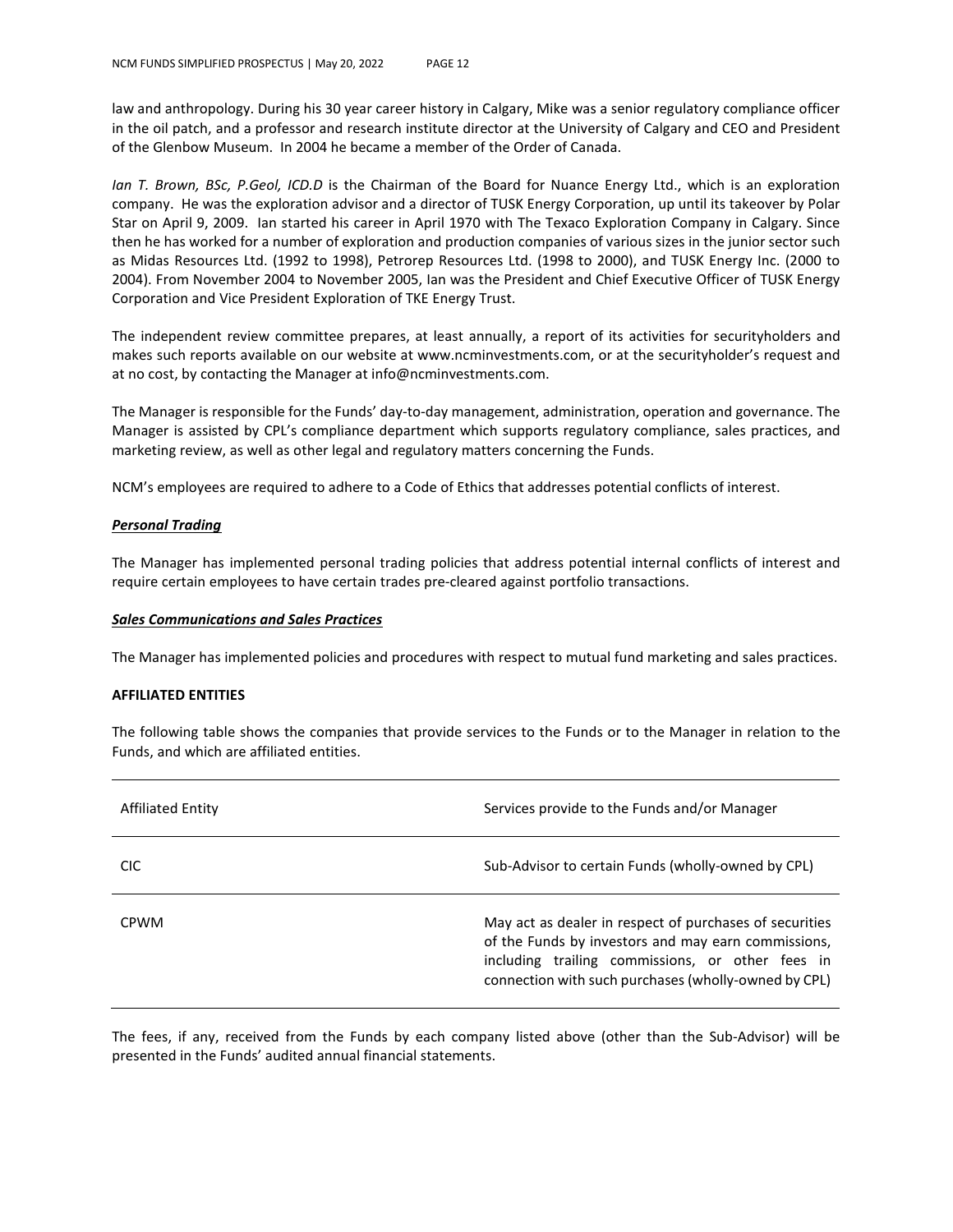

#### **DEALER MANAGER DISCLOSURE**

The Funds are considered to be dealer managed mutual funds and follow the dealer manager provisions prescribed by NI 81-102, which contain certain restrictions relating to the Manager and CIC, with respect to their roles managing the investment portfolios of the Funds. As a result, a Fund may not, unless otherwise permitted by exemptive relief from Canadian securities regulatory authorities or subject to an exception provided under securities legislation, knowingly make an investment in any securities if a partner, director, officer, or employee of the Manager and/or CIC, as applicable, or a partner, director, officer, or employee of an affiliate or associate of the Manager and/or CIC, as applicable, is also a partner, director, or officer of the issuer of those securities, unless that partner, director, officer, or employee:

- does not participate in the formulation of investment decisions made on behalf of the Fund;
- does not have access before implementation to information concerning investment decisions made on behalf of the Fund; and
- does not influence, other than through research, statistical, and other reports generally available to clients, the investment decisions made on behalf of the Fund.

In addition, a Fund is not permitted to knowingly make an investment in securities during, or for 60 days after, the period in which the Manager and/or CIC, as applicable, or an associate or affiliate of the Manager and/or CIC, as applicable, acts as an underwriter in the distribution of such securities, except in certain circumstances provided under securities legislation.

#### **POLICIES AND PRACTICES**

#### *Policies and Procedures Related to Derivatives*

Derivatives may be used by the Funds to effect their investment objectives and strategies as disclosed in *Investment Strategies* under the sub-heading *What Does the Fund Invest In?* of each Fund profile. A description of the common types of derivatives and their corresponding risks is found in *Derivative Risk* under the sub-heading *What are the risks of investing in a mutual fund?* Derivatives may be used in compliance with the requirements established by Canadian securities authorities. Derivative exposure is monitored as part of an overall compliance monitoring program and periodic reports are provided to the Chief Compliance Officer of the Manager. When required, margins required for derivative transactions are held by independent third parties with whom the Manager has appropriate arrangements.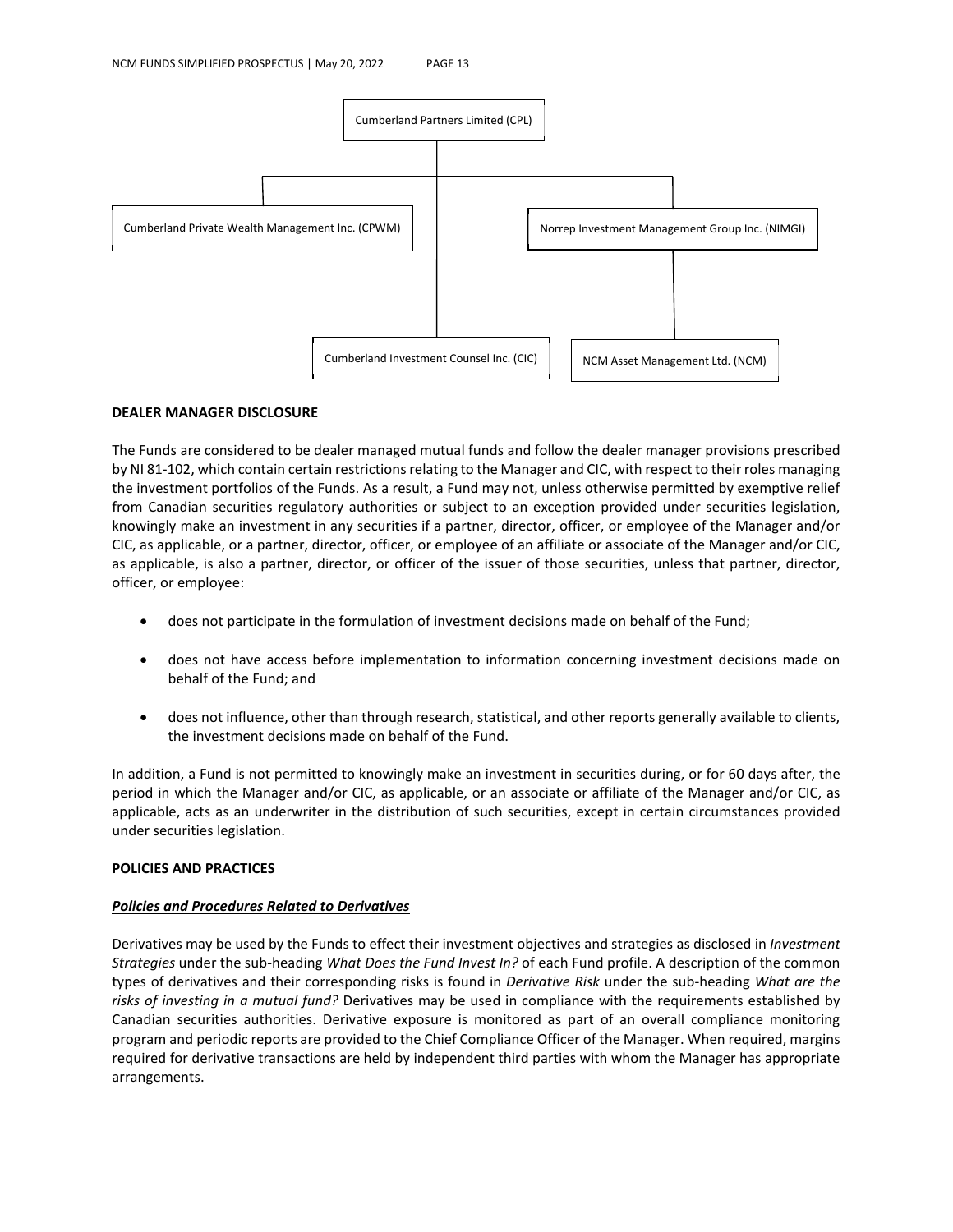The Manager has established written policies and procedures designed to manage the risks associated with the use of derivatives and designed to monitor and assess compliance with applicable legislation. In establishing these policies, the Manager considered the use of derivatives in conjunction with the provisions of NI 81-102 and the Chief Risk Officer or designate is responsible for establishing and ensuring that all trading limits or other controls are complied with. The Chief Risk Officer is required to report any instances of non-compliance to the Chief Compliance Officer, the Ultimate Designated Person, and to the Board of Directors of the Manager. The policies and procedures are reviewed on an as-needed basis, with at least one annual review.

Risk measurement procedures or simulations to test the derivatives portfolio of the Funds under stress have not been used.

Each Fund may, from time to time, engage in short selling. Written policies and procedures regarding objectives and risk management procedures were adopted by the Manager prior to the commencement of short selling activities. Such policies and procedures were developed and implemented and are monitored by senior management of the Manager and will be formally reviewed at least annually by the Manager and its board of directors. The authorization of short selling transactions will be the responsibility of senior portfolio managers of the Manager with post-trade review conducted by the Chief Investment Officer or designate. No risk measurement procedures or simulations are used to test the portfolio under stress conditions.

#### *Policies and Procedures Related to Securities Lending, Repurchase, or Reverse Repurchase Transactions*

In a securities lending transaction, a Fund will loan securities it holds in its portfolio to a borrower for a fee. In a repurchase transaction, a Fund sells securities it holds in its portfolio at one price, and agrees to buy them back later from the same party with the expectation of a profit. In a reverse repurchase transaction, a Fund buys securities for cash at one price and agrees to sell them back to the same party with the expectation of a profit. Written procedures have been developed with respect to securities lending monitoring and reporting. Risk management procedures or simulations are generally not used to test the Funds' portfolio under stress conditions.

Mutual funds aim to manage the risks associated with these particular investments by:

- Holding collateral equal to a minimum of 102% of the market value of the securities loaned (for securities lending transactions), sold (for repurchase transactions), or purchased (for reverse repurchase transactions), as the case may be.
- Adjusting the amount of collateral each Trading Day with the aim of ensuring that the collateral's value relative to the market value of the securities loaned, sold, or purchased remains within the 102% limit.
- Limiting the aggregate value of all securities loaned or sold through securities lending and repurchase transactions to under 50% of the total assets (without including the collateral) of the mutual fund.
- Investments in any cash collateral must be in accordance with the investment restrictions specified in the lending authorization.
- The value of the securities and collateral will be monitored daily.
- Transactions will be subject to collateral requirements, limits on transaction sizes, and a list of approved third parties based on factors such as creditworthiness.
- Securities lending may be terminated at any time and repurchase and reverse repurchase agreements must be completed within 30 days.

Pursuant to the lending authorization, the agent provides regular, comprehensive, and timely reports that summarize the transactions involving securities lending, repurchase, and reverse repurchase transactions, as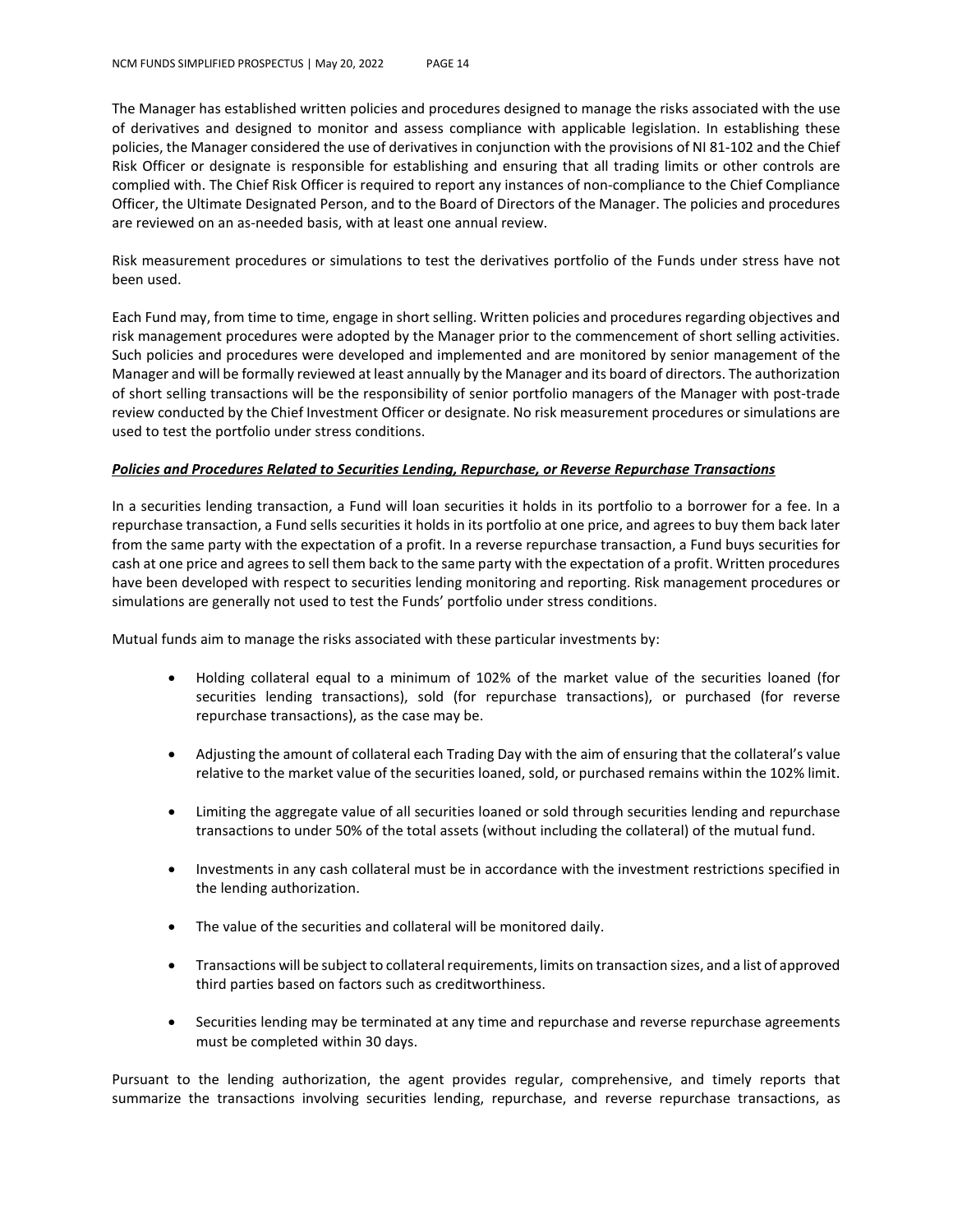applicable. At least annually, the agent will also confirm that the internal controls, procedures, records, creditworthiness, and collateral diversification standards for borrowers have been followed and will provide the Manager with such information in order to satisfy the Manager's obligations under applicable laws. The Manager will be primarily responsible for reviewing the agency agreement, internal controls, procedures, and records and ensuring compliance with applicable laws.

Each securities lending transaction, repurchase agreement, and reverse repurchase agreement must qualify as a "securities lending arrangement" under section 260 of the Tax Act.

#### *Policies Related to Proxy Voting*

The Manager believes the right to vote is one of the most effective tools for promoting good corporate governance. Promoting sound corporate governance policies in the companies in which the Manager invests is a responsibility the Manager takes very seriously. The Manager sees strong corporate governance as an essential element in the realization of the growth potential of companies which, ultimately, increases shareholder value.

The Manager has developed guidelines regarding how it intends to vote on both routine issues and on issues that are not routine and, in fact, may be potentially contentious. These guidelines also set out procedures designed to ensure that portfolio securities held by the Funds are voted in accordance with instructions of the Funds. Generally, the Manager attempts to vote all proxies as follows:

- On routine or commonly raised issues, the Manager will vote according to management's recommendations, unless the Manager believes there is sufficient and worthy reason to suspect that the management recommendation should not be supported because a vote in favour of management's recommendation is not in the best interests of the shareholders of that particular company. In such instances, the matter will be considered by the portfolio manager, who will make the decision.
- On non-routine issues and issues that may be potentially contentious, the matter is delegated to the portfolio manager for the particular Fund for detailed consideration. The portfolio manager will then decide whether to consult with, and obtain the opinion of, external industry experts or independent proxy research services in respect of the vote. Ultimately, the portfolio manager will be responsible for making the judgment as to how to vote or to refrain from voting.

The Manager's proxy voting guidelines are not viewed by the Manager as a strict set of rules but, rather, are utilized as a directive regarding the Manager's treatment of most issues that result in a vote. Ultimately, these guidelines communicate the Manager's general voting practice on most matters.

If there is a conflict of interest, the Manager will vote in the best interests of the Funds on a matter. Where appropriate, conflict of interest matters are referred to the Independent Review Committee.

Lastly, with the aim of ensuring that the Manager's guidelines are adhered to, the Manager's Chief Compliance Officer reviews the proxy voting record on an annual basis.

The policies and procedures the Manager follows when voting proxies relating to portfolio securities are available on request, at no cost, by calling 1-877-531-9355 or by writing to:

> Dome Tower – Suite 1850 333 – 7th Avenue S.W. Calgary, Alberta T2P 2Z1

Each Fund's proxy voting record for the most recent period ended June 30 of each year is available free of charge to any securityholder of the Fund upon request at any time after August 31 of that year. The proxy voting record is also available at www.ncminvestments.com.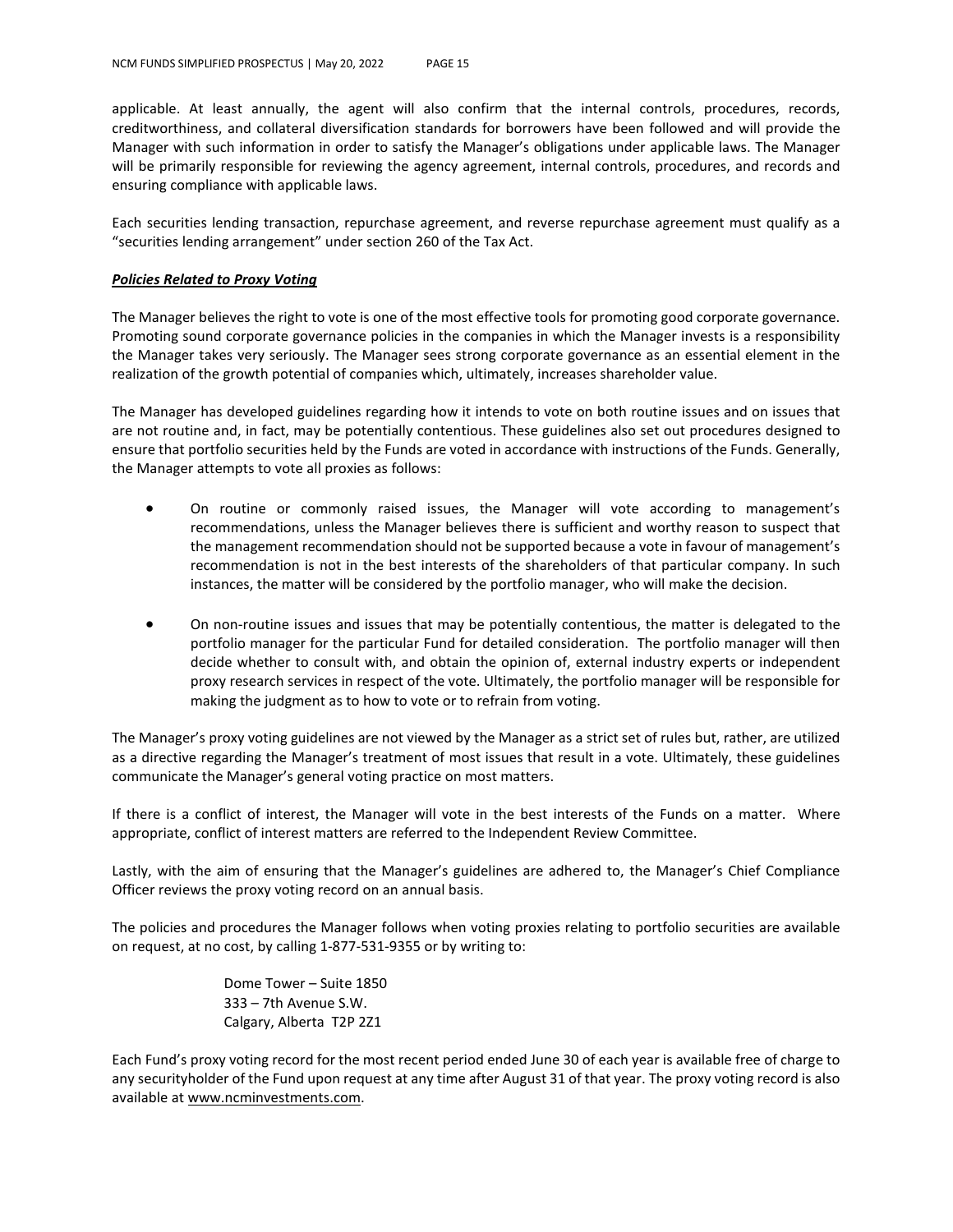#### *Policies and Procedures Related to Net Asset Value Errors*

The Manager has policies and procedures in place with respect to correcting any material errors in the calculation of each Fund's NAV, or any errors in the processing of related transactions. Such policies and procedures were developed with consideration given to industry standards. Generally, material errors are considered errors of 0.50% or greater of a Fund's NAV. A unitholder will typically receive compensation only for material errors where the unitholder's loss is \$25 or more. If a single error is protracted over a number of successive days, these thresholds will be considered for each day and not accumulated.

#### **REMUNERATION OF DIRECTORS, OFFICERS AND TRUSTEES**

None of the directors or officers of the Manager receives any direct compensation for carrying out the management function on behalf of the Funds. None of the directors or officers of NCM Opportunities or NCM Core Portfolios receives any direct compensation for their services to NCM Opportunities or NCM Core Portfolios.

#### **Independent Review Committee**

Individual IRC members are compensated by way of a quarterly retainer fee and a meeting attendance fee, as well as being reimbursed for expenses associated with IRC duties. The Chairman is paid an additional fee to compensate him for the additional duties associated with the Chairman role. These costs are allocated amongst the Funds and other retail mutual funds managed by the Manager.

For the year ended September 30, 2021, the individual IRC members were compensated from the Funds as follows:

| Name                 | <b>Total Compensation</b> | Expenses Reimbursed |
|----------------------|---------------------------|---------------------|
| James Rooney (Chair) | \$40,150.02               | Nil                 |
| Michael Robinson     | \$27,500.00               | Nil                 |
| lan Brown            | \$27,500.00               | Nil                 |

#### **Trustee**

Effective May 15, 2020, the Manager became the trustee of each Trust Fund. It will not receive any compensation for acting as trustee of a Trust Fund. The Manager receives a management fee for acting as manager of the Funds.

#### **MATERIAL CONTRACTS**

The following contracts are material to the Funds:

- The amended and restated trust agreement dated August 16, 2011 between NIMGI and the Manager, with respect to NCM Dividend Champions, described under *Name, Formation, and History of the Funds*.
- The amended and restated trust agreement dated August 16, 2011 between NIMGI and the Manager, with respect to NCM Core Income Fund, described under *Name, Formation, and History of the Funds*.
- The amended and restated master trust agreement dated as of June 29, 2017 between Computershare Trust Company of Canada and the Manager with respect to each Trust Fund other than NCM Dividend Champions and NCM Core Income Fund, described under *Name, Formation, and History of the Funds*.
- The appointment, assignment and assumption agreement dated as of May 15, 2020 between Computershare Trust Company of Canada and the Manager with respect to each Trust Fund other than NCM Dividend Champions and NCM Core Income Fund, described under *Name, Formation, and History of the Funds*.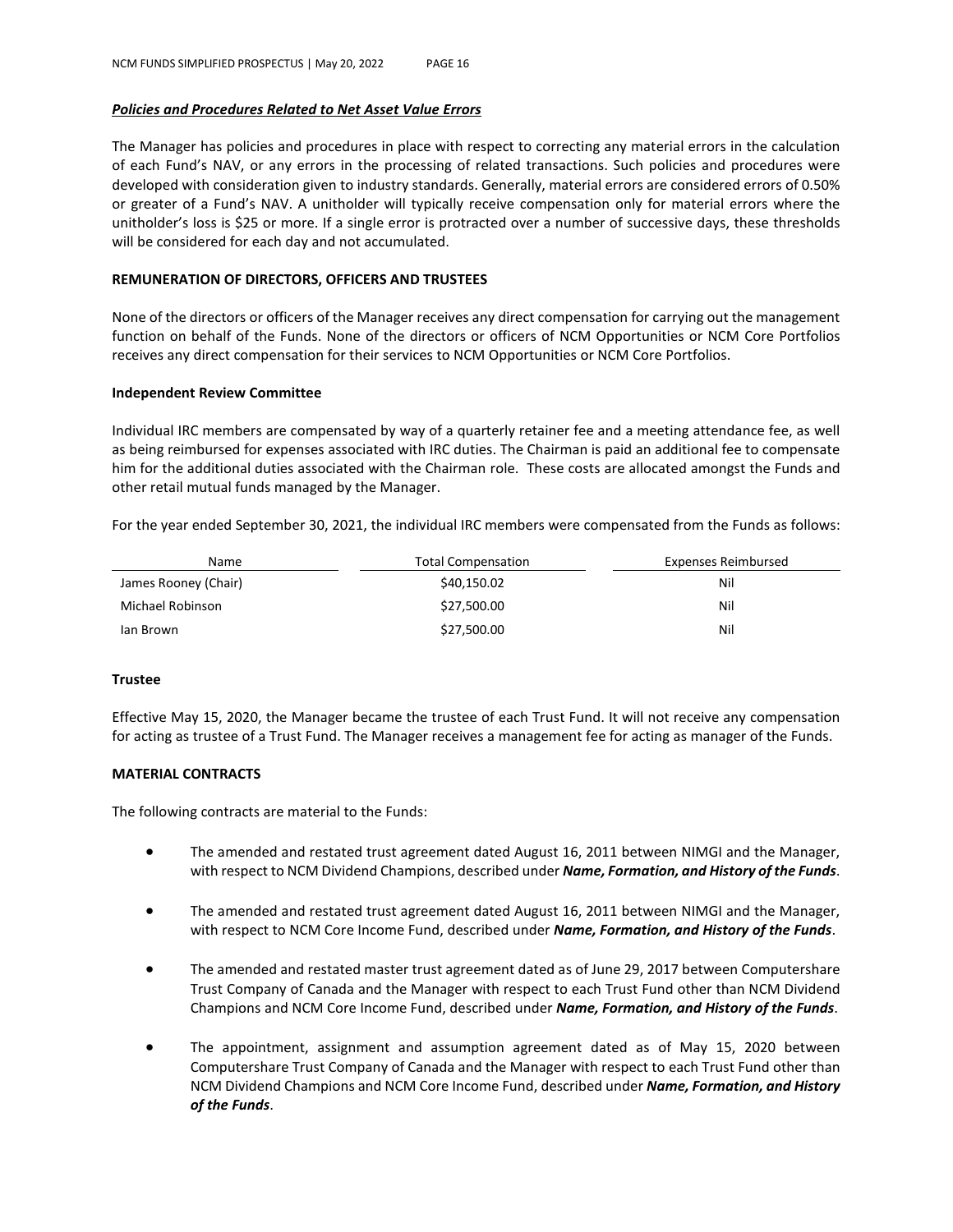- The articles of NCM Opportunities dated December 16, 2004 (as amended), described under *Name, Formation, and History of the Funds*.
- The articles of NCM Core Portfolios dated January 24, 2012 (as amended), described under *Name, Formation, and History of the Funds*.
- The amended and restated master management agreement dated May 19, 2020 (as amended) between the Manager (as manager and portfolio manager of the Funds), NCM Opportunities, and NCM Core Portfolios, described under *Manager of the Funds.*
- The investment advisory agreement dated August 27, 2018 between the Manager (as manager and portfolio manager of the Funds) and the Portfolio Manager, described under *Portfolio Manager to the Funds.*
- The amended and restated custodial services agreement dated November 25, 2015 between the Manager and CIBC Mellon Trust Company (as amended), described under *Custodian.*

You can review any of the foregoing during regular business hours at this address:

Dome Tower – Suite 1850  $333 - 7$ <sup>th</sup> Avenue S.W. Calgary, Alberta T2P 2Z1

#### **DESIGNATED WEBSITE**

A mutual fund is required to post certain regulatory disclosure documents on a designated website. The Funds' designated website is www.ncminvestments.com.

## **VALUATION OF PORTFOLIO SECURITIES AND CALCULATION OF NET ASSET VALUE**

#### *General*

The purchase, redemption, and switch price for a series of securities of a Fund will be the series NAV per security of the Fund, next calculated after the receipt of a purchase, switch, or redemption order in good order (see *How to Purchase, Switch, or Redeem Securities*). We usually calculate the series NAV per security at the Valuation Time on each Trading Day. In unusual circumstances, we may suspend the calculation of Fund prices. During any period of suspension of redemptions, there will be no calculation of series NAV. See *Suspension of Redemption Rights* for details. The series NAVs per security of the Funds are made available to the public, at no cost, on our website at www.ncminvestments.com, or by contacting the Manager at the address indicated on the back cover of this Simplified Prospectus.

The value of the assets held by a Fund is determined as follows:

(a) the value of any cash on hand or on deposit, bills, demand notes, accounts receivable, prepaid expenses, cash dividends received (or to be received and declared to shareholders of record on a date before the date as of which the NAV of the Fund is being determined), and interest accrued and not yet received, is deemed to be the full amount thereof unless the Manager has determined that any such deposit, bill, demand note, account receivable, prepaid expense, cash dividend received or interest is not worth the full amount thereof, in which event the value thereof is deemed to be such value as the Manager determines to be the reasonable value thereof;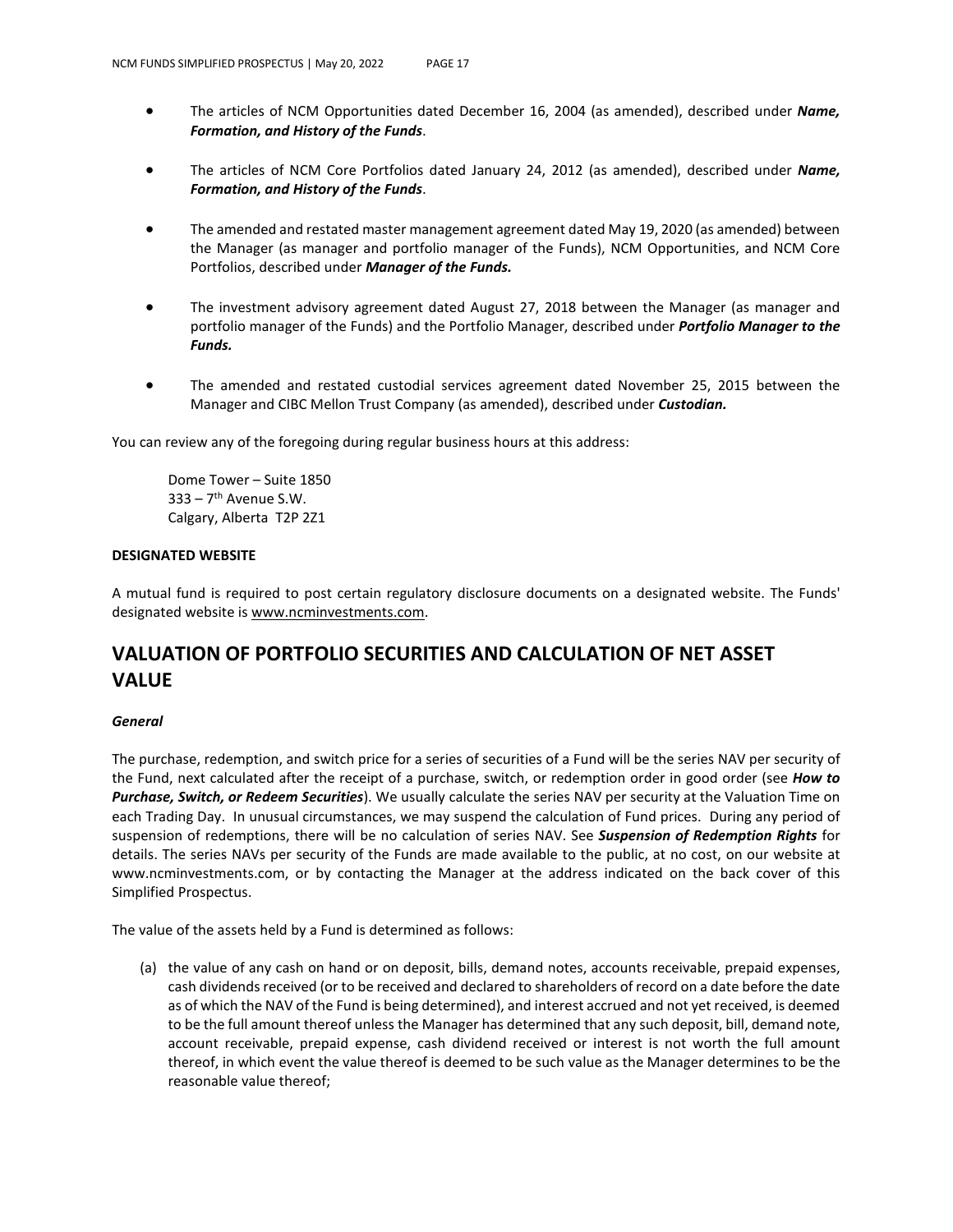- (b) the value of any bonds, debentures, and other debt obligations is determined by taking the last price of such security at the Valuation Time. Short term investments including money market instruments shall be valued at cost plus accrued interest;
- (c) the value of any security that is listed or dealt in upon a stock exchange is determined by: (i) in the case of a security that was traded on the day as of which the NAV of the Fund is being determined, the closing price; or (ii) in the case of a security that was not traded on the day as of which the NAV of the Fund is being determined, the closing price of the security on the trading day immediately before such date will be used for the purpose of calculating the NAV of the Fund. The value of interlisted securities is computed in accordance with directions laid down from time to time by the Manager. If, in the opinion of the Manager, stock exchange or over-the-counter quotations do not properly reflect the prices that would be received by the Fund upon the disposal of shares or securities necessary to effect any redemptions of shares, the Manager may place such value upon such shares or securities as appears to it to most closely reflect the fair value of such shares or securities;
- (d) the value of any security or other asset for which a market quotation is not readily available shall be its fair market value as determined by the Manager or such other person as the Manager chooses;
- (e) the value of any security, the resale of which is restricted or limited by reason of a representation, undertaking, or agreement by the Fund or by a predecessor in title is determined using an economic model taking into account various factors including risk free rate of interest, volatility, market value, and length of the restriction;
- (f) the value of all assets of the Fund valued in terms of a currency other than Canadian currency and liabilities payable in a currency other than Canadian currency are translated to Canadian currency using the prevailing rate of exchange as quoted by customary banking sources on the date of valuation;
- (g) each transaction of purchase or sale of portfolio securities effected by the Fund is reflected in the computation of the NAV or series NAV of the Fund not later than the first computation of the NAV or series NAV of the Fund made after the date on which the transaction becomes binding;
- (h) the issue or redemption of securities of the Fund is reflected in the computation of the NAV or series NAV of the Fund not later than the next computation of the NAV or series NAV of the Fund made after the time as at which the NAV per security is determined for the purpose of the issue or redemption of the securities of the Fund;
- (i) for long positions in covered options, options on futures, over-the-counter options, debt-like securities, and listed warrants, the current market value is used;
- (j) the premium received when a covered option, option on futures or over-the-counter option is written is shown as a deferred credit. The value of the deferred credit is equal to the current market value of an option that would have the effect of closing the position. Any difference resulting from the revaluation is treated as an unrealized gain or loss. The deferred credit is deducted when the Manager calculates the NAV or series NAV of the Fund;
- (k) for futures contracts, forward contracts, or swaps, the current market value of the underlying interest is used, if daily limits are in effect. If daily limits are not in effect, the gain or loss realized if, on valuation day, the position of the contract were closed out, is used;
- (l) margin paid or deposited for futures and forward contracts is shown as an account receivable. Margin consisting of assets other than cash is shown as cash;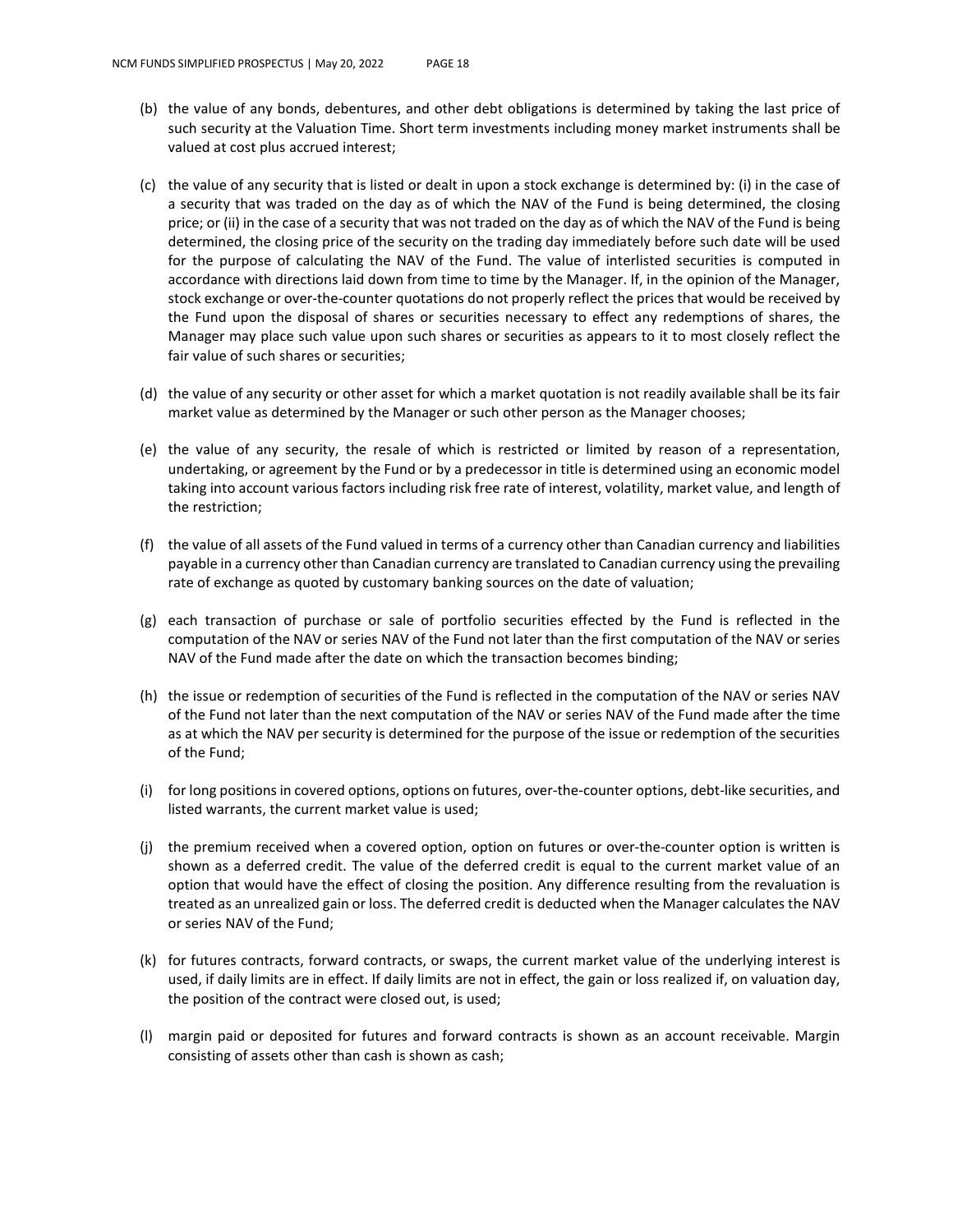- (m) the fair value of investments in purchase share warrants is determined using a recognized economic model taking into account various factors including risk free rate of interest, dividend rates, volatility, market value, and trading volume of the underlying stock; and
- (n) the statement of net assets of the Fund records the securities sold short as a liability with the Fund's assets deposited as security with borrowing agents for securities sold short recorded as an asset. The dividends and other income received on borrowed securities in connection with securities sold short are shown as an expense on the statement of comprehensive income of the Fund.

The liabilities of the Fund are deemed to include:

- (a) all bills and accounts payable;
- (b) all administrative expenses payable and/or accrued;
- (c) all contractual obligations for the payment of money or property provided that the amount of any unpaid distribution (including any tax required by law to be deducted therefrom) declared payable in respect of any securities of an ETF Series of a Fund to Securityholders of record of the Securities of an ETF Series of the Fund on a distribution record date shall be deemed to be a liability of the Fund only in respect of a valuation date that occurs during the period commencing on and including the Trading Day that the rules of the exchange provide such Securities will commence trading on an ex-dividend basis and ending on, but not including, the Trading Day that is the distribution payment date for that distribution;
- (d) all securities sold short, if applicable;
- (e) all allowances authorized or approved for taxes or contingencies; and
- (f) all other liabilities of the Fund of whatever kind and nature, except liabilities represented by outstanding shares.

#### *Trust Funds*

The series NAV of each series of each Trust Fund is calculated by:

- adding up the assets of the Trust Fund and determining the share of assets of each series;
- subtracting the liabilities of the Trust Fund that are common to all series of that Trust Fund and determining the share of liabilities of each series; and
- subtracting the liabilities of the Trust Fund that are attributable solely to the series, such as management fees payable.

The series NAV per unit is equal to the series NAV of the relevant series divided by the number of units of that series then outstanding.

For the U.S. dollar series of NCM Core Income Fund, the NAV of each of Series A (H) and Series F (H) is calculated by converting the Canadian dollar NAV per unit of the series to the U.S. dollar equivalent using the applicable closing rate of exchange as quoted by customary banking sources on each Trading Day.

#### *Class Funds of NCM Opportunities*

The series NAV of each series of each class of NCM Opportunities is calculated by: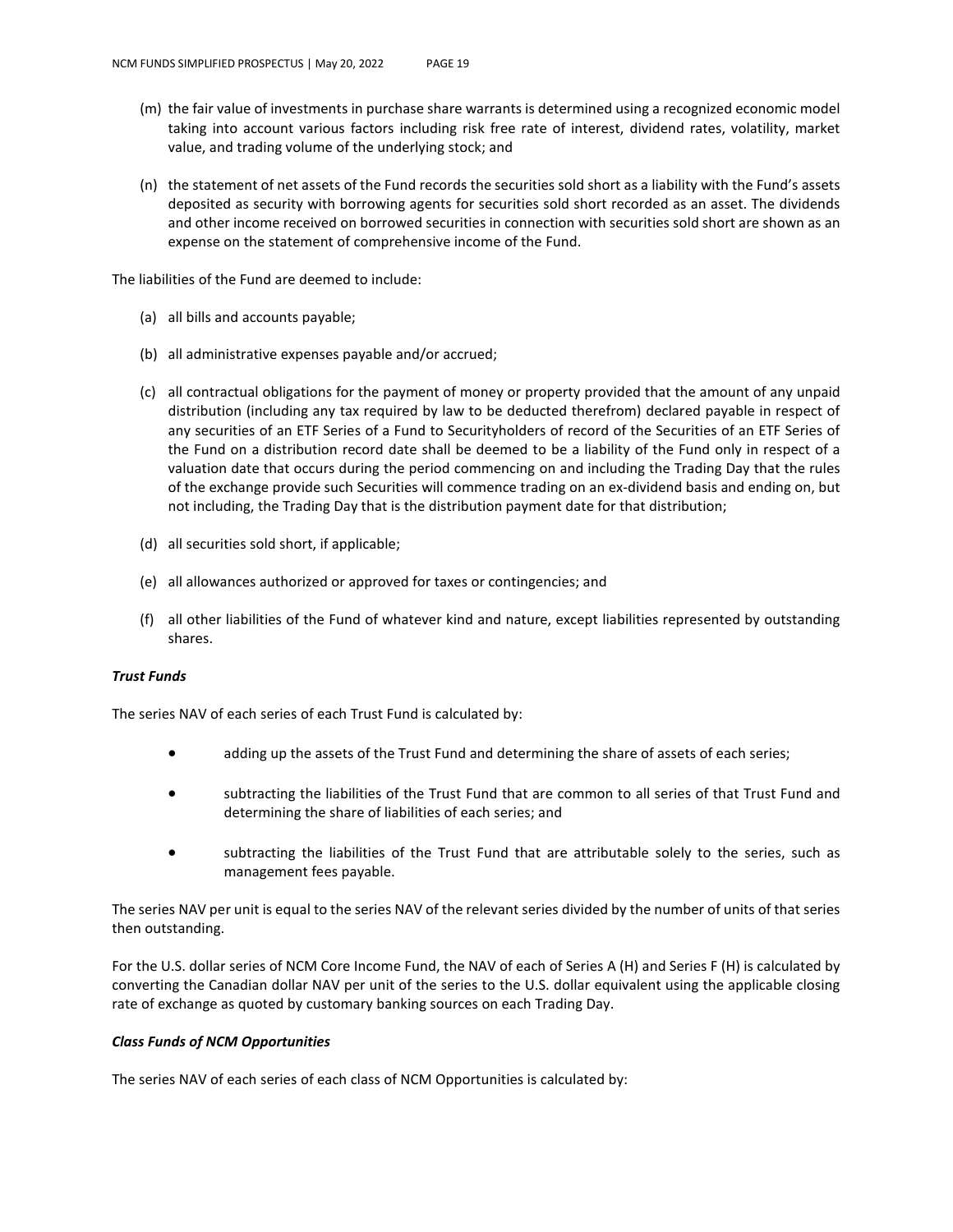- adding up the assets of the class and determining the share of assets of each series;
- subtracting the liabilities of NCM Opportunities that are common to all classes and determining the share of liabilities of each class;
- subtracting the liabilities of the class that are common to all series of that class and determining the share of liabilities of each series; and
- subtracting the liabilities of the class that are attributable solely to the series, such as management fees payable or performance bonus payable.

The series NAV per share is equal to the series NAV of the relevant series of the relevant class divided by the number of shares of that series then outstanding.

#### *Class Funds of NCM Core Portfolios*

The series NAV of each series of each class of NCM Core Portfolios is calculated by:

- adding up the assets of the class and determining the share of such assets attributable to each series of the class;
- subtracting the liabilities of NCM Core Portfolios that are common to all classes and determining the share of liabilities of each class;
- subtracting the liabilities of the class that are common to all series of that class and determining the share of liabilities of each series; and
- subtracting the liabilities of the class that are attributable solely to the series, such as management fees payable.

The series NAV per share is equal to the series NAV of the relevant series of the relevant class divided by the number of shares of that series then outstanding.

## **PURCHASES, SWITCHES AND REDEMPTIONS**

Each Fund offers the series of securities indicated on the cover page of this Simplified Prospectus:

- Series A, Series A (H), Series AA, and Series T6 securities are available for purchase by all investors and may be subject to a sales charge.
- Series F, Series FF, Series F (H), and Series F6 securities may only be purchased by investors who are participants in a fee-for-service or wrap account program sponsored by certain securities dealers, or at the Manager's discretion. Your representative must notify the Manager if you are no longer enrolled in a feefor-service or wrap account program. These series are not subject to a sales charge.
- Series I and Series Z securities are available to certain investors at the Manager's discretion. To qualify to purchase Series I securities, you must have entered into an agreement with the Manager relating to your Series I securities.
- Series M securities are not available for general public purchase. The Manager and its affiliates offer wealth management services including fee-based and managed accounts under the Cumberland Private Wealth brand, and the Series M securities are intended for such accounts. You may also qualify to purchase Series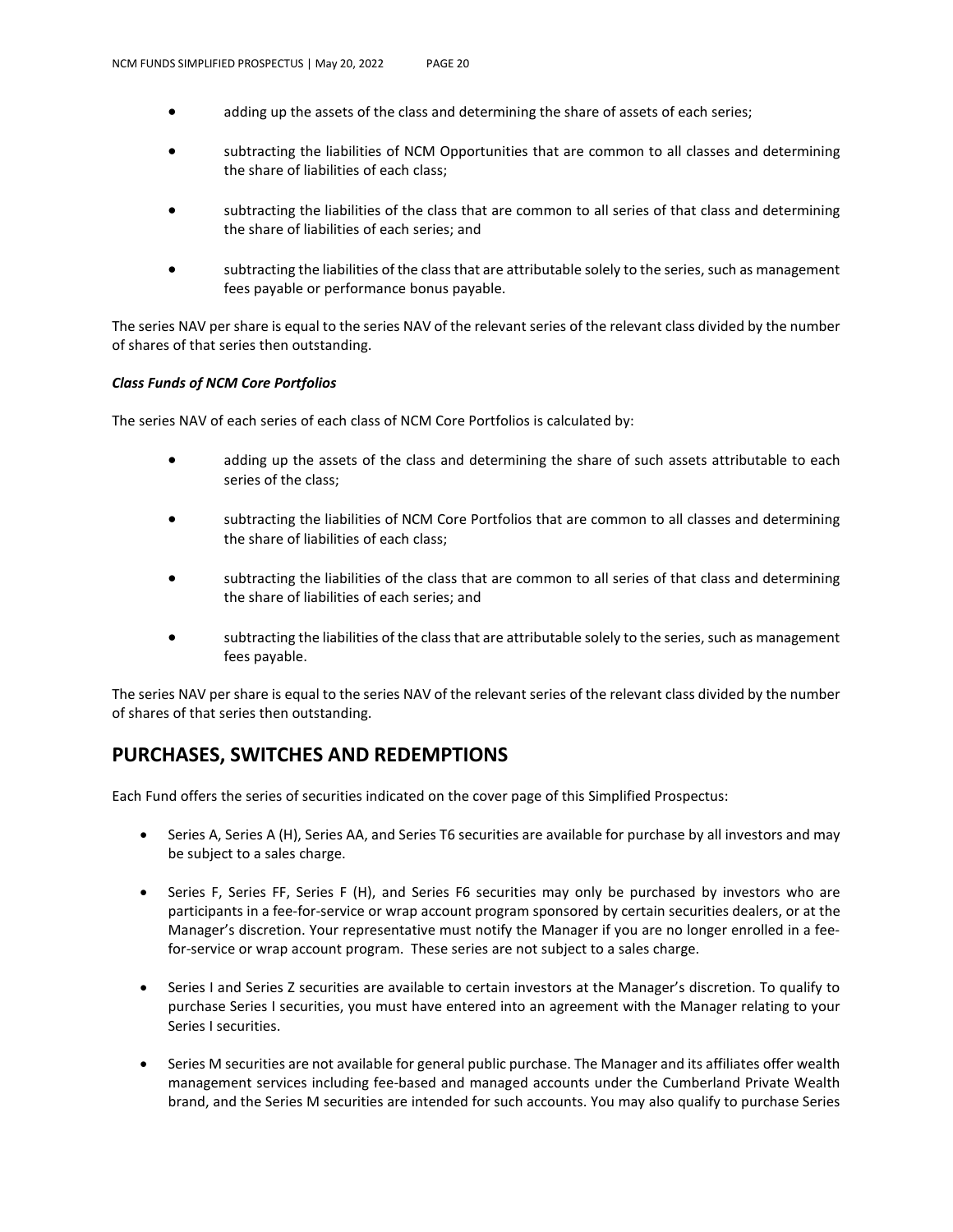M securities if your dealer has entered into an agreement with the Manager relating to your Series M securities.

- Series O securities are only available for investment by the Funds and other funds and accounts managed or advised by the Manager and/or its affiliates and are not available for public purchase.
- ETF Series securities may only be purchased and sold on the TSX or another exchange or marketplace.

NCM Dividend Champions offered Series A under a prospectus from April 12, 2000 until the close of business on March 1, 2005. NCM Dividend Champions was closed to new and additional purchases, except with respect to reinvested distributions, from the close of business on March 1, 2005 until May 21, 2015. It was reopened on May 22, 2015 until December 31, 2015 during which time it offered Series A and Series F units. The Fund was re-opened in respect of Series A and F units on November 9, 2020. The Manager in its discretion may open or close the Fund or any series of the Fund to new and additional purchases at any time.

If you are no longer eligible to hold certain series of securities, we may automatically sell or redesignate your securities to securities of another series of the same Fund. Please see *Switches - Automatic Sales, Redesignations, or Conversions* for details.

You can buy, switch, or sell securities of the Funds through your dealer. Selling your securities is known as redeeming. All purchases, switches and redemptions of Mutual Fund Series securities are based on the Fund's series NAV per Mutual Fund Series security next determined after we receive your purchase, switch, or redemption request in good order. You can buy or sell ETF Series securities at the market price on the TSX through a registered broker or dealer subject only to customary brokerage commissions.

We usually calculate the series NAV per security at the Valuation Time on each Trading Day. In unusual circumstances, we may suspend the calculation of Fund prices.

We calculate the NAV of each series by adding up the assets attributable to the series and subtracting the liabilities attributable to the series. The NAV per security for the series is equal to the NAV of that series divided by the number of securities of that series outstanding. See *How We Calculate Security Values* for more details.

For U.S. dollar pricing, NAVs are calculated by converting the Canadian dollar NAV per unit to the U.S. dollar equivalent using the applicable closing rate of exchange as quoted by customary banking sources on each Trading Day.

With respect to the Series A (H) and Series F (H) units of NCM Core Income Fund, the Manager intends to hedge against movements of the Canadian dollar relative to the U.S. dollar. While the Fund will attempt to hedge this risk, there can be no guarantee that it will be successful in doing so. Hedging transactions will be clearly attributable to each specific series. The costs and gains/losses of hedging transactions will accrue solely to the relevant Series A (H) and Series F (H) and will be reflected in the NAV per security of that series. However, there is no segregation of liability between series of the Fund. Unitholders of the Fund are exposed to the risk that hedging transactions undertaken in Series A (H) or Series F (H) may impact unfavorably the NAV of the other series.

#### *Purchases*

Orders to purchase Mutual Fund Series securities must be placed with your mutual fund dealer or securities dealer. Your securities must continue to be held in a dealer's account. The Funds are not registered with the U.S. Securities and Exchange Commission and may be offered and sold in the United States only pursuant to an exemption from registration.

Orders to purchase or sell ETF Series securities can be made through a registered broker or dealer on the TSX or another exchange or marketplace. You may incur customary brokerage commissions in purchasing or selling ETF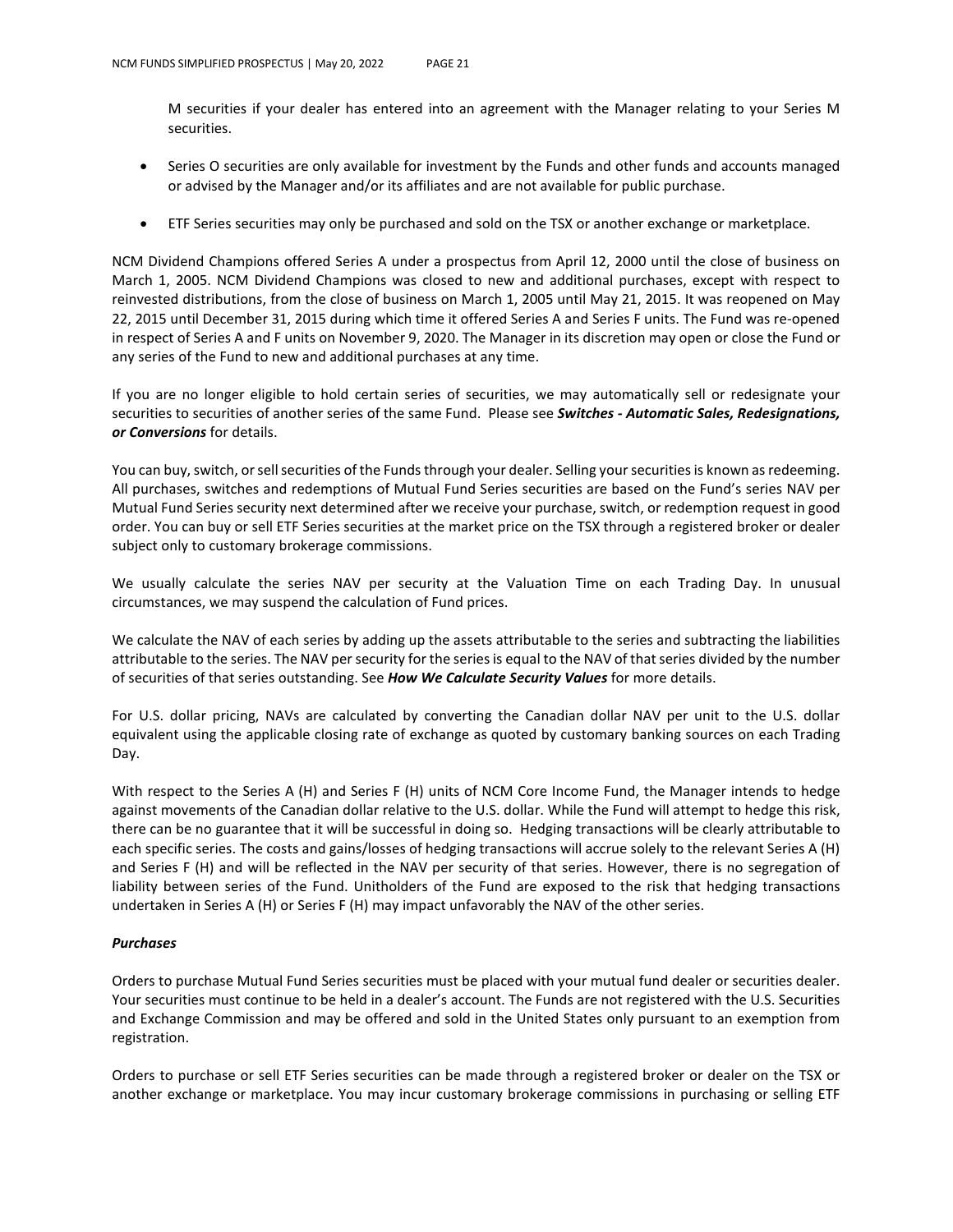Series securities. No fees are paid by you to us or a Fund in connection with the purchasing or selling of ETF Series securities on the TSX or another exchange or marketplace. You may pay a commission to your dealer to purchase or sell ETF Series securities.

Mutual Fund Series securities are available in different series and under different purchase options. The choice of different purchase options offered by the Mutual Fund Series of the Funds may require you to pay different fees and expenses and may affect the amount of compensation paid to your dealer by us, depending on the purchase option you choose.

Unless the Manager otherwise agrees:

- The minimum initial investment in Series A, Series AA, Series F, Series FF, Series F6, or Series T6 securities is \$5,000 of the respective series securities of a single Fund per account and any additional investments (other than reinvestments) must be at least \$100 of the respective series securities of a single Fund per account.
- The minimum initial investment in Series A (H) or Series F (H) units is US\$5,000 of the respective series units per account and any additional investments (other than reinvestments) must be at least US\$100 of the respective series units per account.
- The minimum initial investment in Series I securities is \$250,000 of Series I securities of a single Fund per account and any additional investments (other than reinvestments) must be at least \$100 of Series I securities of a single Fund per account.
- The minimum initial investment in Series Z securities is (A) \$134,000 for NCM Core Canadian, (B) \$118,000 for NCM Core International, (C) \$134,000 for NCM Core Income Fund and (D) \$118,000 for NCM Core Global of Series Z securities of a single Fund per account. Any additional investments (other than reinvestments) must be at least \$100 of Series Z securities of a single Fund per account.
- There are no minimum initial or additional investment amounts for ETF Series securities.

Series A (H) and Series F (H) units are offered for purchase in U.S. dollars only.

Purchases of Series A shares of any Class Fund of NCM Opportunities (other than NCM Core International) are made under the front end sales charge option. Purchases of Series A units of any Trust Fund, Series A shares of any Class Fund of NCM Core Portfolios, Series A shares of NCM Core International, Series A (H) units of NCM Core Income Fund, or Series T6 securities of any Fund are made under the front end sales charge option. Purchases of Series A shares of NCM Income Growth Class are made under the front end sales charge option. No commission or servicing charge is payable to the Manager for the purchase of Series F, Series F (H), Series F6, Series I, Series M, Series O, Series Z or ETF Series securities.

Effective May 19, 2021, the Low Load Deferred Sales Charge option was closed to new purchases.

Trailing commissions may be payable to your dealer in respect of the purchase of Series A units of any Trust Fund, Series A (H) units of NCM Core Income Fund, Series A shares of any Class Fund, Series AA shares of NCM Income Growth Class and NCM Dividend Champions, and Series T6 securities of any Fund. We do not pay these trailing commissions to discount brokers for securities you purchase through any discount brokerage account. A sales charge is payable by you to your dealer when you purchase Series A, Series A (H), Series AA or Series T6 of any Fund. With respect to purchases of Series I securities of any Fund, you may pay a negotiated trailer fee to your dealer under the terms of your arrangement with your dealer. This fee may be paid through the redemption of securities. The trailing commissions are described in the Simplified Prospectus of the Funds.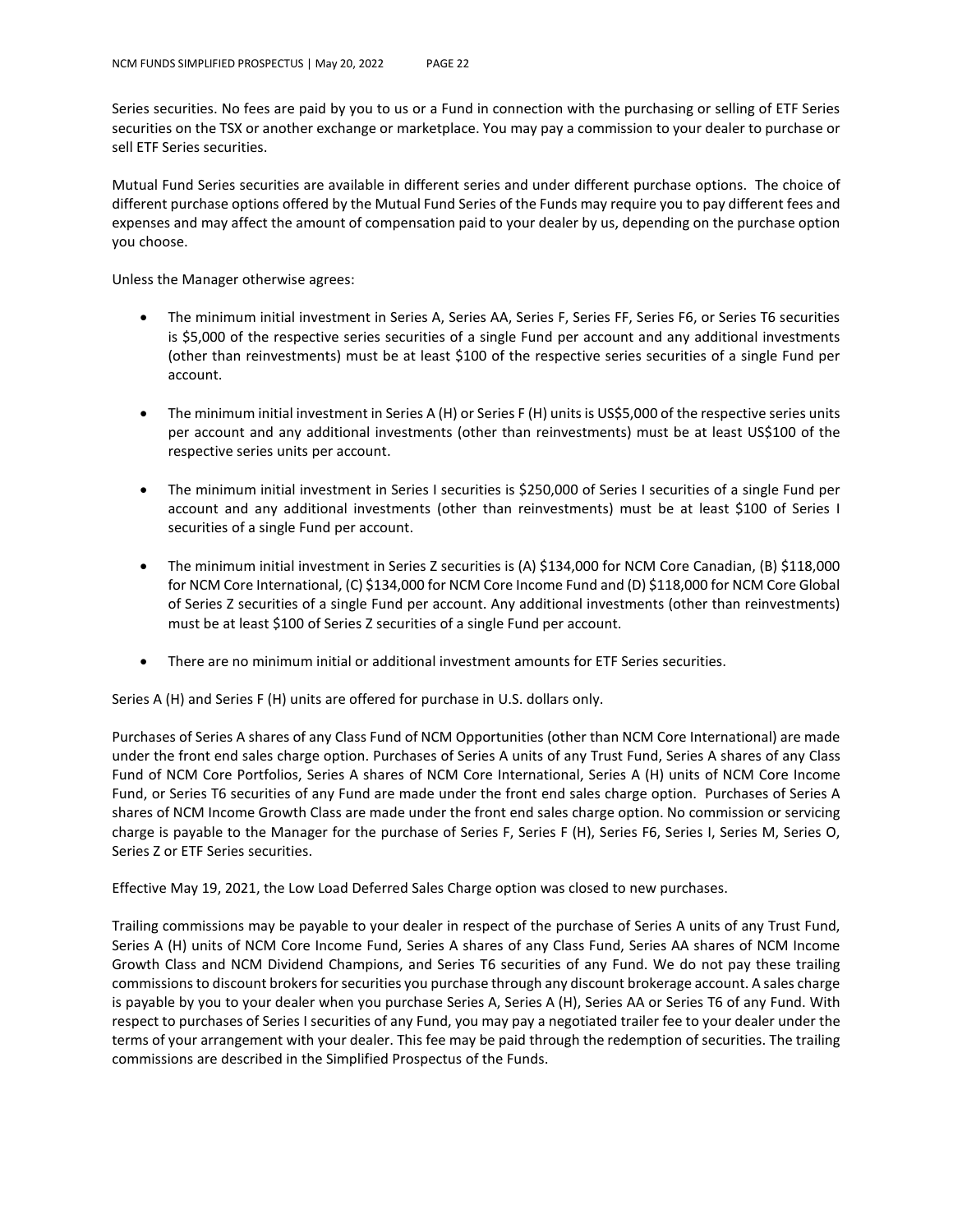There are no sales charges or commissions payable in respect of purchases of Series M securities and Series O securities.

You may pay a commission to your dealer to purchase or sell ETF Series securities.

#### *Mutual Fund Series Securities*

The purchase price for Mutual Fund Series securities is the series NAV per security of the relevant Fund calculated on the same Trading Day if the purchase order is received by the Fund before the Valuation Time. If the purchase order is received after the Valuation Time on a Trading Day or on a day that is not a Trading Day, it will be processed on the next Trading Day. Unless the calculation of Fund prices has been suspended, we calculate the NAVs as at the Valuation Time every Trading Day.

We reserve the right to reject a purchase of Mutual Fund Series securities within one Business Day after receipt by a Fund of the order. In such case, we will refund all cash received immediately in the same currency in which you ordered the securities.

If, for any reason we do not receive payment on or before the second Trading Day following the date on which the Mutual Fund Series purchase order was processed, the Mutual Fund Series securities that were purchased may be redeemed on the next Trading Day in the same currency in which you bought the securities.

If the proceeds of the redemption of the Mutual Fund Series securities exceed the purchase price, the Fund will be entitled to retain the difference. If the proceeds of redemption are less than the purchase price, the Manager will pay the difference to the Fund and will be entitled to collect such amount, together with all costs, charges, and expenses in so doing, from the dealer or the investor from whom the purchase order was received. A dealer may make provision in its arrangements with an investor to be entitled to collect such amount together with its costs, charges, and expenses in so doing, and interest thereon, from the investor who has failed to settle the order in question. An administration fee of \$50.00 is charged to an investor in respect of any dishonoured cheque or returned wire transfer submitted in payment for a purchase order.

#### *ETF Series Securities*

#### *Designated Broker and ETF Dealers*

We, on behalf of NCM Core Global that offers ETF Series securities, have entered into a designated broker agreement with a Designated Broker pursuant to which the Designated Broker agrees to perform certain duties relating to this Fund including, without limitation: (i) to subscribe for a sufficient number of ETF Series securities to satisfy the TSX's original listing requirements; (ii) to subscribe for ETF Series securities on an ongoing basis in connection with the rebalancing of and adjustments to the applicable portfolio and when cash redemptions of ETF Series securities occur; and (iii) to post a liquid two-way market for the trading of ETF Series securities on the TSX. We may, in our discretion from time to time, reimburse the Designated Broker for certain expenses incurred by the Designated Broker in performing these duties.

The designated broker agreement provides that we may from time to time and, in any event not more than once quarterly, require the Designated Broker to subscribe for ETF Series securities of a Fund for cash in a dollar amount not to exceed 0.3%, or any amount as mutually agreed, of the NAV of the Fund. The number of ETF Series securities issued will be the subscription amount divided by the NAV per security of the ETF Series next determined following the delivery by us of a subscription notice to the Designated Broker. Payment for the ETF Series securities must be made by the Designated Broker, and the ETF Series securities will be issued, by no later than the second Trading Day, or such other day as determined by us, after the subscription notice has been delivered.

*Issuance of ETF Series to Designated Broker and ETF Dealers*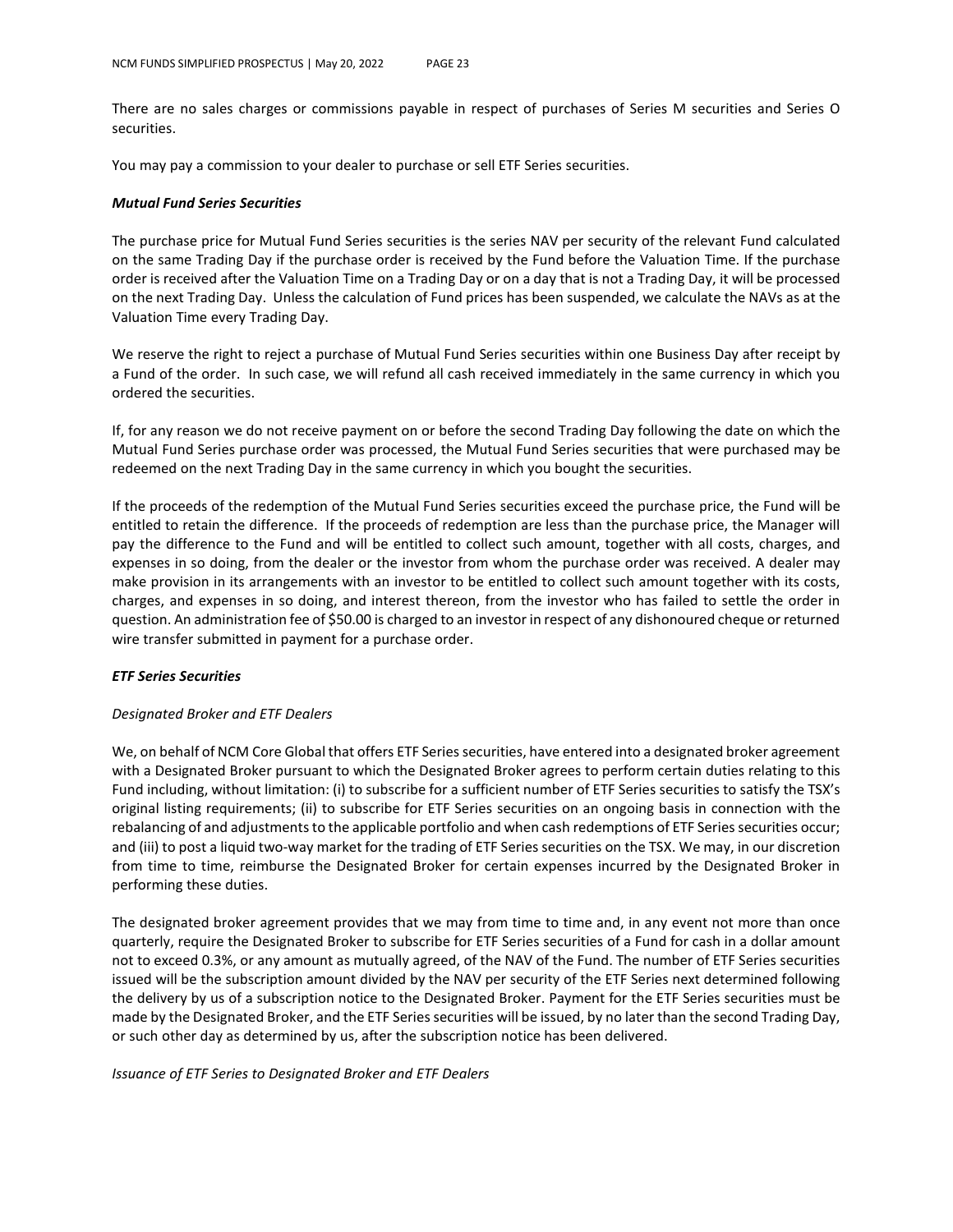Generally, all orders to purchase ETF Series securities directly from the Funds must be placed by the Designated Broker or ETF Dealers. We reserve the absolute right to reject any subscription order placed by a Designated Broker or ETF Dealer. No fees will be payable by a Fund to the Designated Broker or ETF Dealer in connection with the issuance of ETF Series securities. On the issuance of ETF Series securities, we may, in our discretion, charge an administrative fee to the Designated Broker or ETF Dealer to offset the expenses (including any applicable additional TSX listing fees) incurred in issuing the ETF Series securities.

On any Trading Day, the Designated Broker or ETF Dealer may place a subscription order for the Prescribed Number of Securities (or any multiple thereof) of a Fund. If a subscription order is received by the Fund by the Valuation Time on a Trading Day (or such later time on a Trading Day as we may agree to with the Designated Broker or ETF Dealer), the Fund will issue to the Designated Broker or ETF Dealer the Prescribed Number of Securities (or multiple thereof) based on the NAV of the ETF Series securities determined on that Trading Day. If the subscription order is not received by the Valuation Time on a Trading Day, subject to our discretion, the subscription order will be deemed to be received only on the next Trading Day. The Fund will issue the Prescribed Number of Securities (or multiple thereof) by no later than the second Trading Day after the date on which the subscription order is accepted, provided that payment for such ETF Series securities has been received.

For each Prescribed Number of Securities issued, the Designated Broker or ETF Dealer must deliver payment consisting of, in our discretion: (i) a Basket of Securities and cash in an amount sufficient so that the value of the securities and the cash received is equal to the NAV of the ETF Series securities next determined following the receipt of the subscription order; (ii) cash in an amount equal to the NAV of the ETF Series securities next determined following the receipt of the subscription order; or (iii) a combination of securities and cash, as determined by us, in an amount sufficient so that the value of the securities and cash received is equal to the NAV of the ETF Series securities next determined following the receipt of the subscription order.

The Basket of Securities for each Fund will be made available to such Fund's Designated Broker and ETF Dealers on each Trading Day. We may, in our discretion, increase or decrease the Prescribed Number of Securities from time to time. The Prescribed Number of Securities of each Fund will be available on our website at **www.ncminvestments.com**.

#### *To Designated Broker in Special Circumstances*

ETF Series securities may be issued by a Fund to the Designated Broker in connection with the rebalancing of and adjustments to the Fund or its portfolio and when cash redemptions of ETF Series securities occur.

#### *Buying and Selling ETF Series*

Investors are able to buy or sell ETF Series securities through registered brokers and dealers in the province or territory where the investor resides. Investors may incur customary brokerage commissions in buying or selling ETF Series securities. The Funds issue ETF Series securities directly to the Designated Broker and ETF Dealers.

ETF Series securities must be purchased, transferred and surrendered for exchange or redemption by investors only through a CDS Participant. All rights as an owner of ETF Series securities must be exercised through, and all payments or other property to which you are entitled will only be made or delivered by CDS or the CDS Participant through which you hold such securities. Upon purchase of any ETF Series securities, you will receive only the customary confirmation.

From time to time as may be agreed by a Fund and the Designated Broker and ETF Dealers, the Designated Broker and ETF Dealers may agree to accept Constituent Securities as payment for ETF Series securities from prospective purchasers.

The provisions of the so-called "early warning" requirements set out in applicable securities legislation do not apply in connection with the acquisition of ETF Series securities. In addition, the Funds have applied for exemptive relief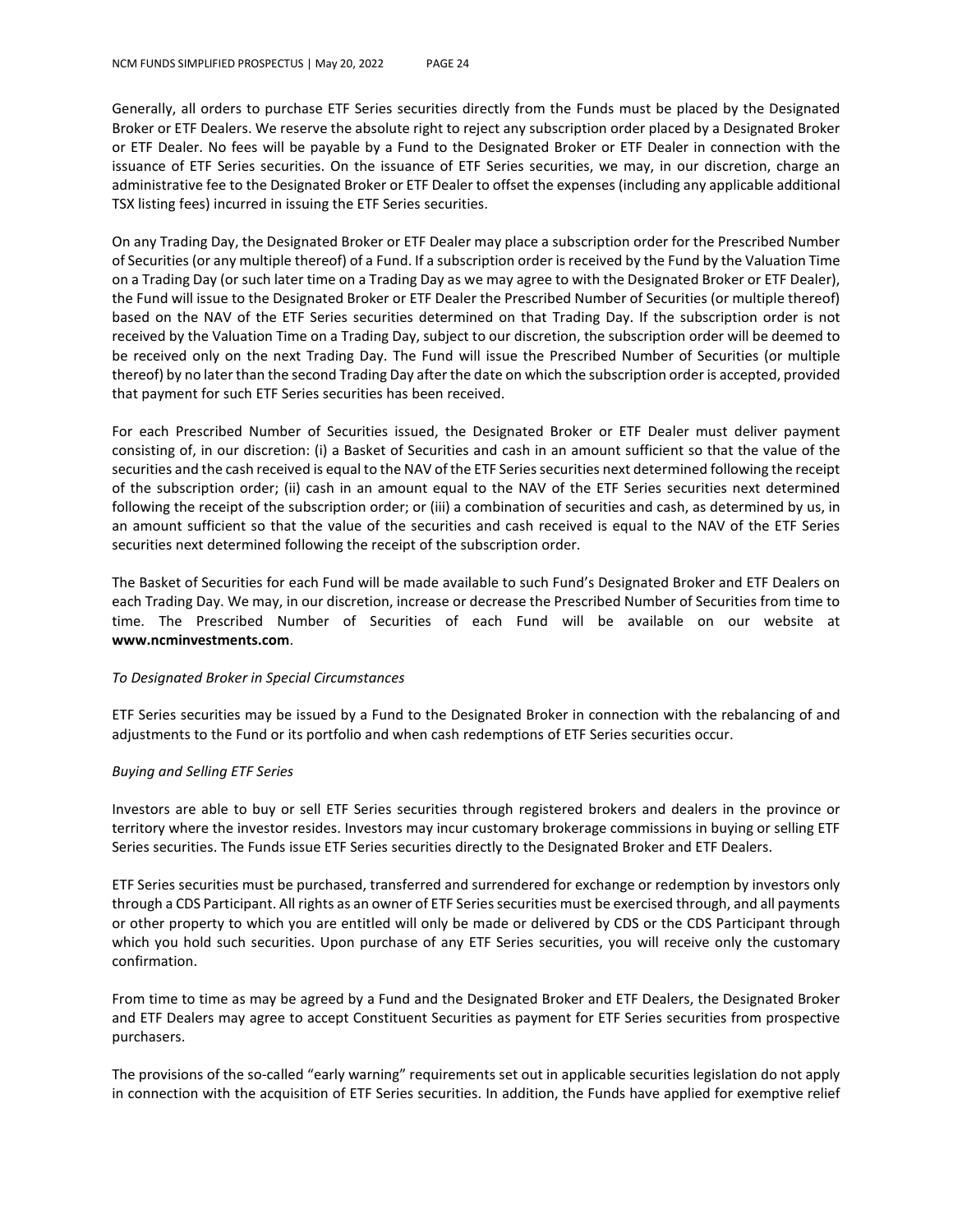from the Canadian securities regulatory authorities to permit securityholders to acquire more than 20% of the ETF Series securities of any Fund through purchases on the TSX without regard to the take-over bid requirements of applicable securities legislation, provided that any such securityholder, and any person acting jointly or in concert with the securityholder, undertakes to the Manager not to vote more than 20% of the ETF Series securities of that Fund at any meeting of securityholders.

#### *Switches*

#### *Switching between Funds*

Switching your securities of a Fund, other than Series A (H) and Series F (H) securities, to securities of another Fund is permitted, provided you are qualified to purchase the series into which you are switching. This involves both a redemption and a purchase, resulting in a taxable disposition of the securities switched. All terms and conditions of the purchase, such as short-term redemption fees, will apply commencing with the date of purchase. Redeeming or selling your Fund securities is considered a sale for income tax purposes. If you hold your securities in a nonregistered account, you will generally realize a capital gain or loss. Capital gains are taxable. For a further discussion of the tax consequences, see *Income Tax Considerations*.

The switching of Series A (H) and Series F (H) units of NCM Core Income Fund to any series of any other Fund, or vice versa, is not permitted.

Switching into ETF Series securities of another Fund or from ETF Series securities to Mutual Fund Series securities of another Fund is not permitted.

Generally, you may switch your securities on any Trading Day by delivering a written request to your mutual fund or securities dealer that specifies the number and series of securities to be switched. If you purchased any securities under the low load deferred sales charge option you may only switch them to another low load deferred sales charge option security. When you switch your securities your dealer may charge you a fee. You and your dealer negotiate this fee. If we receive instructions to do so, this fee may be deducted from the value of the securities that you switch.

#### *Redesignation or Conversion between Mutual Fund Series*

You may change your securities of one series of a Fund into securities of a different series of the same Fund if you are eligible to purchase the new series, subject to certain restrictions set out below. This change is processed as a redesignation, in the case of a Trust Fund, or a conversion, in the case of a Class Fund, and should not be considered a disposition for tax purposes. Accordingly, you should not realize a capital gain or loss. For a further discussion of the tax consequences, see *Income Tax Considerations*.

Here are some things to keep in mind about changing between series:

- You may not change between Series A (H) and Series F (H) units of NCM Core Income Fund and Series A, Series F, and Series I units of NCM Core Income Fund, or *vice versa*.
- You may change to Series F, Series F6, or Series Z securities of a Fund, or between Series A (H) and Series F (H) units of NCM Core Income Fund, provided you meet the eligibility requirements for the Series F, Series F6, Series F (H), or Series Z securities, as the case may be.
- You may not change between ETF Series securities of a Fund and Mutual Fund Series securities of the same Fund.
- If you purchased any series of securities under the low load deferred sales charge option, and a deferred sales charge is still payable on any redemption, you may only change them to another low load deferred sales charge option security.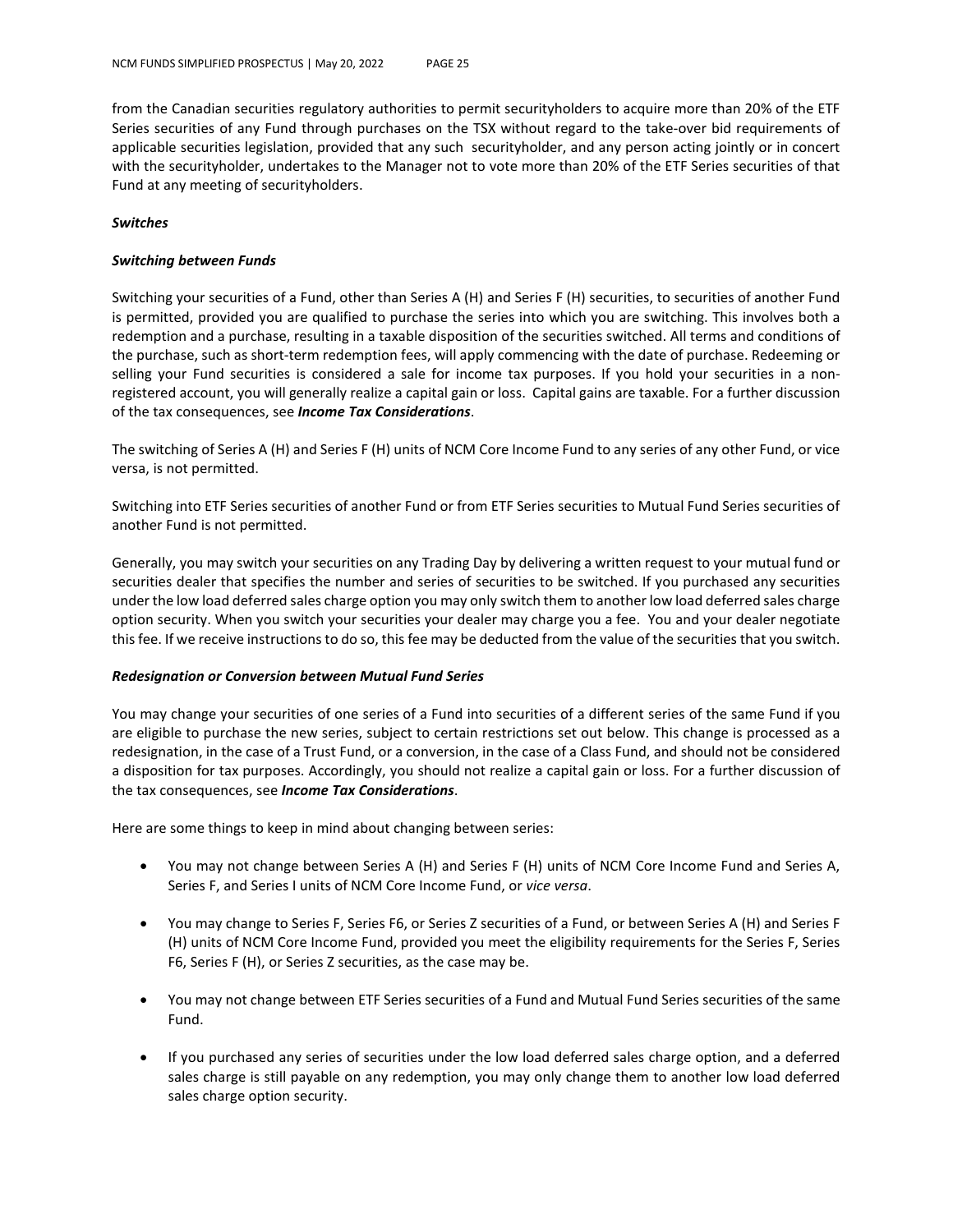- A redesignation or conversion from one series of a Fund to another series of the same Fund will likely result in a change in the number of securities of the Fund you hold since each series of a Fund generally has a different NAV per security.
- Generally, you may change your securities on any Trading Day by delivering a written request to your mutual fund or securities dealer that specifies the number and series of securities to be changed.

#### *Switching shares received on a rollover*

For investors receiving any Mutual Fund Series of shares of any Class Fund of NCM Opportunities on a rollover from a Partnership, no short term redemption fees are payable as a result of one switch to any other Mutual Fund Series of shares of any Class Fund of NCM Opportunities.

#### *Automatic Sales, Redesignations, or Conversions*

If the Manager is notified that you no longer meet the eligibility criteria for Series F, Series FF, Series F (H), Series F6, Series M, Series O or Series Z, we will sell or redesignate or convert your Series F, Series FF, Series F (H), Series F6, Series M, Series O or Series Z securities in accordance with the instructions from your representative. In the absence of instructions, we may automatically sell your Series F, Series FF, Series F (H), Series F6, Series M, Series O or Series Z securities or redesignate or convert them to Series A or Series A (H), as applicable. There may be tax implications arising from any sale. See *Income Tax Considerations* for more details.

If you are no longer eligible to hold Series I securities, we may automatically redesignate or convert your securities into Series F securities, as applicable. We will monitor your account on a quarterly basis to determine if an automatic redesignation or conversion of your securities is appropriate. No switch fees will be charged in connection with automatic redesignations or conversions of Series I securities to Series F securities.

#### *Redemptions*

#### *Redeeming Mutual Fund Series Securities*

You may redeem Mutual Fund Series securities of a Fund on any Trading Day by delivering a written request to your mutual fund or securities dealer that specifies the number and series of securities to be redeemed. The redemption price of the Mutual Fund Series securities of a Fund is based on the series NAV per security of the applicable Mutual Fund Series of the Fund next determined after the receipt by the Fund of the redemption order. The redemption price will be paid in the currency in which you bought the securities.

When you redeem Mutual Fund Series securities, we reserve the right to charge the short term redemption fee as described under *Fees and Expenses* and in the Simplified Prospectus of the Funds. The amount of the short term redemption fee depends primarily on the amount of your original investment and the length of time you own the shares. See *Fees and Expenses* in the Simplified Prospectus and *Short Term Trading* below for more information about these fees.

If you select the low load deferred sales charge option when you purchase Series A shares of a Fund or Series AA shares of a Class Fund of NCM Opportunities (other than NCM Core International), you will pay a deferred sales charge if you redeem your securities within three years of buying them. The charge is dependent on the original cost of the securities and does not change regardless of subsequent switches.

If you purchase Mutual Fund Series shares of a Class Fund of NCM Opportunities (other than NCM Core International) under the low load deferred sales charge option, you can redeem up to 10% of your shares of such a Fund without paying the low-load redemption fees. At the beginning of each year, we calculate your 10% free redemption amount. This amount is equal to 10% of the number of shares you own. During the year, this amount is adjusted by adding 10% of the new shares purchased under the low load deferred sales charge option and by deducting the number of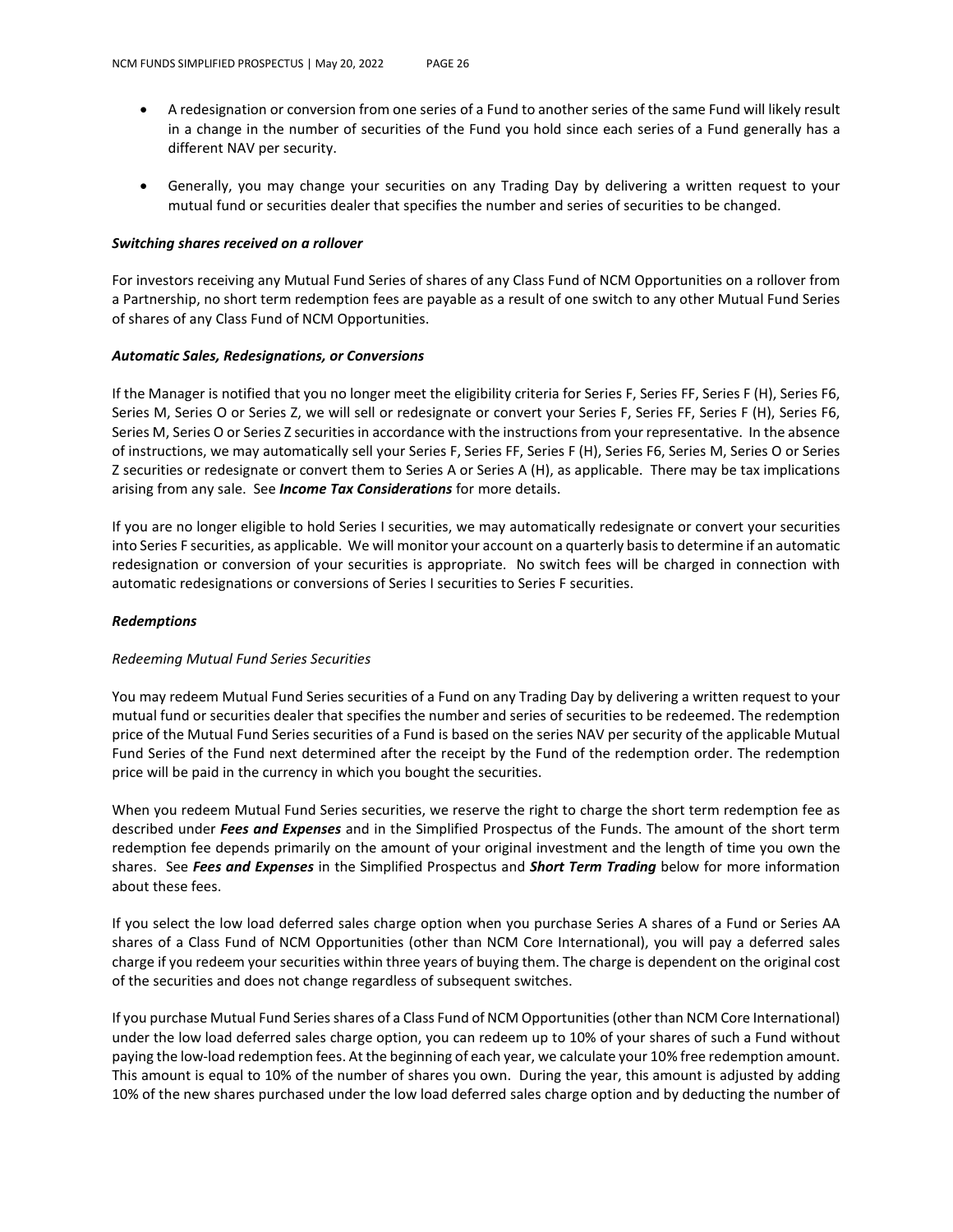10% free shares redeemed earlier in the year. If you do not use all of your 10% free redemption amount in a calendar year, you cannot carry it forward into the next year. We may change or cancel the use of the 10% free redemption program at any time. We will give you at least 60 days' notice of the change or cancellation.

Shares subject to the 10% free redemption amount are deemed to be redeemed first, as applicable. After this, your oldest securities are redeemed.

You will pay no short term redemption fee in respect of redemptions of reinvested Mutual Fund Series securities due to dividend or distribution payments by the Funds or other adjustments we make.

A Mutual Fund Series redemption request received by a Fund before the Valuation Time on a Trading Day will be processed at the series NAV per security calculated at the Valuation Time on that Trading Day. A Mutual Fund Series redemption request received the Valuation Time on a Trading Day, or on a day that is not a Trading Day, will be processed in the same way on the next Trading Day.

If we have not received all required documents on or before the second Business Day following the date on which your redemption request was received, we will notify you that your order is incomplete. If we still have not received all required documents by the tenth Business Day following the date on which your redemption request was received, the applicable Fund may buy back the securities on the next Business Day in the same currency in which you bought the securities. If the cost is less than the proceeds of redemption, the applicable Fund will be entitled to retain the difference. If the cost is greater than the proceeds of redemption, we will pay the difference to the Fund and will be entitled to collect such amount, together with all costs, charges, and expenses in so doing, from the dealer from whom the redemption request was received. A dealer may make provision in its arrangements with an investor to be entitled to collect such amount, together with its costs, charges, and expenses in so doing, and interest thereon, from the investor who has failed to settle the order in question.

Unless redemptions are suspended (which may only occur when the determination of the series NAV per security is suspended), payment of the redemption price for Mutual Fund Series securities tendered for redemption will be made (less any fees and tax required to be withheld), upon the direction of the Fund, by the registrar and transfer agent in the same currency in which you bought the securities within two Business Days of the date of processing such redemption.

If redemptions are suspended as described below, you may either withdraw your redemption request or receive payment based on the series NAV per security next determined after the termination of the suspension.

Due to the high cost of maintaining small accounts, we reserve the right to redeem holdings with respect to a Trust Fund or a Class Fund of NCM Opportunities with a current value of less than \$2,500 or with respect to a Class Fund of NCM Core Portfolios with a current value of less than \$1,000, upon ten days' notice to you.

#### *Redeeming and Exchanging ETF Series Securities*

#### *Redemption of ETF Series Securities for Cash*

On any Trading Day, you may redeem ETF Series securities of a Fund for cash at a redemption price per security equal to the lesser of: (i) 95% of the closing price for the ETF Series securities on the TSX on the effective day of the redemption; and (ii) the NAV per security on the effective day of the redemption. Because you will generally be able to sell ETF Series securities at the market price on the TSX through a registered broker or dealer subject only to customary brokerage commissions, you are advised to consult your broker, dealer or investment advisor before redeeming your ETF Series securities for cash.

In order for a cash redemption to be effective on a Trading Day, a cash redemption request in the form prescribed by us from time to time must be delivered to the applicable Fund at its registered office by 9:00 a.m. on the Trading Day (or such later time on such Trading Day as we may permit). If a cash redemption request is not received by the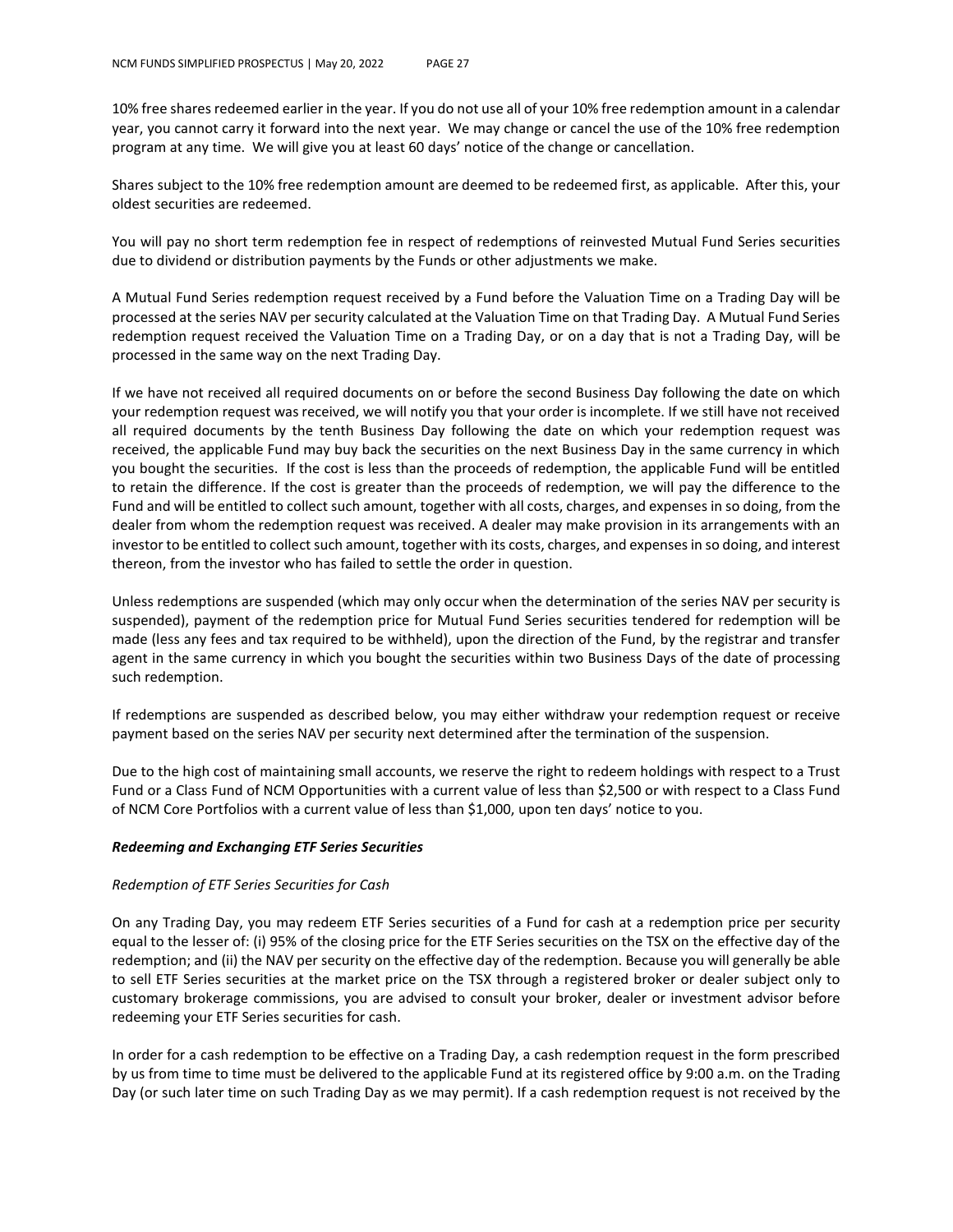delivery deadline noted immediately above on a Trading Day, the cash redemption request will be effective only on the next Trading Day. Payment of the redemption price will be made by no later than the second Business Day after the effective day of the redemption. The cash redemption request forms may be obtained from any broker or dealer.

If you exercise this cash redemption right during the period that begins one Business Day prior to a Distribution Record Date and ends on and includes that Distribution Record Date for any distribution, you will not be entitled to receive the applicable distribution in respect of those ETF Series securities.

We will pay redemption proceeds within two Business Days of receiving all necessary redemption documents. If all necessary documents are not received by us within ten Business Days of receiving a redemption request, you will be deemed to repurchase the ETF Series securities on the tenth Business Day at the ETF Series NAV per security calculated that day. The redemption proceeds will be applied to the payment of the issue price of the securities. If the cost to repurchase the ETF Series securities is less than the redemption proceeds, the difference will belong to the applicable Fund. We will pay any shortfall to the applicable Fund, but we may collect such amount, together with the charges and expenses incurred, with interest, from the broker or dealer who placed the redemption request. Your broker or dealer has the right to collect these amounts from you.

#### *Exchange of ETF Series Securities for Baskets of Securities*

On any Trading Day, you may exchange the Prescribed Number of Securities (or a multiple thereof) for cash.

To effect an exchange of ETF Series securities, you must submit an exchange request in the form prescribed by us from time to time to the applicable Fund at its registered office by 9:00 a.m. on a Trading Day (or such later time on such Trading Day as we may permit). The exchange price will be equal to the NAV of the ETF Series securities on the effective day of the exchange request, payable by delivery of Baskets of Securities and cash. The ETF Series securities will be redeemed in the exchange.

If an exchange request is not received by the submission deadline noted immediately above on a Trading Day, the exchange order will be effective only on the next Trading Day. Settlement of exchanges for Baskets of Securities and cash will be made by no later than the second Trading Day after the effective day of the exchange request. The securities to be included in the Baskets of Securities delivered on an exchange shall be selected by us in our discretion.

You should be aware that the ETF Series NAV per security will decline on the ex-dividend date of any distribution payable in cash on ETF Series securities. If you are no longer a holder of record on the applicable Distribution Record Date you will not be entitled to receive that distribution.

If Constituent Securities are cease traded at any time by order of a securities regulatory authority or other relevant regulator or stock exchange, the delivery of such securities to a securityholder on an exchange in the Prescribed Number of Securities may be postponed until such time as the transfer of the securities is permitted by law.

#### *Costs Associated with Exchange and Redemption*

The Manager may charge the Designated Broker or ETF Dealer, in its discretion, an administrative fee of up to 0.05% of the exchange or redemption proceeds of the Fund to offset certain transaction costs associated with the exchange or redemption of ETF Series securities of a Fund.

#### *Exchange and Redemption of ETF Series Securities through CDS Participants*

The exchange and redemption rights described above must be exercised through the broker or dealer (CDS Participant) through which the owner holds ETF Series securities. Beneficial owners of ETF Series securities should ensure that they provide exchange and/or redemption instructions to the CDS Participants through which they hold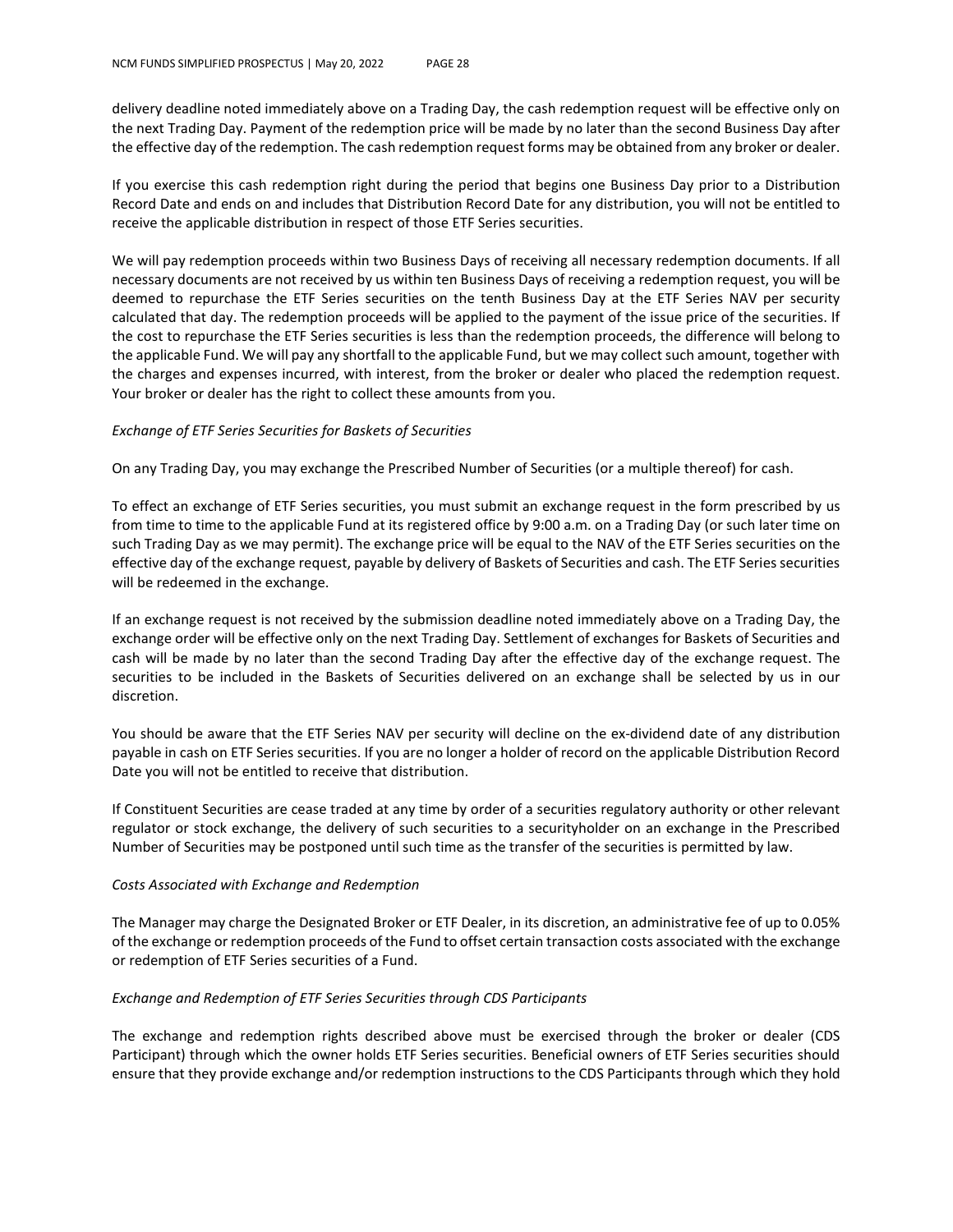ETF Series securities sufficiently in advance of the cut-off times described above to allow such CDS Participants to notify CDS and for CDS to notify us prior to the relevant cut-off time.

#### *Suspension of Redemption Rights*

Under extraordinary circumstances, we may suspend your right to require a Fund to redeem your securities. Examples of these circumstances include during any period when normal trading is suspended on the TSX or any other stock exchange within or outside Canada on which securities owned by the Fund or an underlying fund, directly or indirectly, are listed and traded, if those securities represent more than 50% of the NAV of the Fund before allowance for liabilities. In addition, we may, with the consent of the Alberta Securities Commission, from time to time suspend your right to redeem any securities during any period in which we determine that conditions exist that render impractical the sale of the assets of the Fund or impair our ability to determine the value of the assets held by the Fund.

Any suspension shall take effect at such time as we declare and thereafter no securities of a Fund will be redeemed until we declare the suspension at an end, except that the suspension will terminate in any event on the first day after the circumstances that gave rise to the suspension cease to exist. All redemptions that would have taken place during the period of suspension will be deemed to occur at the close of business on the first Trading Day after the termination of such suspension unless, prior to such time, you have withdrawn your request for the redemption of such securities.

## **OPTIONAL SERVICES PROVIDED BY THE MUTUAL FUND ORGANIZATION**

#### **AUTOMATIC REINVESTMENT OF DIVIDENDS AND DISTRIBUTIONS**

Generally, we automatically reinvest your distributions or dividends in respect of Mutual Fund Series securities in additional securities of the same series of a Fund. This may not apply to certain types of accounts; please contact your dealer for more information. There is no cost for this service. If you would prefer your dividends and distributions in cash, please contact your dealer and instruct them to make your dividends and distributions payable by cheque.

Except as noted under *Distribution Policy* on page 70, dividends and distributions in respect of ETF Series securities are paid in cash.

#### **AUTOMATIC PURCHASE PLANS**

Automatic purchase plans, also known as pre-authorized payment plans, are available to enable you to make regular investments in one or more Mutual Fund Series of the Funds without writing cheques or sending in purchase requests. You can buy Mutual Fund Series securities of the Funds through an automatic purchase plan by completing the appropriate authorization form that your dealer can provide you. Through this plan, you will authorize the deduction of a specified amount from your bank account for the purchase of securities of a Fund on a monthly, quarterly, or annual basis. Your initial investment must be at least \$5,000 of the respective series securities of a single Fund per account (except for Series Z securities, where your initial investment must be at least (A) \$134,000 for NCM Core Canadian, (B) \$118,000 NCM Core International, (C) \$134,000 NCM Core Income Fund and (D) \$118,000 for NCM Core Global of Series Z securities of a single Fund per account) and each subsequent investment must be at least \$100 of the respective series securities of a single Fund per account (US\$5,000 and US\$100, respectively, in the case of Series A (H) or Series F (H) units). We do not charge for this service, although your financial institution may charge you a fee. Normal sales commissions are charged at the time of each purchase. We may change the minimum purchase amount, or terminate the service, by written notice.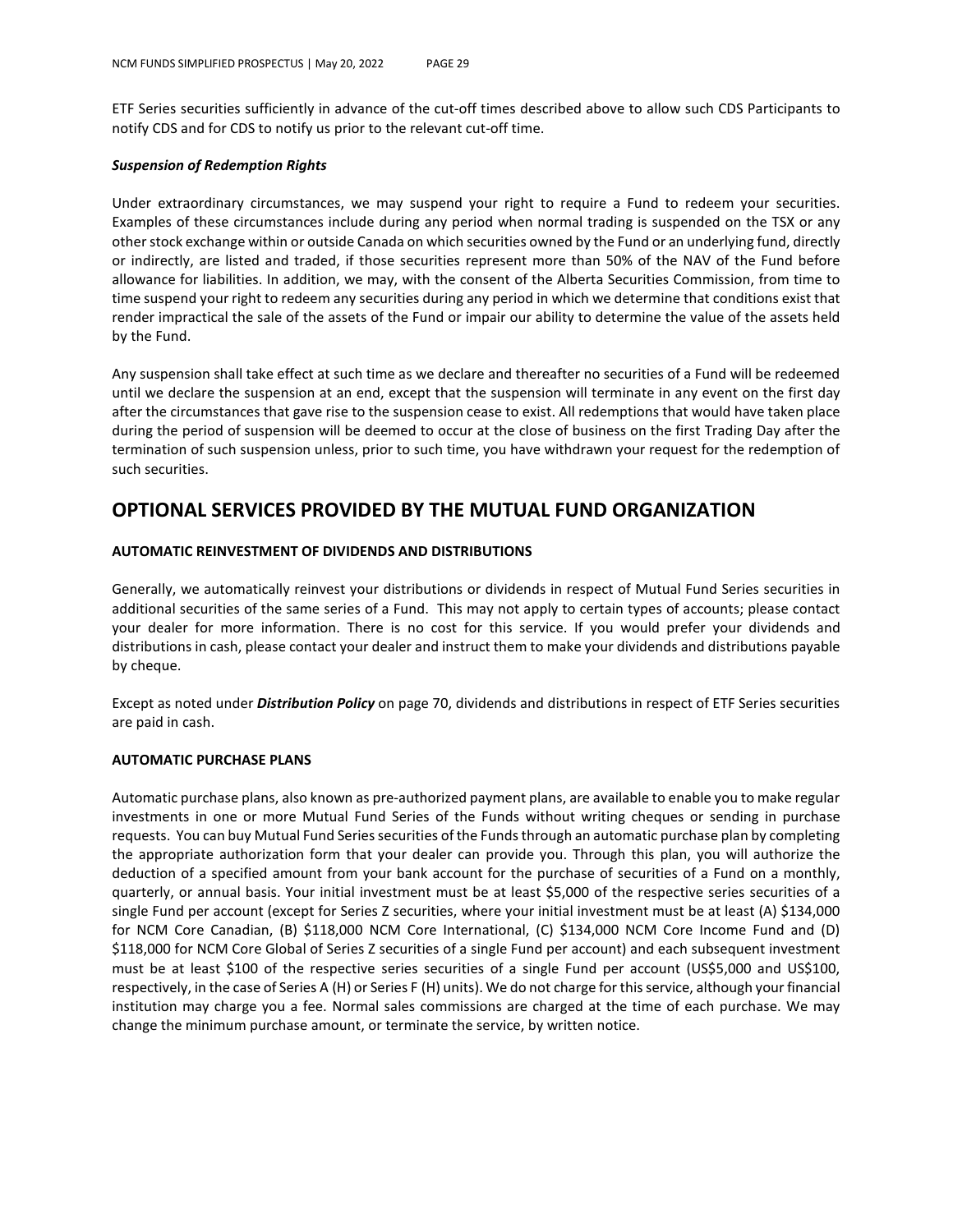#### **AUTOMATIC WITHDRAWAL PLANS**

You may elect, through written instruction provided to your dealer, to redeem Mutual Fund Series securities in any Fund(s) on a monthly, quarterly, or annual basis in order to provide you with a predesignated regular payment. All such redemptions are effected at the series NAV per security of the applicable Fund at the time of such redemption and are subject to the conditions described under *Purchases, Switches, and Redemptions.* There is no charge for this service, other than any applicable redemption fees or other charges if you purchased your securities under the Low Load Sales Charge Option. You may modify or rescind the automatic withdrawal plan by written instruction to your dealer.

If your regular withdrawals are greater than the net earnings of your investment in a Fund, you will eventually use up your original investment.

#### **REGISTERED PLANS**

You can open certain Registered Plans offered by us through your dealer. We offer the following Registered Plans:

- Registered retirement savings plans ("**RRSPs**"), including:
	- Spousal RRSPs
	- Locked-in retirement accounts
	- Locked-in retirement savings plans
	- Restricted locked-in savings plans
- Registered retirement income funds ("**RRIFs**"), including:
	- Spousal RRIFs
	- Locked-in retirement income funds
	- Restricted life income funds
- Tax-free savings accounts

The terms and conditions of these Registered Plans are set forth in the applicable application form and in the declaration of trust. A third-party trustee acts as the trustee of the Registered Plans we offer. There may be fees and expenses associated with some of the Registered Plans we offer. See *Fees and Expenses Payable Directly by You* for more details.

## **FEES AND EXPENSES**

This table lists the fees and expenses that, as an investor, you may have to pay, directly or indirectly, if you invest in a Fund. You may have to pay some of these fees and expenses directly. You may also have to pay some of these fees and expenses indirectly; where a Fund pays any of these fees and expenses directly, this will reduce the value of your investment in the Fund.

#### **FEES AND EXPENSES PAYABLE BY THE FUNDS**

#### *Management Fees*

Each Fund pays us annual management fees for its management, including investment management of its portfolio. The management fees of the Funds vary. The annual management fees are calculated as a percentage of the applicable series NAV and are calculated and paid monthly by the Funds to the Manager. The fee is subject to HST and other applicable taxes. The table below sets out the aggregate maximum annual rate of the management fees for each series offered by the Funds, except for Series I, Series M, Series O, and Series Z.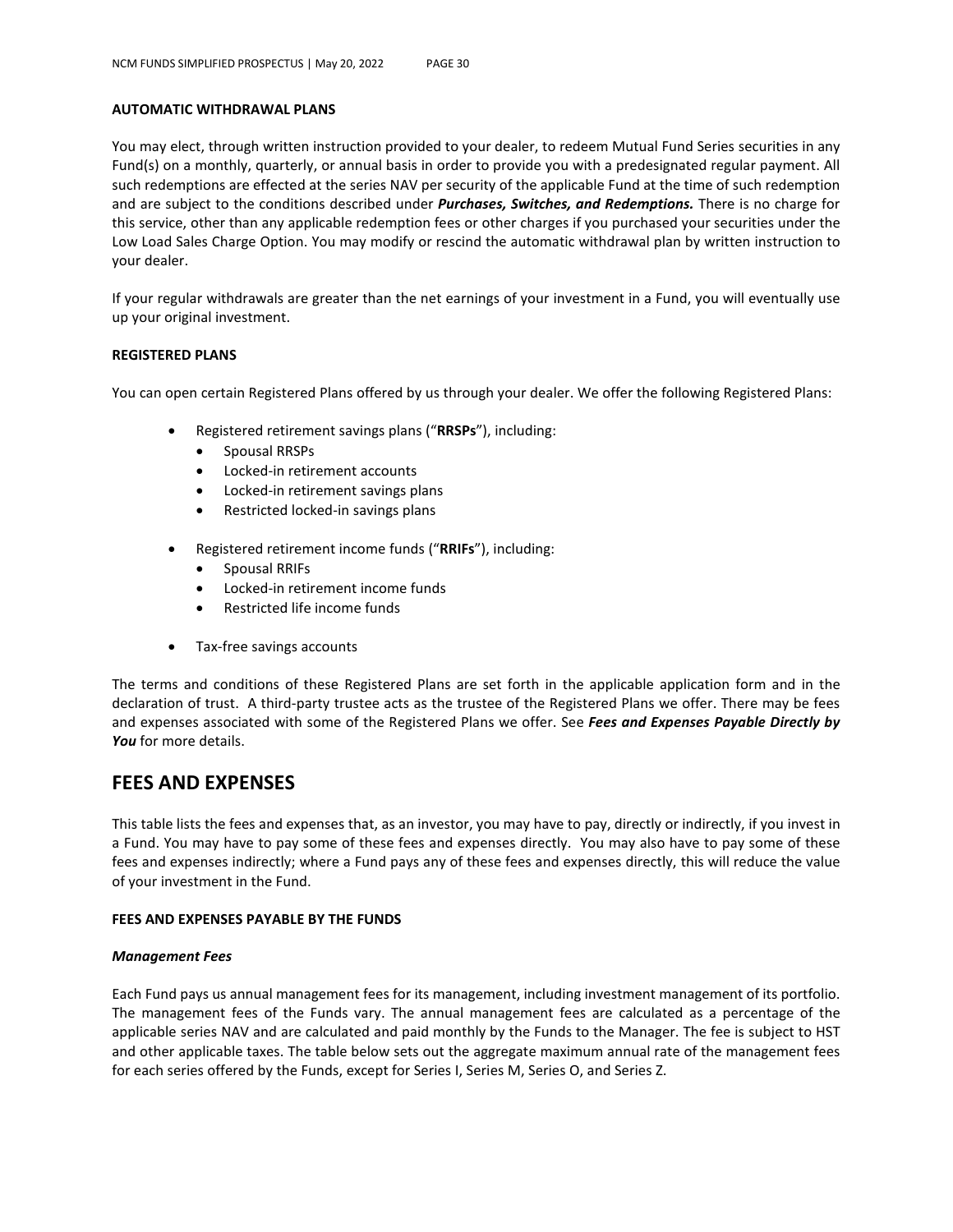To encourage very large investments, and to achieve effective management fees that are competitive, the Manager may agree to a reduction in the management fees charged in respect of particular investors. See *Management Fee Reduction Programs* below.

The Manager may, in certain circumstances, be entitled to a Performance Fee from NCM Small Companies Class. See *Performance Fees* below.

| <b>Management Fee</b>                                   |                 |                          |                          |                 |                  |                          |                  |                          |                   |
|---------------------------------------------------------|-----------------|--------------------------|--------------------------|-----------------|------------------|--------------------------|------------------|--------------------------|-------------------|
| Fund                                                    | <b>Series A</b> | Series A (H)             | <b>Series</b><br>AΑ      | <b>Series F</b> | <b>Series FF</b> | Series F (H)             | <b>Series F6</b> | <b>Series T6</b>         | <b>ETF Series</b> |
| <b>Trust Funds</b>                                      |                 |                          |                          |                 |                  |                          |                  |                          |                   |
| <b>NCM Balanced Income Portfolio</b>                    | 1.80%           |                          |                          | 0.80%           |                  |                          | 0.80%            | 1.80%                    |                   |
| <b>NCM Conservative Income</b><br>Portfolio             | 1.75%           | ٠                        | $\overline{\phantom{a}}$ | 0.75%           | -                | $\overline{\phantom{0}}$ | 0.75%            | 1.75%                    |                   |
| NCM Growth and Income<br>Portfolio                      | 1.85%           |                          |                          | 0.85%           |                  |                          | 0.85%            | 1.85%                    |                   |
| <b>NCM Dividend Champions</b>                           | 2.00%           | $\overline{\phantom{a}}$ | 2.00%                    | 1.00%           | 1.00%            |                          |                  | $\overline{\phantom{a}}$ |                   |
| NCM Core Income Fund*                                   | 1.25%           | 1.25%                    | $\overline{\phantom{a}}$ | 0.75%           | -                | 0.75%                    |                  |                          | 0.75%             |
| <b>Class Funds of NCM</b><br><b>Opportunities Corp.</b> |                 |                          |                          |                 |                  |                          |                  |                          |                   |
| NCM Global Income Growth<br>Class                       | 2.00%           | ٠                        | $\overline{a}$           | 1.00%           | -                |                          | 1.00%            | 2.00%                    |                   |
| <b>NCM Income Growth Class</b>                          | 1.65%           | $\overline{\phantom{a}}$ | 2.00%                    | 1.00%           | ٠                | -                        | 1.00%            | 2.00%                    |                   |
| <b>NCM Small Companies Class</b>                        | 2.00%           | $\overline{a}$           | $\overline{\phantom{a}}$ | 1.00%           | ٠                | $\overline{a}$           |                  | $\overline{\phantom{a}}$ |                   |
| <b>NCM Core International</b>                           | 1.85%           |                          | $\overline{a}$           | 0.85%           | -                |                          |                  | $\overline{\phantom{0}}$ |                   |
| <b>Class Funds of NCM Core</b><br>Portfolios Ltd.       |                 |                          |                          |                 |                  |                          |                  |                          |                   |
| <b>NCM Core Canadian</b>                                | 1.75%           | $\overline{\phantom{0}}$ | $\overline{\phantom{a}}$ | 0.75%           | ٠                |                          |                  | $\overline{\phantom{a}}$ |                   |
| <b>NCM Core Global</b>                                  | 1.85%           |                          | $\overline{\phantom{a}}$ | 0.85%           | ۰                |                          |                  |                          | 0.85%             |

*\* See the cover page of this Simplified Prospectus for the Fund's previous name.*

The management fees pay for the services that we provide to the Funds, including the following:

- Portfolio and investment advisory services.
- Oversight of any service providers to the Funds.
- General administration of Fund operations.
- Marketing and other promotional activities.
- Arranging for the distribution and sale of securities of the Funds.
- Commissions to advisors and dealers.

#### *Performance Fees*

The Manager is entitled to a Performance Fee if the series return of the applicable Performance Fee Fund exceeds the return of its Applicable Market Index during the same period. The Performance Fee is based on the Outperformance Amount. The Performance Fee Funds accrue daily an estimate of the Performance Fee in respect of each series of shares calculated in the manner described below. The Performance Fee is in addition to the management fee described above. As a result, when you redeem shares in any of these Funds, since the Performance Fee is reflected in the NAV of the series, you have paid for your proportionate share of the Performance Fee. When you purchase shares of these Funds, the amount you pay has already been reduced by any Performance Fee accrued.

While each Performance Fee Fund accrues the Performance Fee, the Manager is only entitled to be paid the Performance Fee if certain conditions are met.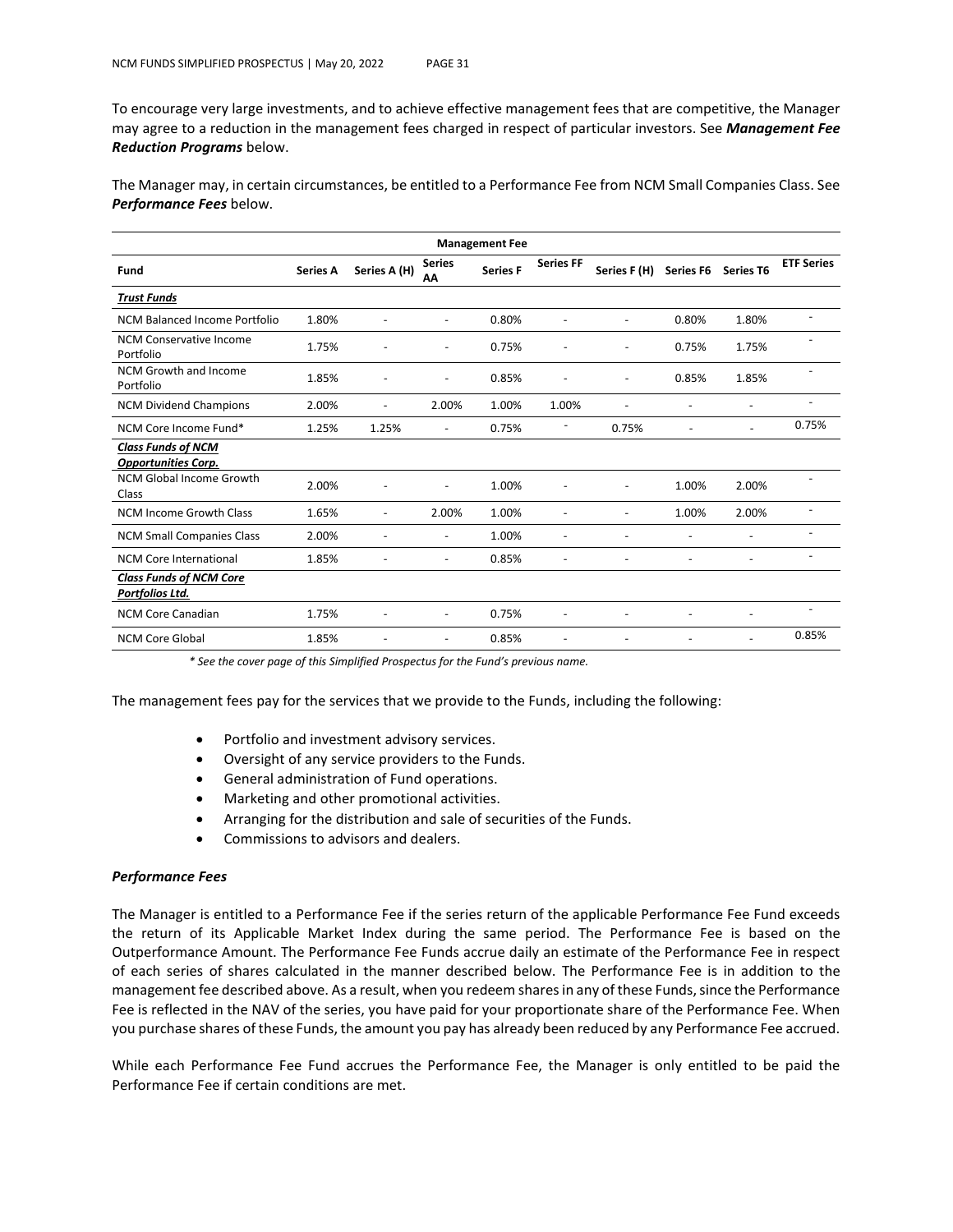The Performance Fee is based on the performance of each series of the Performance Fee Fund over a Performance Measurement Period. Generally, in order to determine if a Performance Fee will be payable, the series return is compared to the return of the Applicable Market Index over the Performance Measurement Period. If the series performance exceeds the Applicable Market Index, 20% of the difference between the series performance and the Applicable Market Index will be multiplied by the average series NAV during the Performance Measurement Period. This is 20% times (series performance minus the Applicable Market Index performance) times (average series NAV) = Outperformance Amount.

Example

If: Series Return = 12%

Applicable Market Index Return = 10%

Average Series Net Asset Value = \$20 million

Outperformance Amount =  $20\%$  x (12% - 10%) x \$20 million

- = 20% x 2% x \$20 million
- = \$80,000.00

Even if the Outperformance Amount is positive, the Manager will not be paid the Performance Fee unless:

- 1. the cumulative return of the series is greater than zero since the last time the Performance Fee was paid to the Manager; and
- 2. the cumulative return for the series has outperformed the Applicable Market Index since the last time the Performance Fee was paid to the Manager.

The Applicable Market Index for each Fund must reflect the markets in which the Fund invests according to its fundamental investment objectives.

There is no Performance Fee payable on securities of any other Funds, aside from the Performance Fee Fund. However, investors in any Fund that invests in an Underlying NCM Fund subject to a Performance Fee will indirectly pay for any Performance Fee paid to the Manager. This is because the value of the securities of the Underlying NCM Fund held by the top Fund will be reduced by any Performance Fee paid by the Underlying NCM Fund. This applies to all Funds that invest in an Underlying NCM Fund subject to a Performance Fee, even Funds or series that are not directly charged a management fee.

#### *Operating Expenses*

Currently, all operating expenses are paid by the Funds, as detailed below.

The operating expenses paid by the Funds include, but are not limited to, administration and accounting costs, applicable taxes, audit and legal fees, trustee fees (for any third party trustee), custodial and recordkeeping fees, computer services, the preparation and distribution of securityholder reports, and fees payable to, and expenses incurred by, the Independent Review Committee.

Each Fund pays its own brokerage commissions for portfolio transactions and related transaction fees. If a Fund is hedged, it pays the costs relating to the foreign currency hedging for that Fund.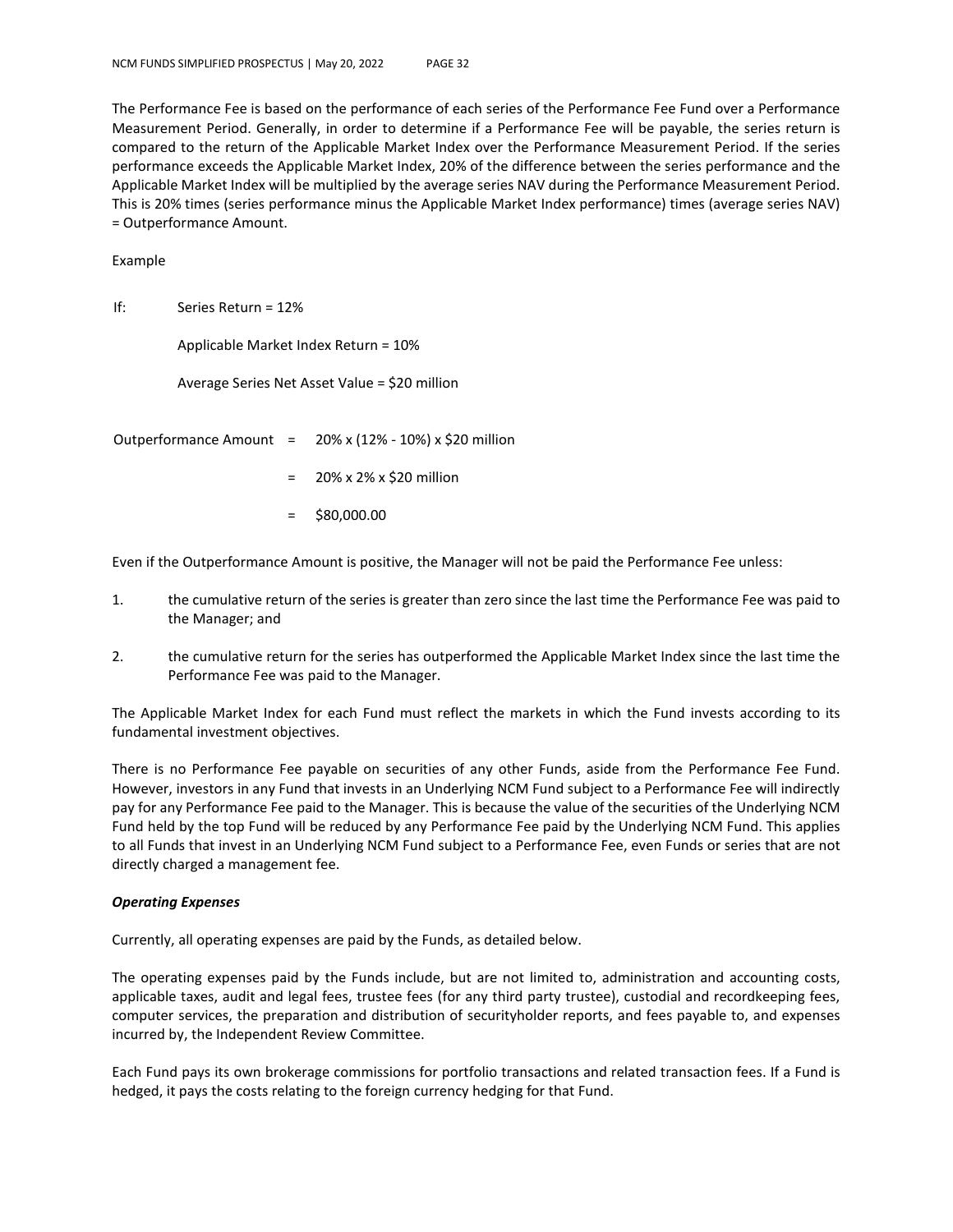Each Fund will pay its prorated share of all reasonable costs and expenses incurred to comply with NI 81-107. These include, but are not limited to, compensation, travel expenses, insurance premiums, continuing education, and other costs and expenses reasonably associated with the members of the Independent Review Committee. Each member of the Independent Review Committee is paid a quarterly retainer of \$3,162.50 (\$6,325.00 for the Chair) plus \$3,712.50 per meeting.

Where applicable, the aggregate of the operating expenses described above are shared among all the Funds and other investment funds, including funds offered by private placement, for which NCM is the investment fund manager.

Where a Fund invests in Underlying NCM Funds, including Series O and ETF Series securities of Underlying NCM Funds, certain expenses will not be payable by the top Fund or the Underlying NCM Fund that would be considered duplicative to a reasonable person.

#### *Management Fee Reduction Programs*

In certain circumstances, the Manager may agree to a reduction in the management fees charged in order to achieve management fees that are competitive for such investments. Any reduction in management fees is fully negotiable between the Manager and you. The negotiated fees may vary from investor to investor and may be determined based on a variety of factors, including the size of the investment in the Funds, the expected level of account activity, and the assets under administration, at the Manager's sole discretion. The Manager will confirm in writing to your dealer the details of any such reduction to the management fee. The Manager may, in its sole discretion, make changes to or discontinue this practice at any time and without notice to investors.

In the case of a Trust Fund, the amount of the fee reduction will be distributed to the relevant investor as a special distribution, which is made first out of income and capital gains to the extent available, and then out of capital. In the case of a Class Fund, the benefit of such a reduction in management fees will be distributed by the Manager to the relevant investor by a management fee rebate. Management fee distributions and management fee rebates will be automatically reinvested in additional securities of the same series of the Fund at the NAV for such securities on the payment date of the management fee distribution or management fee rebate.

The tax consequences of any fee reduction distribution or rebate made by a Fund will generally be borne by the securityholders receiving the distribution or rebate.

#### *Securityholder Notice*

We will give securityholders 60 days' written notice of any change to the basis of the calculation of the fees or expenses that are charged to a Fund or its securityholders by an arm's-length party that could result in an increase in charges, or the introduction of a fee or expense to be charged to the Fund or its securityholders by an arm'slength party that could result in an increase in charges.

#### *Investments in Other Funds*

Certain Funds ("**top funds**") may invest some or all of their assets in other funds ("**underlying funds**"), including the Funds and other funds managed or advised by the Manager or its affiliates (referred to as "**Underlying NCM Funds**"). The fees and expenses payable in connection with management of and investment in any underlying funds are in addition to those payable by any top funds. However, no management fees, performance fees, or other incentive fees are payable by a top fund that, to a reasonable person, would duplicate a fee payable by an underlying fund for the same service. A top fund will not pay any sales fees or redemption fees with respect to the purchase or redemption of securities of an underlying fund if the underlying fund is managed or advised by the Manager or its affiliates and a top fund will not pay any sales fees or redemption fees with respect to the purchase or redemption of securities of any other underlying fund that, to a reasonable person, would duplicate a fee payable by an investor in the top fund.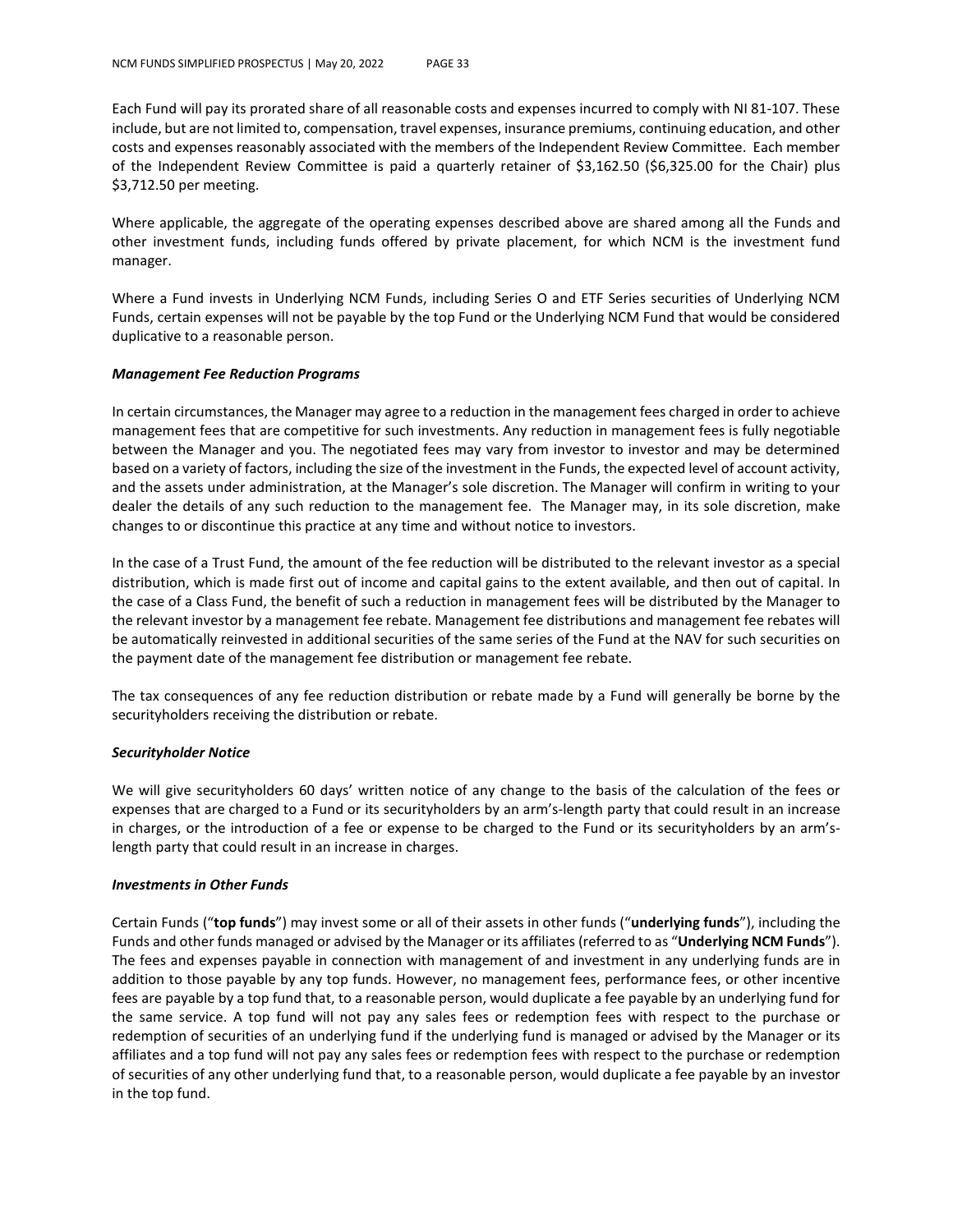#### **FEES AND EXPENSES PAYABLE DIRECTLY BY YOU**

| Series F / FF / F(H) / F6<br><b>Sales Charges</b> | If you purchase Series F, Series F(H) or Series F6 securities of any Fund, you pay no sales<br>charge. However you may be subject to short term redemption fees. See Short Term<br><b>Redemption Fees.</b>                                                                                                                                                                                                                                                                                                                                                                                                                                                                                                                                                                                                                                                                                                                                            |                          |  |  |  |  |  |
|---------------------------------------------------|-------------------------------------------------------------------------------------------------------------------------------------------------------------------------------------------------------------------------------------------------------------------------------------------------------------------------------------------------------------------------------------------------------------------------------------------------------------------------------------------------------------------------------------------------------------------------------------------------------------------------------------------------------------------------------------------------------------------------------------------------------------------------------------------------------------------------------------------------------------------------------------------------------------------------------------------------------|--------------------------|--|--|--|--|--|
|                                                   | Investment advisory services fee                                                                                                                                                                                                                                                                                                                                                                                                                                                                                                                                                                                                                                                                                                                                                                                                                                                                                                                      |                          |  |  |  |  |  |
|                                                   | If you purchase Series F, Series F(H) or Series F6 securities of any Fund under the<br>investment advisory services fee purchase option, you may have to pay an investment<br>advisory services fee that you negotiate with your dealer (the "investment advisory<br>services fee"), in addition to the management fee that you pay us. This investment<br>advisory services fee is calculated using a specified percentage rate that may not<br>exceed 1.00%, excluding taxes.<br>Once we have received confirmation from your dealer of the specified percentage rate<br>that you have negotiated, we will calculate and collect the investment advisory services<br>fee as described on under Collection of Fees by Redemption of Securities and we will<br>pay it to your dealer. Until we have received that confirmation, we will neither collect<br>the investment advisory services fee nor remit any corresponding amount to your<br>dealer. |                          |  |  |  |  |  |
|                                                   |                                                                                                                                                                                                                                                                                                                                                                                                                                                                                                                                                                                                                                                                                                                                                                                                                                                                                                                                                       |                          |  |  |  |  |  |
| <b>Front End Sales Charges</b>                    | If you purchase Series A securities of any Fund, Series A (H) units of NCM Core Income<br>Fund, Series AA shares of NCM Income Growth Class, or Series T6 securities of any Fund<br>under the Front End Sales Charges Option, you and your representative negotiate the<br>sales charge you pay at the time of purchase. The sales charge can be between 0.00%<br>and 5.00% of the purchase price, as negotiated between you and your representative,<br>and is deducted from your investment and paid to your representative. However, this<br>fee does not apply to securities purchased through the reinvestment of dividends or<br>distributions.                                                                                                                                                                                                                                                                                                 |                          |  |  |  |  |  |
| <b>Low Load Deferred Sales</b><br><b>Charges</b>  | If you select the Low Load Deferred Sales Charge Option when you purchase Series A<br>shares of any Class Fund of NCM Opportunities (other than NCM Core International),<br>or Series AA shares of NCM Income Growth Class, you will pay a deferred sales charge<br>if you redeem your securities within three years of buying them. The charge is<br>dependent on the original cost of the securities and does not change regardless of<br>subsequent switches. The Low Load Deferred Sales Charge may be waived by us in<br>certain exceptional circumstances, such as in the event of the death of a securityholder.                                                                                                                                                                                                                                                                                                                               |                          |  |  |  |  |  |
|                                                   | The following table shows this charge, expressed as a percentage of the $cost^{(1)}$ of<br>securities being sold.                                                                                                                                                                                                                                                                                                                                                                                                                                                                                                                                                                                                                                                                                                                                                                                                                                     |                          |  |  |  |  |  |
|                                                   | If you sell                                                                                                                                                                                                                                                                                                                                                                                                                                                                                                                                                                                                                                                                                                                                                                                                                                                                                                                                           | You will pay a charge of |  |  |  |  |  |
|                                                   | During the 1st year                                                                                                                                                                                                                                                                                                                                                                                                                                                                                                                                                                                                                                                                                                                                                                                                                                                                                                                                   | 3.00%                    |  |  |  |  |  |
|                                                   | During the 2nd year                                                                                                                                                                                                                                                                                                                                                                                                                                                                                                                                                                                                                                                                                                                                                                                                                                                                                                                                   | 2.50%                    |  |  |  |  |  |
|                                                   | During the 3rd year<br>2.00%                                                                                                                                                                                                                                                                                                                                                                                                                                                                                                                                                                                                                                                                                                                                                                                                                                                                                                                          |                          |  |  |  |  |  |
|                                                   | <b>Thereafter</b>                                                                                                                                                                                                                                                                                                                                                                                                                                                                                                                                                                                                                                                                                                                                                                                                                                                                                                                                     | Nil                      |  |  |  |  |  |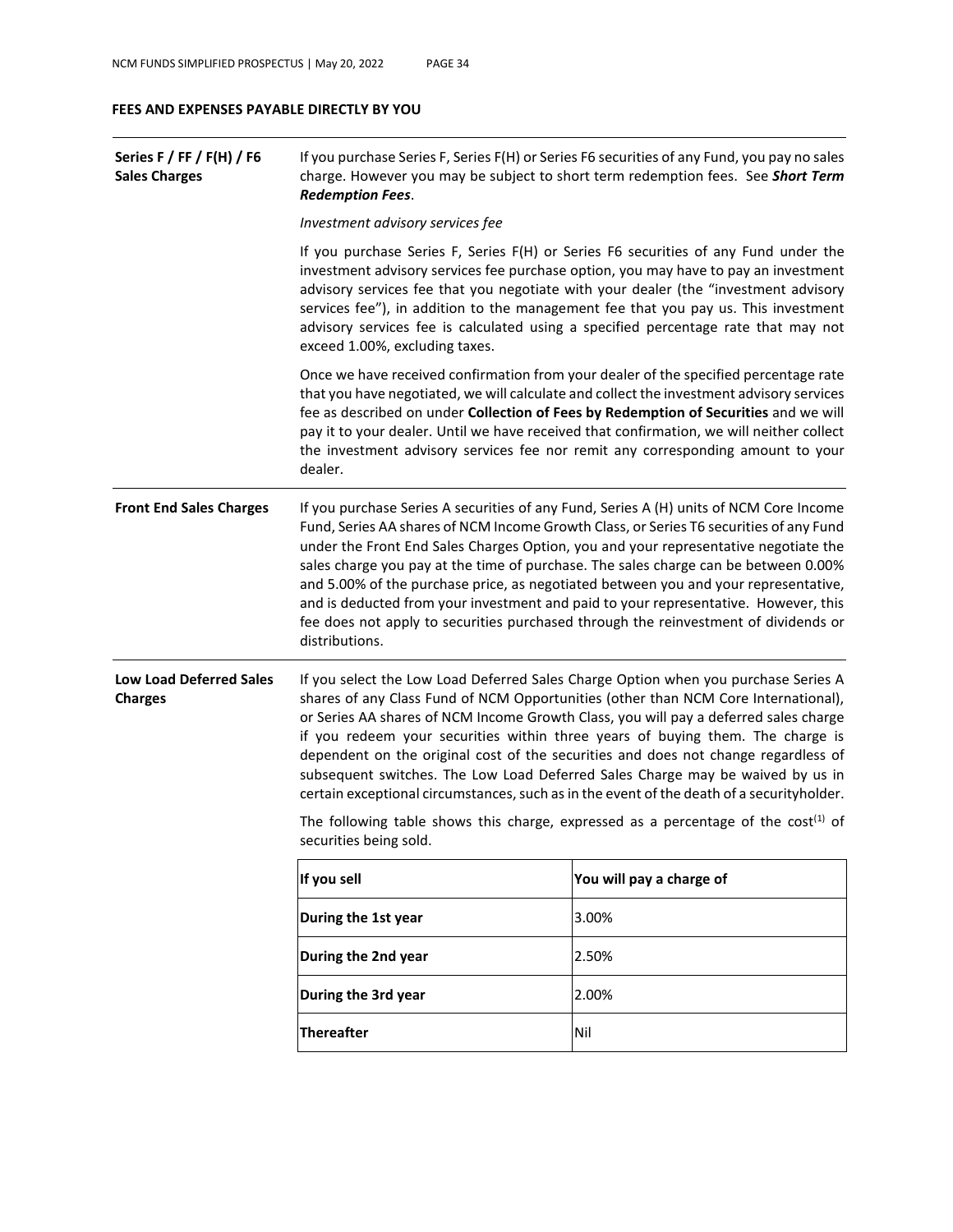(1) *The cost of shares subject to the Low Load Deferred Sales Charge does not include reinvested dividends and is further reduced under the 10% free redemption amount feature. See Redemptions for details.*

**Effective May 19, 2021, the Low Load Deferred Sales Charge option was closed to new purchases. As of June 1, 2022, no deferred sales charge is payable to redeem your securities purchased under this purchase option.**

**Series I** No management fee is charged to a Fund in respect of its Series I securities; rather, the investors who hold Series I securities will pay a negotiated amount directly to the Manager. The amount of the fees and other terms of investing are negotiable, which may vary from investor to investor and may be determined based on a variety of factors, at the Manager's sole discretion. The aggregate management fees will not exceed an annual rate of 1.00% of the NAV of the series for all of the Funds, except for NCM Core Income Fund. For the aforementioned Fund, the aggregate management fees will not exceed the annual rate of 0.75% of the NAV of the series.

**Series M** Series M securities are not available for general public purchase. The Manager and its affiliates offer wealth management services including fee-based and managed accounts under the Cumberland Private Wealth brand, and the Series M securities are intended for such accounts. There are no management fees payable in respect of Series M securities. The accounts managed or advised by the Manager and/or its affiliates that invest in Series M securities are charged an advisory fee directly.

Series O Series O securities are only available for investment by the Funds and other funds and accounts managed or advised by the Manager and/or its affiliates and are not available for public purchase. There are no management fees payable in respect of Series O securities. The Funds and other funds and accounts managed or advised by the Manager and/or its affiliates that invest in Series O securities are charged a management fee directly for the provision of our services to them.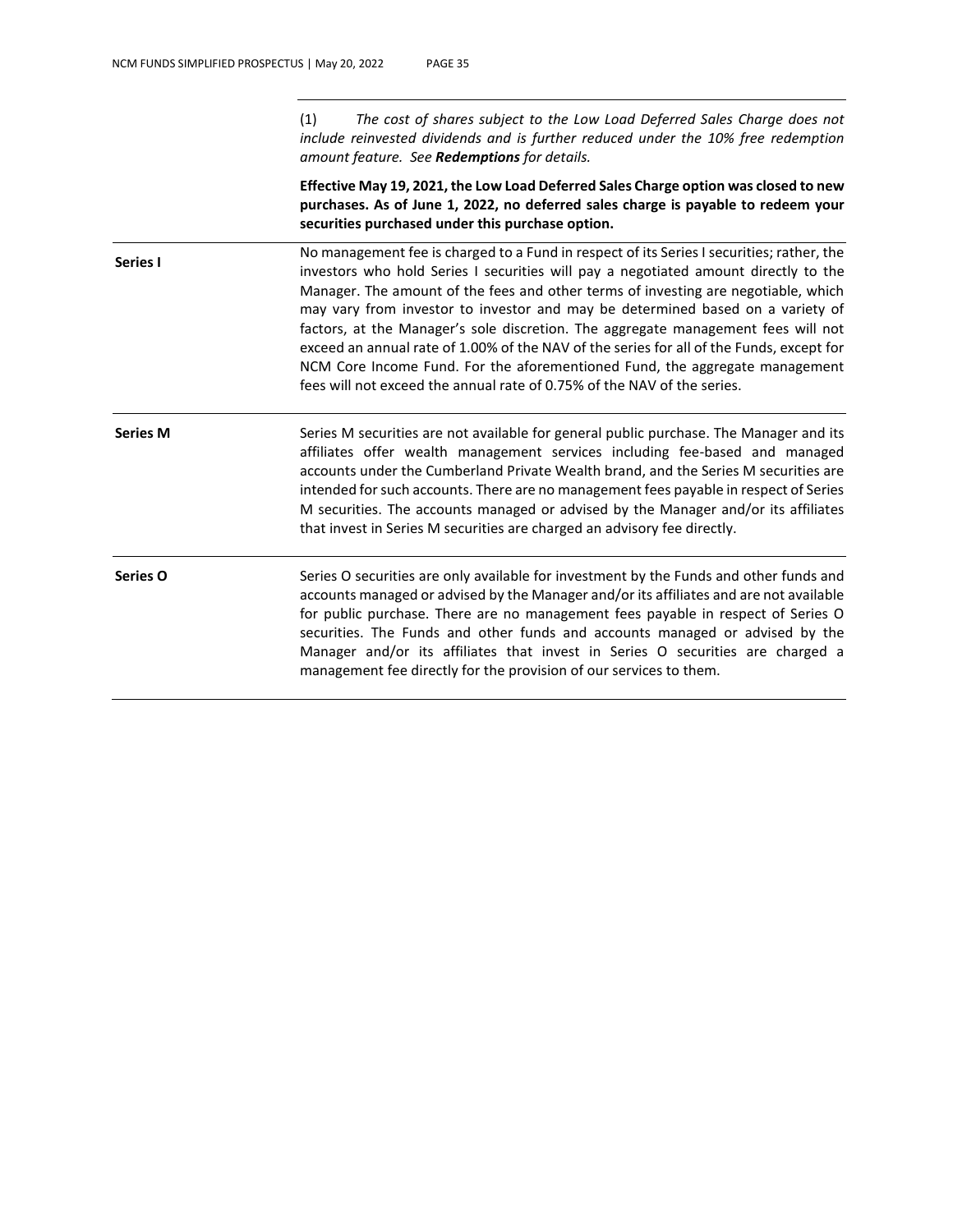**Series Z** No management fee is charged to a Fund in respect of its Series Z securities. Instead, an annual flat management fee of \$1,000 is paid by investors directly to the Manager per Series Z Account (defined below), charged as follows: (i) the management fee will be charged at a rate of 0.75% for NCM Core Canadian and NCM Core Income Fund, and 0.85% for NCM Core Global and NCM Core International, which will be calculated and paid monthly by the investor to the Manager until an aggregate total of \$1,000 has been paid by the investor to the Manager for the applicable payment period; (ii) once an aggregate total of \$1,000 has been paid by the investor to the Manager for such payment period, no further fees will be paid in respect of the applicable Series Z shares in the Series Z Account until the start of the next payment period; and (iii) for payment periods less than 12 months, the Manager may, at its discretion, *pro rate* the management fee payable.

> A **"Series Z Account"** is any investor account that holds a minimum of (A) \$134,000 for NCM Core Canadian, (B) \$118,000 for NCM Core International, (C) \$134,000 for NCM Core Income Fund and (D) \$118,000 for NCM Core Global, up to a maximum size of \$1,000,000 of Series Z securities of a single Fund. Series Z securities of different Funds will not be aggregated in determining whether a Series Z Account has met the minimum amount threshold. If a Series Z Account holds less than the applicable minimum of Series Z securities of a single Fund, the flat fee pricing will not apply and instead an annual management fee of 0.75% for NCM Core Canadian and NCM Core Income Fund, and 0.85% for NCM Core Global and NCM Core International, will be charged in respect of those securities. If a Series Z Account holds \$1,000,000 or more of Series Z shares of a single Fund, any additional Series Z securities of that Fund purchased in the account (other than reinvestments) will not be included in the flat fee price and instead an annual management fee of 0.75% for NCM Core Canadian and NCM Core Income Fund, and 0.85% for NCM Core Global and NCM Core International, will be charged in respect of those additional Series Z securities purchased (and any reinvestments related to such additional shares). An investor may open a subsequent separate Series Z Account in order to qualify for the flat fee pricing in respect of these additional Series Z securities, provided such Series Z Account meets the applicable minimum threshold amount of Series Z securities of a single Fund. Such Series Z Account (and any subsequent Series Z Accounts) will each be subject on a separate basis to the conditions applicable to Series Z Accounts. Fees will be calculated starting from the date of purchase of the applicable Series Z securities. For switches from another Series of a Fund to Series Z securities of the same Fund, any fees paid prior to the date of switch will not be applied in calculating the fee payable for the Series Z securities. We may, on 60 days prior written notice to investors, change the frequency of payment of the management fee in respect of Series Z securities. No change in the frequency of payment shall have the effect of increasing the applicable rate of the management fee set out above and in any event the applicable rate of the management fee set out above for any payment period shall not exceed the applicable rate per annum set out above.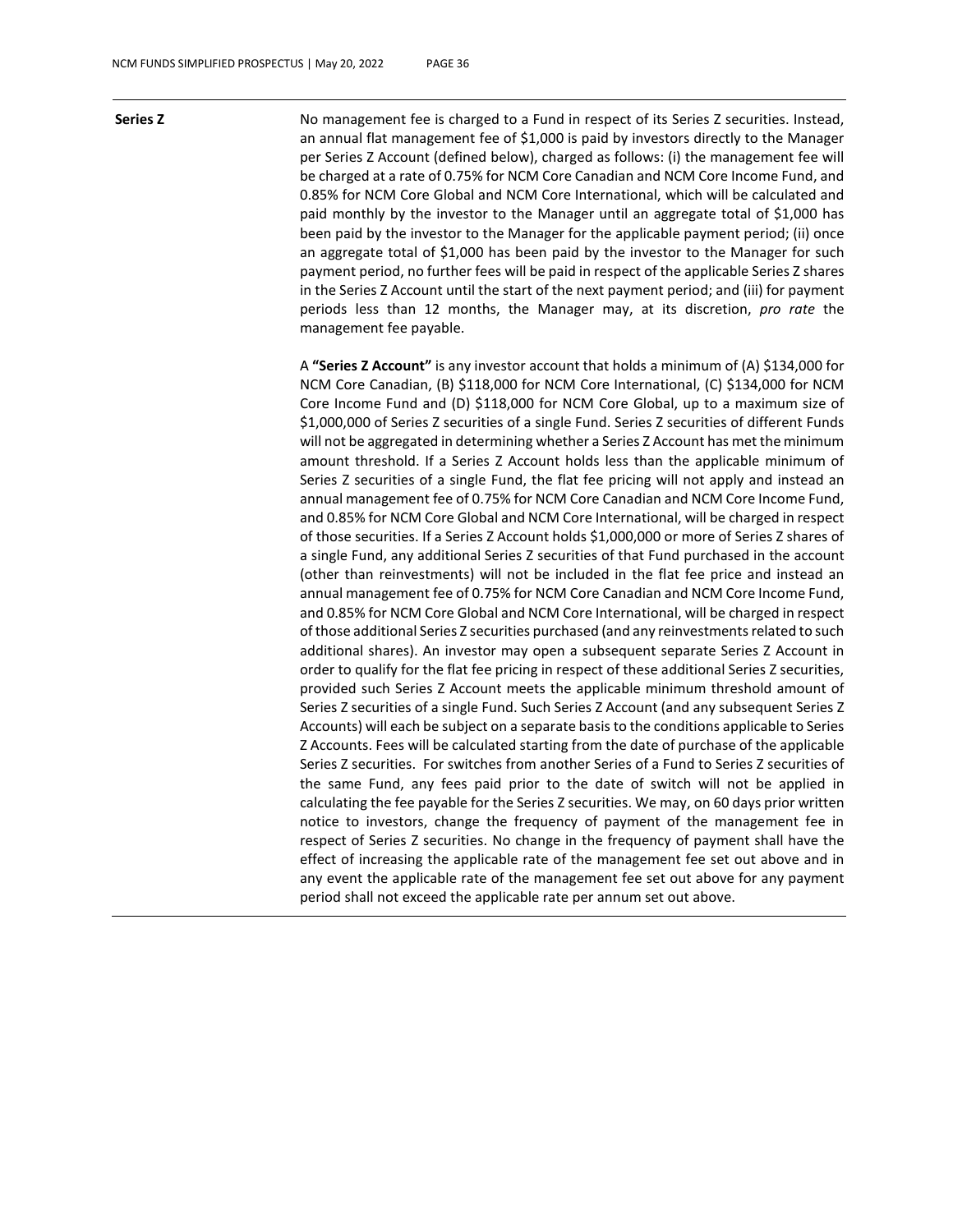| <b>Collection of Fees by</b><br><b>Redemption of Securities</b> | If you purchase Series F, Series F(H) or Series F6 securities of any Fund under the<br>investment advisory services fee purchase option we will calculate and collect the<br>applicable fee(s) each calendar month.                                                                                                                                                                                                                                                                                                                                       |  |  |  |  |
|-----------------------------------------------------------------|-----------------------------------------------------------------------------------------------------------------------------------------------------------------------------------------------------------------------------------------------------------------------------------------------------------------------------------------------------------------------------------------------------------------------------------------------------------------------------------------------------------------------------------------------------------|--|--|--|--|
|                                                                 | The amount of a particular fee for a particular period equals:                                                                                                                                                                                                                                                                                                                                                                                                                                                                                            |  |  |  |  |
|                                                                 | the average daily NAV during the period of the Fund securities in respect of<br>which the fee applies;                                                                                                                                                                                                                                                                                                                                                                                                                                                    |  |  |  |  |
|                                                                 | multiplied by the specified percentage rate used to calculate that fee;<br>$\bullet$                                                                                                                                                                                                                                                                                                                                                                                                                                                                      |  |  |  |  |
|                                                                 | multiplied by the number obtained by dividing the number of days in that<br>٠<br>period by 365.                                                                                                                                                                                                                                                                                                                                                                                                                                                           |  |  |  |  |
|                                                                 | We will redeem a quantity of Fund securities sufficient to pay the fee(s) plus applicable<br>taxes on the last business day of each calendar month.                                                                                                                                                                                                                                                                                                                                                                                                       |  |  |  |  |
|                                                                 | If you seek to redeem, switch or transfer Fund securities in respect of which we are<br>collecting one or more of these fees, we will not process your order until we have first<br>verified that, following your requested transaction, the value of the Fund securities<br>remaining in your account would be sufficient to pay the accrued fee(s) plus applicable<br>taxes. If that value is not sufficient, before we process your order, we will redeem a<br>quantity of Fund securities sufficient to pay the accrued fee(s) plus applicable taxes. |  |  |  |  |
| <b>Switch Fees</b>                                              | Your dealer may charge you a fee if you switch between Funds. This fee is negotiated<br>between you and your dealer. If we receive instructions to do so, this fee may be<br>deducted from the value of the securities that you switch. No switch fees will be<br>charged in connection with automatic redesignations or conversions of Series I<br>securities to Series F securities, as applicable.                                                                                                                                                     |  |  |  |  |
| <b>Short Term Redemption</b><br><b>Fees</b>                     | In order to deter short term trading, you may pay short term redemption fees of 2.00%<br>if you redeem your Mutual Fund Series securities, including securities subsequently<br>acquired through switches, within 30 days from the time of the original date of<br>purchase. The short term redemption fee you pay is dependent on the cost of the<br>securities you are redeeming, and does not change regardless of subsequent switches.                                                                                                                |  |  |  |  |
|                                                                 | Short term redemption fees do not apply to redemptions of:                                                                                                                                                                                                                                                                                                                                                                                                                                                                                                |  |  |  |  |
|                                                                 | securities you receive from reinvested dividends or distributions;<br>any series of shares of any Class Fund of NCM Opportunities received as a<br>result of a rollover from a Partnership;<br>ETF Series securities;                                                                                                                                                                                                                                                                                                                                     |  |  |  |  |
|                                                                 | securities sold as a result of the death of the holder;                                                                                                                                                                                                                                                                                                                                                                                                                                                                                                   |  |  |  |  |
|                                                                 | ٠<br>securities sold if you are exercising a statutory right of withdrawal or<br>rescission; or                                                                                                                                                                                                                                                                                                                                                                                                                                                           |  |  |  |  |
|                                                                 | ٠<br>securities redeemed under the 10% free redemption amount. See Error!<br>Reference source not found                                                                                                                                                                                                                                                                                                                                                                                                                                                   |  |  |  |  |
|                                                                 | Short term redemption fees also do not apply to redemptions of securities initiated by<br>a Fund. See Redemptions.                                                                                                                                                                                                                                                                                                                                                                                                                                        |  |  |  |  |
|                                                                 | Your dealer may also charge you an administration fee.                                                                                                                                                                                                                                                                                                                                                                                                                                                                                                    |  |  |  |  |
| <b>ETF Administration Fee</b>                                   | The Manager may charge to a Designated Broker or ETF Dealer, in its discretion, an<br>administrative fee of up to 0.05% of the exchange or redemption proceeds of the ETF<br>Series securities of a Fund to offset certain transaction costs associated with the<br>exchange or redemption of ETF Series securities of the Fund.                                                                                                                                                                                                                          |  |  |  |  |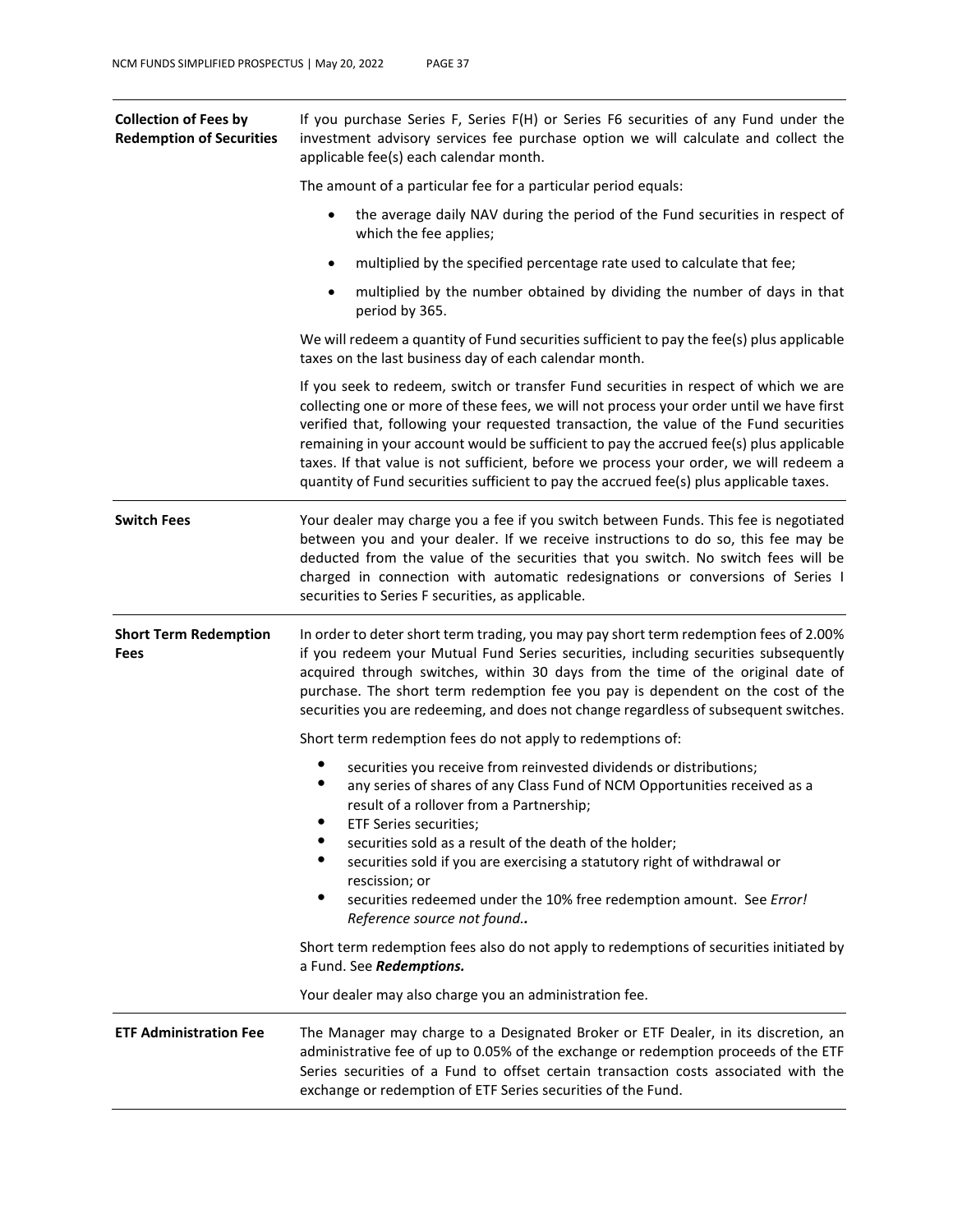| <b>ETF Brokerage</b><br><b>Commissions</b> | You are able to buy or sell ETF Series securities through registered brokers and dealers<br>in the province or territory where you reside. You may incur customary brokerage<br>commissions in buying or selling ETF Series securities. The applicable Funds issue ETF<br>Series securities directly to the Designated Broker and the ETF Dealers. |
|--------------------------------------------|----------------------------------------------------------------------------------------------------------------------------------------------------------------------------------------------------------------------------------------------------------------------------------------------------------------------------------------------------|
| <b>Registered Tax Plan Fees</b>            | No fees are charged by us for Registered Plans we offer. Fees may be payable by you<br>to your dealer if you transfer an investment within a Registered Plan offered by us to<br>another financial institution. Please consult your advisor for further information<br>regarding such fees.                                                        |
|                                            | If you have a Registered Plan with another discount broker or dealer, please consult<br>with them regarding any fees in relation to the Registered Plan.                                                                                                                                                                                           |

### **IMPACT OF SALES CHARGES**

The following table shows the amount of fees that you would have to pay, depending on the series or purchase option selected, if you made an investment of \$1,000 in a Fund, and if you held that investment for one, two, three, five, or ten years and redeemed immediately before the end of that period. See *Fees and Expenses* above.

|                                                         | At Time of<br><b>Purchase</b> | 1 Year  | 2 Years | 3 Years | 5 Years | 10 Years |
|---------------------------------------------------------|-------------------------------|---------|---------|---------|---------|----------|
| Front End Sales Charge <sup>(1)</sup>                   | \$50.00                       | Nil     | Nil     | Nil     | Nil     | Nil      |
| Low Load Deferred Sales<br>Charge $(2)(3)$              | Nil                           | \$30.00 | \$25.00 | \$20.00 | Nil     | Nil      |
| No Load Option                                          |                               |         |         |         |         |          |
| (Series F / FF / F (H) / F6 / I / M /<br>O / $Z)^{(2)}$ | Nil                           | Nil     | Nil     | Nil     | Nil     | Nil      |

*Notes:*

*(1) The Front End Sales Charge may be between 0.00% and 5.00% of the purchase price.*

*(2) By applying the 10% free redemption amount, you may be able to reduce the amount of the charge you might otherwise pay. See Redemptions for more information.*

*(3) The fees payable are based upon the original purchase price of the securities at the time of redemption.*

*(4) If you purchase these series of a Fund, you pay no sales charge. However, you may be subject to short term redemption fees. See Short Term Redemption Fees above.*

### **DEALER COMPENSATION**

#### **SALES COMMISSIONS**

Your dealer may receive a sales commission when you invest in Series A securities of any Fund, Series A (H) units of NCM Core Income Fund, Series AA shares of NCM Income Growth Class or NCM Dividend Champions, or Series T6 securities of any Fund.

Your representative receives part of this commission. With respect to Series A securities of any Trust Fund or any Class Fund of NCM Core Portfolios, Series A (H) units of NCM Core Income Fund, or Series T6 securities of any Fund, the amount of the commission depends upon what amount you negotiate with your representative. The maximum commission allowed is 5.00% of the amount of your investment.

With respect to Series A shares of any Class Fund of NCM Opportunities, or Series AA shares of NCM Income Growth Class or NCM Dividend Champions, the amount of commission depends upon which sales charge option you choose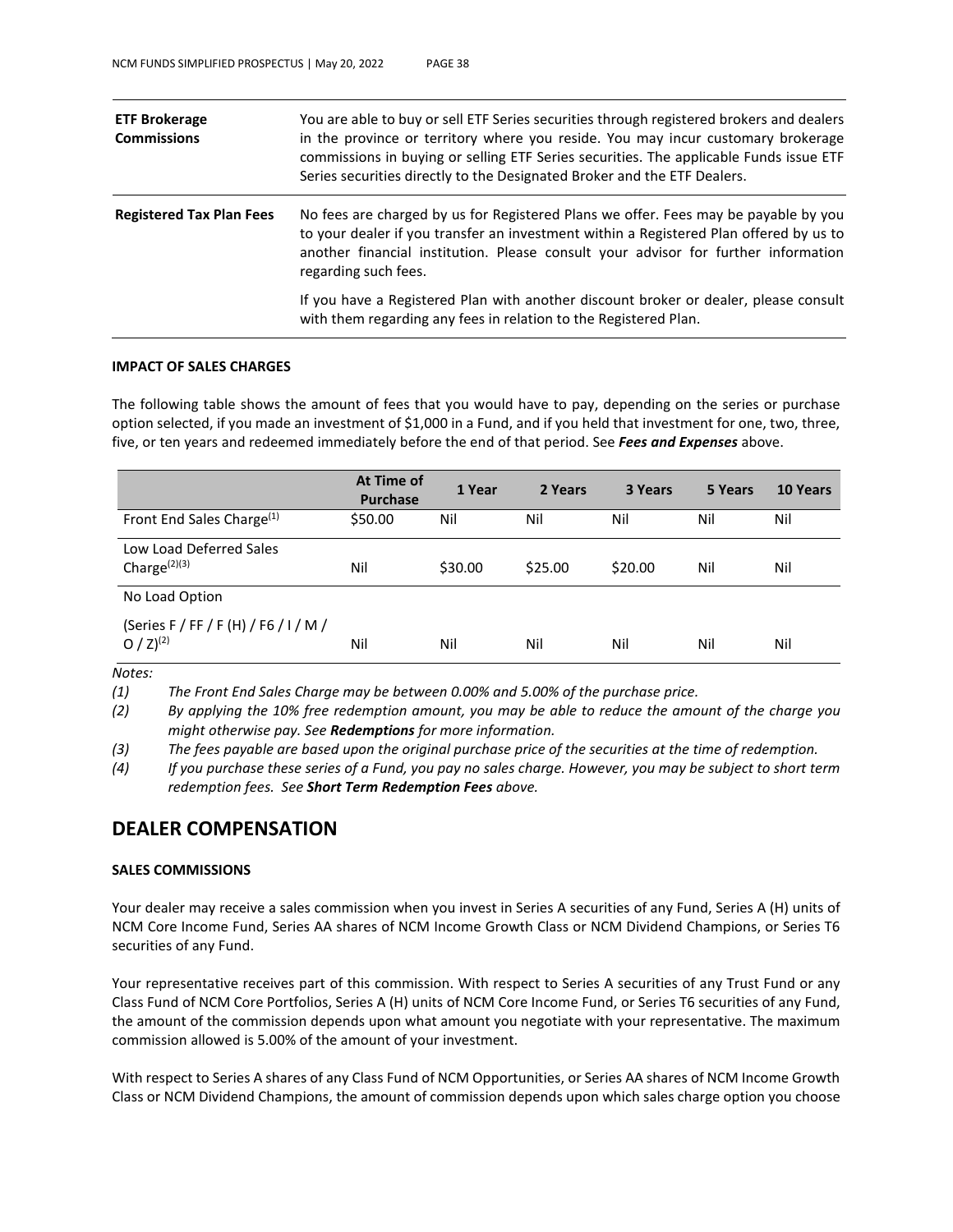and what amount you negotiate with your representative. If you choose the Front End Sales Charge option, your representative receives a commission equal to the amount you negotiate with your representative. The maximum commission allowed under this option is 5.00% of the amount of your investment.

There are no sales charges or commissions payable in respect of purchases of Series M securities and Series O securities. You may pay a brokerage commission to your dealer when you purchase or sell ETF Series securities.

The Manager is an indirect wholly-owned subsidiary of CPL. CPL owns 100% of CPWM, which is a registered investment dealer in all of the provinces of Canada and is a member of IIROC. CPWM may act as dealer in respect of purchases of securities of the Funds by investors and may earn commissions, including trailing commissions, or other fees in connection with such purchases.

Each of Gary Perron and Gerald Connor holds, directly or indirectly, over 10% of the common shares of CPL, and each is a director, officer, and employee of CPL and/or its subsidiaries. Each of Mr. Perron and Mr. Connor is an advising representative of CPWM. Mr. Perron and Mr. Connor may receive the benefit of commissions received by CPWM with respect to purchases of the Funds by applicable clients, and will also benefit, as a shareholder, from dividends or other distributions of profit from CPL, which is the parent company of CPWM. CPL may receive the benefit of commissions received by CPWM with respect to brokerage transactions conducted by the Funds and may also receive the benefit of purchases of the Funds by CPWM clients. In aggregate, directors, officers, and employees of CPL and its subsidiaries own 100% of the voting securities of CPL, with each of Gary Perron (36.68%), Gerald Connor (22.23%), Peter Jackson (6.89%), Alexandra von Schroeter (5.72%), and Guida Fernandes (5.17%) holding, directly or indirectly, more than five percent of the voting securities of CPL.

### **TRAILING COMMISSIONS**

We may also pay your dealer a trailing commission as compensation for the advice and service they provide you in connection with your investment in:

- Series A securities of any Fund;
- Series A (H) units of NCM Core Income Fund;
- Series AA shares of NCM Income Growth Class and NCM Dividend Champions; and
- Series T6 securities of any Fund.

We do not pay these trailing commissions to discount brokers for securities you purchase through any discount brokerage account. Investors purchasing securities through a discount brokerage should purchase Series F securities.

The trailing commission is a percentage of the daily average series NAV per security of the Fund(s) in each account held by the dealer's clients. The trailing commission is paid out of the management fees received by the Manager. We may change or terminate the payment of these commissions at any time.

CPWM may act as dealer in respect of purchases of securities of the Funds by investors and may earn trailing commissions in connection with such purchases. Please see *Sales Commissions* above for more information regarding CPWM.

The table below is a summary of the maximum annual trailing commission we pay.

| <b>Fund and Purchase Option</b>                | First Year | Second Year Third Year | Fourth Year | <b>Thereafter</b> |
|------------------------------------------------|------------|------------------------|-------------|-------------------|
| Series A – Purchased under any purchase option |            |                        |             |                   |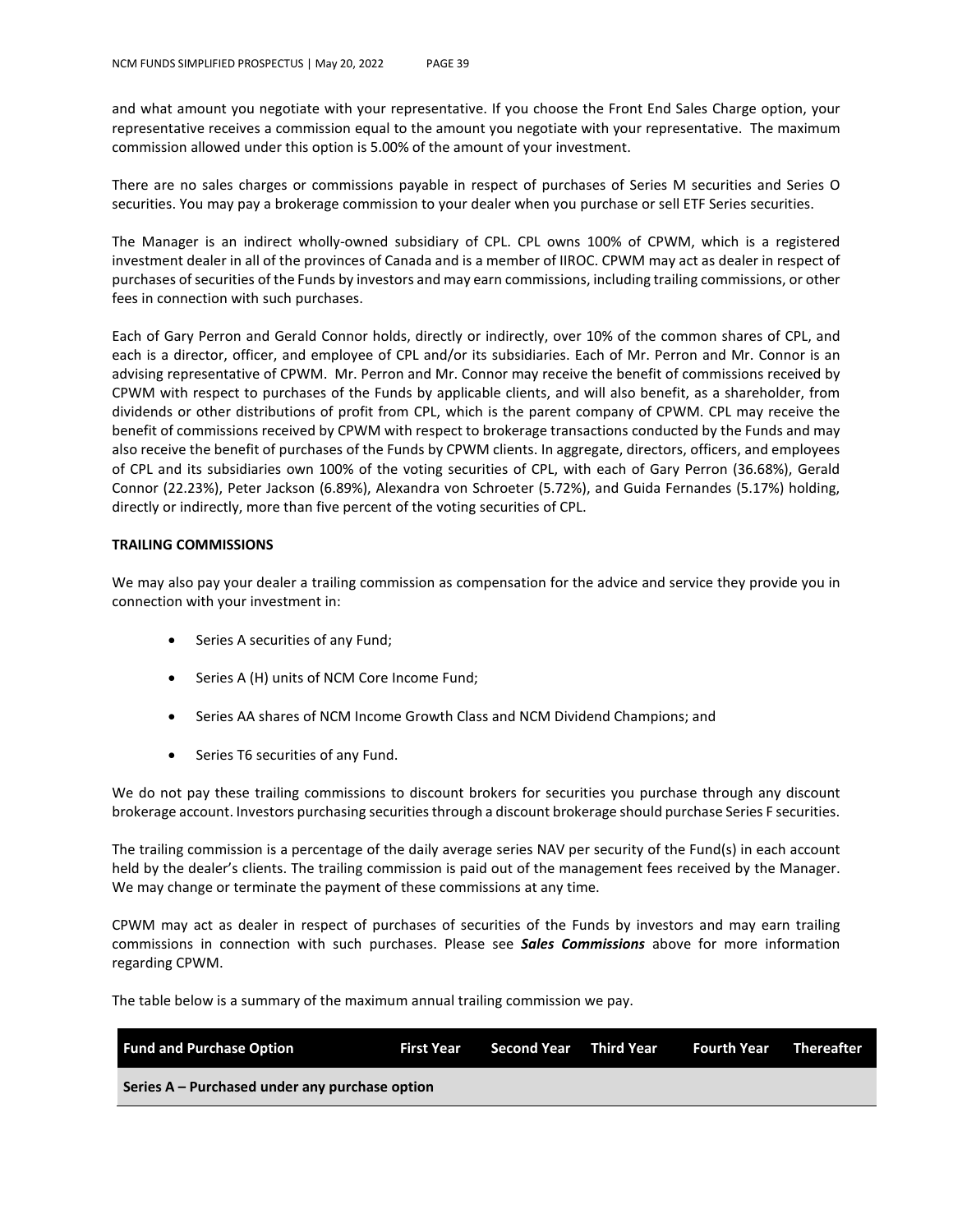| <b>Fund and Purchase Option</b>                                                                          | <b>First Year</b> | <b>Second Year</b> | <b>Third Year</b> | <b>Fourth Year</b> | <b>Thereafter</b> |
|----------------------------------------------------------------------------------------------------------|-------------------|--------------------|-------------------|--------------------|-------------------|
| <b>NCM Dividend Champions</b>                                                                            | 1.00%             | 1.00%              | 1.00%             | 1.00%              | 1.00%             |
| NCM Core Income Fund                                                                                     | 0.50%             | 0.50%              | 0.50%             | 0.50%              | 0.50%             |
| <b>NCM Core Canadian</b>                                                                                 | 1.00%             | 1.00%              | 1.00%             | 1.00%              | 1.00%             |
| <b>NCM Core Global</b>                                                                                   | 1.00%             | 1.00%              | 1.00%             | 1.00%              | 1.00%             |
| Series A - Purchased under the Front End Sales Charge Option                                             |                   |                    |                   |                    |                   |
| NCM Balanced Income Portfolio                                                                            | 1.00%             | 1.00%              | 1.00%             | 1.00%              | 1.00%             |
| NCM Conservative Income Portfolio                                                                        | 1.00%             | 1.00%              | 1.00%             | 1.00%              | 1.00%             |
| NCM Growth and Income Portfolio                                                                          | 1.00%             | 1.00%              | 1.00%             | 1.00%              | 1.00%             |
| Any Class Fund of NCM Opportunities,<br>except for NCM Income Growth Class                               | 1.00%             | 1.00%              | 1.00%             | 1.00%              | 1.00%             |
| <b>NCM Income Growth Class</b>                                                                           | 0.65%             | 0.65%              | 0.65%             | 0.65%              | 0.65%             |
| Series A (H) - Purchased under any purchase option                                                       |                   |                    |                   |                    |                   |
| NCM Core Income Fund                                                                                     | 0.50%             | 0.50%              | 0.50%             | 0.50%              | 0.50%             |
| Series AA - Purchased under the Front End Sales Charge Option                                            |                   |                    |                   |                    |                   |
| <b>NCM Income Growth Class</b>                                                                           | 1.00%             | 1.00%              | 1.00%             | 1.00%              | 1.00%             |
| <b>NCM Dividend Champions</b>                                                                            | 1.00%             | 1.00%              | 1.00%             | 1.00%              | 1.00%             |
| Series F / FF / F(H) / F6 / M / O / Z / ETF Series (Purchase options are not applicable to these series) |                   |                    |                   |                    |                   |
| Any Fund(1)                                                                                              | Nil               | Nil                | Nil               | Nil                | Nil               |
| Series I (Purchase options are not applicable to this series)                                            |                   |                    |                   |                    |                   |
| Any Fund <sup>(2)</sup>                                                                                  | Nil               | Nil                | Nil               | Nil                | Nil               |
| Series T6 - Purchased under the Front End Sales Charge Option                                            |                   |                    |                   |                    |                   |
| NCM Balanced Income Portfolio                                                                            | 1.00%             | 1.00%              | 1.00%             | 1.00%              | 1.00%             |
| NCM Conservative Income Portfolio                                                                        | 1.00%             | 1.00%              | 1.00%             | 1.00%              | 1.00%             |
| NCM Growth and Income Portfolio                                                                          | 1.00%             | 1.00%              | 1.00%             | 1.00%              | 1.00%             |
| NCM Global Income Growth Class                                                                           | 1.00%             | 1.00%              | 1.00%             | 1.00%              | 1.00%             |
| NCM Income Growth Class                                                                                  | 1.00%             | 1.00%              | 1.00%             | 1.00%              | 1.00%             |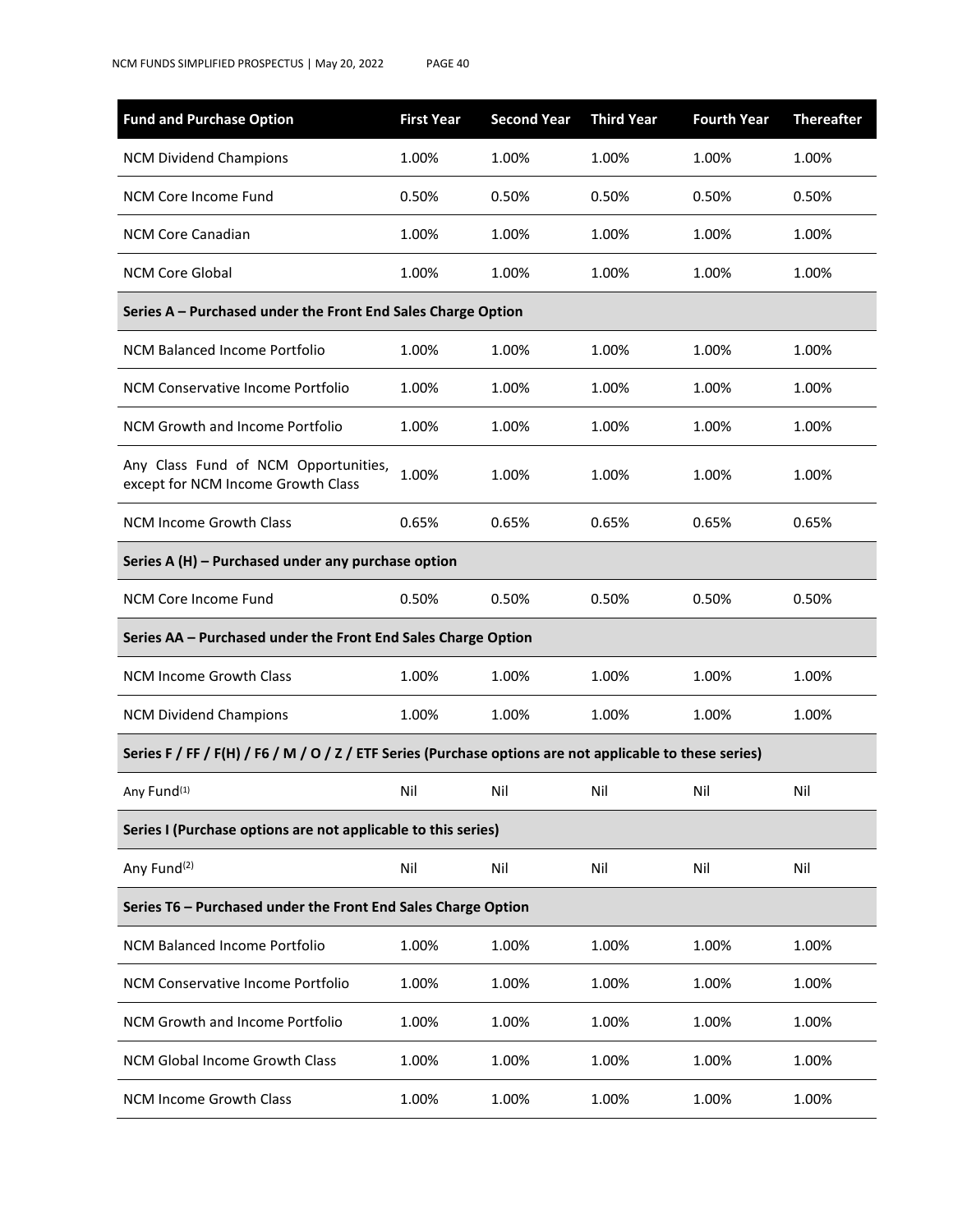*Notes:*

- *(1) For purchases of Series F, Series FF, Series F (H), Series F6, Series M, Series O, Series Z and ETF Series securities, we do not pay any trailing commission to your dealer. With respect to purchases of Series F, Series FF, Series F (H), Series F6, Series M and Series Z securities, your dealer is paid a negotiated fee under the terms of your arrangement with your dealer.*
- *(2) With respect to purchases of Series I securities, you may pay a negotiated trailer fee to your representative's firm under the terms of your arrangement with your representative's firm. This fee may be paid through the redemption of securities.*

### **OTHER KINDS OF DEALER COMPENSATION**

We may provide your dealer with marketing materials about the Funds and other investment literature, including computer software designed to assist in determining which Funds are most appropriate for clients of the dealer, having regard to the investment objectives and financial conditions of the clients. We may also contribute to the direct costs of your dealer that relate to sales communications or investor education and may also provide your dealer or financial advisor with non-monetary benefits of a promotional nature and of minimal value, all in accordance with the requirements of National Instrument 81-105 - *Mutual Fund Sales Practices*.

## **DEALER COMPENSATION FROM MANAGEMENT FEES**

For the year ended September 30, 2021, approximately 35% of the management fees paid by the Funds were used by us to pay trailing commissions and other fees and commissions to dealers and to fund any marketing, fund promotion, or educational activities in connection with the Funds with dealers.

## **INCOME TAX CONSIDERATIONS**

The following is a general summary of the principal Canadian federal income tax considerations as of the date of this Simplified Prospectus, generally applicable to the acquisition, ownership, and disposition of securities of the Funds by you if, for the purposes of the Tax Act, you are an individual (other than a trust that is not a Registered Plan) resident in Canada, you hold your securities as capital property, and you deal at arm's length and are not affiliated with the Funds.

This summary assumes that each of NCM Opportunities and NCM Core Portfolios will qualify at all times as a "mutual fund corporation", that each of the Trust Funds will qualify at all times as a "mutual fund trust", and that no Trust Fund is a "SIFT trust" for the purposes of the Tax Act.

Securityholders are required to compute their net income and net realized capital gains in Canadian dollars for purposes of the Tax Act.

### **What follows is only a general summary. You should consult your tax advisor about your own tax situation.**

### **SECURITIES HELD IN A REGISTERED PLAN**

The securities of the Funds are qualified investments under the Tax Act for Registered Plans, provided that each of the Trust Funds qualifies or will qualify, and will continue to qualify at all relevant times, as a "mutual fund trust" for purposes of the Tax Act and that each of NCM Opportunities and NCM Core Portfolios qualifies, and will continue to qualify at all relevant times, as a "mutual fund corporation" for the purposes of the Tax Act. If you hold your securities in a Registered Plan, you generally do not have to pay any taxes on distributions or dividends received on those securities while amounts are held in the plan. Also, if those securities are redeemed or sold, generally the capital gain, if any, is not taxable while they are held in the plan. If securities are "prohibited investments" under the Tax Act for a particular Registered Plan, the holder or annuitant will be subject to additional adverse tax consequences as set out in the Tax Act.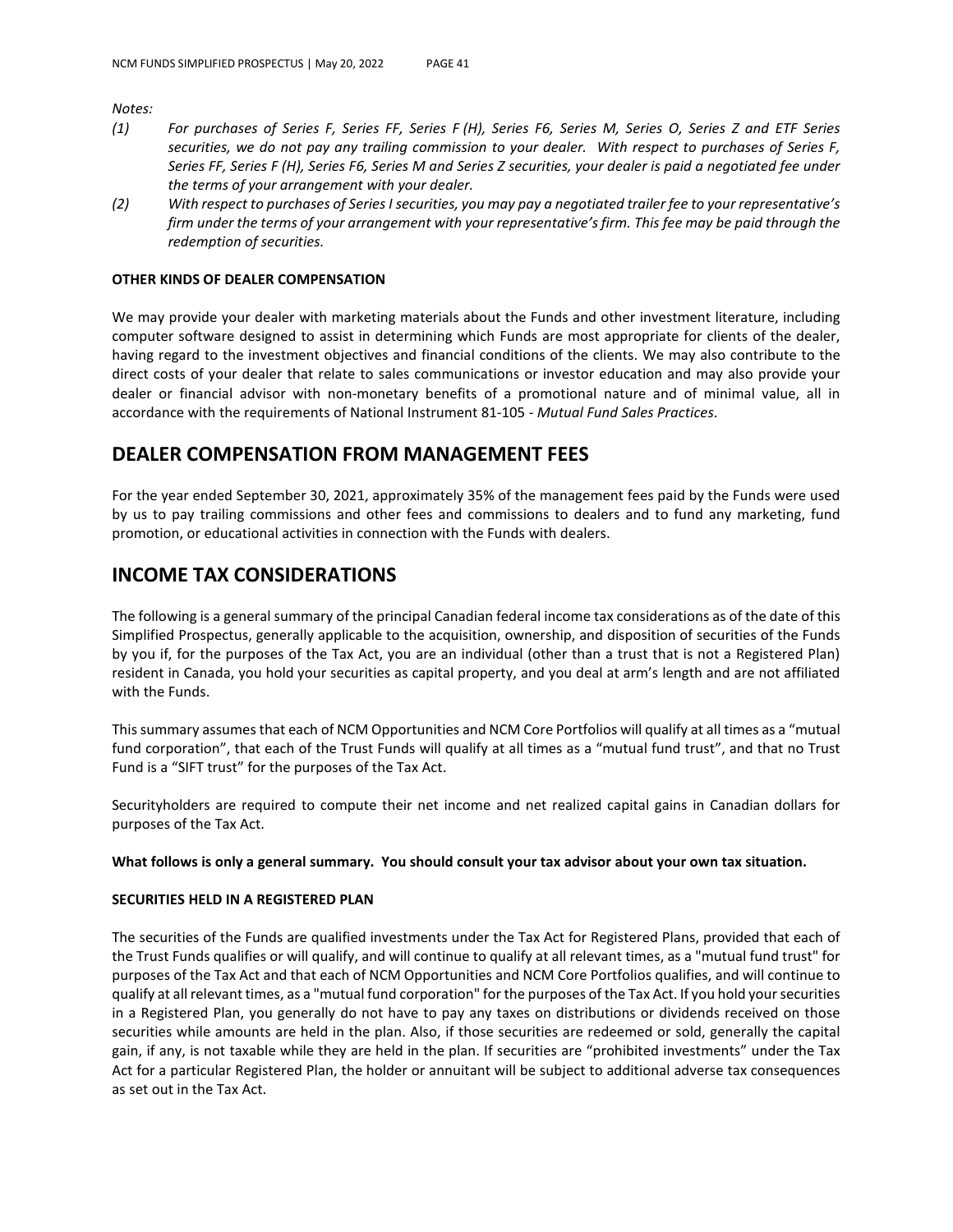Holders or annuitants of certain Registered Plans may be subject to withholdings of tax on amounts withdrawn from Registered Plans. If you intend to hold your securities in a Registered Plan, you should consult your own tax advisor regarding the tax treatment of contributions to, withdrawals from, and acquisitions of property by, such Registered Plan.

A Registered Plan may acquire securities on the redemption of ETF Series securities or on the termination of the ETF Series of a Fund. The securities so received may or may not be qualified investments for the Registered Plan and may or may not be prohibited investments for the Registered Plan. Investors should consult their own tax counsel for advice on whether or not such securities would be qualified investments and not prohibited investments for their Registered Plan.

### **SECURITIES HELD IN A NON-REGISTERED PLAN**

Generally, management fees paid by you on Series I or Series Z securities will not be deductible for tax purposes. You should consult your tax advisor with respect to investments in Series I or Series Z securities.

The unit price or share price of a Fund may include income and/or capital gains that have been accrued, earned or realized but not yet distributed or paid out as a dividend. You will be taxable on distributions of income and capital gains, or on dividends, as the case may be, even if the income or capital gains related to such distribution or dividend is attributable to a time before you acquired the securities. This could be particularly significant if you purchase securities of a Fund late in the year or on or before the date on which a distribution or dividend will be paid.

### **TURNOVER RATE**

A portfolio turnover rate of 100% is the equivalent to a Fund buying and selling all of the securities in its portfolio once in the course of the year. The higher the portfolio's turnover rate in a year, the greater the trading costs payable by the Fund in the year and the greater the chance of an investor receiving capital gains dividends or taxable distributions in the year. There is not necessarily a relationship between a high turnover rate and the performance of a Fund.

### **CLASS FUNDS OF NCM OPPORTUNITIES OR NCM CORE PORTFOLIOS HELD IN A NON-REGISTERED ACCOUNT**

### *Distributions*

Distributions from a Class Fund of NCM Opportunities or NCM Core Portfolios will be made either as taxable dividends, as capital gains dividends, or as returns of capital. Capital gains dividends are distributions of capital gains. Distributions in the form of capital gains dividends will be treated in your hands in the same way as capital gains arising on the sale of shares of a Fund. Ordinary dividends are treated as taxable dividends you received directly and are subject to the gross-up and dividend tax credit rules with respect to taxable dividends paid by taxable Canadian corporations under the Tax Act, including the enhanced gross-up and dividend tax credit on "eligible dividends" which are so designated. Returns of capital are not immediately taxable. Instead, a return of capital reduces the adjusted cost base of your shares of the Class Fund of NCM Opportunities or NCM Core Portfolios on which the distribution was made. If the adjusted cost base of your shares is reduced to less than zero, you will be deemed to have realized a capital gain equal to the negative amount and the adjusted cost base of your shares will be increased by the amount of such deemed capital gain.

You will receive a tax slip each year that shows your share of the distributions of NCM Opportunities or NCM Core Portfolios, as the case may be, of :

- taxable dividends;
- capital gains dividends; and/or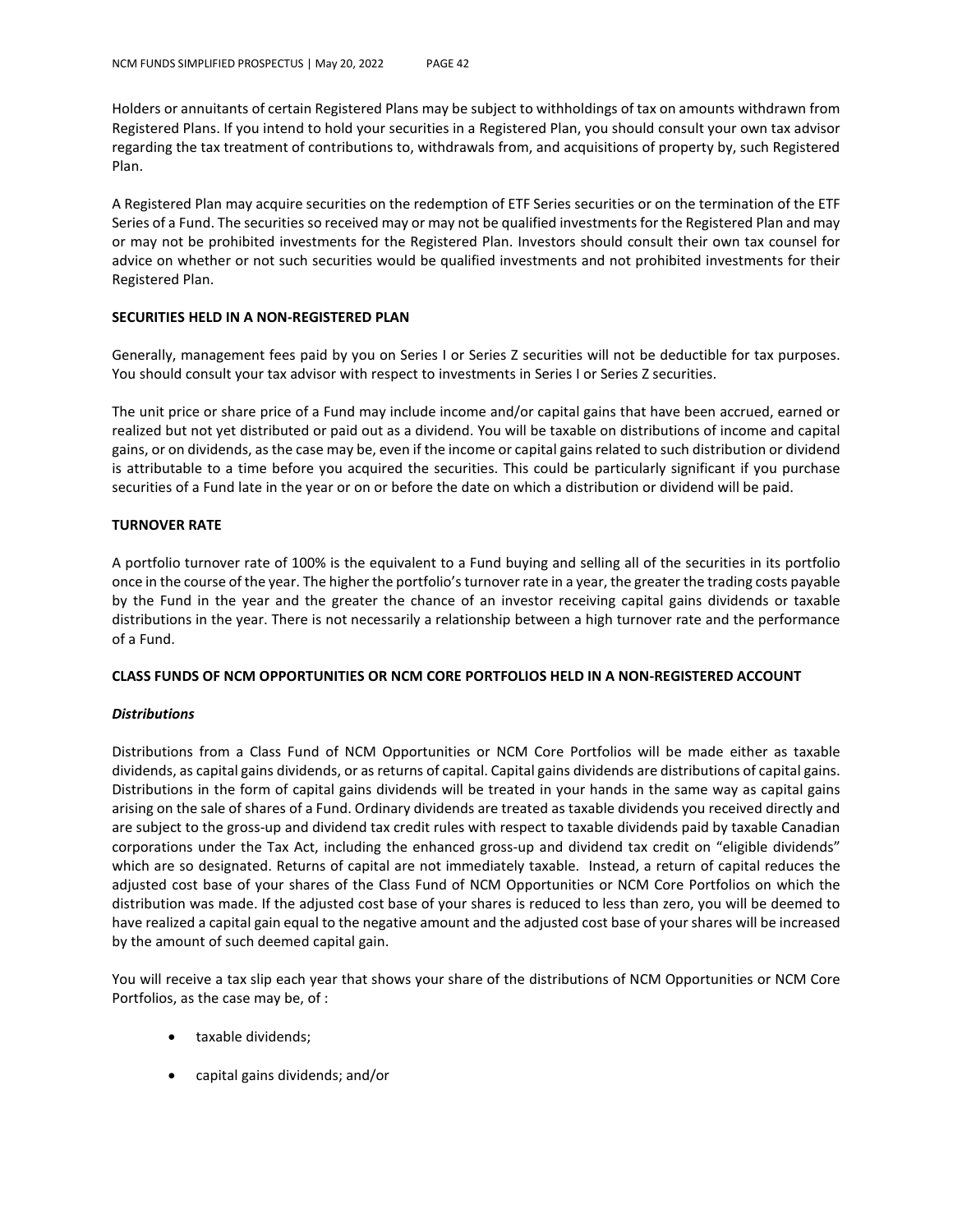returns of capital.

You must report taxable and capital gains dividends when completing your tax return regardless of whether the amounts were paid to you in cash or reinvested in additional shares.

Generally, management fee rebates must be included in income. You should consult with your own tax advisor regarding whether you could elect to reduce the adjusted cost base of your shares instead.

### *Conversions*

Any conversions of shares between two classes of a single mutual fund corporation (such as NCM Opportunities or NCM Core Portfolios) will be treated as a disposition of those shares at their fair market value and the aggregate cost of the shares received on the conversion will be equal to the fair market value of the shares that were converted. Conversions of a series of one Class Fund of NCM Opportunities or NCM Core Portfolios into a different series of the same Class Fund should not be considered a taxable disposition for purposes of the Tax Act.

### **UNITS OF A TRUST FUND HELD IN A NON-REGISTERED ACCOUNT**

### *Distributions*

Distributions from a Trust Fund will be: (i) made as ordinary income; (ii) designated as foreign source income, taxable dividends, or capital gains; or (iii) a return of capital.

You will generally be required to include in income such portion of the net income of the Trust Fund for that particular year, including the taxable portion of any net realized capital gains, as is paid or becomes payable to you (including by way of management fee distributions). If you receive an amount in excess of your share of the net income of the Trust Fund, this amount generally will not be required to be included in your income but, except to the extent that it constitutes your share of the non-taxable portion of capital gains realized by the Trust Fund, generally will reduce the adjusted cost base of your units.

Distributions that are designated as taxable dividends received by the Trust Fund from taxable Canadian corporations will be subject to the gross-up and dividend tax credit rules normally applicable to such dividends, in the same way as if you had received such dividends directly.

Distributions that are designated as capital gains will be treated in your hands in the same way as capital gains arising on the sale of units of the Trust Fund, as described below.

You may be entitled to claim a foreign tax credit in accordance with the detailed rules in the Tax Act in respect of foreign taxes paid by a Trust Fund designated to you.

You will receive a tax slip each year that shows your share of the Trust Fund's distributions/designations of:

- taxable dividends;
- foreign source income;
- capital gains;
- return of capital; and
- other income.

You must report these amounts when completing your tax return regardless of whether the amounts were paid to you in cash or reinvested in additional units.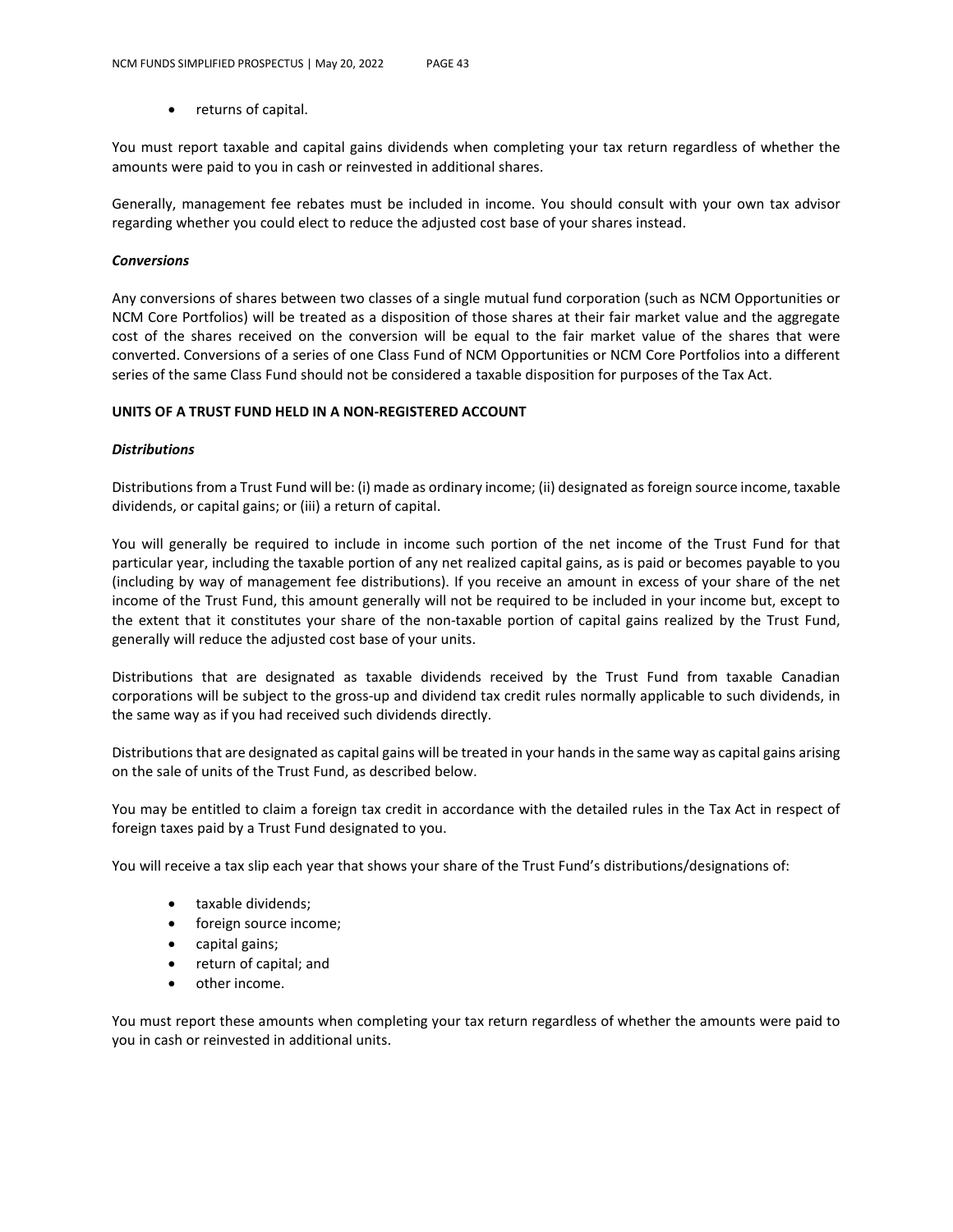### *Sales or Redemptions in Non-Registered Accounts*

At the time you purchase securities of a Fund, your cost (the series NAV of the securities) of the securities may reflect income and gains that have accrued or been realized in the Fund but have not yet been distributed. Such income or gains, which are subsequently distributed to you by way of distributions or dividends, will be taxable. For example, if NCM Dividend Champions distributes its income and capital gains once a year in December (which is the current distribution policy of the Fund) and you buy securities late in the year, you may effectively have to pay tax on the income and gains the Fund earned for the whole year.

If you redeem or otherwise dispose of securities of a Fund (including a deemed disposition on death) for more than their adjusted cost base, you will realize a capital gain. If you redeem or otherwise dispose of securities for less than their adjusted cost base, you will generally realize a capital loss.

If you exchange ETF securities for Baskets of Securities, the proceeds of disposition will generally be equal to the fair market value of the securities received, plus the amount of any cash received on the exchange. The cost for tax purposes of securities acquired by a redeeming holder will generally be equal to the fair market value of such securities at that time.

To calculate your capital gain or capital loss, you must determine the adjusted cost base of the securities sold or redeemed. The adjusted cost base is generally: the amount of your initial investments, including any sales charges paid to your dealer; plus, in the case of shares of a Class Fund the fair market value of shares of another Class Fund switched into the Class Fund on a taxable basis, or the adjusted cost base of shares switched from another series of the Class Fund on a tax-deferred basis; plus reinvested distributions or dividends; minus any distributions that were returns of capital; minus the adjusted cost base of any securities that have been redeemed (including on a conversion). Your capital gain or capital loss is the difference between the proceeds of disposition of the securities sold or redeemed, net of any fees or other expenses paid by you as part of the sale, and the adjusted cost base of those securities.

One-half of any capital gain realized by you on a redemption of securities of a Fund, and one-half of any capital gains dividend paid to you by any Class Fund of NCM Opportunities or NCM Core Portfolios or any capital gain designated to you by a Trust Fund (each called a "**taxable capital gain**") must be included in your income for tax purposes. Onehalf of any capital loss realized by you on a redemption of securities of a Fund (called an "**allowable capital loss**") may be deducted against taxable capital gains realized or deemed to be realized by you in the same taxation year. If you have allowable capital losses in excess of taxable capital gains in a taxation year, that excess may generally be carried back up to three taxation years or forward indefinitely, and deducted against taxable capital gains realized by you in those other taxation years. Dividends and capital gains may give rise to alternative minimum tax.

Any investment advisory services fee that you pay to your dealer should be deductible from the income that you earn on those securities, to the extent that the fee:

- is reasonable;
- is charged either for advice to you regarding the purchase or sale of specific securities (including Fund securities) by you directly, or for services provided to you in respect of the administration and management of securities (including Fund securities) by you directly; and
- is paid to a dealer whose principal business is advising others regarding the purchase or sale of specific securities, or whose principal business includes the provision of administration or management services in respect of securities.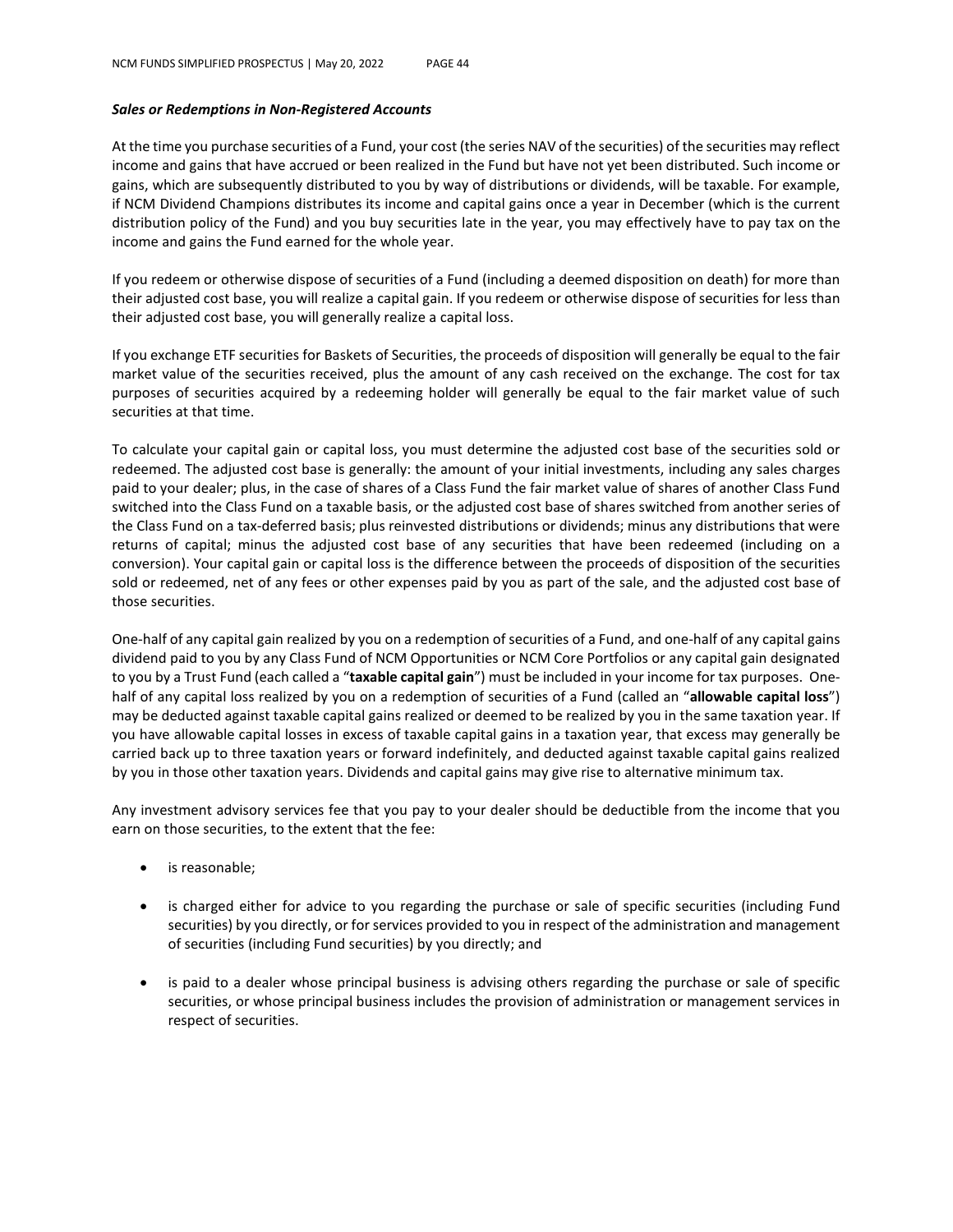#### **INTERNATIONAL INFORMATION REPORTING**

Pursuant to the Intergovernmental Agreement for the Enhanced Exchange of Tax Information under the Canada-United States Tax Convention and related Canadian legislation found in Part XVIII of the Tax Act, certain securityholders may be requested to provide information to their registered dealer, relating to their citizenship, residency and, if applicable, a U.S. federal tax identification number or such information relating to controlling persons in the case of certain entities. If a securityholder (or a controlling person of certain entities) is identified as a U.S. person (including a U.S. citizen who is resident in Canada) or if a securityholder does not provide the requested information, Part XVIII of the Tax Act will generally require certain information about the securityholder's investment in a Fund to be reported to the CRA, unless the investment is held in a Registered Plan. It is expected that the CRA will then provide that information to the U.S. Internal Revenue Service.

In addition, Part XIX of the Tax Act implements the Organisation for Economic Cooperation and Development Common Reporting Standard (the "**CRS**"), and requires certain information about the securityholder's investment in a Fund to be reported to the CRA about accounts maintained for individuals and entities whose residency for tax purposes is in a jurisdiction outside of Canada and the U.S., unless the investment is held in a Registered Plan. It is expected that the CRA will then provide that information to foreign jurisdictions with which it has established a partnership in the context of the CRS.

# **STATEMENT OF RIGHTS**

You may have the right to withdraw from an agreement to buy securities of the Funds within two Business Days of receiving this Simplified Prospectus, Fund Facts or ETF Facts, or to cancel your purchase within 48 hours of receiving confirmation of your order.

Securities legislation in some provinces and territories also allows you to cancel an agreement to buy securities of the Funds and get your money back, or to make a claim for damages, if this Simplified Prospectus, Fund Facts, ETF Facts, or financial statements misrepresent any facts about the Funds. These rights must usually be exercised within certain time limits.

We have obtained an exemption from the requirement in securities legislation to include an underwriter's certificate in the Simplified Prospectus. As such, purchasers of ETF Series securities will not be able to rely on the inclusion of an underwriter's certificate in the Simplified Prospectus or any amendment for the statutory rights and remedies that would otherwise have been available against an underwriter that would have been required to sign an underwriter's certificate.

For more information, refer to the securities legislation of your province or territory or consult your lawyer.

# **ADDITIONAL INFORMATION**

### *Registration and transfer through CDS*

Registration of interests in, and transfers of, the ETF Series securities will be made only through CDS. ETF Series securities must be purchased, transferred and surrendered for exchange or redemption only through a CDS Participant. All rights of an owner of ETF Series securities must be exercised through, and all payments or other property to which such owner is entitled will be made or delivered by, CDS or the CDS Participant through which the owner holds such ETF Series securities. Upon purchase of any ETF Series securities, the owner will receive only the customary confirmation; physical certificates evidencing ownership will not be issued. References in this Simplified Prospectus to a holder of ETF Series securities mean, unless the context otherwise requires, the owner of the beneficial interest in such ETF Series securities.

Neither the Funds nor the Manager will have any liability for: (i) any aspect of the records maintained by CDS relating to the beneficial interests in the ETF Series securities or the book-entry accounts maintained by CDS; (ii) maintaining,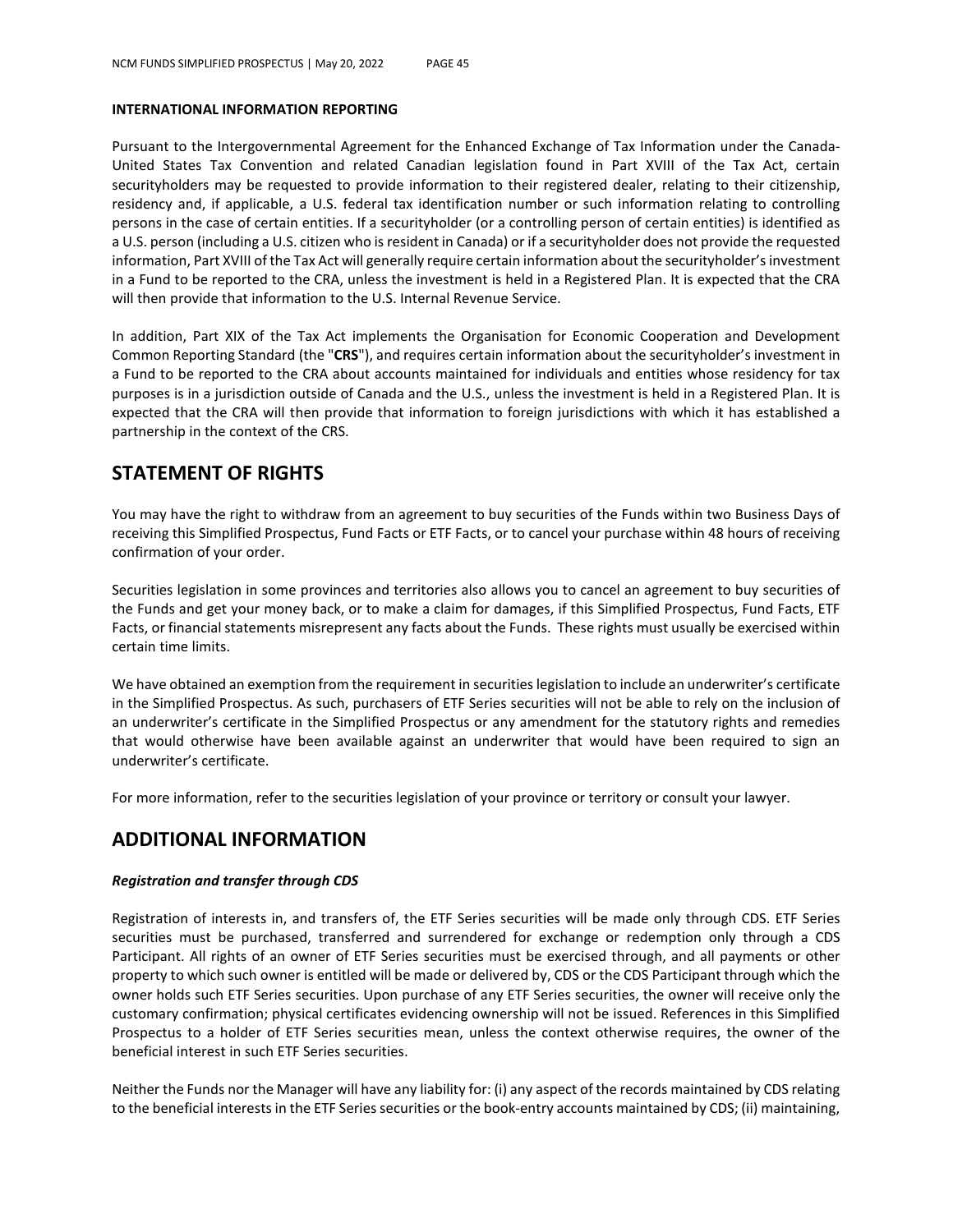supervising or reviewing any records relating to such beneficial ownership interests; or (iii) any advice or representation made or given by CDS, whether contained in this simplified prospectus or otherwise, or made or given with respect to the rules and regulations of CDS or any action taken by CDS or at the direction of the CDS Participants.

The rules governing CDS provide that it acts as the agent and depository for the CDS Participants. As a result, CDS Participants must look solely to CDS and persons, other than CDS Participants, having an interest in the ETF Series securities must look solely to CDS Participants for payment made by the Funds to CDS.

Your ability to pledge ETF Series securities or otherwise take action with respect to your interest in such securities (other than through a CDS Participant) may be limited due to the lack of a physical certificate. The Funds have the option to terminate registration of ETF Series securities through the book-entry only system, in which case certificates for ETF Series securities in fully registered form will be issued to beneficial owners of such securities or to their nominees.

## **EXEMPTIONS AND APPROVALS**

### *Exemptive Relief for FundGrade A+ Awards and FundGrade Ratings*

The Funds have received exemptive relief from Canadian securities regulatory authorities to permit the FundGrade A+ Awards and FundGrade Ratings to be referenced in sales communications relating to a Fund, subject to certain conditions.

### *Exemptive Relief in connection with offering ETF Series securities*

The Manager, and the Funds, have also applied for an exemption in connection with the offering of the ETF Series securities to:

- 1. relieve the Fund from the requirement to prepare and file a long form prospectus for the ETF Series securities in accordance with National Instrument 41-101 *General Prospectus Requirements* in the form prescribed by Form 41-101F2 *Information Required in an Investment Fund Prospectus*, subject to the terms of the relief, provided that the Fund files a prospectus for the ETF Series securities in accordance with the provisions of National Instrument 81-101 *Mutual Fund Prospectus Disclosure*, other than the requirements pertaining to the filing of a fund facts document;
- 2. relieve the Fund from the requirement that a prospectus offering ETF Series securities contain a certificate of the underwriters;
- 3. relieve a person or company purchasing ETF Series securities in the normal course, through the facilities of the TSX or another exchange, from the take-over bid requirements of Canadian securities legislation;
- 4. permit the Fund to borrow cash from the custodian of the Fund and, if required by the custodian of the Fund, to provide a security interest over any of its portfolio assets as a temporary measure to fund the portion of any distribution payable to investors that represents, in the aggregate, amounts that are owing to, but not yet been received by, the Fund; and
- 5. treat the ETF Series and the Mutual Fund Series of the Fund as if such series were two separate funds in connection with their compliance with the provisions of Parts 9, 10 and 14 of *National Instrument* 81-102.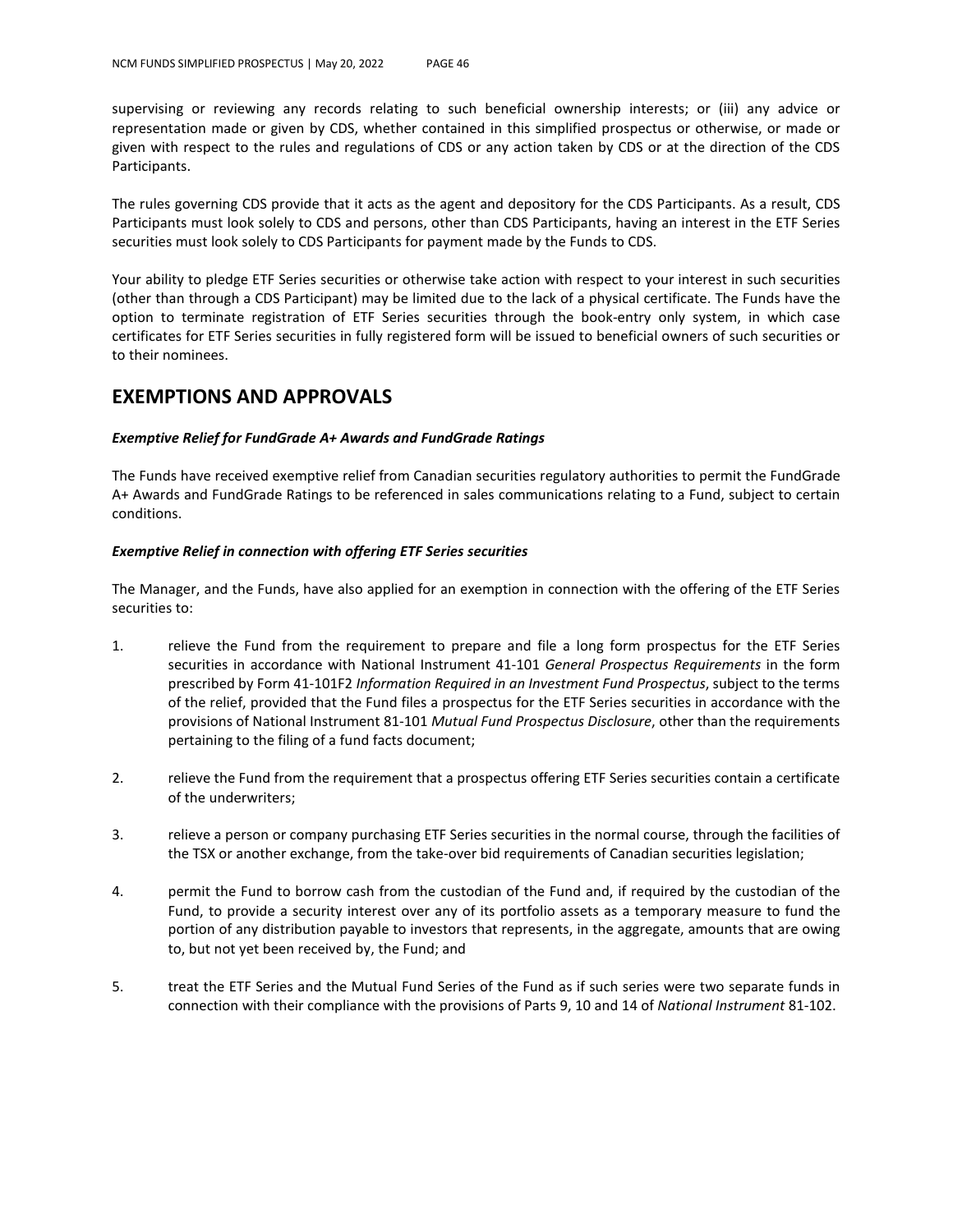### *CERTIFICATE OF THE NCM OPPORTUNITIES CORP. FUNDS*

NCM GLOBAL INCOME GROWTH CLASS NCM INCOME GROWTH CLASS NCM SMALL COMPANIES CLASS NCM CORE INTERNATIONAL (FORMERLY NCM CORE AMERICAN)

EACH A CLASS OF NCM OPPORTUNITIES CORP.

This Simplified Prospectus and the documents incorporated by reference into the Simplified Prospectus, constitute full, true, and plain disclosure of all material facts relating to the securities offered by the Simplified Prospectus, as required by the securities legislation of British Columbia, Alberta, Saskatchewan, Manitoba, Ontario, New Brunswick, Québec, Prince Edward Island, Nova Scotia, Newfoundland and Labrador, Northwest Territories, Yukon Territory and Nunavut and do not contain any misrepresentations.

Dated May 20, 2022.

*(signed) "Alexander M. Sasso" (signed) "Kelsey D. Stanton"*

Alexander M. Sasso **Kelsey D. Stanton** Chief Executive Officer Chief Financial Officer NCM Opportunities Corp. NCM Opportunities Corp.

On behalf of the Board of Directors of NCM Opportunities Corp.

*(signed) "Ellen Barbour"*

Ellen Barbour Director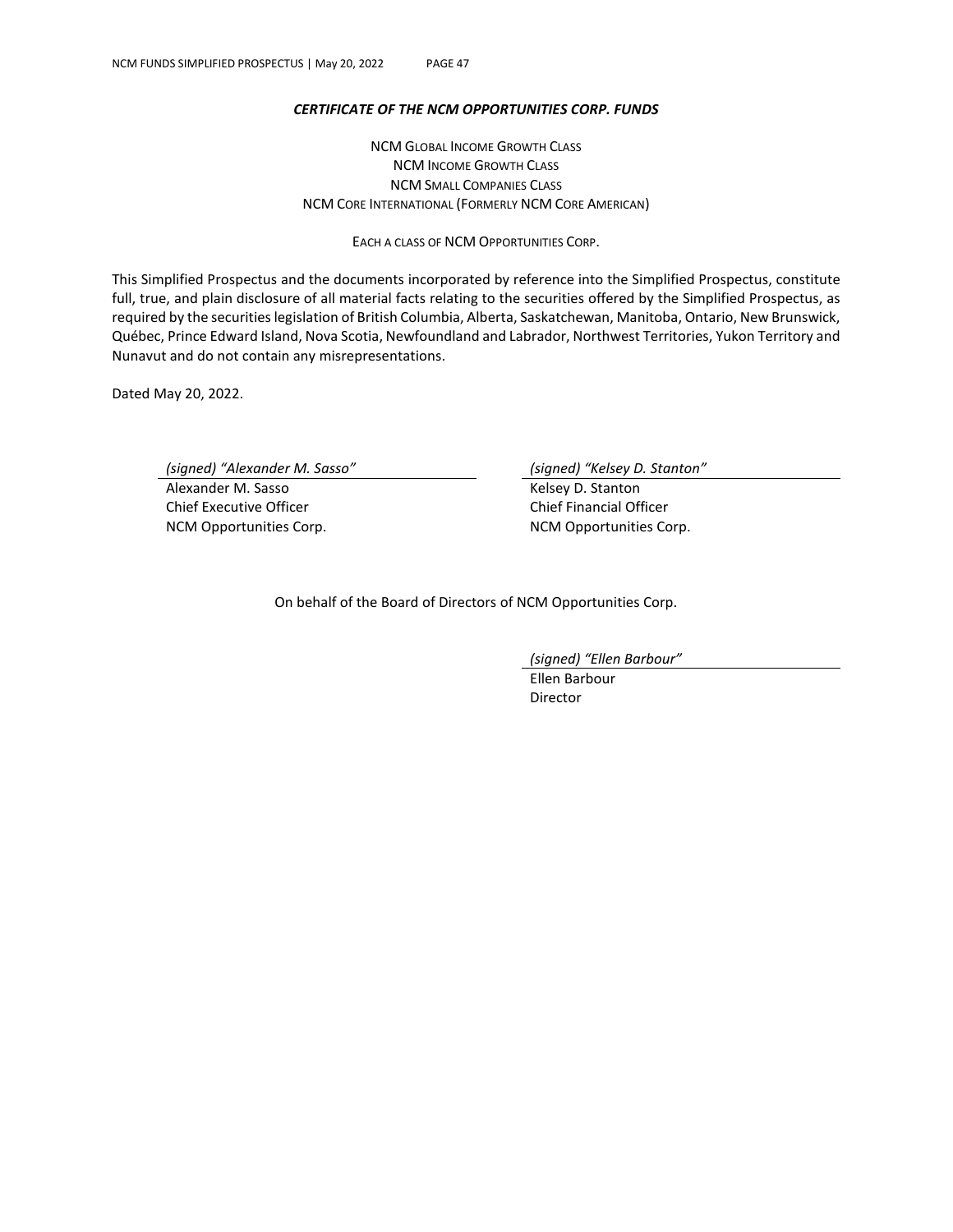### *CERTIFICATE OF THE NCM CORE PORTFOLIOS LTD. FUNDS*

NCM CORE CANADIAN NCM CORE GLOBAL

EACH, A CLASS OF NCM CORE PORTFOLIOS LTD.

This Simplified Prospectus and the documents incorporated by reference into the Simplified Prospectus, constitute full, true, and plain disclosure of all material facts relating to the securities offered by the Simplified Prospectus, as required by the securities legislation of British Columbia, Alberta, Saskatchewan, Manitoba, Ontario, New Brunswick, Québec, Prince Edward Island, Nova Scotia, Newfoundland and Labrador, Northwest Territories, Yukon Territory and Nunavut and do not contain any misrepresentations.

Dated May 20, 2022.

*(signed) "Alexander M. Sasso" (signed) "Kelsey D. Stanton"*

Alexander M. Sasso **Kelsey D. Stanton** Chief Executive Officer Chief Financial Officer NCM Core Portfolios Ltd. NCM Core Portfolios Ltd.

On behalf of the Board of Directors of NCM Core Portfolios Ltd.

*(signed) "Ellen Barbour"*

Ellen Barbour Director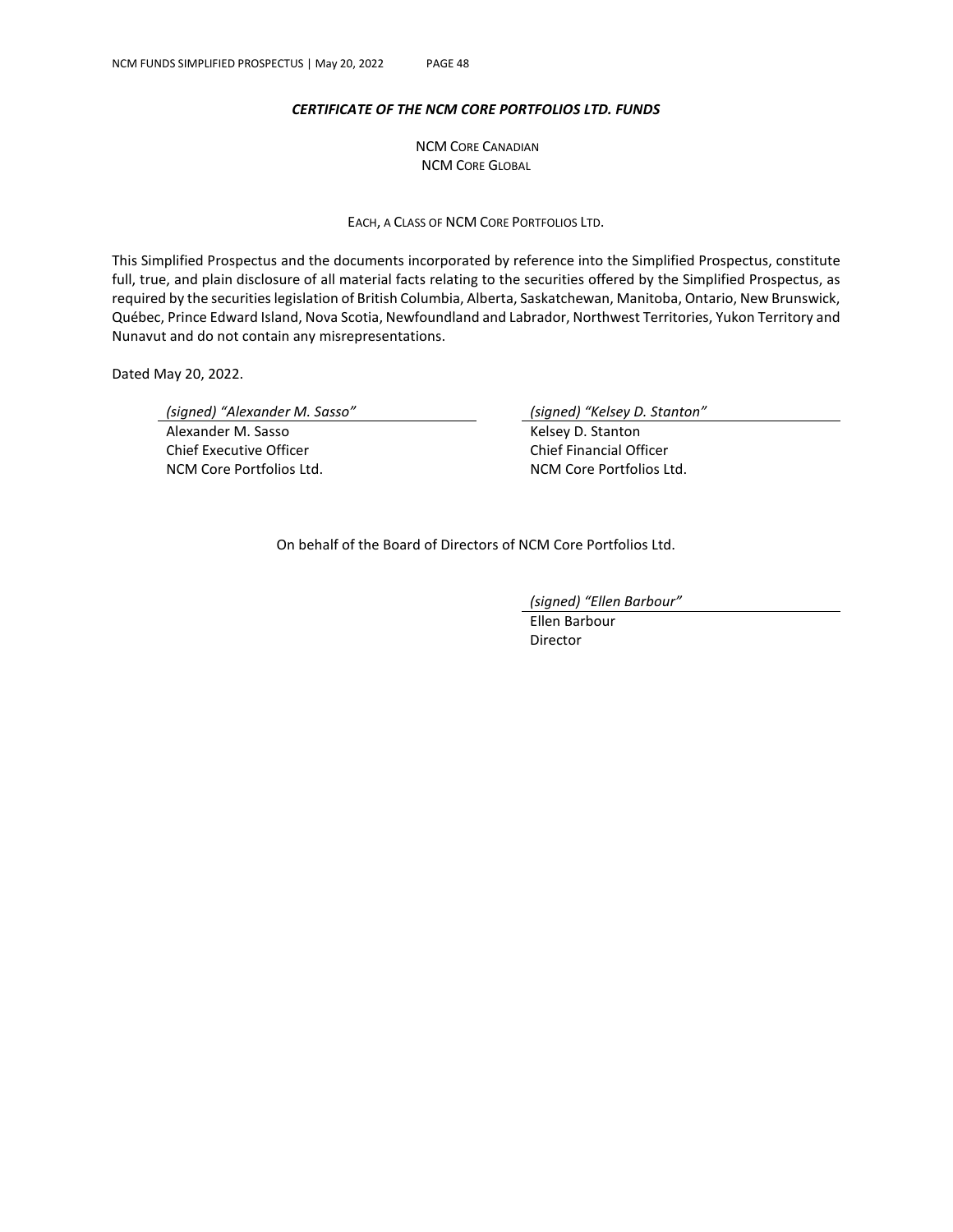### *CERTIFICATE OF THE TRUST FUNDS*

### NCM DIVIDEND CHAMPIONS (FORMERLY NCM NORREP FUND) NCM BALANCED INCOME PORTFOLIO NCM CONSERVATIVE INCOME PORTFOLIO NCM GROWTH AND INCOME PORTFOLIO NCM CORE INCOME FUND

This Simplified Prospectus and the documents incorporated by reference into the Simplified Prospectus, constitute full, true, and plain disclosure of all material facts relating to the securities offered by the Simplified Prospectus, as required by the securities legislation of British Columbia, Alberta, Saskatchewan, Manitoba, Ontario, New Brunswick, Québec, Prince Edward Island, Nova Scotia, Newfoundland and Labrador, Northwest Territories, Yukon Territory and Nunavut and do not contain any misrepresentations.

Dated May 20, 2022.

*(signed) "Alexander M. Sasso" (signed) "Wesley Diong"* Alexander M. Sasso New York 1997 Mesley Diong Chief Executive Officer NCM Asset Management Ltd., as Manager of the Trust Funds on behalf of the Trustee

Chief Financial Officer NCM Asset Management Ltd., as Manager of the Trust Funds on behalf of the Trustee

On behalf of the Board of Directors of NCM Asset Management Ltd., as Manager of the Trust Funds on behalf of the Trustee

*(signed) "Keith J. Leslie" (signed) "Ellen Barbour"*

Director Director

Keith J. Leslie **Ellen Barbour**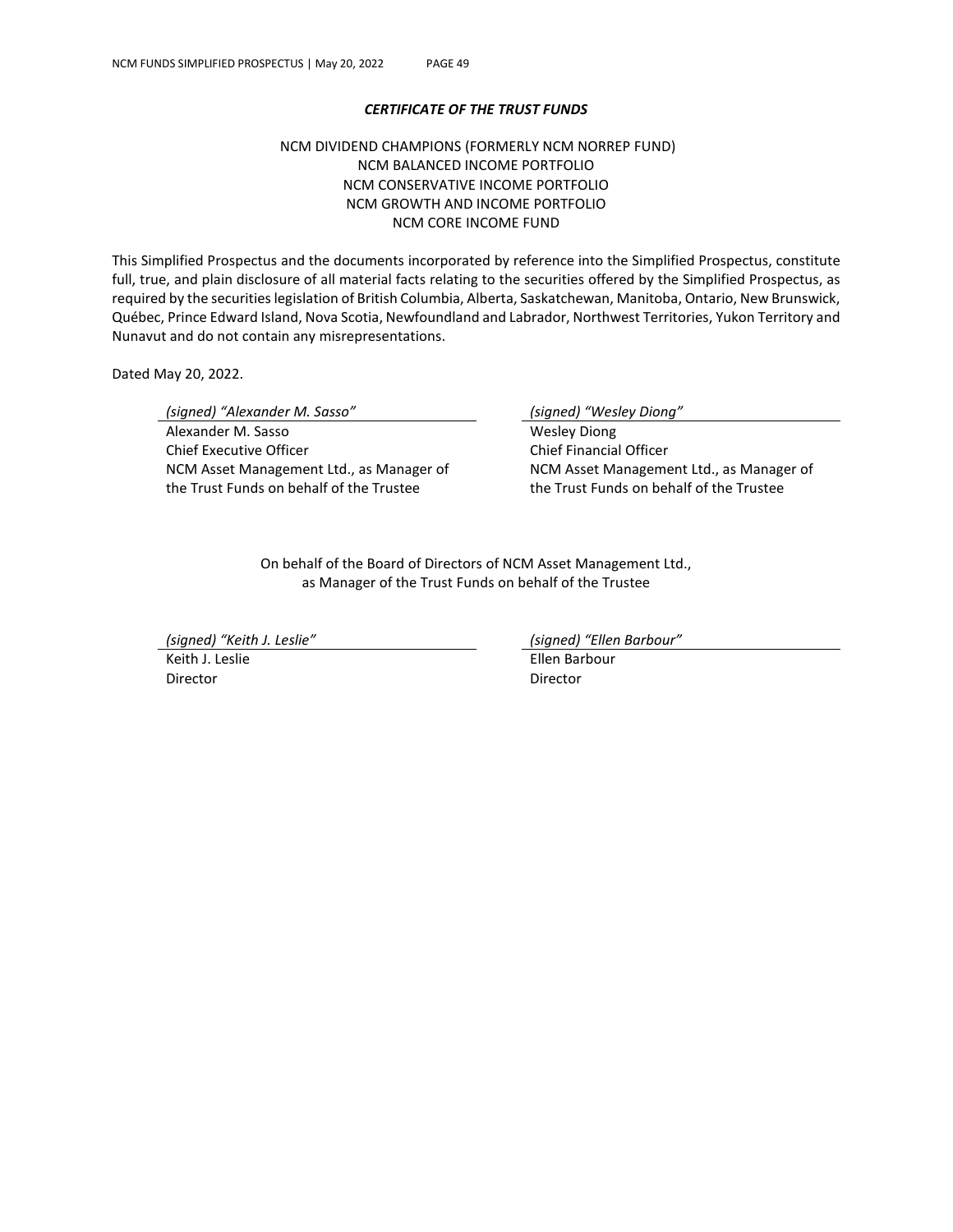### *CERTIFICATE OF THE MANAGER AND THE PROMOTER OF THE FUNDS*

This Simplified Prospectus and the documents incorporated by reference into the Simplified Prospectus, constitute full, true, and plain disclosure of all material facts relating to the securities offered by the Simplified Prospectus, as required by the securities legislation of British Columbia, Alberta, Saskatchewan, Manitoba, Ontario, New Brunswick, Québec, Prince Edward Island, Nova Scotia, Newfoundland and Labrador, Northwest Territories, Yukon Territory and Nunavut and do not contain any misrepresentations.

Dated May 20, 2022.

NCM Asset Management Ltd. the Manager and the Promoter of the Funds

*(signed) "Alexander M. Sasso" (signed) "Wesley Diong"*

Alexander M. Sasso New York 1997 Mesley Diong Chief Executive Officer NCM Asset Management Ltd.

Chief Financial Officer NCM Asset Management Ltd.

On behalf of the Board of Directors of NCM Asset Management Ltd., as Manager and Promoter of the Funds

*(signed) "Keith J. Leslie" (signed) "Ellen Barbour"*

Director Director

Keith J. Leslie **Ellen Barbour**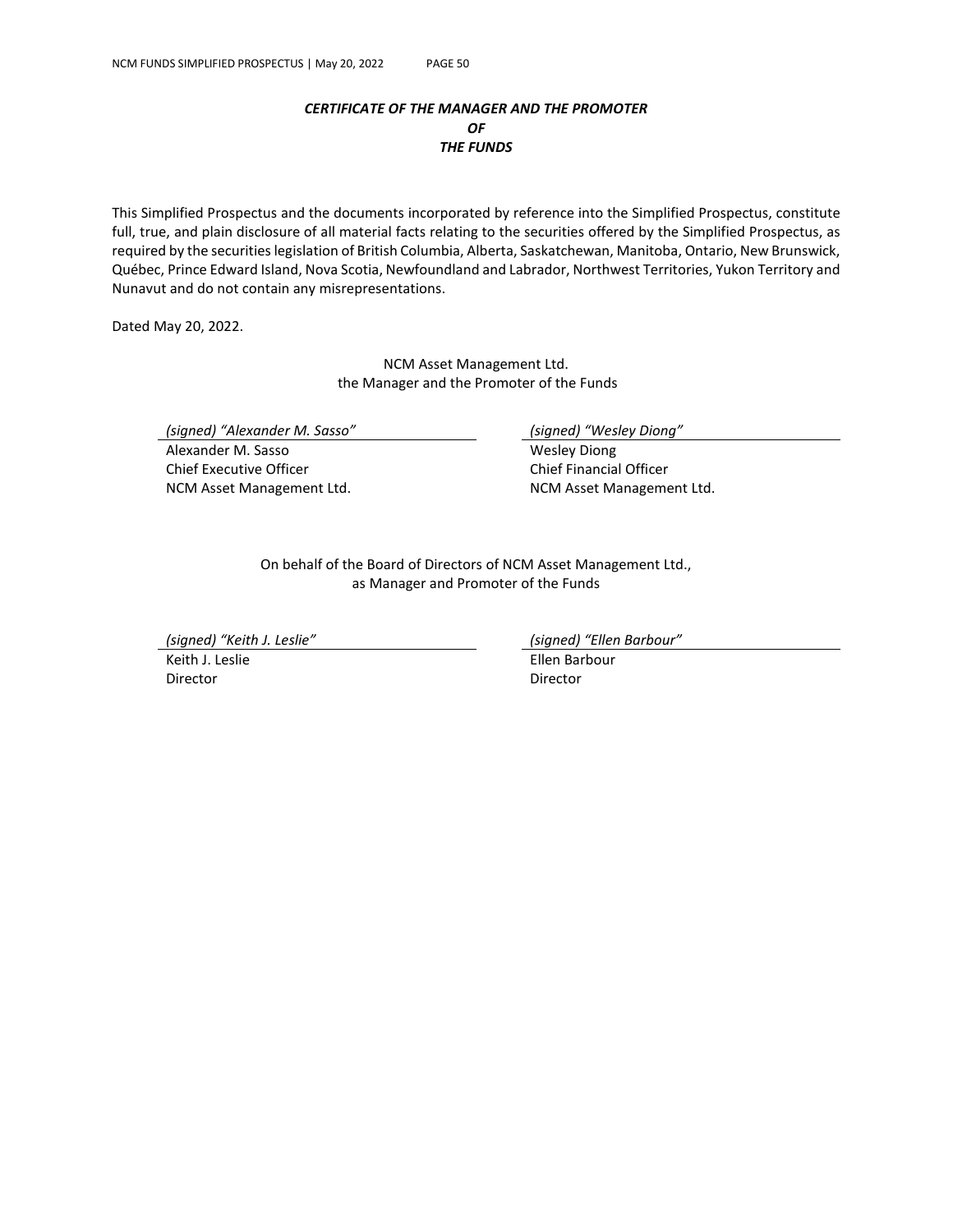# **FUND SPECIFIC INFORMATION**

# **SPECIFIC INFORMATION ABOUT EACH OF THE MUTUAL FUNDS DESCRIBED IN THIS DOCUMENT**

# **WHAT IS A MUTUAL FUND AND WHAT ARE THE RISKS OF INVESTING IN A MUTUAL FUND?**

### **WHAT IS A MUTUAL FUND?**

A mutual fund is a pool of money contributed by people with similar investment objectives. People who contribute money become securityholders of the mutual fund. The value of an investment in a mutual fund is realized by redeeming the securities held.

### **HOW ARE MUTUAL FUNDS STRUCTURED?**

Mutual funds can be structured as either a class of shares of a mutual fund corporation or as a trust. Each of the Trust Funds is structured as a trust. NCM Opportunities and NCM Core Portfolios are mutual fund corporations and each Class Fund is a class of one of these corporations. Both mutual funds structured as trusts and mutual funds structured as classes of shares of mutual fund corporations allow you to pool your money with other investors. Here are some features you should know about:

- You buy units of a trust fund and shares of a mutual fund corporation. Units and shares both represent ownership. Units and shares can be generally referred to as "**securities**".
- If a mutual fund corporation has more than one investment objective, each investment objective is represented by a separate class of shares. Each class works like a separate mutual fund. This is how each of NCM Opportunities and NCM Core Portfolios is structured.
- A mutual fund corporation is a single legal entity and taxpayer regardless of how many classes i.e., separate mutual funds - it offers. A mutual fund corporation must consolidate its income, capital gains, expenses, and capital losses from all the investments made by all of its classes in order to determine the amount of tax payable. For example, capital gains of one class can be offset by capital losses of another class.
- A mutual fund corporation pays dividends while a trust fund pays distributions. A mutual fund corporation may pay capital gains dividends.
- Securities are issued and redeemed on the basis of the NAV of only its specific class and, where applicable, its specific series.
- Investments made by a mutual fund are professionally managed. Investment professionals have training, skills, experience, and access to research and technology that individual investors do not.
- Mutual funds are required to report to you. You are entitled to get detailed ongoing financial and other disclosure about what your fund is investing in and how it is performing. You will be provided with account statements regarding your investment in the mutual fund.
- When a mutual fund generates net income, it is distributed to you. This distribution may be reinvested in additional securities of the mutual fund.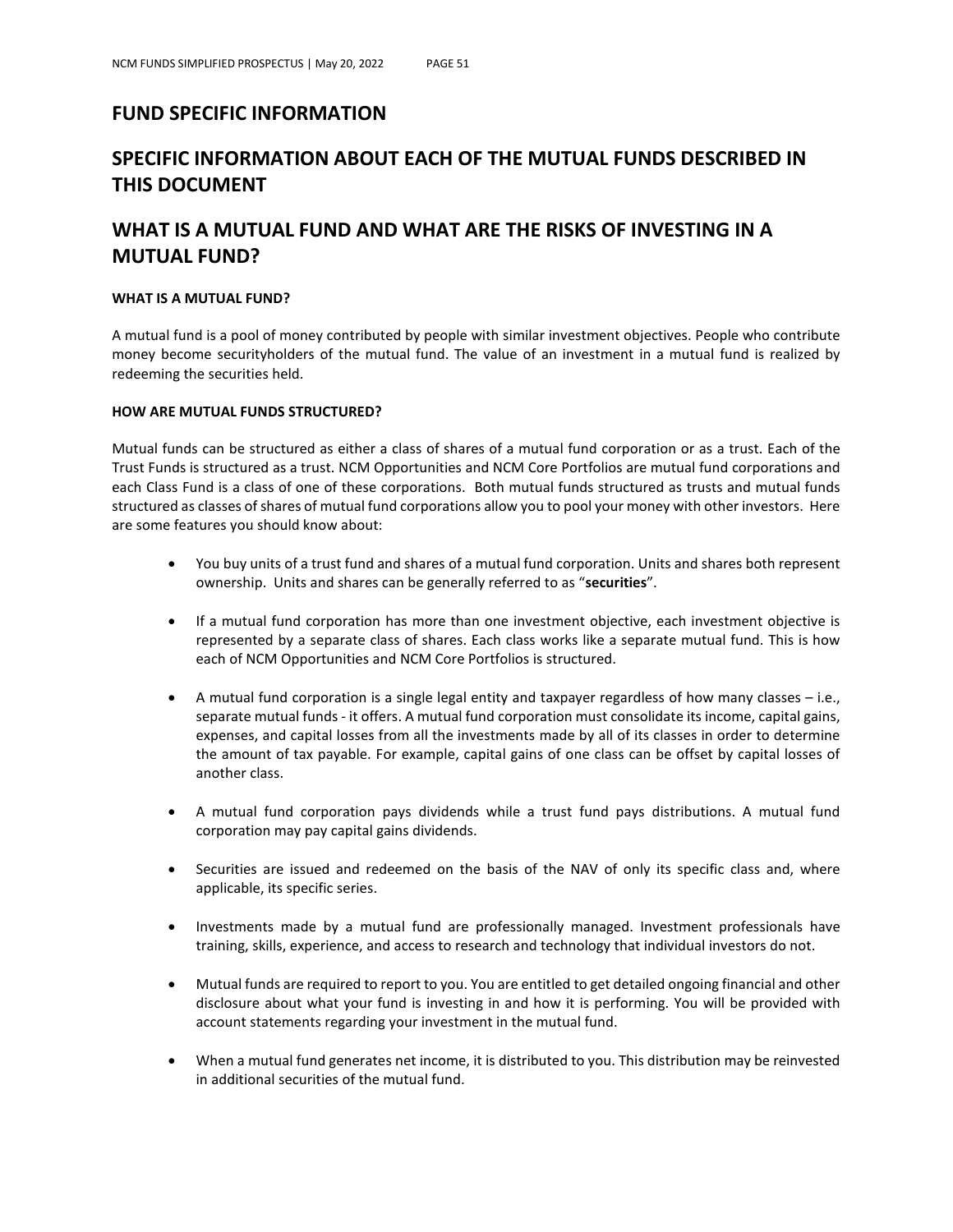#### **WHAT IS AN ETF SERIES?**

The ETF Series are exchange-traded series of securities offered by some of the Funds. ETF Series securities of the Funds are issued and sold on a continuous basis.

The ETF Series securities of NCM Core Global are listed on the Toronto Stock Exchange and are offered on a continuous basis. An investor can buy or sell ETF Series securities of this Fund on the TSX through registered brokers and dealers in the province or territory where the investor resides. Investors may incur customary brokerage commissions in buying or selling the ETF Series securities of this Fund.

### **WHAT ARE THE RISKS OF INVESTING IN A MUTUAL FUND?**

Mutual funds own different types of investments, depending upon the investment objectives of the particular mutual fund. The value of these investments will change from day to day, reflecting changes in interest rates, economic conditions, and market and company news. As a result, the value of a mutual fund's securities may go up or down on a daily basis, and the value of your investment in a mutual fund may be more or less when you redeem it than when you purchased it.

The full amount of your investment in a Fund is not guaranteed. Unlike bank accounts or GICs, mutual fund securities are not covered by the Canada Deposit Insurance Corporation or any other government deposit insurer.

Under exceptional circumstances, a Fund may suspend redemptions. See *Purchases, Switches, and Redemptions*.

Different investments have different types of investment risk. Mutual funds also have different kinds of risk, depending on the securities they own. Below is a summary of the various types of investment risks that may be applicable to mutual funds generally. The second part of this Simplified Prospectus will tell you the specific risks that apply to each Fund.

The Funds may invest in other funds (known as **"underlying funds"**), including funds managed or advised by the Manager or its affiliates (referred to as **"Underlying NCM Funds"**). Thus, the risks of these Funds may correspond to the risks of the underlying funds in which such Funds invest. You should also refer to the risks of each underlying fund. The underlying fund(s) in which a Fund invests may change from time to time.

Individuals have different tolerances for risks. You need to take into account your own comfort with risk as well as the amount of risk suitable for your investment goals.

#### *Borrowing Risk*

From time to time, a Fund that offers ETF Series securities may borrow cash as a temporary measure to fund the portion of a distribution payable to you that represents amounts that are owing to, but have not yet been received by, the Fund. Each such Fund is limited to borrowing up to the amount of the portion of the distribution that represents, in the aggregate, amounts that are payable to the Fund, but have not been received by the Fund and, in any event, not more than 5% of the net assets of that Fund. There is a risk that a Fund will not be able to repay the borrowed amount because it is unable to collect the distribution from the applicable issuer. Under these circumstances, the Fund would repay the borrowed amount by disposing of portfolio assets.

#### *Capital Depletion Risk*

Some mutual funds may provide distributions that may consist, in whole or in part, of a return of capital of an investor's investment. When a mutual fund returns capital to you, the mutual fund is returning a portion of the money you originally invested in the mutual fund, as opposed to returns or income generated by investment. Returns of capital should not be confused with "yield" or "income" and are not intended to reflect a mutual fund's investment performance. A return of capital reduces the NAV of the particular series on which it was paid. As well,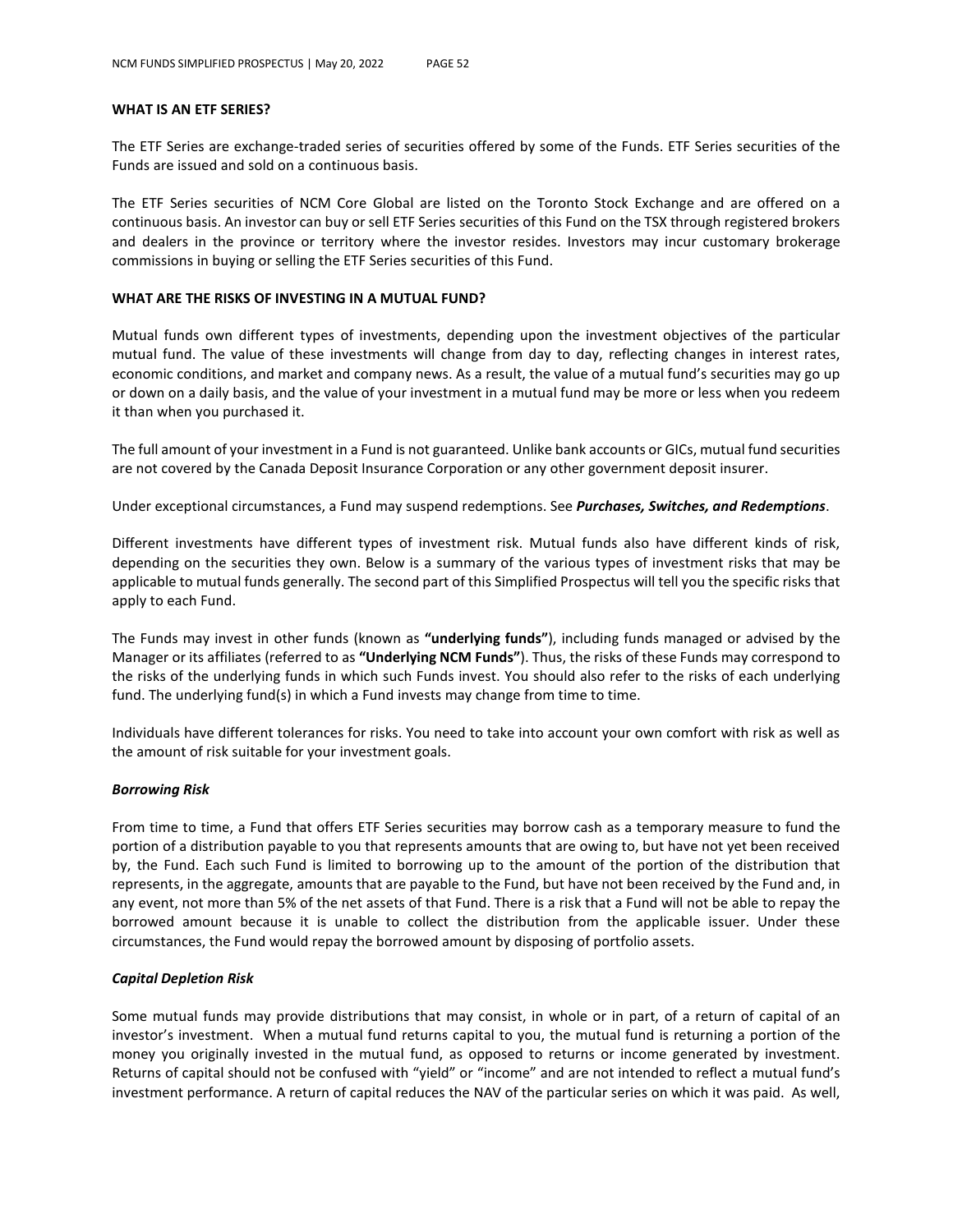a return of capital reduces the total assets of the mutual fund available for investment, which may reduce the ability of the mutual fund to generate future income.

#### *Class Risk*

Each mutual fund that is a class of a mutual fund corporation has its own investment objective and its own fees and expenses, which are tracked separately. Mutual funds structured as classes of a multi-class mutual fund corporation may be exposed to risk because mutual fund corporations are liable for the expenses of each of its classes. This means that there is a risk that the expenses or liabilities of one class of the mutual fund corporation may affect the value of the other classes of that corporation.

Each Class Fund is a class of a mutual fund corporation. This means that if one Class Fund of NCM Opportunities is unable to pay its expenses, NCM Opportunities as a whole will be legally responsible for covering the shortfall. Similarly, if one Class Fund of NCM Core Portfolios is unable to pay its expenses, NCM Core Portfolios as a whole will be legally responsible for covering the shortfall.

Each of NCM Opportunities and NCM Core Portfolios may create new classes and additional series without notice to their shareholders or shareholder approval.

#### *Concentration Risk*

If the holdings of a mutual fund are concentrated in one or a small number of issuers or one industry or sector, it is possible that the fund may experience reduced liquidity and diversification. Concentrated holdings may also impact a Fund's ability to satisfy redemption requests. Additionally, if the Fund holds significant investments in a few companies, changes in the value of the securities of those companies may increase the volatility of the NAV of the Fund.

### *Cyber Security Risk*

Cyber security is the risk of harm, loss, or liability resulting from a failure or breach of an organization's technology systems. Cyber security risks can result from deliberate attacks or unintentional events and may be caused by external or internal sources. Examples of cyber attacks include "hacking" or causing denial-of-service attacks on websites, such as making network services unavailable to intended users. Cyber security risks have the ability to negatively impact mutual funds, their investors, and the companies in which they invest in many ways. For example, cyber security risks can disrupt and impact business operations, such as NAV calculations and trading and the businesses of companies in which the Funds invest, and can cause violations of the privacy of investors. While we have established plans and systems designed to address these risks, any plans and systems designed to address cyber security risks are inherently limited as technology and cyber security risks continue to evolve.

### *Derivative Risk*

A derivative is a contract or security whose value and cash flow pattern is derived from another underlying security, such as a stock or bond, or from an economic indicator, such as an interest rate or stock market index. Some examples of the most common derivatives are:

- A forward contract, which is an agreement to buy and sell currency, commodities, or securities at an agreed price for future delivery. Forward contracts are often used to reduce risk.
- An option, which gives the buyer the right, but not the obligation, to buy or sell currency, commodities, or securities at an agreed price within a certain period of time.

Mutual funds may use derivatives with the aim of limiting potential losses associated with currencies, stock markets, and interest rates. This process is called hedging. Mutual funds may also use derivatives for non-hedging purposes,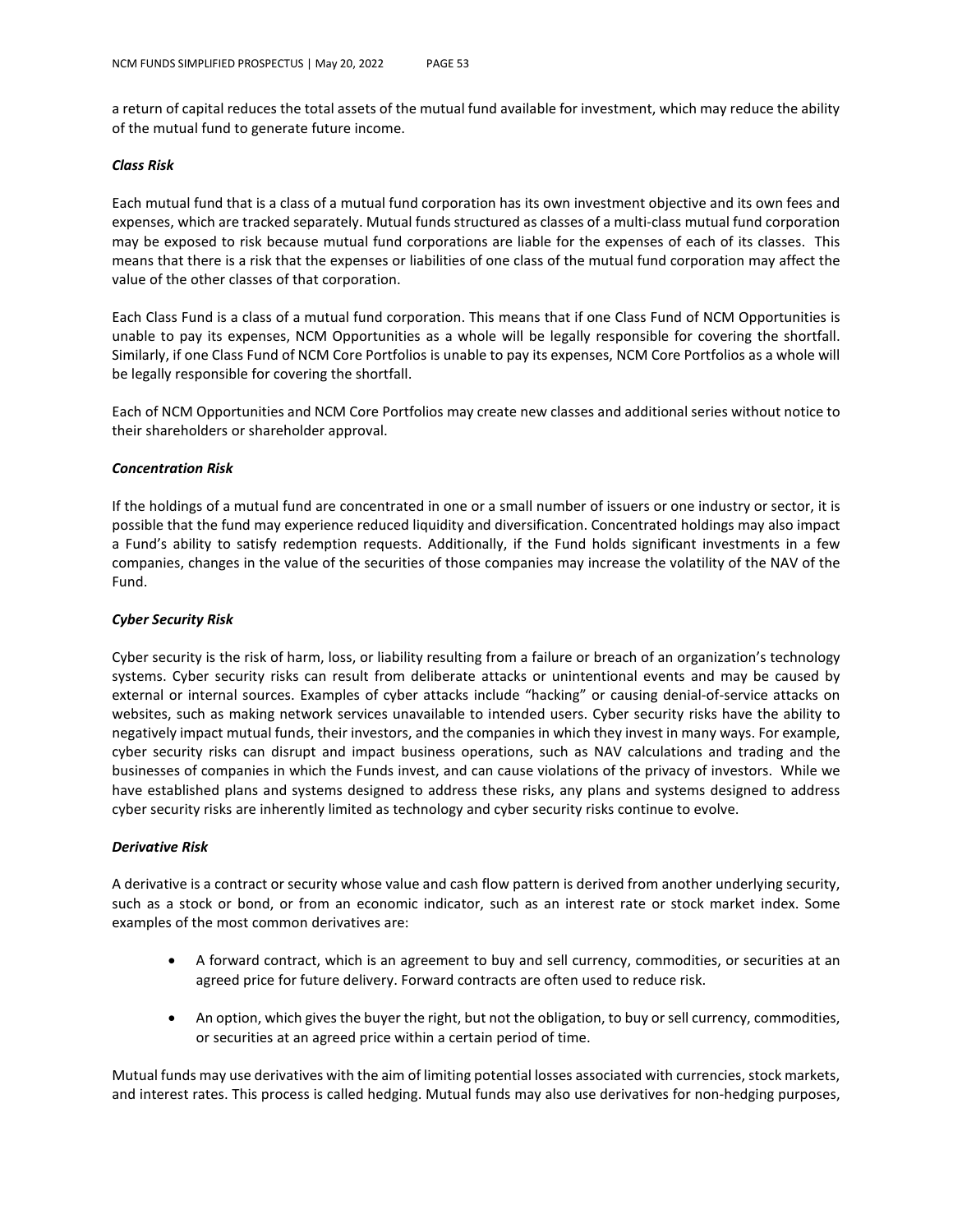such as aiming to reduce transaction costs, achieve greater liquidity, generate income, and increase speed and flexibility in trading.

Mutual funds may invest in exchange-traded options, futures contracts and options on futures, over-the-counter options, and forward contracts ("**permitted derivatives**") to the extent and for the purposes permitted by Canadian securities authorities. Mutual funds may also write covered call options. The value of a permitted derivative will change more than proportionately to changes in value of the underlying security. Writing covered call options aims to allow a mutual fund to obtain income related to the premium associated with the option at the time of writing, although any capital gains would be limited by the exercise price of the option. Mutual funds may use permitted derivatives for both hedging and non-hedging purposes.

The primary risk associated with an investment in a permitted derivative is that its value can be reduced to nil or a nominal amount if the price of the underlying security should decrease significantly below the exercise price (in the case of a call option) or increase significantly above the exercise price (in the case of a put option). Also, because permitted derivatives have a limited term, their value is influenced by the length of time to expiry.

Stock index options and futures contracts present the additional risk that index prices may be distorted if trading of certain stocks included in the index is interrupted. Trading in these derivative instruments also may be interrupted if trading is halted in a substantial number of stocks included in the index. If this occurs, the mutual fund would be unable to close out its options and futures positions and, if restrictions on exercise of the options or performance of the futures contracts were imposed, the mutual fund might experience a substantial loss.

Some other risks of investing in derivatives are:

- The use of derivatives for hedging may not be effective. There may be an imperfect correlation between changes in the market value of the investment being hedged and the hedging derivative.
- Some derivatives may limit a mutual fund's potential for gain as well as loss.
- The cost of entering into and maintaining derivative contracts may reduce a mutual fund's total return to investors.
- The price of a derivative may not accurately reflect the value of the underlying currency or security.
- There is no guarantee that a market will exist when a mutual fund wants to buy or sell a derivative. This could prevent the mutual fund from making a profit or limiting its losses.
- If the other party (the counterparty) to a derivative is unable to meet its obligations, a mutual fund may experience a loss.
- Securities exchanges may set daily trading limits on derivatives. This could prevent a mutual fund from completing a derivatives transaction.
- There is a risk of loss of margin deposits in the event of bankruptcy of a dealer with whom a mutual fund has an open position in an option or futures or forward contract.
- Derivative investments traded in foreign markets may offer less liquidity and greater credit risk than comparable instruments traded in North American markets.
- If a mutual fund is required to give a security interest related to a derivative, there is a risk that the security interest could be enforced against the mutual fund's assets.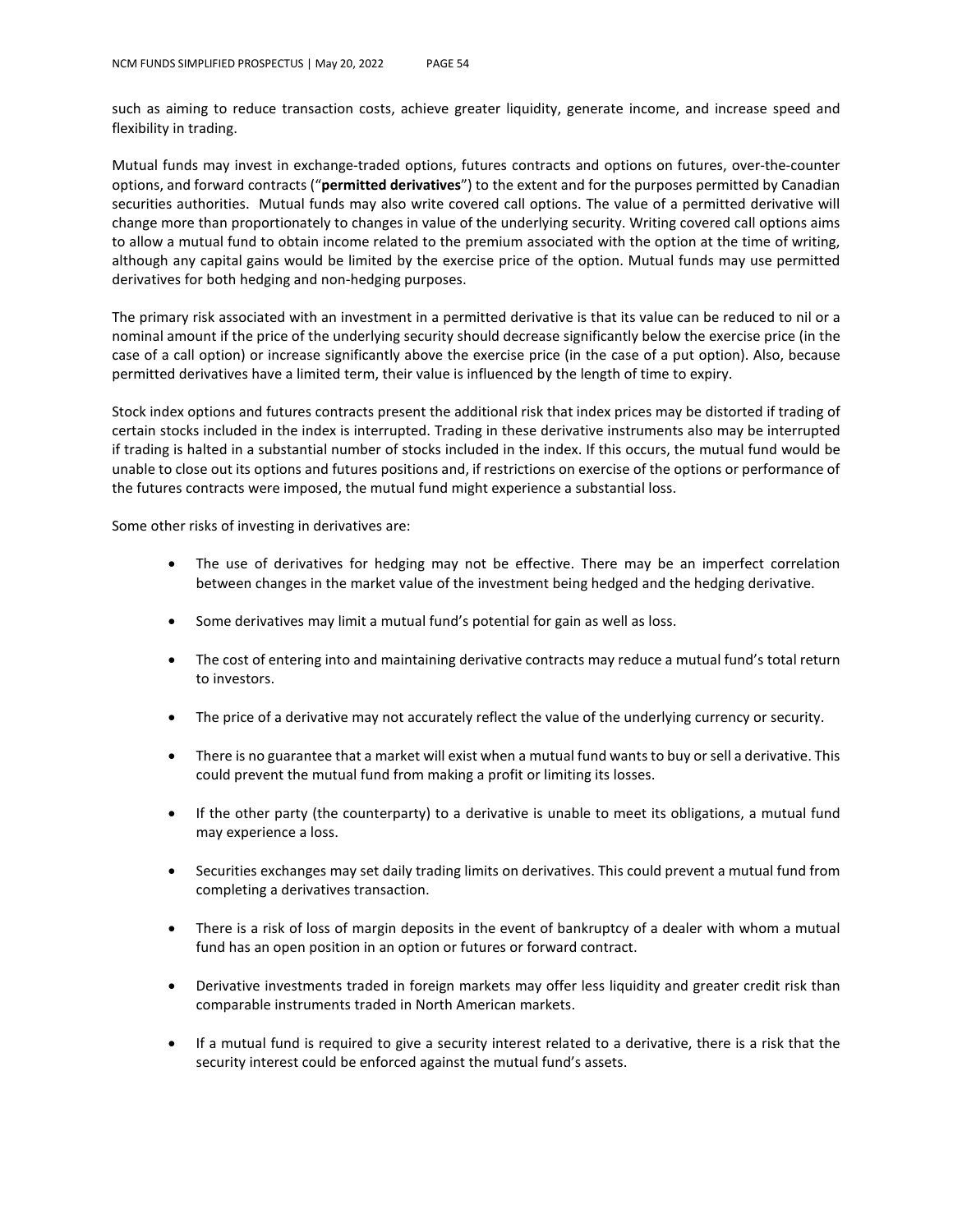### *Equity Risk*

The value of a mutual fund that invests in equity securities (also called stocks or shares) will be affected by changes in the market price of those securities. The price of a stock is affected by individual company developments, general economic and financial conditions in those countries where the issuer of the stock is located or does business, or where the stock is listed for trading, and global or regional political, economic, health and/ or banking crises. In addition, a portion of the equity securities invested in by a mutual fund may be of issuers whose securities are not listed on any prescribed stock exchange and thus there may be a lack of a liquid market for resale.

### *Exchange-Traded Fund (ETF) Risk*

Mutual funds may invest in an underlying fund whose securities are listed for trading on a stock exchange (known as an **"exchange-traded fund"** or **"ETF"**). Most ETFs are mutual funds whose securities are purchased and sold on a securities exchange. Some ETFs have a passive investment strategy and some ETFs have an active investment strategy. An index ETF has a passive investment strategy and represents a portfolio of securities designed to track a particular market segment or index. To the extent that an ETF tracks a particular market segment, such as real estate, the value of the ETF will fluctuate as the value of the particular market segment it tracks fluctuates.

An investment in an ETF generally presents the same risks as an investment in a conventional mutual fund that has the same investment objectives and strategies. As well, an investment in an ETF also carries the following additional risks, which do not apply to an investment in conventional mutual funds:

- The performance of an index ETF may be significantly different from the performance of the index, assets, or financial measure that the index ETF is seeking to track. There are several reasons that this might occur, including that ETF securities may trade at a premium or a discount to their NAV and that the total return generated by the index ETF may be reduced by the management fee, transaction costs and other expenses of the Index ETF, whereas such fees, transaction costs and expenses are not included in the calculation of the index.
- An active trading market for ETF securities may fail to develop or fail to be maintained.
- There is no assurance that the ETF will continue to meet the listing requirements of the exchange on which its securities are listed for trading. Also, commissions may apply to the purchase or sale of ETF securities. Therefore, an investment in ETF securities may produce a return that is different than the change in the NAV of these securities.

Each Fund has received approval from the Canadian securities regulators to invest in securities of Horizons ETFs on a limited and controlled basis**.** The Horizons ETFs are exchange-traded funds that seek to provide returns similar to a particular benchmark market, industry sector index, or commodity, and utilize leverage in an attempt to magnify returns by either a multiple or an inverse multiple of that benchmark, index, or commodity. Investments in the Horizons ETFs are highly speculative and involve a high degree of risk. The Horizons ETFs are also subject to increased volatility as they seek to achieve a multiple or inverse multiple of a benchmark index or commodity. None of the Horizons ETFs is managed by the Manager or an affiliate of the Manager.

### *Foreign Currency Risk*

The Canadian dollar value of a mutual fund's investments in foreign securities is affected by changes in the value of the Canadian dollar relative to those securities. When the value of the Canadian dollar goes up relative to other currencies, the Canadian dollar value of the fund's investments in securities denominated in those currencies goes down.

NCM Core Income Fund hedges Series A (H) and Series F (H) units against changes in the Canadian currency relative to the U.S. currency and in doing so attempts to reduce the fluctuations between the Canadian and U.S. currencies.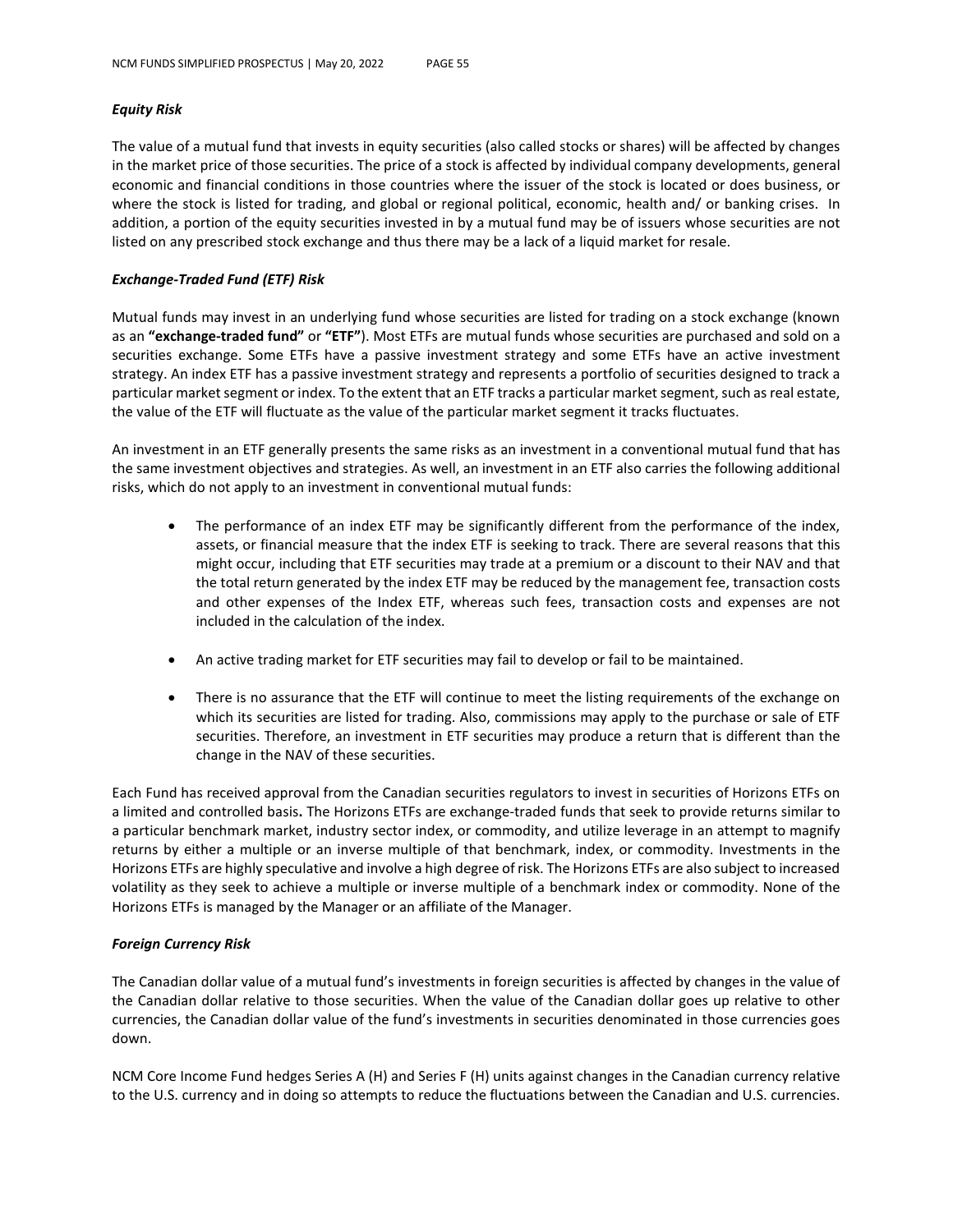While the Fund will attempt to hedge this risk, there can be no guarantee that it will be successful in doing so. Hedging transactions will be clearly attributable to these specific series. The costs and gains/losses of hedging transactions will accrue solely to the relevant Series A (H) and Series F (H) and will be reflected in the NAV per unit of that series. However, there is no segregation of liability between series of NCM Core Income Fund. Unitholders of NCM Core Income Fund are exposed to the risk that hedging transactions undertaken in Series A (H) or Series F (H) may impact unfavorably the NAV of the other series.

#### *Foreign Security Risk*

The value of foreign securities may be influenced by foreign government policies, lack of information about foreign companies, political or social instability, and the possible levy of foreign withholding tax. There may be lower standards of government supervision and regulation in foreign financial markets. Foreign stock markets may also be less liquid and more volatile. In addition, the securities markets of many countries have at times in the past moved relatively independently of one another due to different economic, financial, political, and social factors. This may reduce gains the mutual fund has derived from movements in a particular market. A mutual fund that holds foreign securities may have difficulty enforcing legal rights in jurisdictions outside Canada.

#### *Fund on Fund Risk*

A mutual fund (a "**top fund**") may invest some or all of its assets in securities of other funds, including ETFs ("**underlying funds**") – each Fund may invest in this way. In such a case, securityholders of the top fund have no voting rights or ownership in respect of the securities of the underlying funds. In addition, the top fund's performance is directly related to the investment performance of the underlying funds held by it, including any fees and expenses payable in respect of such underlying funds.

#### *Interest Rate Risk*

The value of fixed income securities will generally: (i) rise if interest rates fall; and (ii) fall if interest rates rise. Changes in interest rates may also affect the value of equity securities. Interest rates are affected by regional and global economic and financial conditions and global or regional political, economic, health and/or banking crises.

If a mutual fund invests in money market or fixed income securities (such as bonds), its value is affected by changes in the general level of interest rates. When interest rates fall, bond prices rise. That is because existing bonds pay higher rates than newly issued ones, and so are worth more. When interest rates rise, bond prices fall, and so will the value of funds that hold them.

The income earned by a mutual fund, and the income paid by the mutual fund to its securityholders, are also affected by changes in interest rates.

#### *Investments in Unsecured Indebtedness*

Mutual funds may invest, from time to time, in unsecured debt obligations of small capitalization companies. In the event of a default in the repayment of these obligations, the mutual fund's investment in such indebtedness may be lost in whole or in part.

### *Legislation Risk*

Securities, tax, or other regulators may make changes to legislation, rules, and administrative practice. Those changes may have an adverse impact on the value of a mutual fund.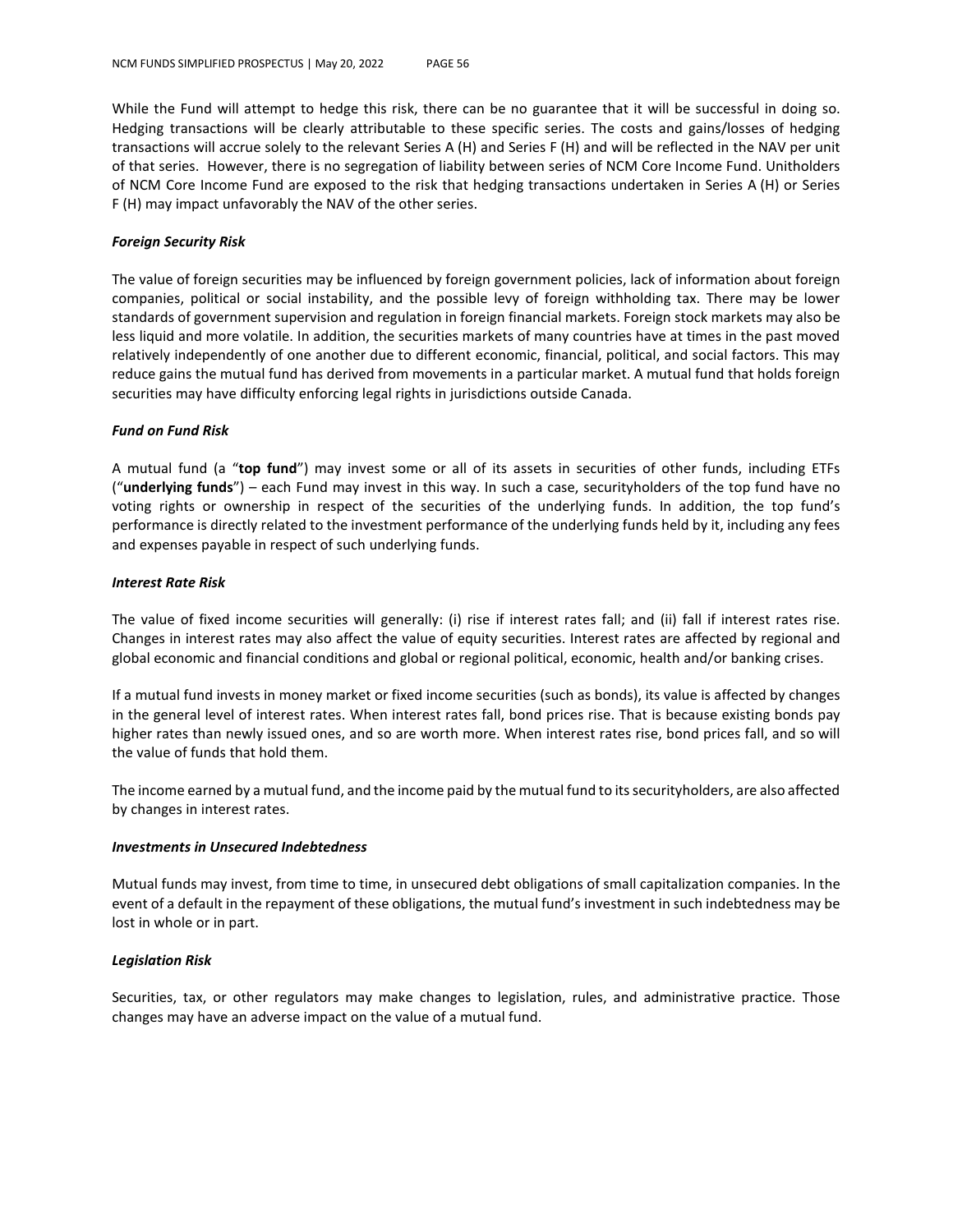#### *Low Rated or Unrated Debt Obligations*

Mutual funds may invest in instruments that are unrated or have a credit quality rated below investment grade by internationally recognized credit rating organizations. These securities involve significant risk exposure as there is uncertainty regarding the issuer's capacity to pay interest and repay principal in accordance with the terms of the obligations. Low rated and unrated debt instruments generally offer a higher current yield than that available from higher grade issuers, but typically involve greater risk.

### *NCM Partnerships Risk*

Mutual funds may take part in mergers, reorganizations, or other transactions with other funds or investment vehicles.

Class Funds that are part of NCM Opportunities are exposed to additional risk as NCM Opportunities may effect one or more rollover transactions with certain Partnerships on an annual basis. A rollover transaction typically involves the assets of a Partnership being transferred to a Class Fund of NCM Opportunities on a tax-deferred basis, in exchange for shares of that class. The shares of that Class Fund are then distributed to limited partners of the Partnership on a pro rata and tax-deferred basis upon dissolution of the Partnership. In this case, the Class Fund will be subject to the risks of investing in the assets of the Partnership. The assets received from a Partnership may have significant accrued gains at the time they are acquired by NCM Opportunities and the shareholders in NCM Opportunities may receive capital gains dividends as a result of such gains being realized by NCM Opportunities. These capital gains may be realized as a result of shareholders switching between Class Funds of NCM Opportunities, as well as in other circumstances.

For additional details of the risks associated with investing in a Partnership, please see the public disclosure documents of the Partnerships, which are available anytime at www.sedar.com. The content of this public disclosure is expressly not incorporated by reference into this Simplified Prospectus.

### *Portfolio Management Risk*

All actively managed mutual funds are dependent on their portfolio manager to select individual securities or other investments and therefore are subject to the risk that poor security selection or market allocation may cause a mutual fund to underperform relative to its benchmark or other mutual funds with similar investment objectives.

### *Regulatory Risk*

Some industries, such as resource, financial services, health care, and telecommunications, are heavily regulated and may receive government funding. Investments in these sectors may be substantially affected by changes in government policy, such as increased regulation, ownership restrictions, deregulation, or reduced government funding. The value of a mutual fund that buys these investments may rise and fall substantially due to changes in these factors.

### *Securities Lending, Repurchase, and Reverse Repurchase Risk*

Mutual funds may engage in securities lending transactions, repurchase transactions, and reverse repurchase transactions to try to earn additional income and enhance their performance. Securities lending is an agreement whereby a mutual fund lends securities through an authorized agent in exchange for a fee and some form of acceptable collateral. Under a repurchase transaction, a mutual fund agrees to sell securities for cash and at the same time assumes an obligation to repurchase the same securities for cash (usually at a lower price) at a later date. A reverse repurchase transaction is an agreement whereby a mutual fund buys securities for cash and at the same time agrees to resell the same securities for cash (usually at a higher price) at a later date.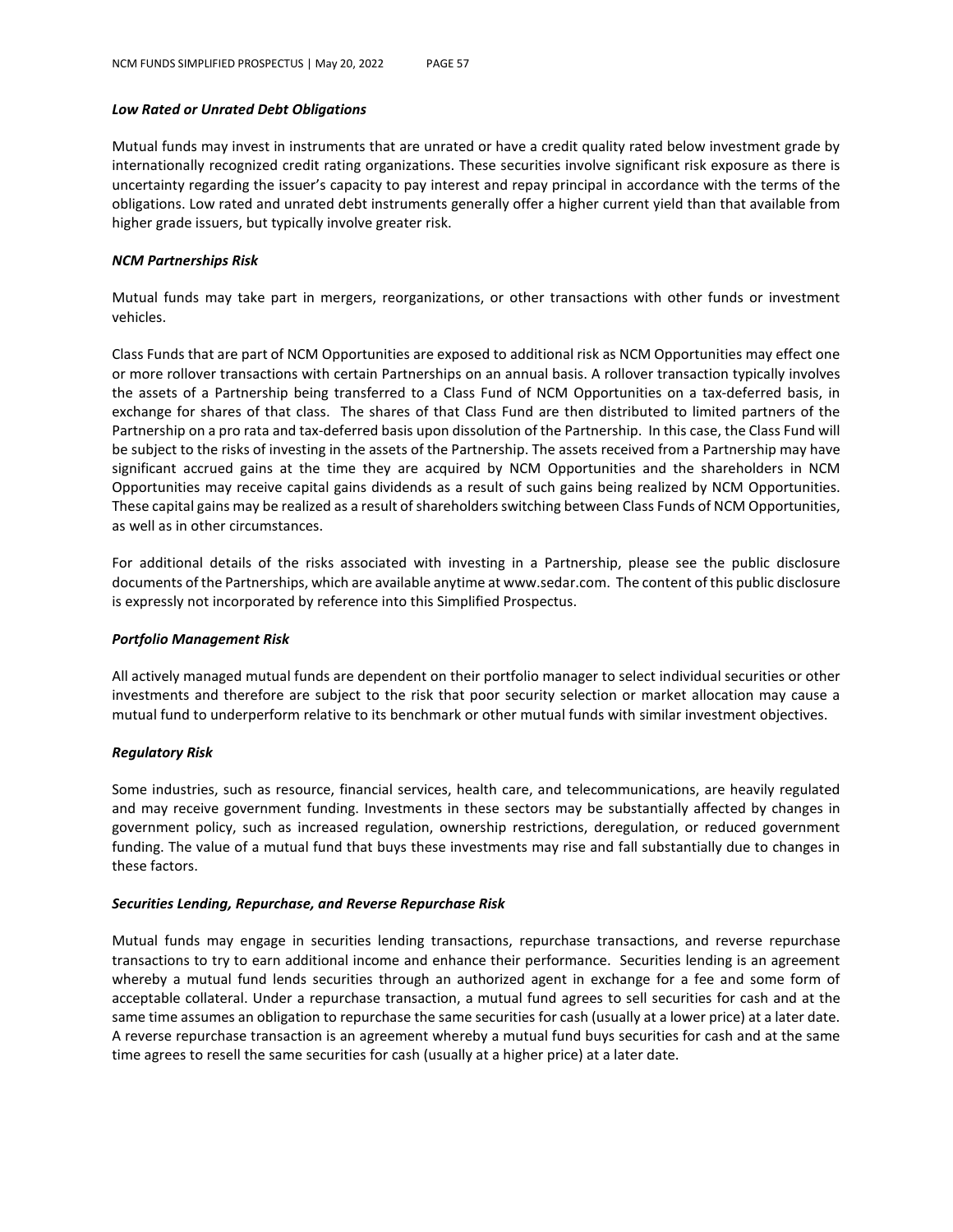There are risks associated with such transactions. If the other party to the transaction defaults in its obligations or goes bankrupt, the mutual fund will be forced to make a claim to try to recover its investment. In the case of a securities lending or repurchase transaction, the mutual fund could incur a loss if the value of the security loaned by the mutual fund or sold by the mutual fund has increased by more than the value of the cash and security held by the mutual fund. In the case of a reverse repurchase transaction, the mutual fund could incur a loss if the value of the securities purchased by the mutual fund decreases relative to the value of the collateral held by the mutual fund. Mutual funds aim to manage the risks associated with these particular investments by:

- Holding collateral equal to a minimum of 102% of the market value of the securities loaned (for securities lending transactions), sold (for repurchase transactions), or purchased (for reverse repurchase transactions), as the case may be.
- Adjusting the amount of collateral each Trading Day with the aim of ensuring that the collateral's value relative to the market value of the securities loaned, sold, or purchased remains within the 102% limit.
- Limiting the aggregate value of all securities loaned or sold through securities lending and repurchase transactions to under 50% of the total assets (without including the collateral) of the mutual fund.

Each Fund may engage in securities lending, repurchase transactions, or reverse repurchase transactions from time to time.

### *Series Risk*

An investor may be subject to certain risks if a mutual fund issues multiple series of securities. Each series has its own fees and expenses, which are tracked separately. A mutual fund may not be able to pay the expenses of one series using that series' proportionate share of the mutual fund's assets. If that were to happen, the mutual fund could be required to pay the shortfall out of the other series' share of the assets. This could lower the investment return of the other series.

### *Short Selling Risk*

A short sale by a mutual fund involves borrowing securities from a lender, which are then sold in the open market. At a future date, the securities are repurchased by the mutual fund and returned to the lender. While the securities are borrowed, the proceeds from the sale are deposited with the lender and the mutual fund pays interest to the lender. If the value of the securities declines between the time that the mutual fund borrows the securities and the time it repurchases and returns the securities to the lender, the mutual fund makes a profit on the difference (less any interest the mutual fund is required to pay the lender).

Short selling involves risk. There is no assurance that securities will decline in value during the period of the short sale and make a profit for the mutual fund. Securities sold short may instead appreciate in value creating a loss for the mutual fund. The mutual fund may experience difficulties repurchasing and returning the borrowed security if a liquid market for the security does not exist. The lender may also recall borrowed securities at any time. The lender from whom the mutual fund has borrowed securities, or the prime broker who is used to facilitate short selling, may go bankrupt and the mutual fund may lose the collateral it has deposited with the lender and/or the prime broker. Mutual funds adhere to controls and limits that are intended to reduce these risks by short selling only securities with a certain amount of liquidity and by limiting the amount of exposure for short sales. Mutual funds also deposit collateral only with Canadian lenders that are regulated financial institutions or regulated dealers and only up to certain limits.

### *Small, Mid and Micro Capitalization Company Risk*

Investments in small, mid, and micro capitalization companies may involve greater risks than investments in larger, more established companies since such companies may have more limited markets and financial resources, their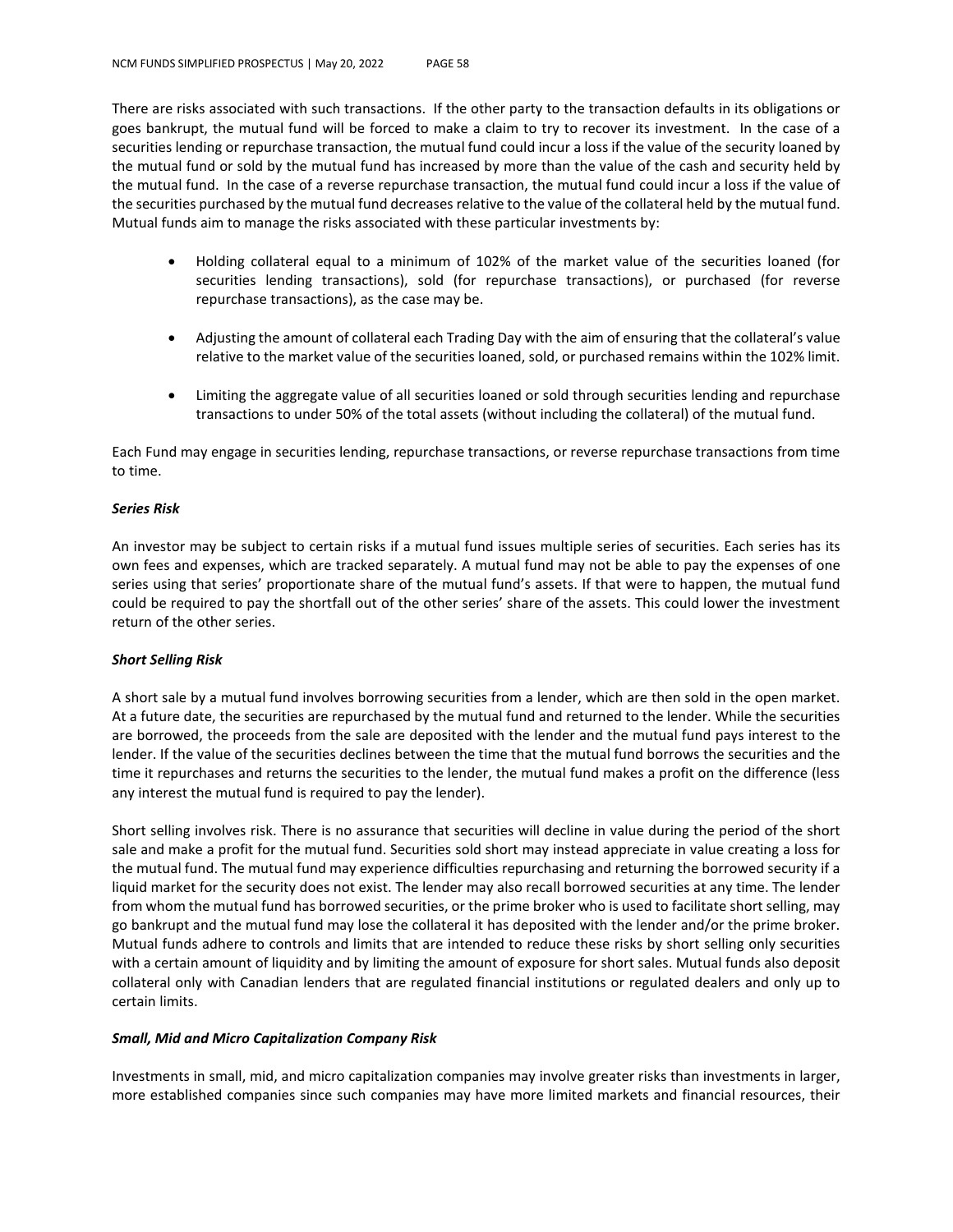securities may be more sensitive to market changes and they are often newer and may not have a track record. As well, the liquidity of the securities of such companies may be limited. Consequently, in order to fund redemptions, a mutual fund may have to liquidate its securityholdings in the more liquid securities it holds of large and medium-sized companies. In addition, to the extent that liquidity is limited, the mutual fund's ability to realize profits and/or minimize losses may be limited, which could adversely affect the NAV of the mutual fund.

### *Taxation Risk*

There can be no assurance that tax laws, or the interpretation and application of such laws by courts or government authorities, will not be changed in a manner that adversely affects a mutual fund, its investors, and/or its portfolio assets and holdings.

If a mutual fund organized as a trust (like a Trust Fund) experiences a "loss restriction event": (i) the fund will be deemed to have a year-end for tax purposes (which, in the case of a Trust Fund, would result in an unscheduled distribution of the fund's net income and net realized capital gains, if any, at such time to unitholders so that the fund would not be liable for income tax on such amounts under Part I of the Tax Act); and (ii) the fund will become subject to the loss restriction rules generally applicable to corporations that experience an acquisition of control, including a deemed realization of any unrealized capital losses and restrictions on their ability to carry forward losses. Generally, a mutual fund will be subject to a loss restriction event if a person becomes a "majority-interest beneficiary" of the fund, or a group of persons becomes a "majority-interest group of beneficiaries" of the fund, as those terms are defined in the affiliated persons rules contained in the Tax Act, with appropriate modifications. Generally, a majority-interest beneficiary of a mutual fund will be a beneficiary who, together with the beneficial interests of persons and partnerships with whom the beneficiary is affiliated, has a fair market value that is greater than 50% of the fair market value of all the interests in the income or capital, respectively, in the fund. However, a mutual fund will be exempt from the application of these rules in most circumstances if the fund is an "investment fund" (within the meaning of these rules) by satisfying certain investment diversification and other conditions. Because of the way ETF Series securities are bought and sold, it may not be possible for NCM Core Income Fund to determine if or when a loss restriction event has occurred. There can be no assurance that NCM Core Income Fund has not been, or will not in the future become, subject to the loss restriction event rules and there can be no assurance regarding when distributions resulting from a loss restriction event will be made.

The Tax Act contains rules concerning the taxation of publicly traded Canadian trusts and partnerships that own certain types of property defined as "non-portfolio property". NCM Core Income Fund will be a "SIFT trust" (as defined in the Tax Act) if it holds a "non-portfolio property" (as defined in the Tax Act). That Fund will generally be subject to tax at Canadian corporate income tax rates on income from a non-portfolio property and net taxable capital gains realized on the disposition of a non-portfolio property. Unitholders of that Fund who receive distributions from the Fund of this income and gain will be deemed to receive an eligible dividend from a Canadian corporation for tax purposes. The total of the tax payable by that Fund on its non-portfolio earnings and the tax payable by a unitholder of that Fund on the distribution of those earnings will generally be more than the tax that would have been payable in the absence of the rules in the Tax Act applicable to a SIFT trust and its investor. That Fund is expected to restrict its investments and activities so its non-portfolio earnings (and thus SIFT tax liability) is immaterial for each taxation year; however, no assurance can be given in this regard.

### *Trading Costs Risk*

The investment strategy used by a mutual fund may result in the mutual fund having a higher portfolio turnover rate. Portfolio turnover refers to the frequency of portfolio transactions and the percentage of portfolio assets being bought and sold during the year. A portfolio turnover rate of 100% is the equivalent to a mutual fund buying and selling all of the securities in its portfolio once in the course of the year. The higher the portfolio's turnover rate in a year, the greater the trading costs payable by the mutual fund in the year and the greater the chance of an investor receiving capital gains in the year. There is not necessarily a relationship between a high turnover rate and the performance of a mutual fund.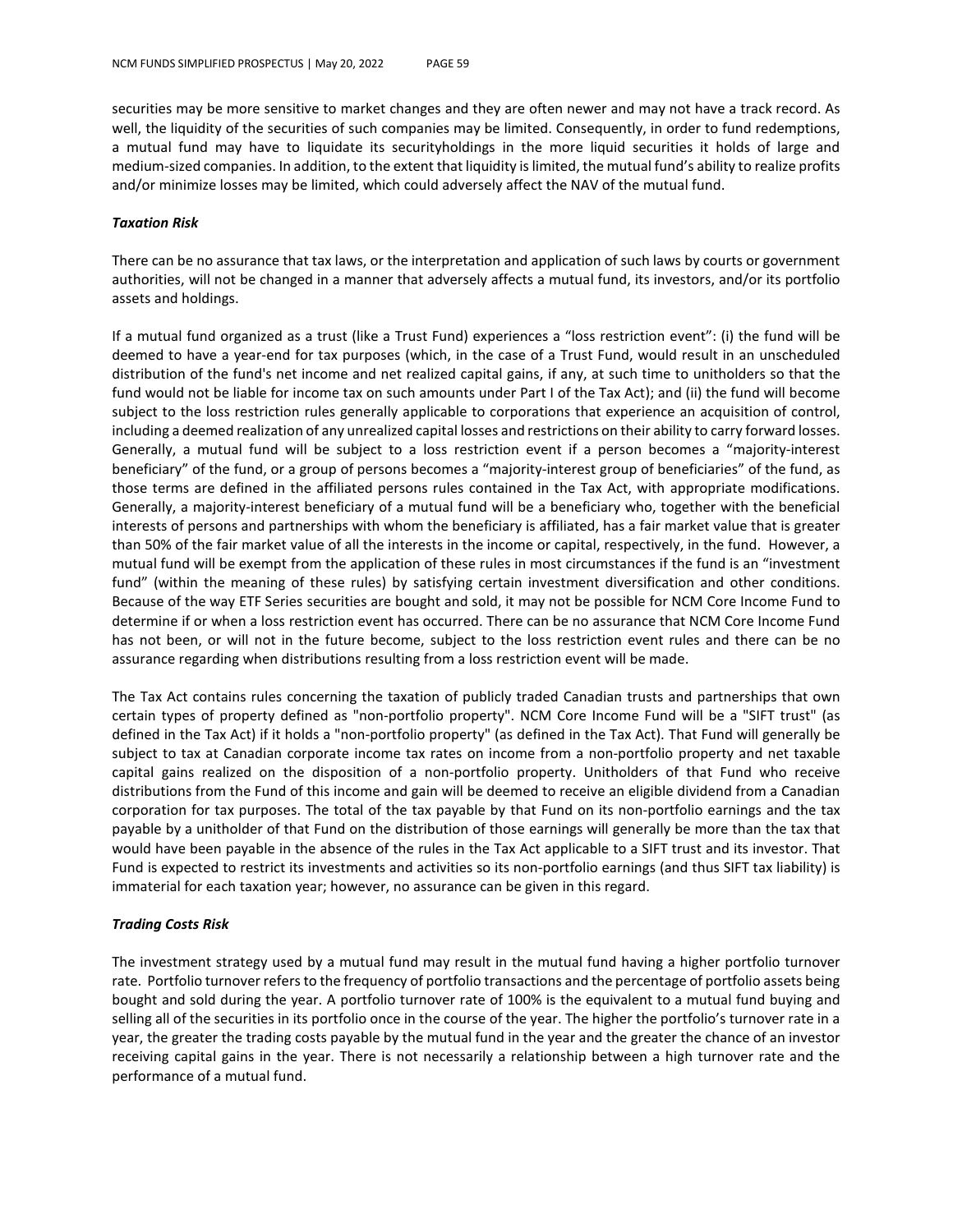### **Additional Risks Associated with Investing in ETF Series**

### *Absence of an Active Market for the ETF Series Securities*

Although the ETF Series securities of certain Funds may be listed on the TSX, there can be no assurance that an active public market for these ETF Series securities will develop or be sustained.

### *Halted Trading of ETF Series Risk*

Trading of ETF Series securities on certain marketplaces may be halted by the activation of individual or market-wide "circuit breakers" (which halt trading for a specific period of time when the price of a particular security or overall market prices decline by a specified percentage). In the case of the TSX, trading of ETF Series securities may also be halted if: (i) the ETF Series securities are delisted from the TSX without first being listed on another exchange; or (ii) TSX officials determine that such action is appropriate in the interest of a fair and orderly market or to protect investors.

### *Trading Price of ETF Series Risk*

ETF Series securities may trade in the market at a premium or discount to their NAV. There can be no assurance that ETF Series securities will trade at prices that reflect their NAV. The trading price of the ETF Series securities will fluctuate in accordance with changes in the Fund's NAV, as well as market supply and demand on the TSX. However, given that generally only a Prescribed Number of Securities are issued to the Designated Broker and ETF Dealers, and that holders of a Prescribed Number of Securities (or an integral multiple thereof) may redeem such ETF Series securities at their NAV, we believe that large discounts or premiums to the NAV of the ETF Series securities should not be sustained.

The following explanations are provided to help you more easily understand the specific information about each of the Funds described in this Simplified Prospectus. Any information that is common to the Funds is described previously on pages 1 to 50, inclusive, or below. You should refer back to those pages when reading the individual Fund descriptions to make sure you have complete information about a particular Fund.

### **FUND DETAILS**

This section contains an overview of the Fund – what kind of mutual fund it is, when the Fund was first offered, and the securities offered. This section also identifies whether the securities of the Fund are qualified investments under the Tax Act for Registered Plans.

There are twelve different series currently offered by the Funds. We may offer additional series in the future:

- **Series A** Series A securities are available for purchase by all investors and may be subject to a sales charge.
- **Series A (H)** Series A (H) units are available for purchase by all investors and may be subject to a sales charge. This series is offered for purchase in U.S. dollars only.
- **Series AA** Series AA shares are available for purchase by all investors and may be subject to a sales charge. Series AA securities of NCM Dividend Champions are designed to provide cash flow to investors by making monthly distributions, as described in more detail in the applicable fund profile.
- **Series F** Series F securities may only be purchased by investors who are participants in a fee-forservice or wrap account program sponsored by certain securities dealers, using a discount brokerage account, or at the Manager's discretion. Series F securities are not subject to a sales charge.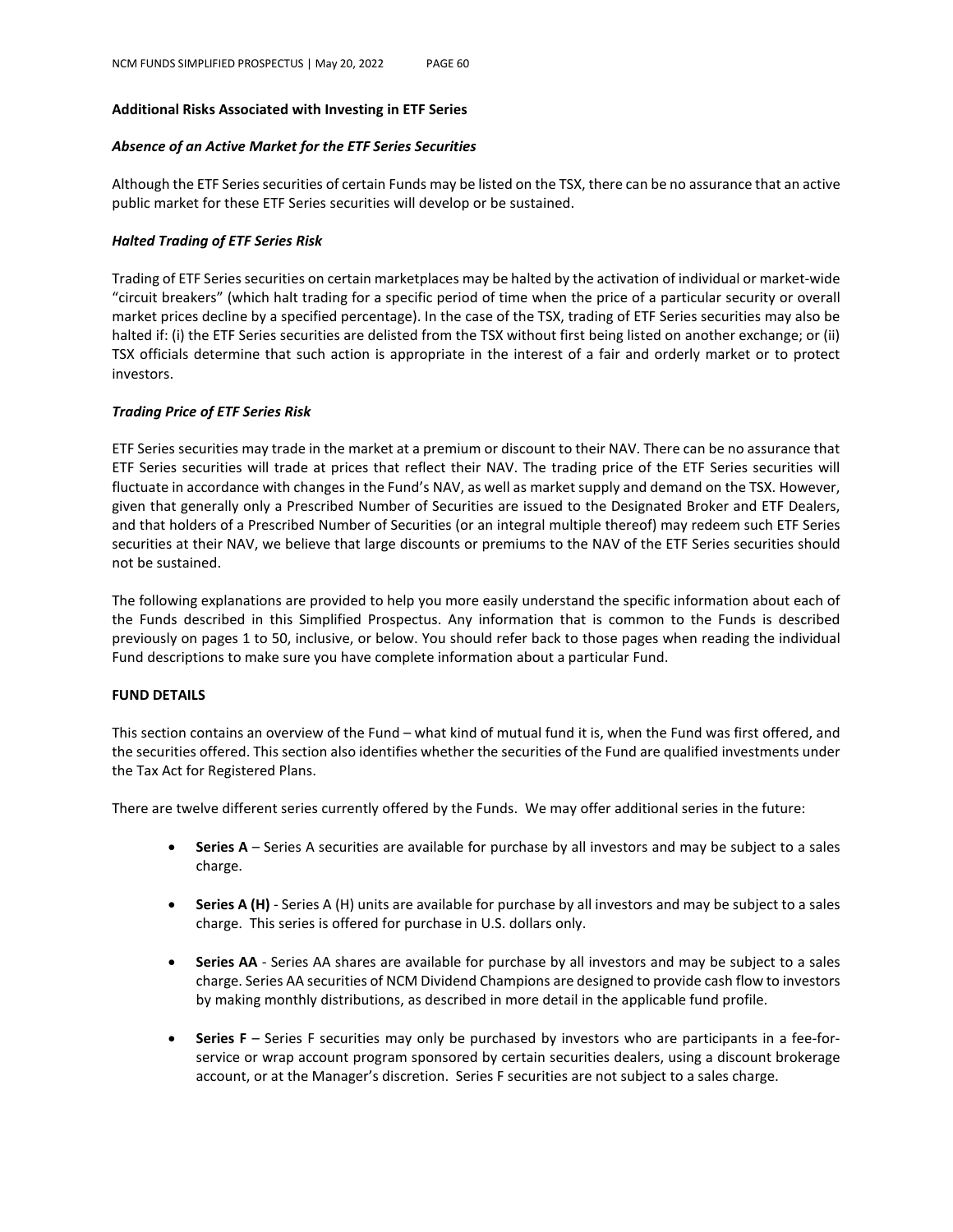- **Series FF** Series FF securities may only be purchased by investors who are participants in a fee-forservice or wrap account program sponsored by certain securities dealers, or at the Manager's discretion. Series FF securities are not subject to a sales charge. Series FF securities are designed to provide cash flow to investors by making monthly distributions, as described in more detail in the applicable fund profile.
- **Series F (H)** Series F (H) units may only be purchased by investors who are participants in a fee-forservice or wrap account program sponsored by certain securities dealers, or at the Manager's discretion. Series F (H) units are not subject to a sales charge. This series is offered for purchase in U.S. dollars only.
- **Series F6** Series F6 securities may only be purchased by investors who are participants in a fee-forservice or wrap account program sponsored by certain securities dealers, or at the Manager's discretion. Series F6 securities are not subject to a sales charge. Series F6 securities are designed to provide cash flow to investors by making monthly distributions, as described in more detail in the applicable fund profile. These distributions may be comprised, in whole or in part, of a return of capital.
- **Series I** Series I securities are available to certain investors at the Manager's discretion. To qualify to purchase Series I securities, you must have entered into an agreement with the Manager relating to your Series I securities.
- **Series M –** Series M securities are not available for purchase by the general public purchase. The Manager and its affiliates offer wealth management services, including fee-based and managed accounts, under the Cumberland Private Wealth brand, and the Series M securities are intended for such accounts.
- **Series O** Series O securities are only available for investment by the NCM Funds and other funds and accounts managed or advised by the Manager and/or its affiliates and are not available for public purchase.
- **Series T6** Series T6 securities are available for purchase by all investors and may be subject to a sales charge. Series T6 securities are designed to provide cash flow to investors by making monthly distributions, as described in more detail in the applicable fund profile. These distributions may be comprised, in whole or in part, of a return of capital.
- **Series Z** Series Z shares are available to certain investors at the Manager's discretion. To qualify to purchase Series Z shares, you must have entered into an agreement with the Manager relating to your Series Z shares. Series Z shares are not subject to a sales charge. Series Z shares are subject to a flat fee pricing model. See *Fees and Expenses* for more details.
- **ETF Series** ETF Series securities are available for purchase by all investors. Generally, investors purchase such securities on the TSX or another exchange or marketplace through registered dealers.

The specific series offered by each Fund can be found on the cover page of this Simplified Prospectus. See *Purchases, Switches, and Redemptions* for more information regarding each series.

If you are no longer eligible to hold certain series of securities, we may automatically sell or redesignate or convert your securities to securities of another series. Please see *Switches, Automatic Sales, Redesignations, or Conversions* for details.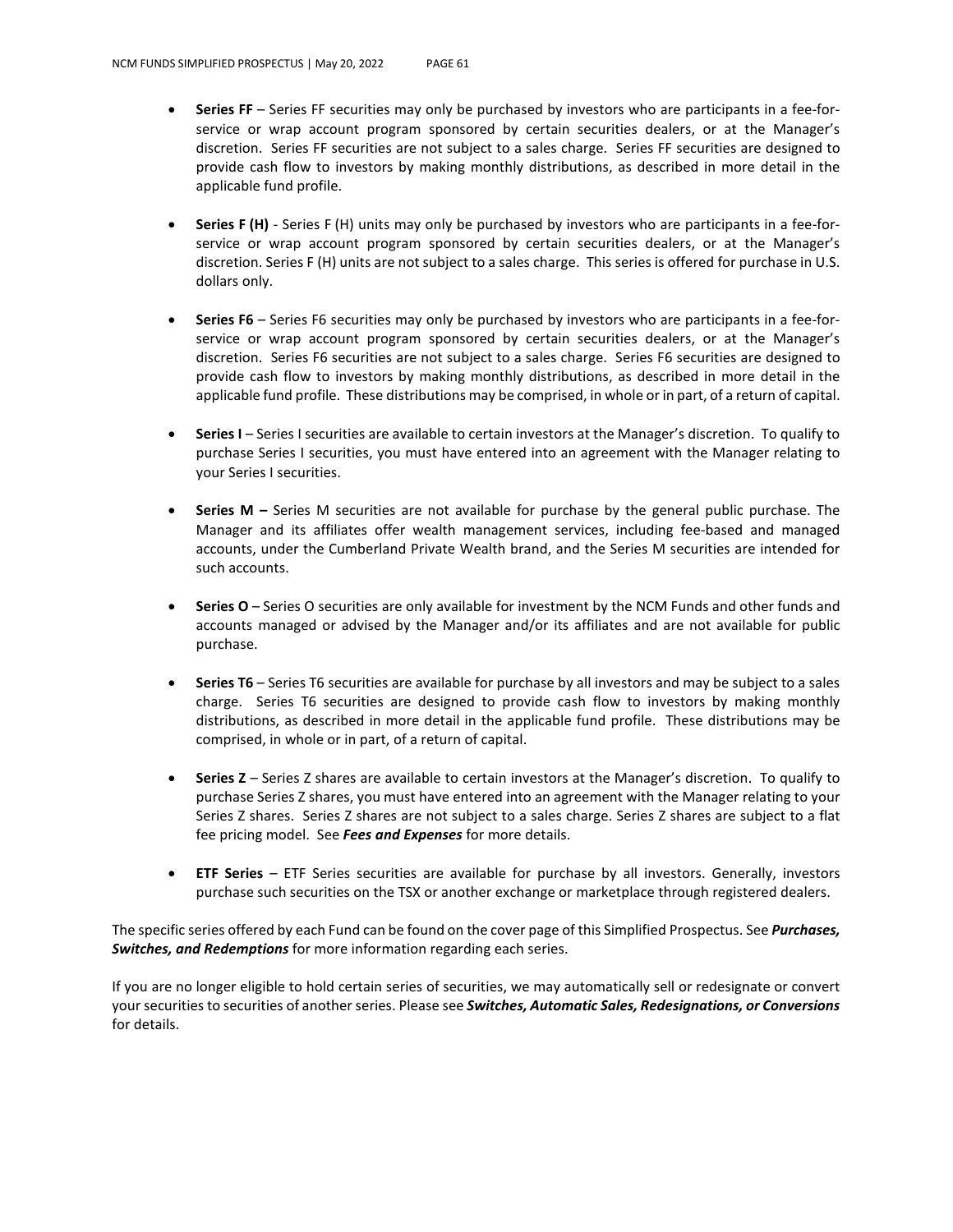#### **WHAT DOES THE FUND INVEST IN?**

This section provides information about each Fund's fundamental investment objectives and the investment strategies followed in pursuit of those objectives.

Except to the extent the Funds have received exemptive relief from the securities regulators, the Funds are subject to the restrictions and practices contained in securities legislation, including NI 81-102.

#### **INVESTMENT RESTRICTIONS**

The Funds are subject to, and are managed in accordance with, certain restrictions and requirements contained in securities legislation, including NI 81-102, that are designed in part to ensure that the investments of the mutual fund are diversified and relatively liquid and to ensure the proper administration of the mutual fund.

Each Fund follows the standard investment restrictions and practices mandated by the Canadian securities regulatory authorities, except in connection with any exemptions the Funds may have received. We describe these exemptions under *Exemptions and Approvals*.

Each Fund may hold all or a portion of its assets in cash, cash equivalents, or fixed income securities issued or guaranteed by the Canadian or U.S. governments, a government agency, or a company in anticipation of, or in response to, a market downturn, for defensive purposes, for cash management, or for the purpose of a merger or other transaction. As a result, a Fund may not be fully invested in accordance with its investment objectives at all times.

### **DESCRIPTION OF SECURITIES OFFERED BY THE MUTUAL FUND**

Unitholders and shareholders of each series of each of the Funds are permitted to vote on all matters that require securityholder approval under NI 81-102 or under the constating documents of the applicable Fund. These matters are:

- a change in the basis of the calculation of a fee or expense that is charged to a Fund or directly to its securityholders in a way that could result in an increase in charges to the Fund or its securityholders;
- the introduction of a fee or expense that is charged to a Fund or directly to its securityholders that could result in an increase in charges to the Fund or its securityholders;
- a change in the Manager, unless the new manager is an affiliate of the Manager;
- a change in the fundamental investment objectives of a Fund;
- a decrease in the frequency of the calculation of the NAV per security of a Fund;
- where a Fund undertakes a reorganization with, or transfers its assets to, another mutual fund, and the Fund ceases to continue after the reorganization or transfer of assets, and the transaction results in the securityholders of the Fund becoming securityholders in the other mutual fund; or
- where a Fund undertakes a reorganization with, or acquires assets from, another mutual fund, continues after the reorganization or acquisition of assets, and the transaction results in the securityholders of the other mutual fund becoming securityholders of the Fund, and the transaction would be a significant change to the Fund.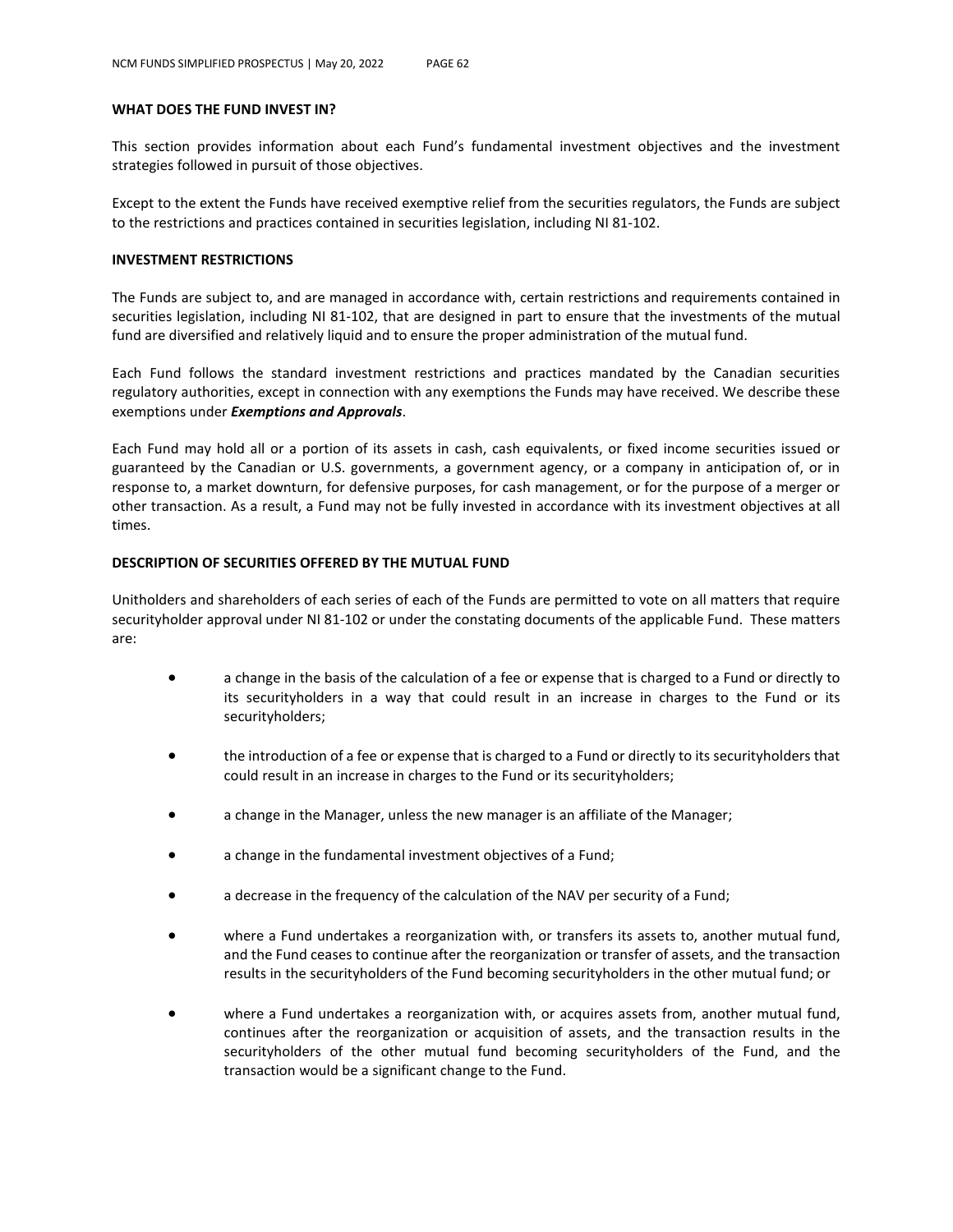In the case of a Class Fund, in some cases only holders of a class or series of a class will vote on a particular matter stated above and in other cases holders of all the classes and series will vote on such matter. In the case of a Trust Fund, in some cases only the holders of a series will vote on a particular matter stated above and in other cases holders of all series will vote on such matter.

#### **TRUST FUNDS**

Each Trust Fund may issue an unlimited number of units. The units of each Trust Fund are issued in the series set out on the cover page of this Annual Information Form. Each series of a Trust Fund has the right to participate in distributions the Trust Fund makes. Each unit has the right to one vote at a meeting of unitholders of the Trust Fund. Fractions of units may be issued and have the same rights as whole units although these rights are prorated in accordance with the fraction (except voting rights, which may only be exercised in whole numbers). After payment of the liabilities of a Trust Fund, each registered unitholder is entitled to receive its proportionate share of the value of the Trust Fund upon termination of the Trust Fund, based on its respective series NAV. You may redeem units of a Trust Fund. See *Redemptions* for details.

These rights can only be changed in accordance with the provisions of the securities legislation applicable to such Trust Fund units and the provisions of the trust agreement governing such Trust Fund.

NCM Core Income Fund offers Series A (H) and Series F (H) units, which are offered for purchase in U.S. dollars only. The Fund hedges against changes in the Canadian currency relative to the U.S. currency in respect of Series A (H) and Series F (H) units and in doing so attempts to reduce the fluctuations between the Canadian and U.S. currencies. Series A (H) and Series F (H) units are intended for investors who wish to purchase the Fund, which is a Canadian denominated fund, in U.S. currency and wish to minimize fluctuations between the Canadian and U.S. currencies. While Series A (H) and Series F (H) units will typically be substantially hedged using derivative instruments such as foreign currency forward contracts, there may be circumstances, from time to time, in which the Fund may not be able to fully hedge its Canadian exposure back to U.S. dollars in respect of Series A (H) and Series F (H) units.

### **Class Funds of NCM Opportunities**

NCM Opportunities has authorized 100 classes of special shares, each class being issuable in series (collectively the "Special Shares" for the purposes of this section) and a class of common shares. Currently, there are four classes of Special Shares offered to investors, each being a separate Class Fund, as set out on the cover page of this Annual Information Form.

Each class of Special Shares ranks equally with respect to dividends and returns of capital in the event of the liquidation, dissolution, or winding-up of NCM Opportunities based on its respective class NAV and in priority to the common shares. The holders of the common shares are entitled, subject to the rights, privileges, restrictions, and conditions attaching to the Special Shares or any series thereof of NCM Opportunities, to receive the remaining property of NCM Opportunities upon the liquidation, dissolution, or winding-up of NCM Opportunities.

Each series of a class of Special Shares ranks equally with respect to dividends and returns of capital in the event of the liquidation, dissolution, or winding-up of NCM Opportunities based on its respective series NAV.

All series of the Funds are redeemable on the basis as described under *Redemptions*.

The movement of your investment money from one Class Fund to another Class Fund within NCM Opportunities, or from one series to another series of the same Class Fund, is called a *conversion*. Any conversion from one Class Fund to another Class Fund within NCM Opportunities will be a taxable disposition for purposes of the Tax Act and, if you hold your shares in a non-registered account, you will generally realize a capital gain or loss. Capital gains are taxable. Conversions of one series to another series of the same Class Fund will not generally be considered a taxable disposition for purposes of the Tax Act. For a further discussion of the tax consequences, see *Income Tax Considerations*. If you wish to change your investment objective within NCM Opportunities, you may convert from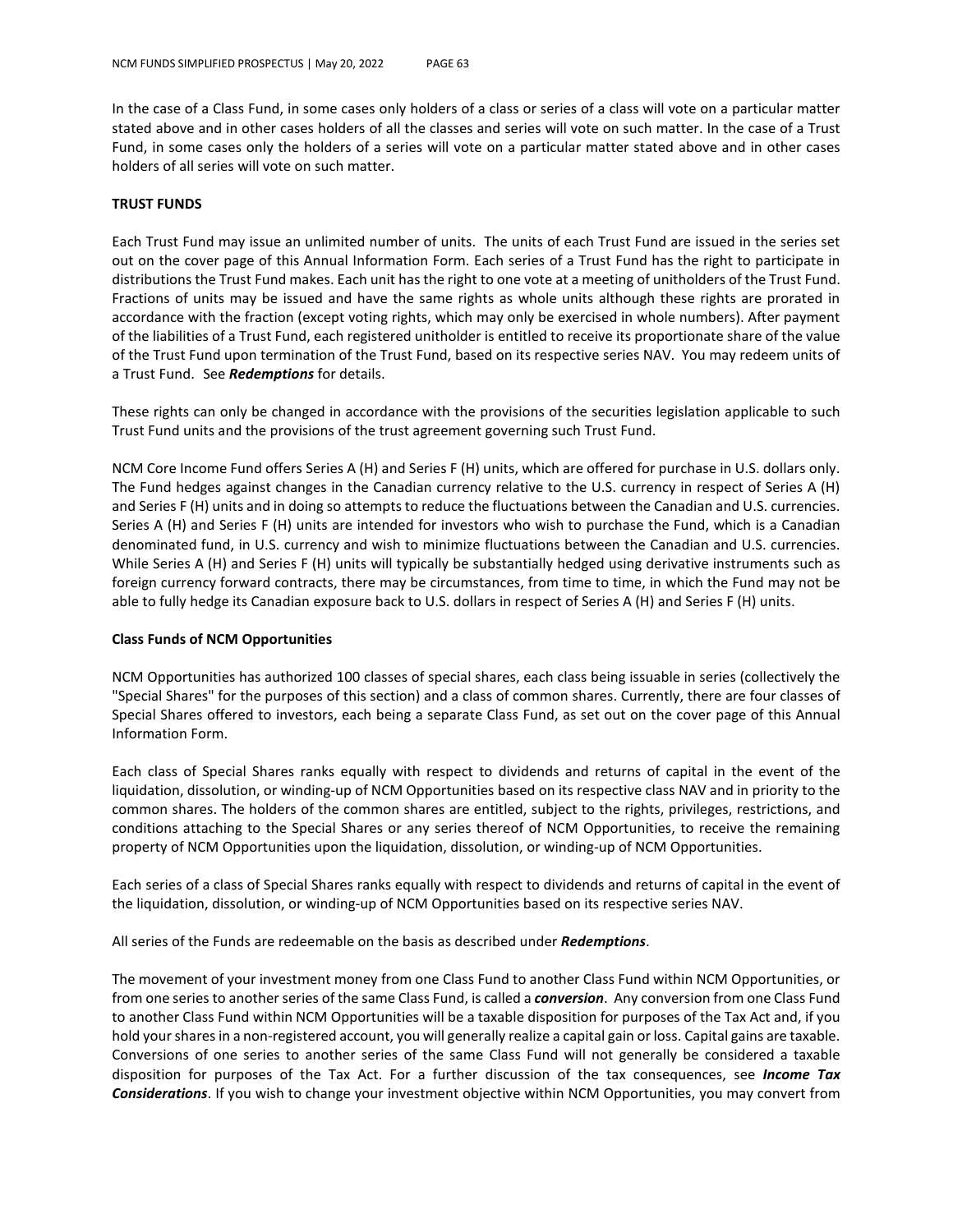one Class Fund to another Class Fund. In addition, if you wish to change the series of shares that you hold, you may also convert your shares provided you meet the criteria for the other series. Further details regarding conversions are provided in the Simplified Prospectus of the Funds.

Subject to the ABCA and applicable securities legislation, holders of Special Shares are not entitled to vote at any meeting of NCM Opportunities. At meetings at which holders of Special Shares are entitled to vote, each special shareholder shall have one vote for each one dollar of series NAV of Special Shares held by such shareholder as determined based on the series NAV per security at the close of business on the record date fixed by the Board of Directors for each such meeting, with no voting rights being attributed to portions of a dollar of such value. In addition, if a series of Special Shares of a class is affected differently from other series of that class, a separate vote of the series may be required under the ABCA. Each holder of a common share of NCM Opportunities will be entitled to one vote for each common share at all meetings of shareholders, except meetings at which only holders of any class of Special Shares or one or more series thereof are entitled to vote.

These rights can only be changed in accordance with the articles of NCM Opportunities, the ABCA, and applicable securities laws.

### **Class Funds of NCM Core Portfolios**

NCM Core Portfolios has authorized 100 classes of special shares, each class being issuable in series (collectively the "**Special Shares**" for the purposes of this section) and a class of common shares. Currently, there are two classes of Special Shares offered to investors, as set out on the cover page of this Annual Information Form.

Each class of Special Shares ranks equally with respect to dividends and returns of capital in the event of the liquidation, dissolution, or winding-up of NCM Core Portfolios based on its respective class NAV and in priority to the common shares. The holders of the common shares are entitled, subject to the rights, privileges, restrictions, and conditions attaching to the Special Shares or any series thereof of NCM Core Portfolios, to receive the remaining property of NCM Core Portfolios upon the liquidation, dissolution, or winding-up of NCM Core Portfolios.

Each series of a class of Special Shares ranks equally with respect to dividends and returns of capital in the event of the liquidation, dissolution, or winding-up of NCM Core Portfolios based on its respective series NAV.

All series of the Funds are redeemable on the basis as described under *Redemptions*.

The movement of your investment money from one Class Fund to another Class Fund within NCM Core Portfolios, or from one series to another series of the same Class Fund, is called a *conversion*. Any conversion from one Class Fund to another Class Fund within NCM Core Portfolios will be a taxable disposition for purposes of the Tax Act and, if you hold your shares in a non-registered account, you will generally realize a capital gain or loss. Capital gains are taxable. Conversions of one series to another series of the same Class Fund will not generally be considered a taxable disposition for purposes of the Tax Act. For a further discussion of the tax consequences, see *Income Tax Considerations*. If you wish to change your investment objective within NCM Core Portfolios, you may convert from one Class Fund to another Class Fund. In addition, if you wish to change the Mutual Fund Series of shares that you hold, you may also convert your Mutual Fund Series of shares to another Mutual Fund Series, provided you meet the criteria for the other series. You may not convert from Mutual Fund Series to ETF Series of the same or another Class Fund. Further details regarding conversions are provided in the Simplified Prospectus of the Funds.

Subject to the ABCA and applicable securities legislation, holders of Special Shares are not entitled to vote at any meeting of NCM Core Portfolios. At meetings at which holders of Special Shares are entitled to vote, each special shareholder shall have one vote for each one dollar of series NAV of Special Shares held by such shareholder as determined based on the series NAV per security at the close of business on the record date fixed by the Board of Directors for each such meeting, with no voting rights being attributed to portions of a dollar of such value. In addition, if a series of Special Shares of a class is affected differently from other series of that class, a separate vote of the series may be required under the ABCA. Each holder of a common share of NCM Core Portfolios will be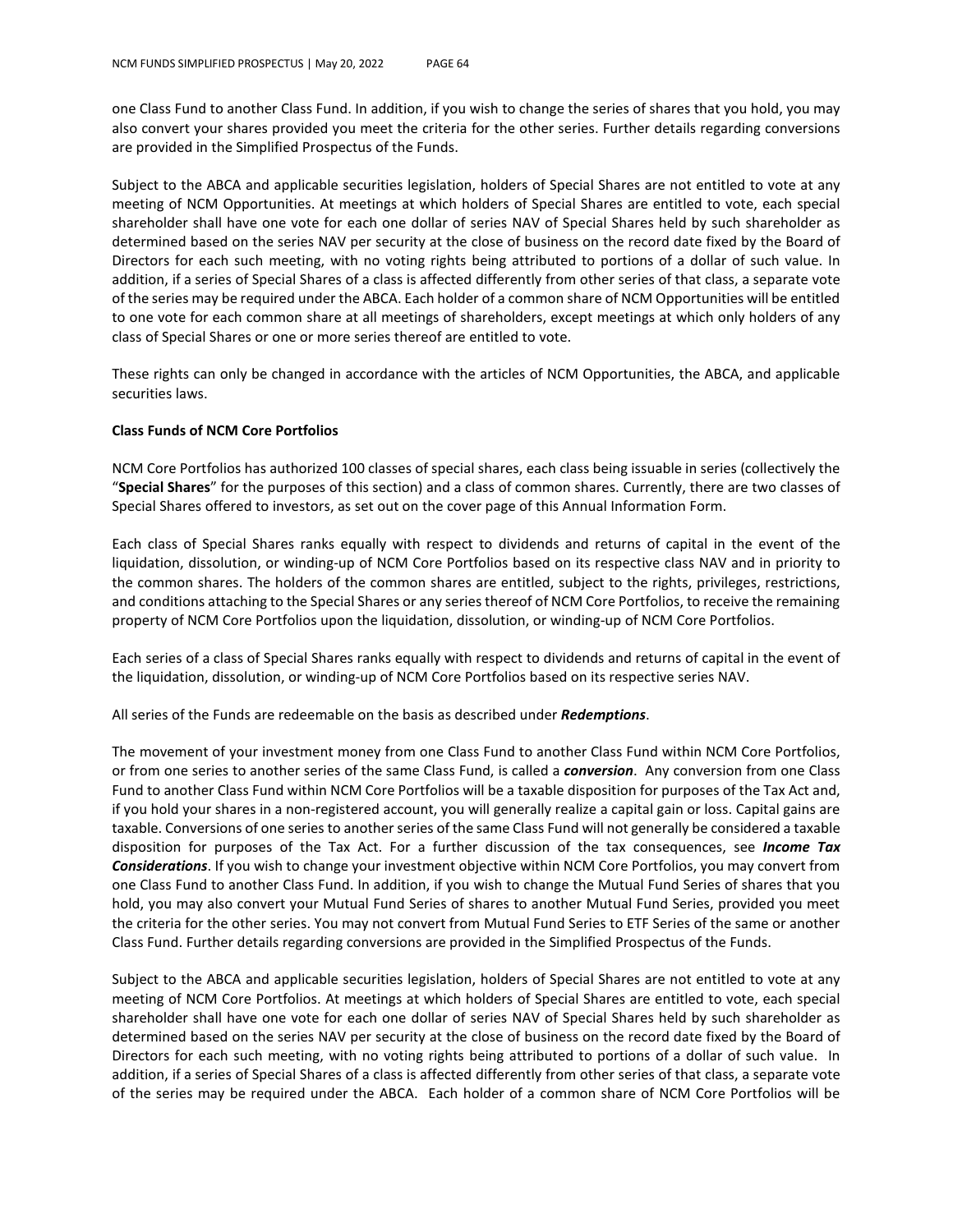entitled to one vote for each common share at all meetings of shareholders, except meetings at which only holders of any class of Special Shares or one or more series thereof are entitled to vote.

These rights can only be changed in accordance with the Articles of Incorporation of NCM Core Portfolios, the ABCA, and applicable securities laws.

#### **NAME, FORMATION, AND HISTORY OF THE FUNDS**

The address of the head office of the Funds is the same as the Manager's address: Dome Tower – Suite 1850, 333 – 7th Avenue S.W., Calgary, Alberta T2P 2Z1. The telephone number of the Manager is (403)-531-2650 or 1-877-531- 9355 (toll free). The e-mail address of the Manager is info@ncminvestments.com.

Effective December 1, 2014, as part of an internal restructuring, NIMGI acquired all of the common shares of the Manager, resulting in a change of control of the Manager. In connection with this internal restructuring, the Manager also changed its name from Hesperian Capital Management Ltd. to Norrep Capital Management Ltd. Effective as of May 1, 2018, CPL acquired all of the issued and outstanding shares of NIMGI, resulting in an indirect change of control of the Manager. The Manager is an indirect wholly-owned subsidiary of CPL. Effective as of August 27, 2018, the Manager continued to the federal jurisdiction of Canada and changed its name to NCM Asset Management Ltd.

Effective June 29, 2017, the name of MF Series was changed to Series A and the name of MF Series (H) was changed to Series A (H). Effective May 19, 2021, the name of Series B was changed to Series AA. Effective May 20, 2022, the name of Series R was changed to Series O.

#### *ETF Series*

The ETF Series are exchange-traded series of securities offered by some of the Funds. ETF Series securities of the Funds are issued and sold on a continuous basis.

The ETF Series securities of NCM Core Global are listed on the Toronto Stock Exchange and are offered on a continuous basis. An investor can buy or sell ETF Series securities of this Fund on the TSX through registered brokers and dealers in the province or territory where the investor resides. Investors may incur customary brokerage commissions in buying or selling the ETF Series securities of this Fund.

### *TRUST FUNDS*

#### *NCM BALANCED INCOME PORTFOLIO*

The Fund was established on August 27, 2018 under the laws of the Province of Alberta pursuant to an Amended and Restated Master Trust Agreement between the Manager and Computershare Trust Company of Canada dated as of June 29, 2017, as amended. On May 15, 2020, the Manager became the trustee of the Fund.

NCM Premium Growth Class, a Class Fund of NCM Core Portfolios, was merged into the Fund effective October 31, 2018, and was terminated immediately upon the merger, resulting in securityholders of NCM Premium Growth Class becoming securityholders of the Fund. The Fund commenced offering Series M units on May 22, 2019.

### *NCM CONSERVATIVE INCOME PORTFOLIO*

The Fund was established on August 27, 2018 under the laws of the Province of Alberta pursuant to an Amended and Restated Master Trust Agreement between the Manager and Computershare Trust Company of Canada dated as of June 29, 2017, as amended. On May 15, 2020, the Manager became the trustee of the Fund.

NCM High Income Fund was merged into the Fund effective October 31, 2018, and was terminated immediately upon the merger, resulting in securityholders of NCM High Income Fund becoming securityholders of the Fund. The Fund commenced offering Series M units on May 22, 2019.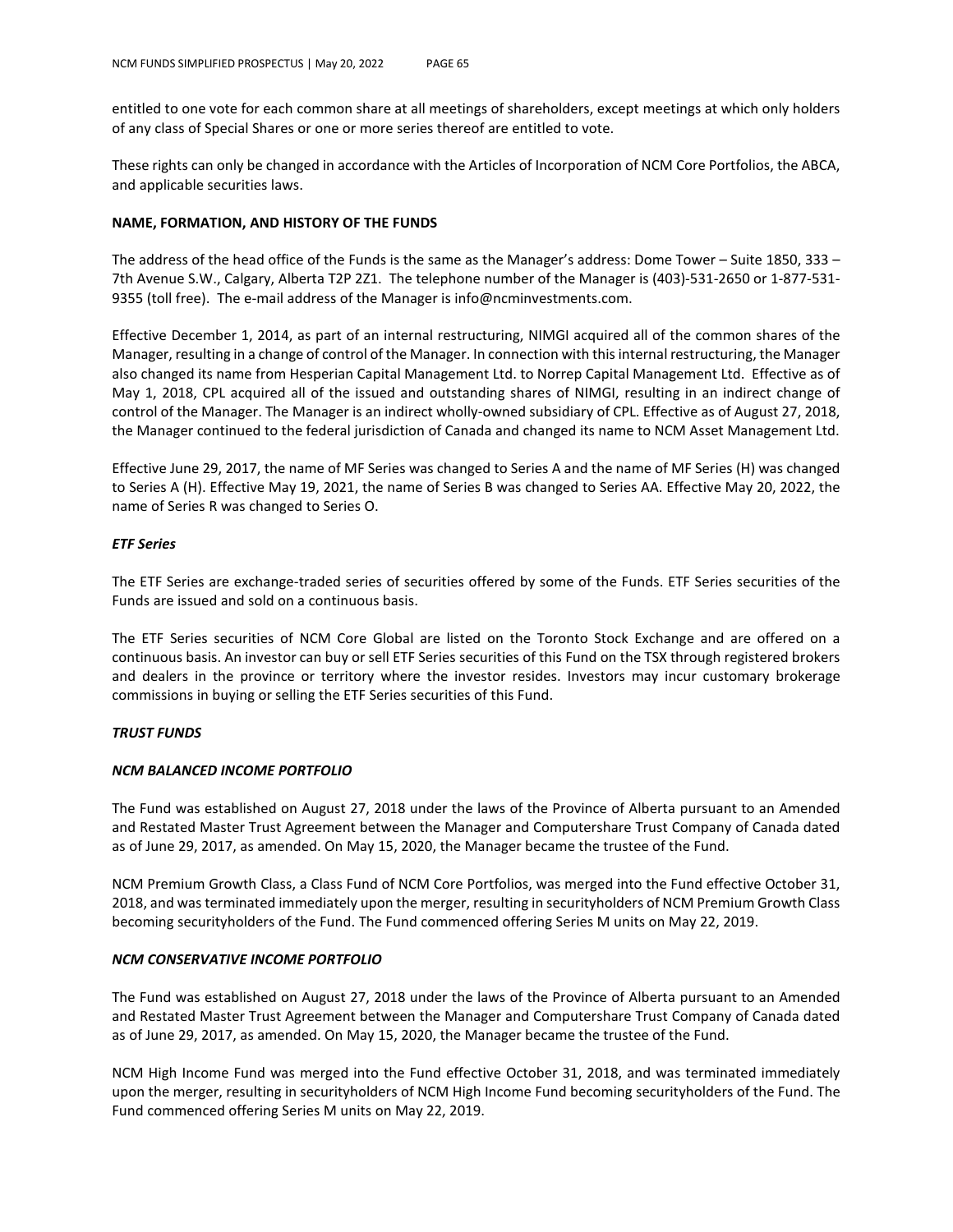### *NCM GROWTH AND INCOME PORTFOLIO*

The Fund was established on August 27, 2018 under the laws of the Province of Alberta pursuant to an Amended and Restated Master Trust Agreement between the Manager and Computershare Trust Company of Canada dated as of June 29, 2017, as amended. On May 15, 2020, the Manager became the trustee of the Fund.

NCM Tactical Opportunities Class, a Class Fund of NCM Core Opportunities, was merged into the Fund effective October 31, 2018, and was terminated immediately upon the merger, resulting in securityholders of NCM Tactical Opportunities Class becoming securityholders of the Fund. The Fund commenced offering Series M units on May 22, 2019.

### *NCM DIVIDEND CHAMPIONS*

The Fund was established under the laws of the Province of Alberta pursuant to a Trust Agreement between Norrep Inc. and BNY Trust Company of Canada dated June 3, 1997 and restated on January 1, 2002. On March 21, 2000, the Trust Agreement was amended to change the valuation date from the last day of the month to daily and the redemption provisions were changed to allow redemption on any day, as well as a number of other administrative amendments. In May 2001, further amendments to the Trust Agreement were implemented to reduce the time from when you redeem units to when the Manager mails your cheque from five Business Days to three Business Days, and to change the date on which the value of units that are redeemed is determined. On January 1, 2002, the Trust Agreement was further amended and restated to align the provisions of the Trust Agreement with respect to the sale and redemption of units of the Fund with certain changes in securities legislation, as well as to amend the provisions with respect to amending the Trust Agreement. Effective August 16, 2011, the Fund was continued under a Trust Agreement between Norrep Inc. and TSX Trust as trustee. On May 15, 2020, the Manager became the trustee of the Fund.

The Fund began offering its units to the public on April 12, 2000. Prior to April 12, 2000, the Fund was a non-public mutual fund and sold its units to a limited number of investors on a private placement basis. The Fund was closed to new and additional purchases, except with respect to reinvested distributions, from March 1, 2005 until May 21, 2015; it was reopened on May 22, 2015 in connection with the Fund's 15th anniversary, and was closed again on December 31, 2015. The Fund has been re-opened in respect of Series A and F units on November 9, 2020. The Manager in its discretion may open or close the Fund or any series of the Fund to new and additional purchases at any time.

The Fund commenced offering Series F units on July 6, 2015. Effective August 27, 2018, the Fund changed its name to NCM Norrep Fund. Effective on or around May 20, 2022, the Fund changed its name to NCM Dividend Champions and commenced offering Series AA and FF units.

### *NCM CORE INCOME FUND*

The Fund was established under the laws of the Province of Alberta pursuant to a Trust Agreement between Norrep Inc. and TSX Trust effective August 16, 2011 and commenced offering its units to the public on September 16, 2011. The Fund commenced offering Series A (H) units on May 2, 2014, Series F (H) units on May 14, 2014, Series O units on August 27, 2018. Effective August 27, 2018, the Fund changed its name to NCM Short Term Income Fund. On May May 15, 2020, the Manager became the trustee of the Fund and effective May 15, 2020, the trustee amended and restated the Trust Agreement into a Declaration of Trust and created the ability to offer ETF Series units. Effective May 19, 2021, the Fund changed its name to NCM Core Income Fund.

### *NCM OPPORTUNITIES CORP.*

On December 16, 2004, Norrep II Fund Inc. and Norrep Opportunities Corp. were amalgamated by articles of amalgamation under the laws of the Province of Alberta, under the name Norrep Opportunities Corp. However, the amalgamation did not result in the merger of the Funds.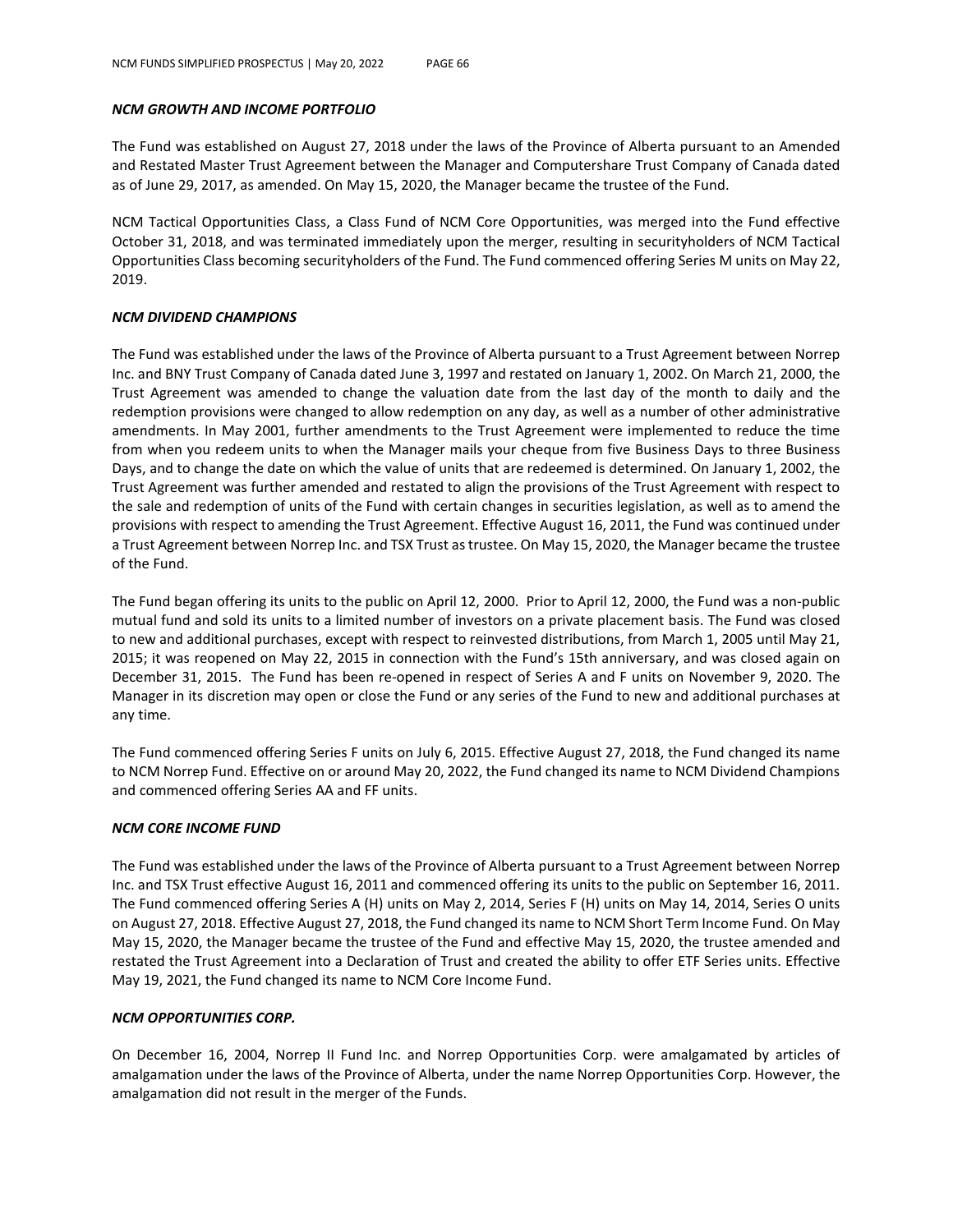All of the assets and expenses of Norrep II Fund Inc. became the assets and expenses attributed to Norrep II Class. All of the assets and expenses of Norrep Q Class of the predecessor Norrep Opportunities Corp. became the assets and expenses attributed to Norrep Q Class (which was renamed Norrep Canadian Equity Class). Norrep Canadian Equity Class merged with NCM Core Canadian on June 17, 2016 and was terminated immediately upon the merger. Effective August 27, 2018, the corporation changed its name to NCM Opportunities Corp.

### *NCM GLOBAL INCOME GROWTH CLASS*

The Fund (named Norrep Global Income Growth Class) was created pursuant to articles of amendment dated March 23, 2011 and commenced offering its shares to the public on May 31, 2011. On June 27, 2016, Norrep Global Class, another class of NCM Opportunities was merged into the Fund. As a result of the merger, shareholders of Norrep Global Class became shareholders of the Fund. The Fund commenced offering Series F6 and Series T6 shares on December 11, 2017 and December 12, 2017, respectively. Effective August 27, 2018, the Fund changed its name to NCM Global Income Growth Class.

### *NCM INCOME GROWTH CLASS*

The Fund (named Norrep Income Growth Class) was created pursuant to articles of amendment dated November 21, 2005 and commenced offering its shares to the public on December 31, 2005. The Fund commenced offering Series T6 and Series F6 shares on April 11, 2018 and July 13, 2018, respectively. Effective August 27, 2018, the Fund changed its name to NCM Income Growth Class. The Fund commenced offering Series O shares on May 19, 2021.

### *NCM SMALL COMPANIES CLASS*

The Fund was incorporated under the laws of the Province of Alberta as Norrep II Fund Inc. pursuant to articles of incorporation dated August 30, 2001, and began to offer its shares to the public on February 15, 2002. Prior to filing its prospectus, the Fund existed as a non-public mutual fund. On December 16, 2004, the Fund became part of NCM Opportunities as a result of the amalgamation described above and changed its name to Norrep II Class. Effective August 27, 2018, the Fund changed its name to NCM Small Companies Class. On May 15, 2020, NCM Energy Plus Class, another class of NCM Opportunities was merged into the Fund. As a result of the merger, shareholders of NCM Energy Plus Class became shareholders of the Fund.

### *NCM CORE INTERNATIONAL*

The Fund (named Norrep US Class) was created pursuant to articles of amendment dated November 21, 2005 and commenced offering its shares to the public on December 31, 2005. The Fund changed its name to Norrep US Dividend Plus Class pursuant to articles of amendment dated January 18, 2013. Effective as of January 31, 2013, the fundamental investment objectives of the Fund were changed with the approval of shareholders provided at a special meeting called for the purpose of considering such change. The Fund commenced offering Series O shares on August 27, 2018. Effective August 27, 2018, the Fund changed its name to NCM US Dividend Plus Class. Effective May 22, 2019, the Fund changed its name to NCM US Dividend Class. Effective May 20, 2020, the Fund changed its name to NCM Core American and commenced offering Series Z shares. Effective November 1, 2021, the fundamental investment objectives of the Fund were changed with the approval of shareholders provided at a special meeting called for the purpose of considering such change and the Fund changed its name to NCM Core International.

### *NCM CORE PORTFOLIOS LTD.*

The corporation was incorporated under the laws of the Province of Alberta as Norrep MG Fund Ltd. pursuant to articles of incorporation dated January 24, 2012. It changed its name to Norrep Premium Portfolios Ltd. by articles of amendment dated January 9, 2014 and it further changed its name to Norrep Core Portfolios Ltd. by articles of amendment dated January 18, 2016. The corporation changed its name to NCM Core Portfolios Ltd. by articles of amendment dated August 27, 2018. The Corporation filed articles of amendment dated May 20, 2020 to create the ability to offer ETF Series shares.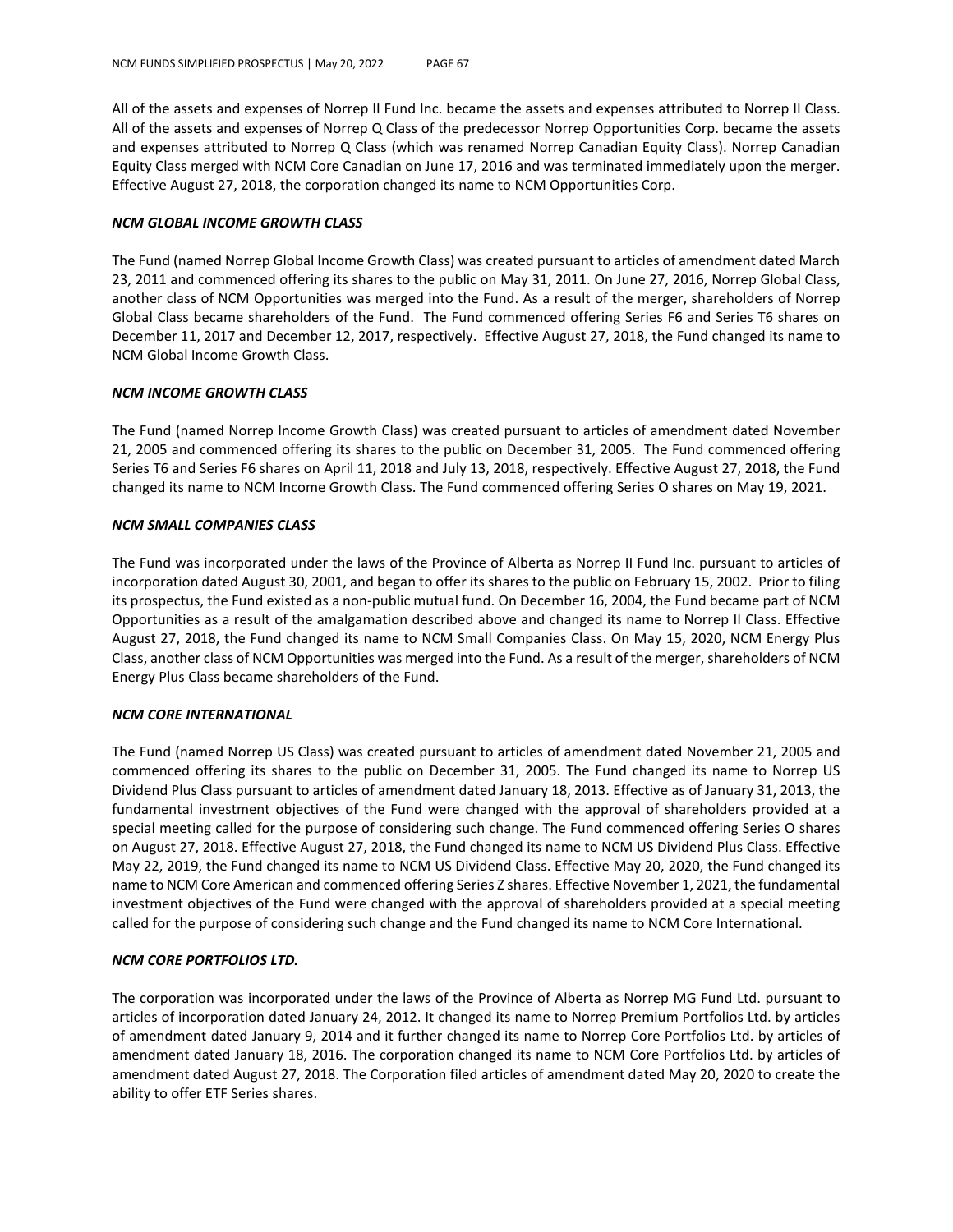### *NCM CORE CANADIAN*

The Fund (named Norrep Core Canadian Pool) was created pursuant to articles of amendment dated January 18, 2016. The Fund authorized the creation of two series of shares, Series A and Series F, on January 18, 2016, but did not commence public distribution of the shares until February 16, 2016. On June 27, 2016, Norrep Canadian Equity Class, a class of NCM Opportunities was merged into the Fund. As a result of the merger, shareholders of Norrep Canadian Equity Class became shareholders of the Fund. Effective June 29, 2017, the Fund changed its name to Norrep Core Canadian. The Fund commenced offering Series Z shares on July 14, 2017, commenced offering Series O shares on August 27, 2018, and commenced offering Series M shares on May 22, 2019. Effective August 27, 2018, the Fund changed its name to NCM Core Canadian.

### *NCM CORE GLOBAL*

The Fund (named Norrep Core Global Pool) was created pursuant to articles of amendment dated January 18, 2016. The Fund authorized the creation of two series of shares, Series A and Series F, on January 18, 2016, but did not commence public distribution of the shares until February 16, 2016. Effective June 29, 2017, the Fund changed its name to Norrep Core Global. The Fund commenced offering Series Z shares on August 15, 2017, commenced offering Series O shares on August 27, 2018, commenced offering Series M shares on May 22, 2019 and commenced offering ETF Series shares on September 8, 2020. Effective August 27, 2018, the Fund changed its name to NCM Core Global.

### *Use of Derivatives*

Each Fund may use derivatives to hedge against losses caused by changes in security prices or exchange rates. Each Fund may also use derivatives as a substitute for a stock, stock market, or other security, which is known as a "nonhedging" purpose. Each Fund may write covered call options and cash covered put options and purchase call options and put options with the effect of closing out existing call options and put options written by the Fund. Each Fund may also purchase put options with the aim of protecting the Fund from declines in the market prices of the individual securities in the portfolio or in the value of the portfolio as a whole. Each Fund may enter into trades to close out positions in such permitted derivatives. Each Fund may also use derivatives with the aim of hedging the Fund's foreign currency exposure. Such permitted derivatives may include exchange-traded options, futures contracts, and options on futures, over-the-counter options, and forward contracts. Each Fund will only use derivatives in accordance with the limits, restrictions, and practices set by securities legislation or as permitted under the terms of exemptive relief obtained from the securities regulators. These transactions will be used with a Fund's other investment strategies in a manner considered most appropriate to achieving the Fund's overall investment objectives and enhancing the Fund's returns.

### *Short Selling*

Each Trust Fund (except for NCM Core Income Fund), NCM Core Global, NCM Core Canadian and each Class Fund of NCM Opportunities may engage in short selling as permitted by the Canadian securities regulatory authorities. Generally speaking, short selling can provide such a Fund with opportunities for gains when markets are volatile or declining. While short selling will be used by such a Fund as a complement to its primary investment strategy (discussed in the Fund's fund profile), the portfolio manager will utilize the same analysis in determining whether securities of a particular issuer should be sold short. When the analysis produces a favourable outlook, the investment opportunity may be considered for purchase. When the analysis produces an unfavourable outlook, the investment opportunity may be considered for a short sale.

Each Trust Fund (except for NCM Core Income Fund), NCM Core Global, NCM Core Canadian, and each Class Fund of NCM Opportunities will engage in short selling only within certain limits and conditions including: (i) the Fund will sell short only liquid securities that are traded on a stock exchange or certain government bonds; (ii) the Fund will limit its short sale exposure to any single issuer to 5% of the Fund's total net assets and its aggregate short exposure to 20% of its total net assets; (iii) the Fund will hold cash cover in an amount (including the Fund's assets deposited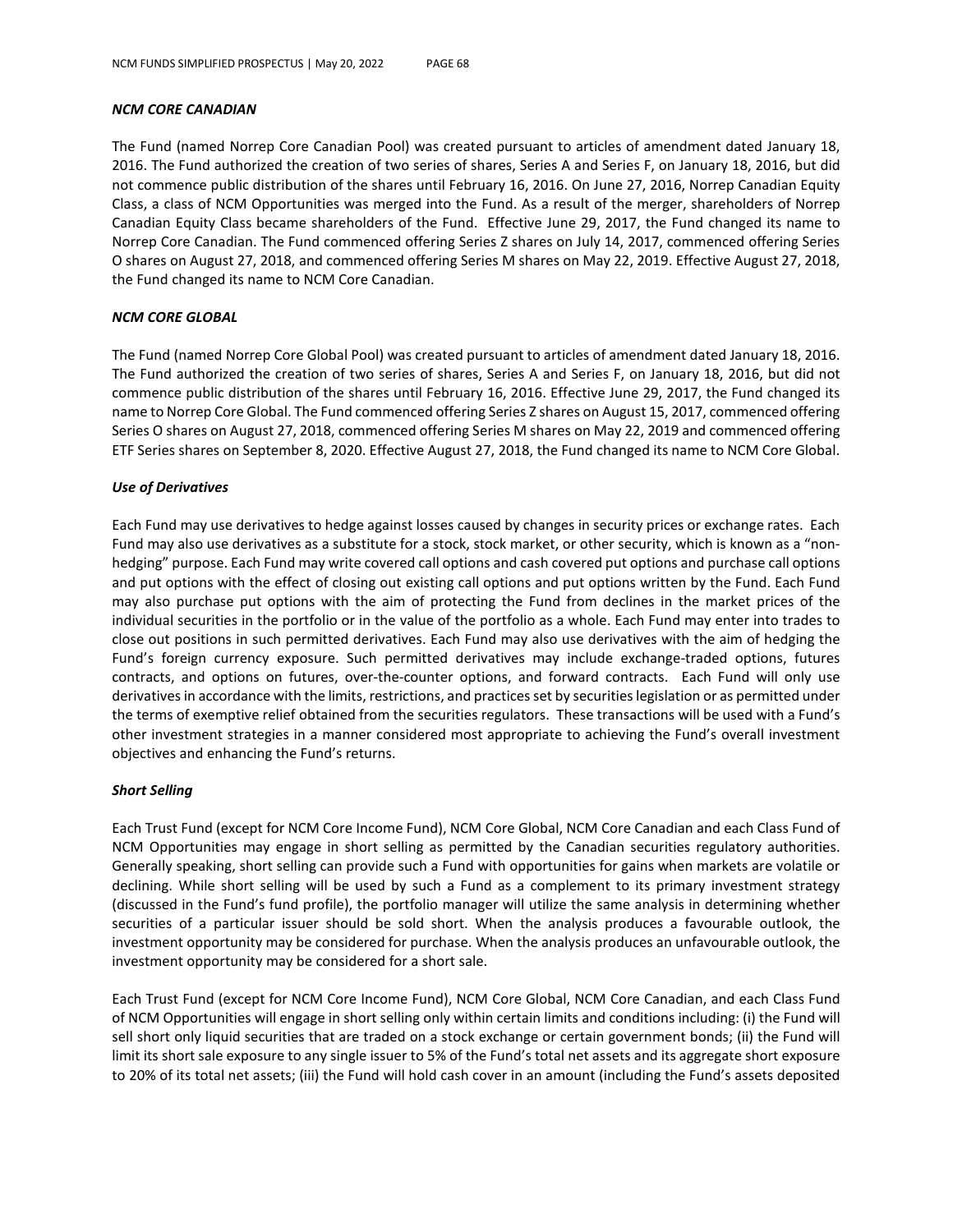with lenders) that is at least 150% of the aggregate market value of all securities sold short; and (iv) the Fund will deposit collateral only with lenders that are regulated financial institutions or registered dealers in Canada.

#### *Investment in Horizons ETFs*

Each Trust Fund (except for NCM Core Income Fund), NCM Core Global, NCM Core Canadian, and each Class Fund of NCM Opportunities may purchase securities of Horizons ETFs, provided that the investment is in accordance with such Fund's investment objective and that no more than 10% of the net assets of the Fund, taken at market value at the time of the purchase, would consist of securities of Horizons ETFs. In addition, any such Fund that engages in short selling may not purchase securities of a Bear Horizons ETFs or sell any security short if, immediately after the transaction, the aggregate market value of: (i) all the securities sold short by the Fund; and (ii) all the securities of Bear Horizons ETFs held by the Fund, would exceed 20% of the Fund's net assets, taken at market value at the time of the transaction. Also, each Trust Fund (except for NCM Core Income Fund), NCM Core Global, NCM Core Canadian, and each Class Fund of NCM Opportunities will not invest in a Horizons ETF with an underlying index based, directly or indirectly through a specified derivative or otherwise, on a physical commodity other than gold. None of the Horizons ETFs is managed by the Manager or an affiliate of the Manager.

#### *Securities Lending, Repurchase, and Reverse Repurchase Transactions*

Each Trust Fund (except for NCM Core Income Fund), NCM Core Global, NCM Core Canadian, and each Class Fund of NCM Opportunities may engage in securities lending, repurchase, and reverse repurchase transactions (see *General Investment Risks* for a description of these transactions) as permitted by securities legislation. These transactions will be used with a Fund's other investment strategies in a manner considered most appropriate to achieving the Fund's overall investment objectives and enhancing the Fund's returns.

### *Portfolio Turnover*

A Fund's investments may be actively traded. This can increase trading costs, which lower the Fund's returns. It also increases the possibility that you will receive taxable distributions if you do not hold the Fund in a Registered Plan.

### **WHAT ARE THE RISKS OF INVESTING IN THE FUND?**

The material risks that are associated with investing in the Fund and the investment risk classification for the Fund is listed in this section.

### *Investment Risk Classification Method*

We assign an investment risk level to each Fund to help you decide whether or not the Fund is appropriate for you. Each Fund can be assigned an investment risk level in one of five risk categories: low, low-to-medium, medium, medium-to-high, or high risk. This information is only a guide.

The investment risk level of each Fund for purposes of disclosure in this Simplified Prospectus and in each Fund Facts or ETF Facts document is required to be determined in accordance with a standardized risk classification methodology that is based on the Fund's historical volatility as measured by the ten year standard deviation of the returns of the Fund. The methodology used to determine each Fund's investment risk level is based on the Methodology. The Methodology reflects the view of the CSA that the most comprehensive, easily understood form of risk in this context is historical volatility risk as measured by the standard deviation of fund performance. However, the Manager and the CSA recognize that other types of risk, both measurable and non-measurable, may exist. It is important to note that historical performance may not be indicative of future returns and a Fund's historical volatility may not be indicative of its future volatility. There may be times when the Methodology produces a result that the Manager believes is inappropriate, in which case the Manager may reclassify the Fund to a higher risk level, if appropriate.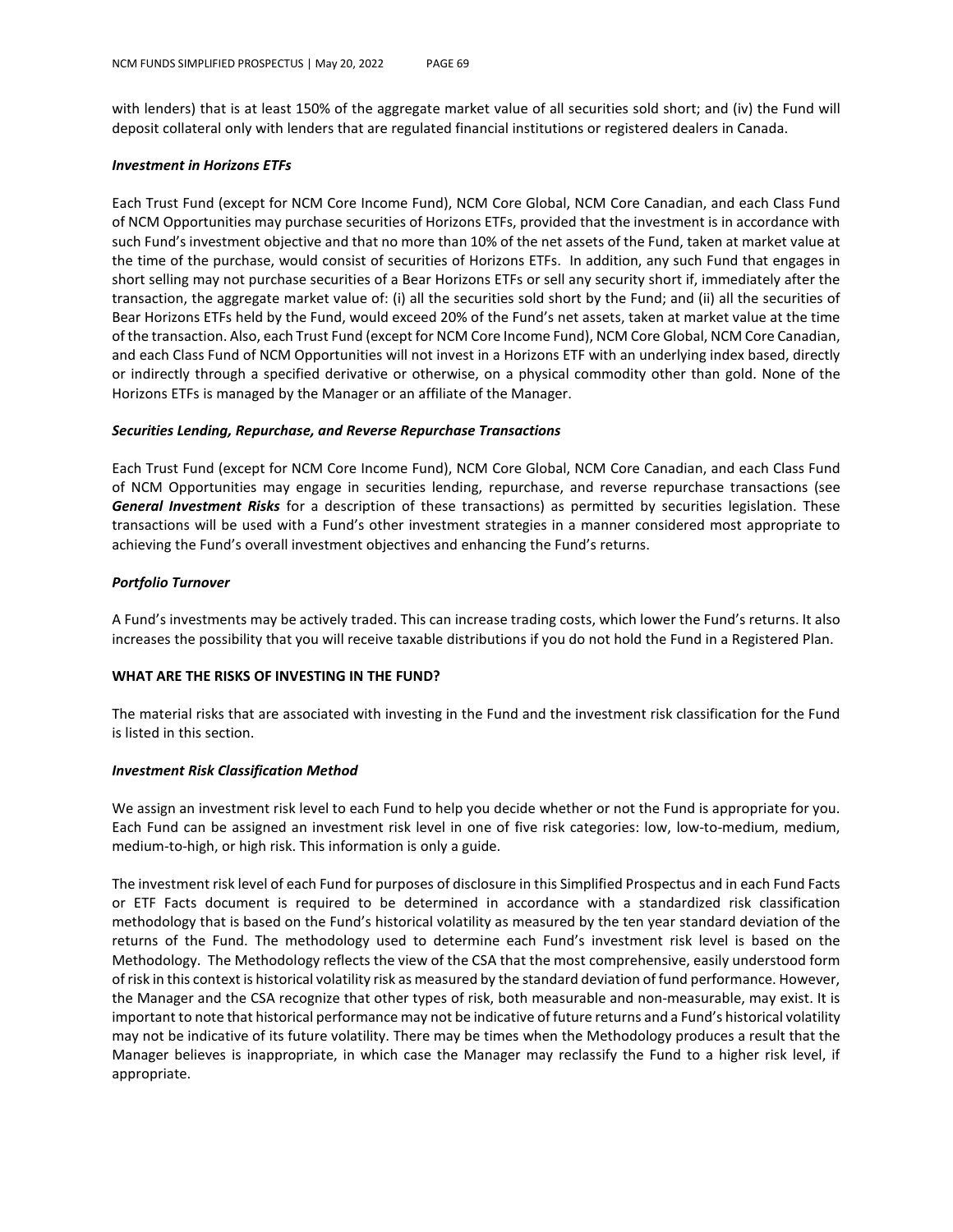Based on the Methodology, each Fund's risk level, as described in this document, is determined by calculating its ten-year standard deviation. If a Fund does not have at least ten years of performance history, the investment risk level of the Fund is calculated by using the actual return history of the Fund, and imputing the return history for the remainder of the ten year period by using the performance history of a similar fund, or an underlying fund in the case where the Fund invests substantially all of its assets in an underlying fund, and/or, where neither of these alternatives apply, a reference index that is expected to reasonably approximate the Fund's standard deviation.

The risk level for each Fund is determined when the Fund is first created and is reviewed at least annually and/or any time a material change occurs in the Fund.

The standardized risk classification methodology used to identify the investment risk level of each Fund is available on request, at no cost, by calling toll free 1-877-531-9355 or by writing to the Manager at Dome Tower – Suite 1850,  $333 - 7$ <sup>th</sup> Avenue S.W., Calgary, Alberta T2P 2Z1 or at info@ncminvestments.com.

#### **WHO SHOULD INVEST IN THE FUND?**

This section describes, in a general way, the type of portfolio or investor the Fund may be suitable for. This information is intended as a general guide only. The suitability of the Fund for you will depend upon your own circumstances.

### **DISTRIBUTION POLICY**

This section describes how often and when the Fund pays dividends, or distributes its income, capital gains, and any returns of capital. The Manager may adjust the amount of any dividends or distributions for any series of any Fund without notice at any time as market conditions change. For each Fund and series, the amount of any dividends or distributions, if any, will be determined at the discretion of the Manager.

When a Fund returns capital to you, the Fund may be returning a portion of the money you originally invested in the Fund, as opposed to returns generated by investment. Certain Funds and series, including Series F6 and Series T6 securities, may make distributions that contain a return of capital. Returns of capital should not be confused with "yield" or "income" and are not intended to reflect a Fund's investment performance. See *What are the Risks of Investing in a Mutual Fund?* and *Income Tax Considerations* for further details.

Except for Series T6, Series F6 securities held in non-registered accounts and for ETF Series securities, unless you otherwise direct in writing, any distributions will be automatically reinvested, without charge, in additional securities of the same series at the series NAV per security determined on the date of such distribution or, if such date is not a valuation day, on the next following valuation day.

All distributions by a Fund in respect of ETF Series securities will generally be made in cash. If you subscribe for ETF Series securities during the period that is one Business Day before a Distribution Record Date until that Distribution Record Date, you will not be entitled to receive the applicable distribution in respect of those ETF Series securities.

Each Class Fund of NCM Opportunities will rank equally with each other Class Fund of NCM Opportunities with respect to dividends based on their respective class NAVs. Each Class Fund of NCM Core Portfolios will rank equally with each other Class Fund of NCM Core Portfolios with respect to dividends based on their respective class NAVs. Each series of each Fund will rank equally with each other series with respect to distributions based on their respective series NAVs.

### **FUND EXPENSES INDIRECTLY BORNE BY INVESTORS**

Mutual funds pay their fees and expenses (including the management fee and performance fee) out of fund assets. This means investors in a fund indirectly pay for these fees and expenses through lower returns. Investors also pay certain fees and expenses directly. See *Fees and Expenses* for details.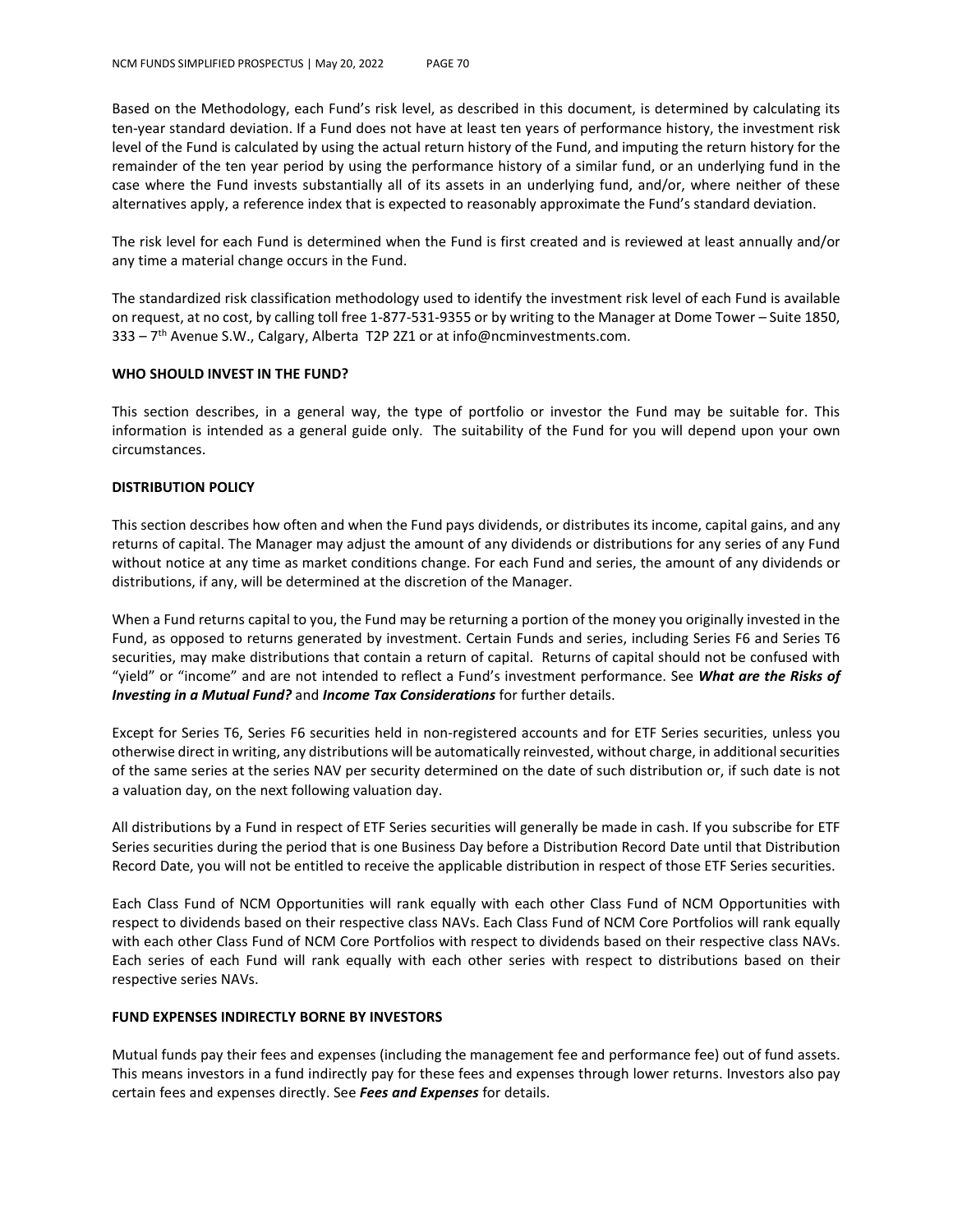The chart in each Fund profile allows you to compare the costs of investing in the Fund with the cost of investing in other mutual funds. It shows the cumulative fees and expenses paid by the Funds that you therefore would have indirectly paid over various time periods if you:

- invested \$1,000 in the Fund;
- earned a total annual return of 5% in each year, which may be different from the Fund's actual return in any given year and is only used for illustrative purposes as required by securities regulators; and
- paid the same MER each year as you did in the Fund's last completed financial year, excluding the Performance Fee, if applicable, paid by the Fund to the Manager (which, based upon historical market performance, would not have been paid if the Fund had only earned a return of 5%). The MER may be higher or lower depending on the performance of the Fund.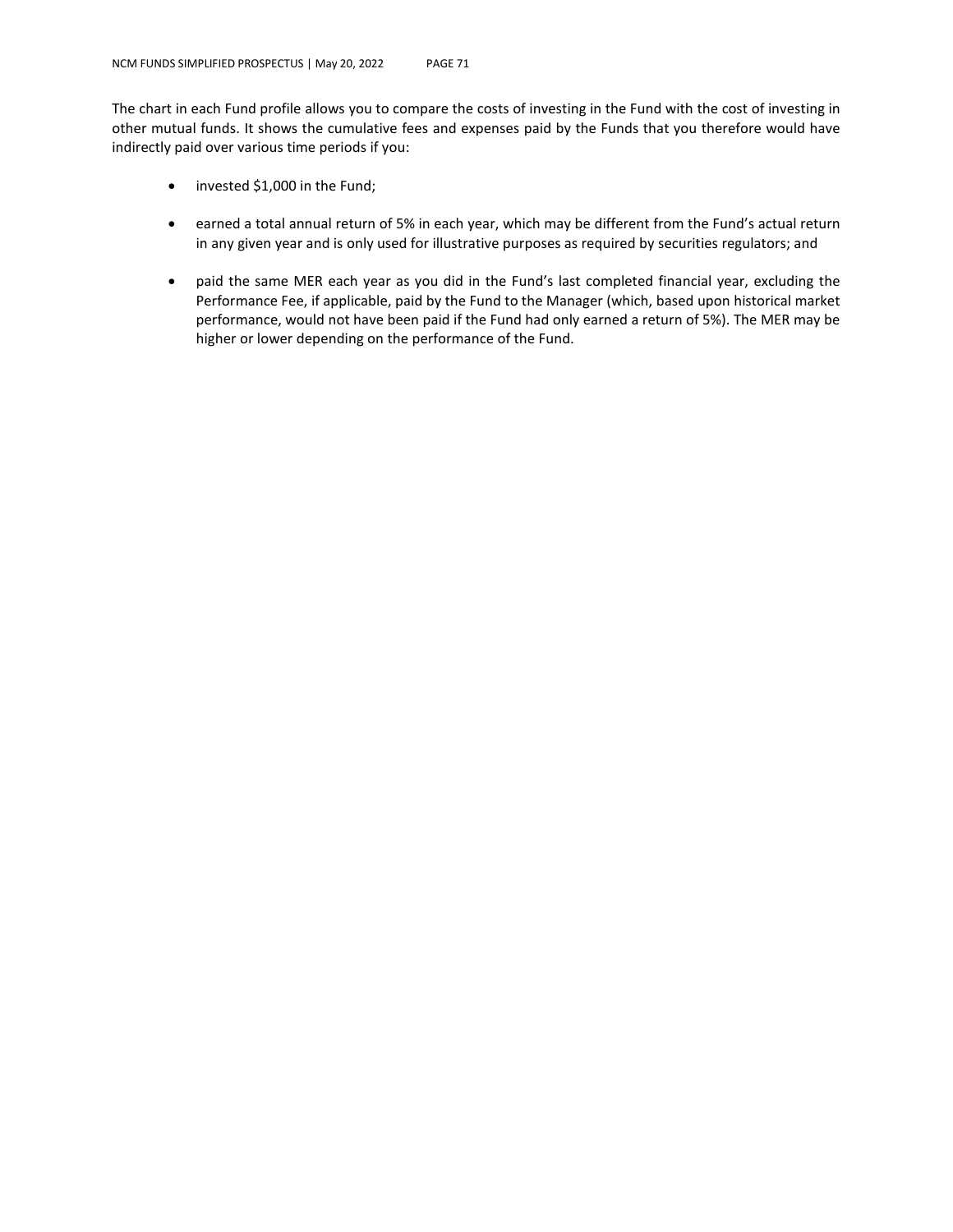| <b>Type of Fund</b>               | Global Neutral Balanced                                                                                    |  |  |  |  |  |
|-----------------------------------|------------------------------------------------------------------------------------------------------------|--|--|--|--|--|
| Start up                          | August 27, 2018 (Series A, Series F, Series F6, and Series T6 units), and May 22, 2019<br>(Series M units) |  |  |  |  |  |
| <b>Securities Offered</b>         | Series A units, Series F units, Series F6 units, Series T6 units, and Series M units                       |  |  |  |  |  |
| <b>Registered Tax Plan Status</b> | Units are eligible for Registered Plans                                                                    |  |  |  |  |  |
| <b>Series A Code</b>              | NRP 7201 (Front End Sales Load)                                                                            |  |  |  |  |  |
| <b>Series F Code</b>              | <b>NRP 7200</b>                                                                                            |  |  |  |  |  |
| <b>Series F6 Code</b>             | <b>NRP 7209</b>                                                                                            |  |  |  |  |  |
| <b>Series T6 Code</b>             | <b>NRP 7206</b>                                                                                            |  |  |  |  |  |
| <b>Series M Code</b>              | <b>NRP 7211</b>                                                                                            |  |  |  |  |  |

# **NCM BALANCED INCOME PORTFOLIO: FUND DETAILS**

### **WHAT DOES THE FUND INVEST IN?**

### *Investment Objectives*

The Fund is designed to provide investors with a balance of income and long term capital appreciation by investing, directly or indirectly through investments in underlying funds, in a diversified portfolio of fixed-income securities and equity securities from anywhere in the world.

No material change in the investment objectives of the Fund may be made without the approval of a majority of the votes cast at a meeting of the Fund duly called for that purpose.

### *Investment Strategies*

In accordance with its investment objectives, the Fund aims to maintain a diversified portfolio of securities, either directly or indirectly through investments in underlying funds, including underlying funds managed or advised by the Manager or its affiliates. The equity component of the Fund will generally range between 40% – 60%, while the fixed income component will generally range between 40% - 60%, based upon the portfolio manager's assessment of market conditions.

It is expected that the Fund will invest primarily in underlying funds managed or advised by the Manager or its affiliates and exchange traded funds.

The Fund may invest up to all of its assets in securities of mutual funds, exchange traded funds, and/or direct securities as it seeks to diversify its exposures across geography, sectors, capitalization, credit quality, and duration. As such, the Fund may invest up to all of its assets in foreign securities.

When selecting an underlying security for the Fund, the portfolio manager will ensure that such investment is consistent with the Fund's investment objectives and will consider the market exposure of the security, the long term performance track record from a risk and reward perspective, and the associated fees, if any.

The Fund may invest in private placements or other illiquid equity or debt securities of public or private companies as permitted by securities regulations.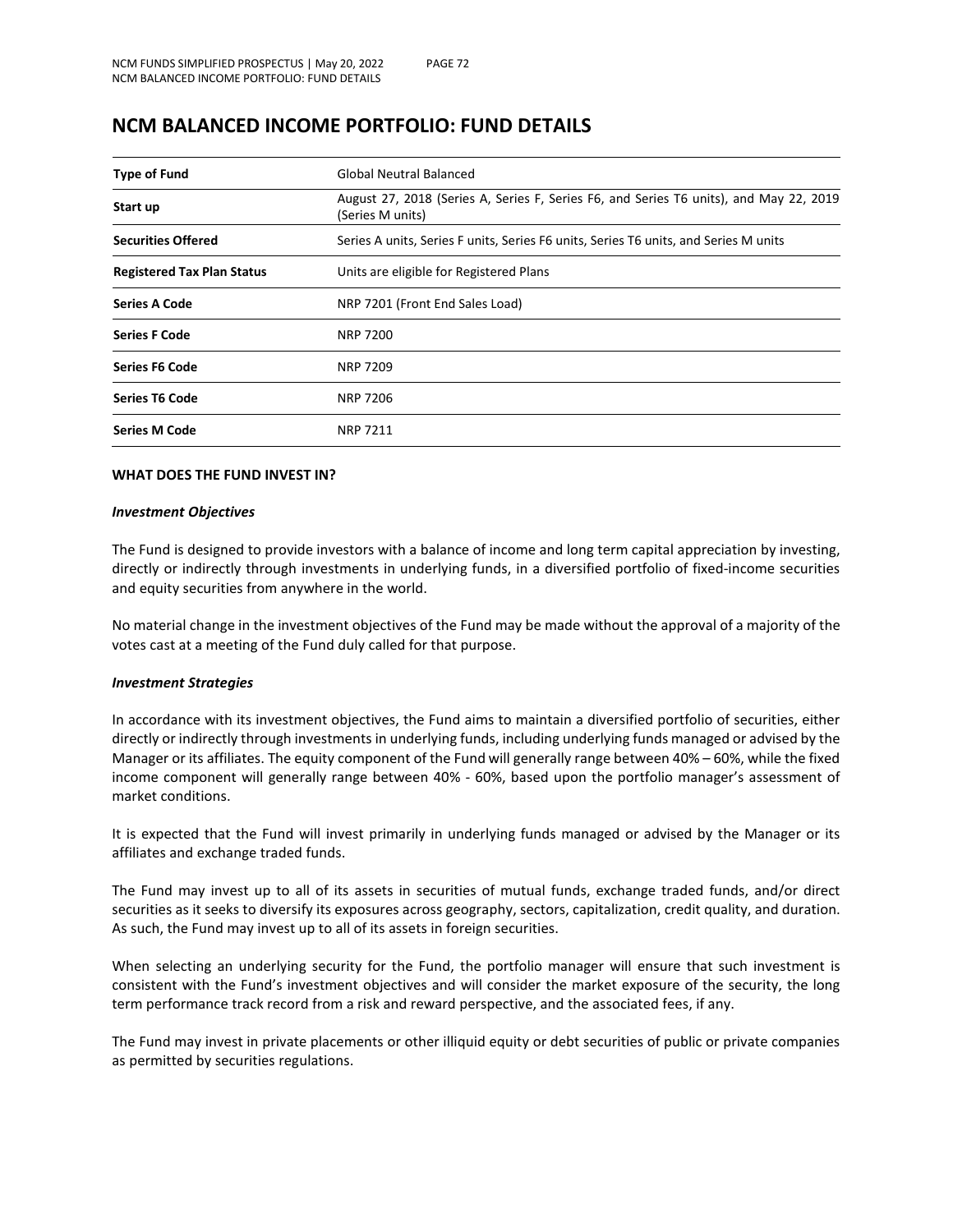The Fund may engage in a limited amount of short selling as well as in securities lending, repurchase, and reverse repurchase transactions. The Fund may also invest in derivatives (including forward contracts, calls, and puts) and in Horizons ETFs. These transactions will be used with the Fund's other investment strategies in a manner considered most appropriate to achieving the Fund's overall investment objectives and enhancing the Fund's returns. Please see *What Does the Fund Invest In?* on page 62 for more information.

From time to time, the weightings we select for the underlying securities may differ from the Fund's target asset allocation. We monitor the asset allocation of the Fund on a daily basis and generally will rebalance when we believe that it is strategically appropriate to do so. We may in our discretion perform rebalancing more frequently.

The Fund may depart from its investment objectives and/or investment strategies by temporarily investing all or a portion of its assets in cash or fixed income securities issued or guaranteed by a Canadian or U.S. government, government agency, or company to try to protect it during a market downturn or for other reasons.

## **WHAT ARE THE RISKS OF INVESTING IN THE FUND?**

Investment in the Fund is subject to all risks set forth under *What are the Risks of Investing in a Mutual Fund?* except for "Borrowing Risk", "Class Risk" and "Additional Risks Associated with Investing in ETF Series".

## *Significant Investor Risk*

As at April 30, 2022, one investor held approximately 10.2% of the NAV of the Fund. If this investor redeems a large amount of its units of the Fund, the Fund may be required to fund the redemption by selling securities at an inopportune time. This unexpected sale may have a negative impact on the performance of your investment.

#### **INVESTMENT RISK CLASSIFICATION**

The risk level of the Fund is **low**. Please see *Investment Risk Classification Method* on page 69 for more information.

Since the Fund does not have at least ten years of performance history, the following reference indices have been used to impute the return history for the remainder of the ten year period for which performance history is unavailable: 30% iBoxx USD Liquid Investment Grade Index, 15% FTSE Canada Universe Bond Index, 15% S&P/TSX Composite Total Return Index, 10% S&P 500 Total Return Index, 20% Morningstar Developed Markets Target Market Exposure NR USD, 5% S&P Global Infrastructure Total Return Index, and 5% iBoxx USD Liquid High Yield Index.

The iBoxx USD Liquid Investment Grade Index measures the performance of the USD investment grade corporate bond market, with a minimum three years to maturity. The FTSE Canada Universe Bond Index measures the performance of the broad Canadian investment grade bond market. The S&P/TSX Composite Total Return Index measures the broad performance of stocks listed on the TSX. The S&P 500 Total Return Index measures the performance of the broad U.S. economy through changes in the value of 500 stocks representing all major industries. The Morningstar Developed Markets Target Market Exposure NR USD measures the performance in USD of developed regional markets targeting the top 97% of stocks by market capitalization. The S&P Global Infrastructure Total Return Index measures the performance of 75 companies from around the world with the aim of representing diversified exposure to the infrastructure industry. The iBoxx USD Liquid High Yield Index measures the performance of the USD sub-investment grade corporate bond market, with a minimum of one year to maturity.

#### **WHO SHOULD INVEST IN THIS FUND?**

Based on the above investment risk classification, the Fund may be suitable for an investor with a low risk tolerance and a longer term investment horizon, seeking current income along with the potential for capital gains. Like most investments, past performance is not guaranteed and therefore, an investor must be willing to risk a loss.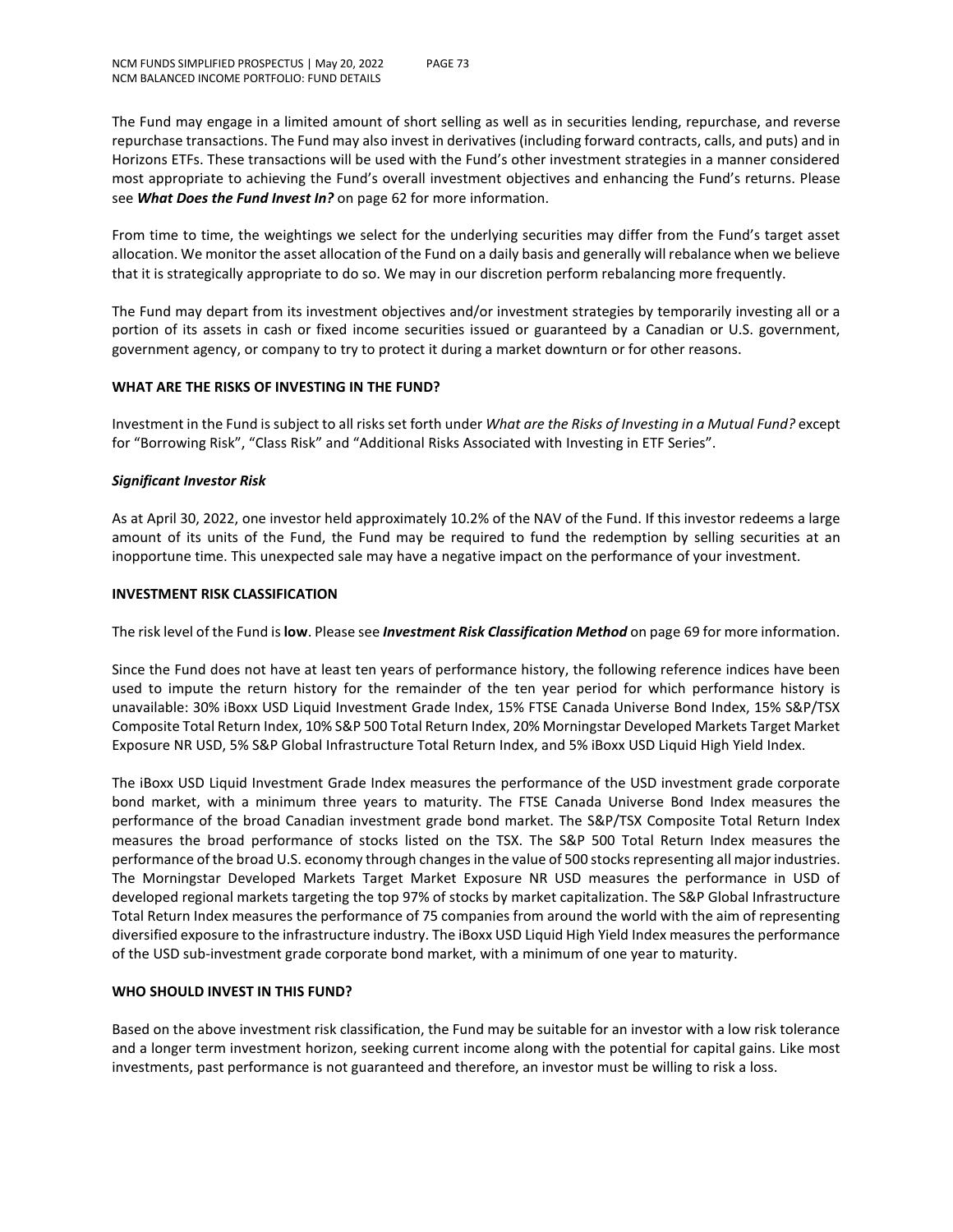## **DISTRIBUTION POLICY**

For Series A, Series F, and Series M units, distributions for the Fund, if any, are made once a year on or around the end of the calendar year or at the discretion of the Manager.

For Series F6 and Series T6 units, the Fund will make monthly distributions comprised of a return of capital and/or net income on or around the end of each month. A return of capital distribution is not taxable but reduces the adjusted cost base of your units. You should not confuse this cash flow distribution with the Fund's rate of return or yield. Please see *Income Tax Considerations* for more information.

#### **FUND EXPENSES INDIRECTLY BORNE BY INVESTORS**

| <b>Expenses Payable Over</b> | <b>One Year</b> | <b>Three Years</b> | <b>Five Years</b> | <b>Ten Years</b> |
|------------------------------|-----------------|--------------------|-------------------|------------------|
| Series A                     | \$25.17         | \$79.35            | \$139.09          | \$316.60         |
| Series F                     | \$14.49         | \$45.69            | \$80.09           | \$182.29         |
| Series F6                    | \$14.63         | \$46.11            | \$80.82           | \$183.97         |
| Series T6                    | \$24.66         | \$77.74            | \$136.27          | \$310.19         |
| Series M                     | \$4.91          | \$15.49            | \$27.15           | \$61.79          |

Please see *Fund Expenses Indirectly Borne by Investors* on page 70 for the required assumptions used in this table, which do not reflect the actual performance of the Fund.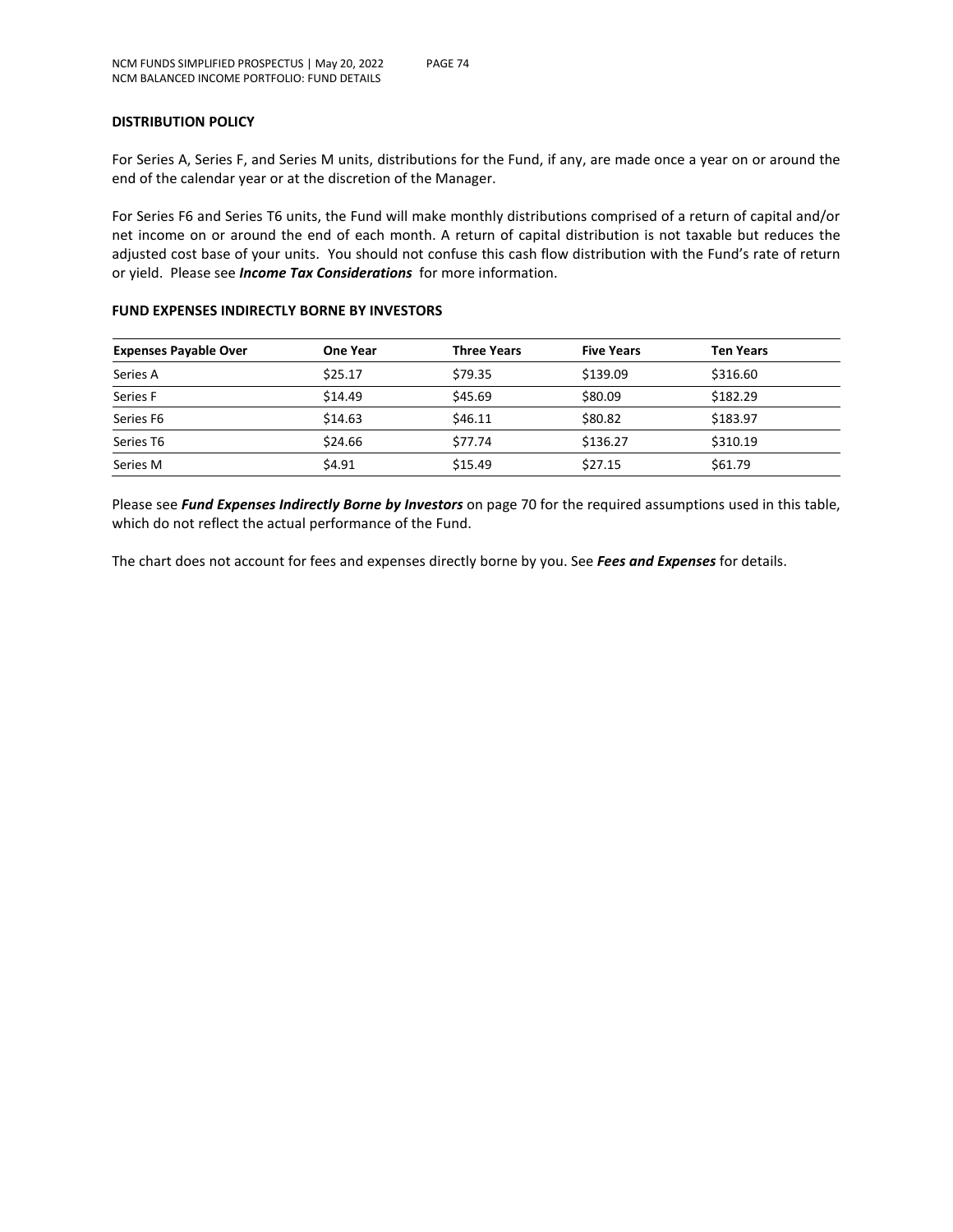## **NCM CONSERVATIVE INCOME PORTFOLIO: FUND DETAILS**

| <b>Type of Fund</b>               | Global Fixed Income Balanced                                                                               |  |  |
|-----------------------------------|------------------------------------------------------------------------------------------------------------|--|--|
| Start up                          | August 27, 2018 (Series A, Series F, Series F6, and Series T6 units), and May 22, 2019<br>(Series M units) |  |  |
| <b>Securities Offered</b>         | Series A units, Series F units, Series F6 units, Series T6 units, and Series M units                       |  |  |
| <b>Registered Tax Plan Status</b> | Units are eligible for Registered Plans                                                                    |  |  |
| <b>Series A Code</b>              | NRP 7101 (Front End Sales Load)                                                                            |  |  |
| <b>Series F Code</b>              | <b>NRP 7100</b>                                                                                            |  |  |
| <b>Series F6 Code</b>             | NRP 7109                                                                                                   |  |  |
| <b>Series T6 Code</b>             | NRP 7106                                                                                                   |  |  |
| <b>Series M Code</b>              | <b>NRP 7111</b>                                                                                            |  |  |

#### **WHAT DOES THE FUND INVEST IN?**

#### *Investment Objectives*

The Fund is designed to provide investors with current income and the potential for capital preservation by investing, directly or indirectly through investments in underlying funds, in a diversified portfolio consisting primarily of fixedincome securities and to a lesser extent equity securities from anywhere in the world.

No material change in the investment objectives of the Fund may be made without the approval of a majority of the votes cast at a meeting of the Fund duly called for that purpose.

#### *Investment Strategies*

In accordance with its investment objectives, the Fund aims to maintain a diversified portfolio of securities, either directly or indirectly through investments in underlying funds, including underlying funds managed or advised by the Manager or its affiliates. The equity component of the Fund will generally range between 25% – 40%, while the fixed income component will generally range between 60% – 75%, based upon the portfolio manager's assessment of market conditions.

It is expected that the Fund will invest primarily in underlying funds managed or advised by the Manager or its affiliates and exchange traded funds.

The Fund may invest up to all of its assets in securities of mutual funds, exchange traded funds, and/or direct securities as it seeks to diversify its exposures across geography, sectors, capitalization, credit quality, and duration. As such, the Fund may invest up to all of its assets in foreign securities.

When selecting an underlying security for the Fund, the portfolio manager will aim to ensure that such investment is consistent with the Fund's investment objectives and will consider the market exposure of the security, the long term performance track record from a risk and reward perspective, and the associated fees, if any.

The Fund may invest in private placements or other illiquid equity or debt securities of public or private companies as permitted by securities regulations.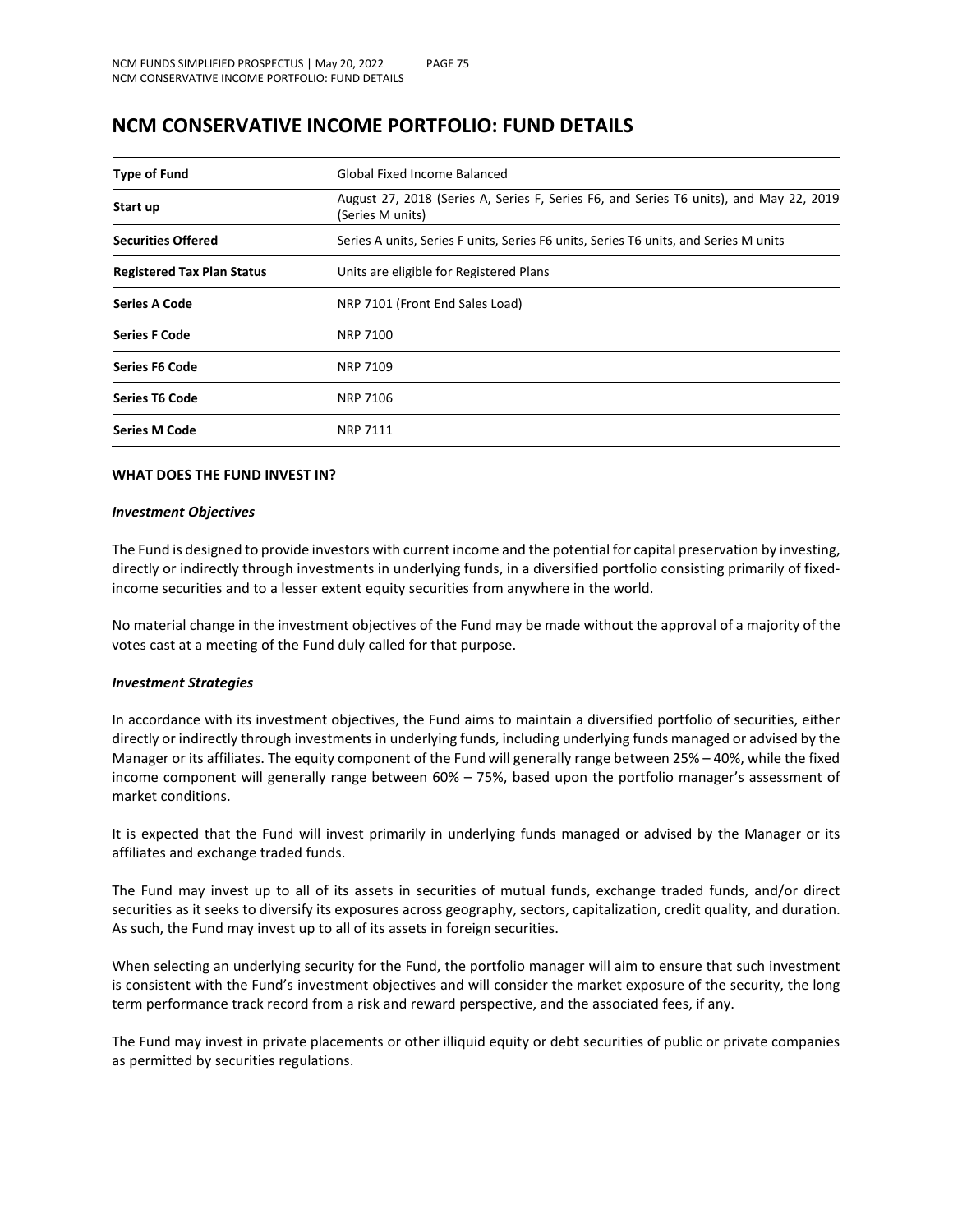The Fund may engage in a limited amount of short selling as well as in securities lending, repurchase, and reverse repurchase transactions. The Fund may also invest in derivatives (including forward contracts, calls and puts) and in Horizons ETFs. These transactions will be used with the Fund's other investment strategies in a manner considered most appropriate to achieving the Fund's overall investment objectives and enhancing the Fund's returns. Please see *What Does the Fund Invest In?* on page 62 for more information.

From time to time, the weightings we select for the underlying securities may differ from the Fund's target asset allocation. We monitor the asset allocation of the Fund on a daily basis and generally will rebalance when we believe that it is strategically appropriate to do so. We may in our discretion perform rebalancing more frequently.

The Fund may depart from its investment objectives and/or investment strategies by temporarily investing all or a portion of its assets in cash or fixed income securities issued or guaranteed by a Canadian or U.S. government, government agency, or company to try to protect it during a market downturn or for other reasons.

## **WHAT ARE THE RISKS OF INVESTING IN THE FUND?**

Investment in the Fund is subject to all risks set forth under *What are the Risks of Investing in a Mutual Fund?* except for "Borrowing Risk", "Class Risk" and "Additional Risks Associated with Investing in ETF Series".

## **INVESTMENT RISK CLASSIFICATION**

The risk level of the Fund is **low**. Please see *Investment Risk Classification Method* on page 69 for more information.

Since the Fund does not have at least ten years of performance history, the following reference indices have been used to impute the return history for the remainder of the ten year period for which performance history is unavailable: 40% iBoxx USD Liquid Investment Grade Index, 20% FTSE Canada Universe Bond Index, 12.5% S&P/TSX Composite Total Return Index, 7.5% S&P 500 Total Return Index, 12.5% Morningstar Developed Markets Target Market Exposure NR USD, 2.5% S&P Global Infrastructure Total Return Index, and 5% iBoxx USD Liquid High Yield Index.

The iBoxx USD Liquid Investment Grade Index measures the performance of the USD investment grade corporate bond market, with a minimum three years to maturity. The FTSE Canada Universe Bond Index measures the performance of the broad Canadian investment grade bond market. The S&P/TSX Composite Total Return Index measures the broad performance of stocks listed on the TSX. The S&P 500 Total Return Index measures the performance of the broad U.S. economy through changes in the value of 500 stocks representing all major industries. The Morningstar Developed Markets Target Market Exposure NR USD measures the performance in USD of developed regional markets targeting the top 97% of stocks by market capitalization. The S&P Global Infrastructure Total Return Index measures the performance of 75 companies from around the world with the aim of representing diversified exposure to the infrastructure industry. The iBoxx USD Liquid High Yield Index measures the performance of the USD sub-investment grade corporate bond market, with a minimum of one year to maturity.

#### **WHO SHOULD INVEST IN THIS FUND?**

Based on the above investment risk classification, the Fund may be suitable for an investor with a low risk tolerance and a longer term investment horizon, seeking current income along with the potential for capital gains. Like most investments, past performance is not guaranteed and therefore, an investor must be willing to risk a loss.

## **DISTRIBUTION POLICY**

For Series A, Series F, and Series M units, distributions for the Fund, if any, are made once a year on or around the end of the calendar year or at the discretion of the Manager.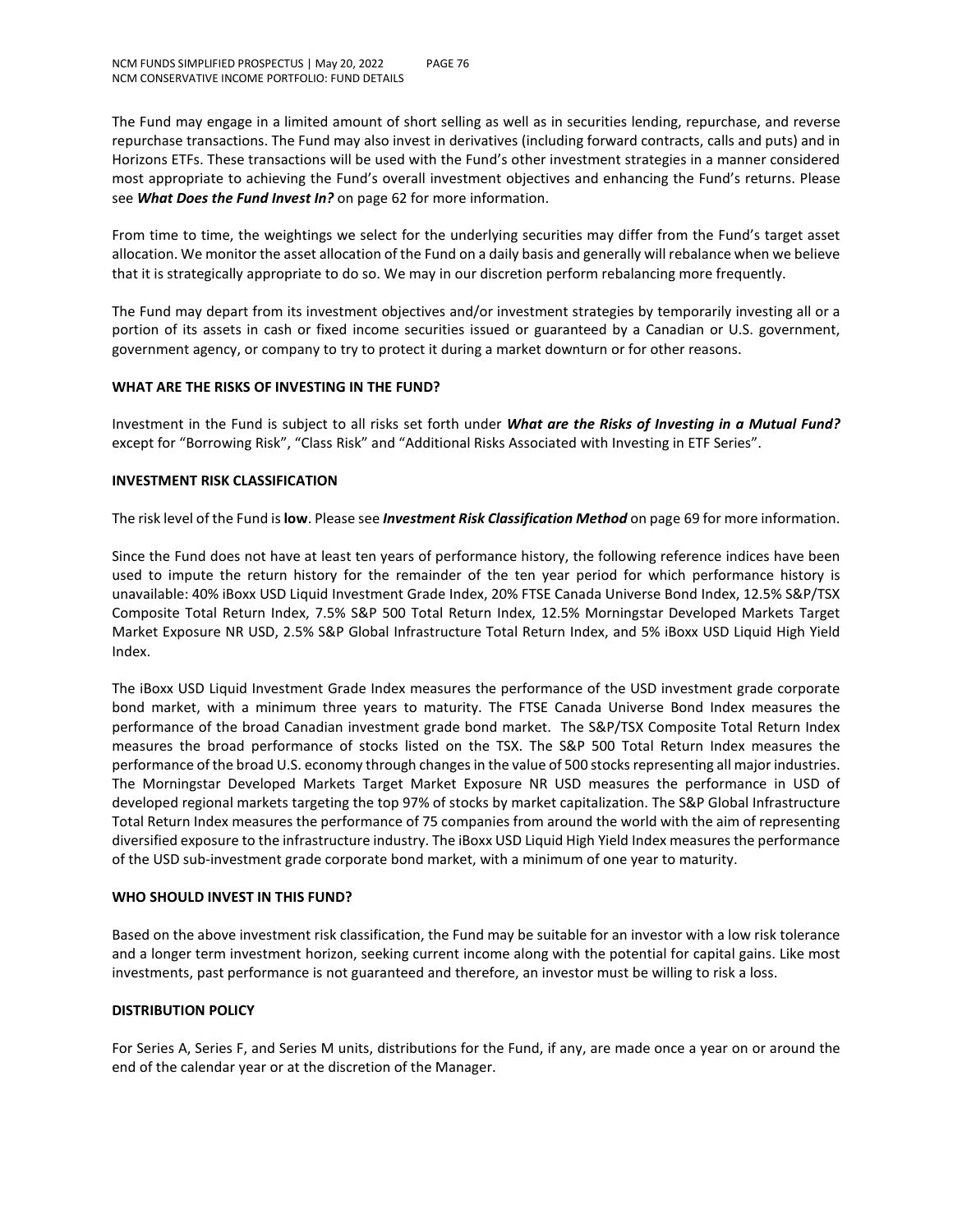For Series F6 and Series T6 units, the Fund will make monthly distributions comprised of a return of capital and/or net income on or around the end of each month. A return of capital distribution is not taxable but reduces the adjusted cost base of your units. You should not confuse this cash flow distribution with the Fund's rate of return or yield. Please see *Income Tax Considerations* for more information.

| <b>Expenses Payable Over</b> | One Year | <b>Three Years</b> | <b>Five Years</b> | <b>Ten Years</b> |
|------------------------------|----------|--------------------|-------------------|------------------|
| Series A                     | \$25.62  | \$80.76            | \$141.56          | \$322.22         |
| Series F                     | \$13.97  | \$44.03            | \$77.18           | \$175.67         |
| Series F6                    | \$14.52  | \$45.76            | \$80.20           | \$182.57         |
| Series T6                    | \$24.99  | \$78.78            | \$138.09          | \$314.32         |
| Series M                     | \$5.45   | \$17.18            | \$30.12           | \$68.56          |

## **FUND EXPENSES INDIRECTLY BORNE BY INVESTORS**

Please see *Fund Expenses Indirectly Borne by Investors* on page 70 for the required assumptions used in this table, which do not reflect the actual performance of the Fund.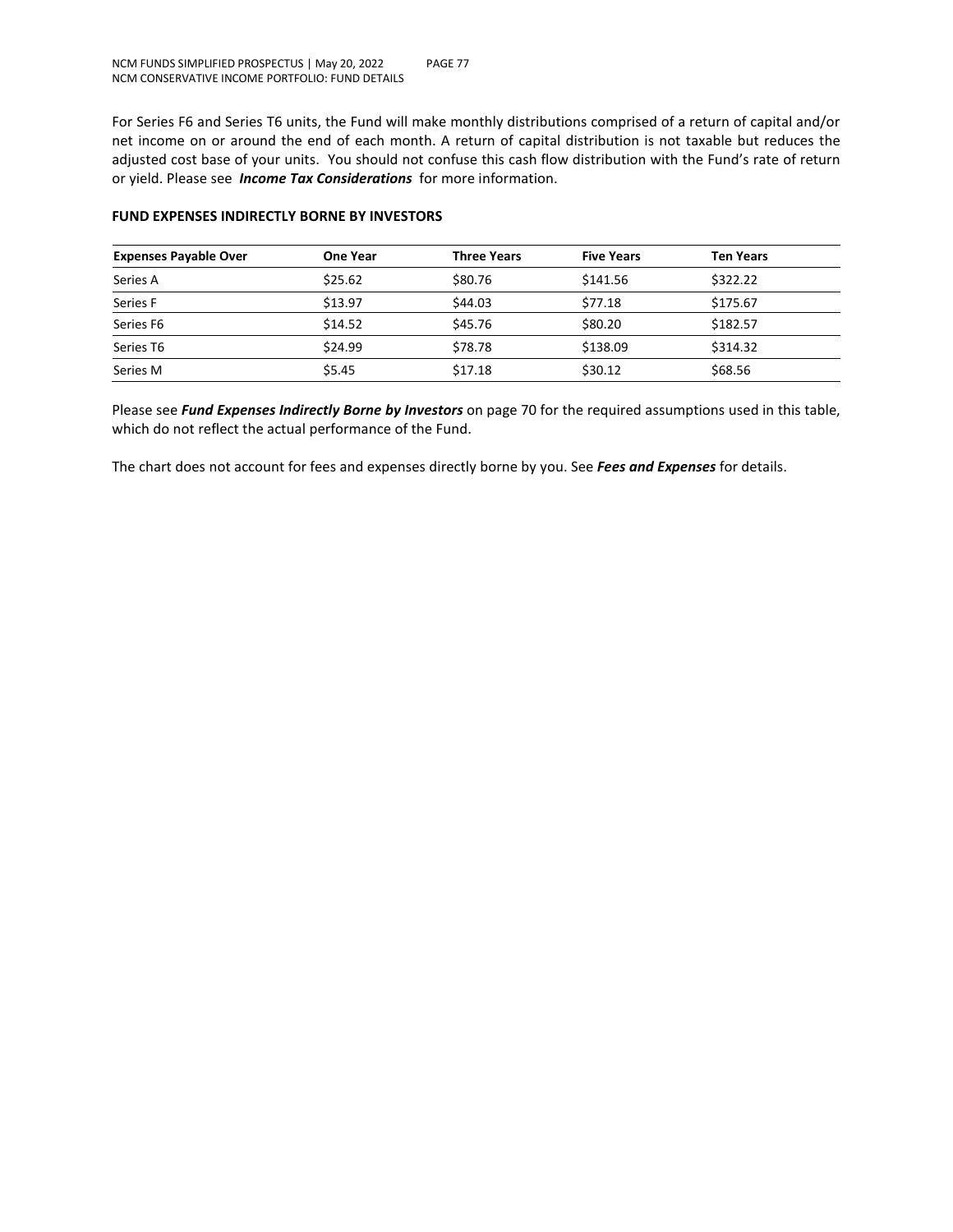| <b>Type of Fund</b>               | <b>Global Equity Balanced</b>                                                                              |  |  |
|-----------------------------------|------------------------------------------------------------------------------------------------------------|--|--|
| Start up                          | August 27, 2018 (Series A, Series F, Series F6, and Series T6 units), and May 22, 2019<br>(Series M units) |  |  |
| <b>Securities Offered</b>         | Series A units, Series F units, Series F6 units, Series T6 units, and Series M units                       |  |  |
| <b>Registered Tax Plan Status</b> | Units are eligible for Registered Plans                                                                    |  |  |
| Series A Code                     | NRP 7301 (Front End Sales Load)                                                                            |  |  |
| <b>Series F Code</b>              | <b>NRP 7300</b>                                                                                            |  |  |
| <b>Series F6 Code</b>             | <b>NRP 7309</b>                                                                                            |  |  |
| <b>Series T6 Code</b>             | <b>NRP 7306</b>                                                                                            |  |  |
| <b>Series M Code</b>              | <b>NRP 7311</b>                                                                                            |  |  |

## **NCM GROWTH AND INCOME PORTFOLIO: FUND DETAILS**

#### **WHAT DOES THE FUND INVEST IN?**

#### *Investment Objectives*

The Fund is designed to provide investors with long term capital appreciation and some current income by investing, directly or indirectly through investments in underlying funds, in a diversified portfolio of equity securities and fixedincome securities from anywhere in the world.

No material change in the investment objectives of the Fund may be made without the approval of a majority of the votes cast at a meeting of the Fund duly called for that purpose.

#### *Investment Strategies*

In accordance with its investment objectives, the Fund aims to maintain a diversified portfolio of securities, either directly or indirectly through investments in underlying funds, including underlying funds managed or advised by the Manager or its affiliates. The equity component of the Fund will generally range between 60% – 75%, while the fixed income component will generally range between 25% – 40%, based upon the portfolio manager's assessment of market conditions.

It is expected that the Fund will invest primarily in underlying funds managed or advised by the Manager or its affiliates and exchange traded funds.

The Fund may invest up to all of its assets in securities of mutual funds, exchange traded funds and/or direct securities as it seeks to diversify its exposures across geography, sectors, capitalization, credit quality, and duration. As such, the Fund may invest up to all of its assets in foreign securities.

When selecting an underlying security for the Fund, the portfolio manager will aim to ensure that such investment is consistent with the Fund's investment objectives and will consider the market exposure of the security, the long term performance track record from a risk and reward perspective, and the associated fees, if any.

The Fund may invest in private placements or other illiquid equity or debt securities of public or private companies as permitted by securities regulations.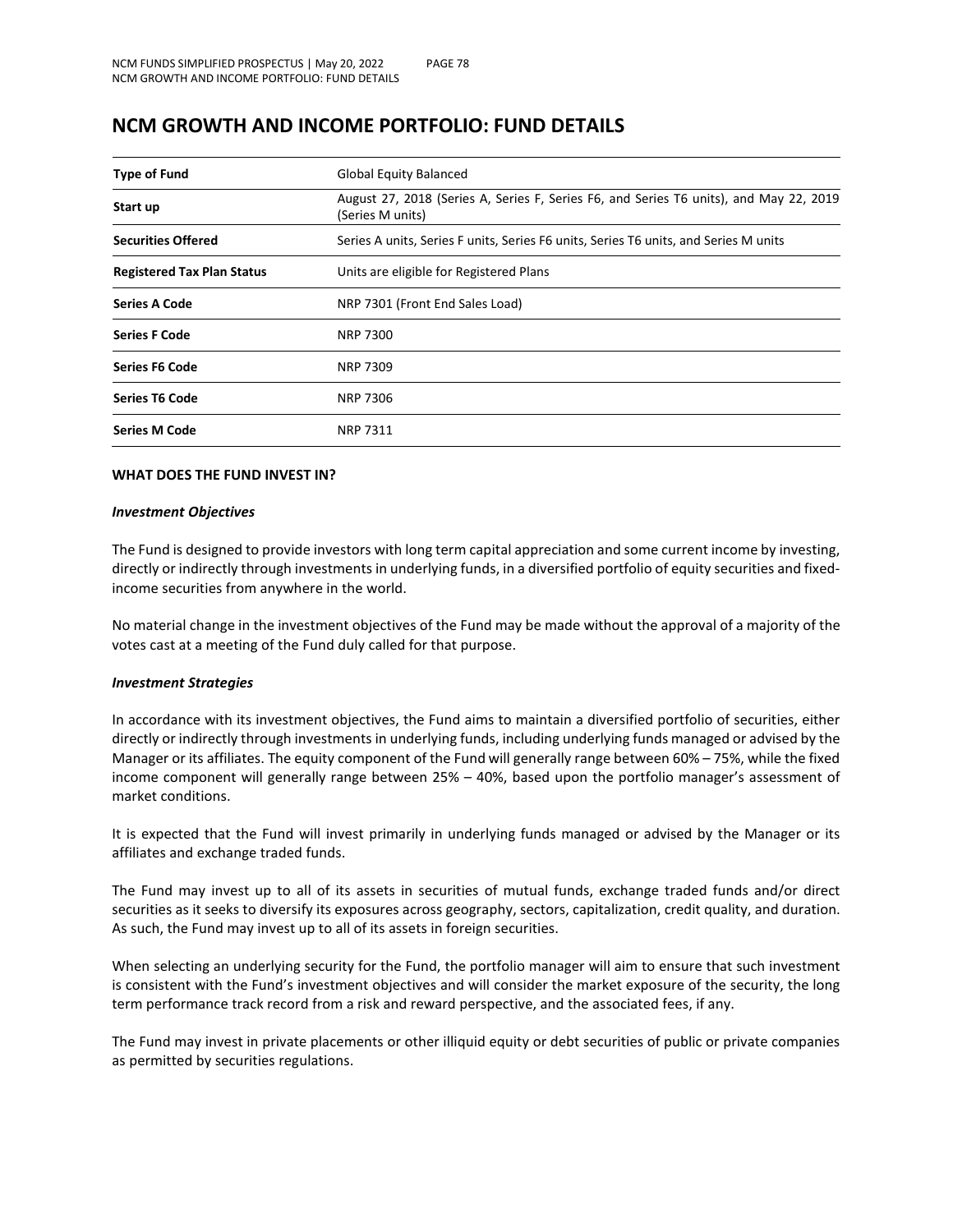The Fund may engage in a limited amount of short selling as well as in securities lending, repurchase, and reverse repurchase transactions. The Fund may also invest in derivatives (including forward contracts, calls, and puts) and in Horizons ETFs. These transactions will be used with the Fund's other investment strategies in a manner considered most appropriate to achieving the Fund's overall investment objectives and enhancing the Fund's returns. Please see *What Does the Fund Invest In?* on page 62 for more information.

From time to time, the weightings we select for the underlying securities may differ from the Fund's target asset allocation. We monitor the asset allocation of the Fund on a daily basis and generally will rebalance when we believe that it is strategically appropriate to do so. We may in our discretion perform rebalancing more frequently.

The Fund may depart from its investment objectives and/or investment strategies by temporarily investing all or a portion of its assets in cash or fixed income securities issued or guaranteed by a Canadian or U.S. government, government agency, or company to try to protect it during a market downturn or for other reasons.

## **WHAT ARE THE RISKS OF INVESTING IN THE FUND?**

Investment in the Fund is subject to all risks set forth under *What are the Risks of Investing in a Mutual Fund?* except for "Borrowing Risk", "Class Risk" and "Additional Risks Associated with Investing in ETF Series".

## **INVESTMENT RISK CLASSIFICATION**

The risk level of the Fund is **low**. Please see *Investment Risk Classification Method* on page 69 for more information.

Since the Fund does not have at least ten years of performance history, the following reference indices have been used to impute the return history for the remainder of the ten year period for which performance history is unavailable: 17.5% iBoxx USD Liquid Investment Grade Index, 12.5% FTSE Canada Universe Bond Index, 22.5% S&P/TSX Composite Total Return Index, 12.5% S&P 500 Total Return Index, 25% Morningstar Developed Markets Target Market Exposure NR USD, and 5% S&P Global Infrastructure Total Return Index, and 5% iBoxx USD Liquid High Yield Index.

The iBoxx USD Liquid Investment Grade Index measures the performance of the USD investment grade corporate bond market, with a minimum three years to maturity. The FTSE Canada Universe Bond Index measures the performance of the broad Canadian investment grade bond market. The S&P/TSX Composite Total Return Index measures the broad performance of stocks listed on the TSX. The S&P 500 Total Return Index measures the performance of the broad U.S. economy through changes in the value of 500 stocks representing all major industries. The Morningstar Developed Markets Target Market Exposure NR USD measures the performance in USD of developed regional markets targeting the top 97% of stocks by market capitalization. The S&P Global Infrastructure Total Return Index measures the performance of 75 companies from around the world with the aim of representing diversified exposure to the infrastructure industry. The iBoxx USD Liquid High Yield Index measures the performance of the USD sub-investment grade corporate bond market, with a minimum of one year to maturity.

#### **WHO SHOULD INVEST IN THIS FUND?**

Based on the above investment risk classification, the Fund may be suitable for an investor with a low risk tolerance and a longer term investment horizon, seeking a combination of capital gains potential and current income. Like most investments, past performance is not guaranteed and therefore, an investor must be willing to risk a loss.

#### **DISTRIBUTION POLICY**

For Series A, Series F, and Series M units, distributions for the Fund, if any, are made once a year on or around the end of the calendar year or at the discretion of the Manager.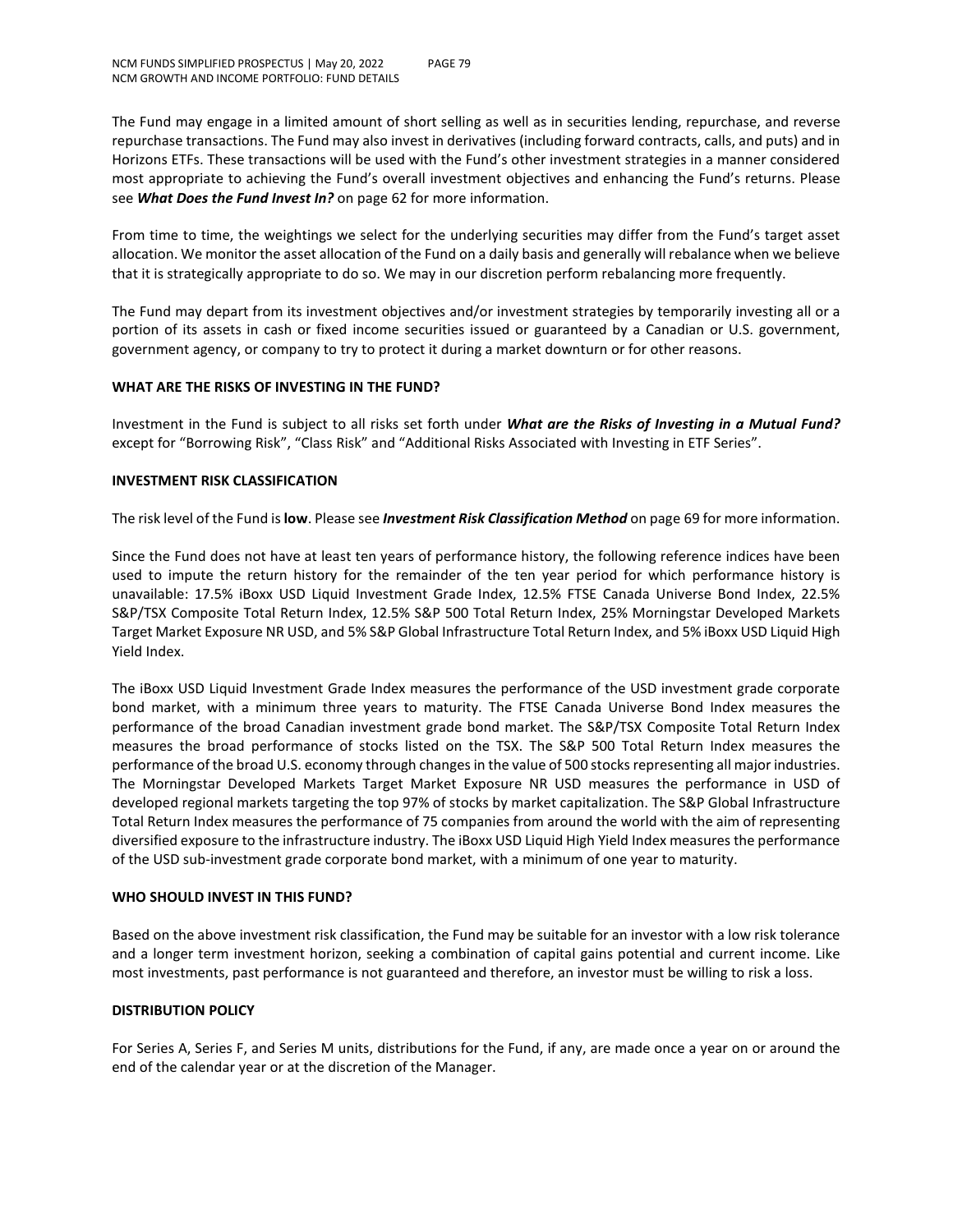For Series F6 and Series T6 units, the Fund will make monthly distributions comprised of a return of capital and/or net income on or around the end of each month. A return of capital distribution is not taxable but reduces the adjusted cost base of your units. You should not confuse this cash flow distribution with the Fund's rate of return or yield. Please see *Income Tax Considerations* for more information.

| <b>Expenses Payable Over</b> | One Year | <b>Three Years</b> | <b>Five Years</b> | <b>Ten Years</b> |  |
|------------------------------|----------|--------------------|-------------------|------------------|--|
| Series A                     | \$26.36  | \$83.09            | \$145.63          | \$331.50         |  |
| Series F                     | \$15.02  | \$47.36            | \$83.01           | \$188.97         |  |
| Series F6                    | \$15.49  | \$48.83            | \$85.59           | \$194.84         |  |
| Series T6                    | \$25.56  | \$80.57            | \$141.21          | \$321.45         |  |
| Series M                     | \$5.38   | \$16.96            | \$29.73           | \$67.67          |  |

## **FUND EXPENSES INDIRECTLY BORNE BY INVESTORS**

Please see *Fund Expenses Indirectly Borne by Investors* on page 70 for the required assumptions used in this table, which do not reflect the actual performance of the Fund.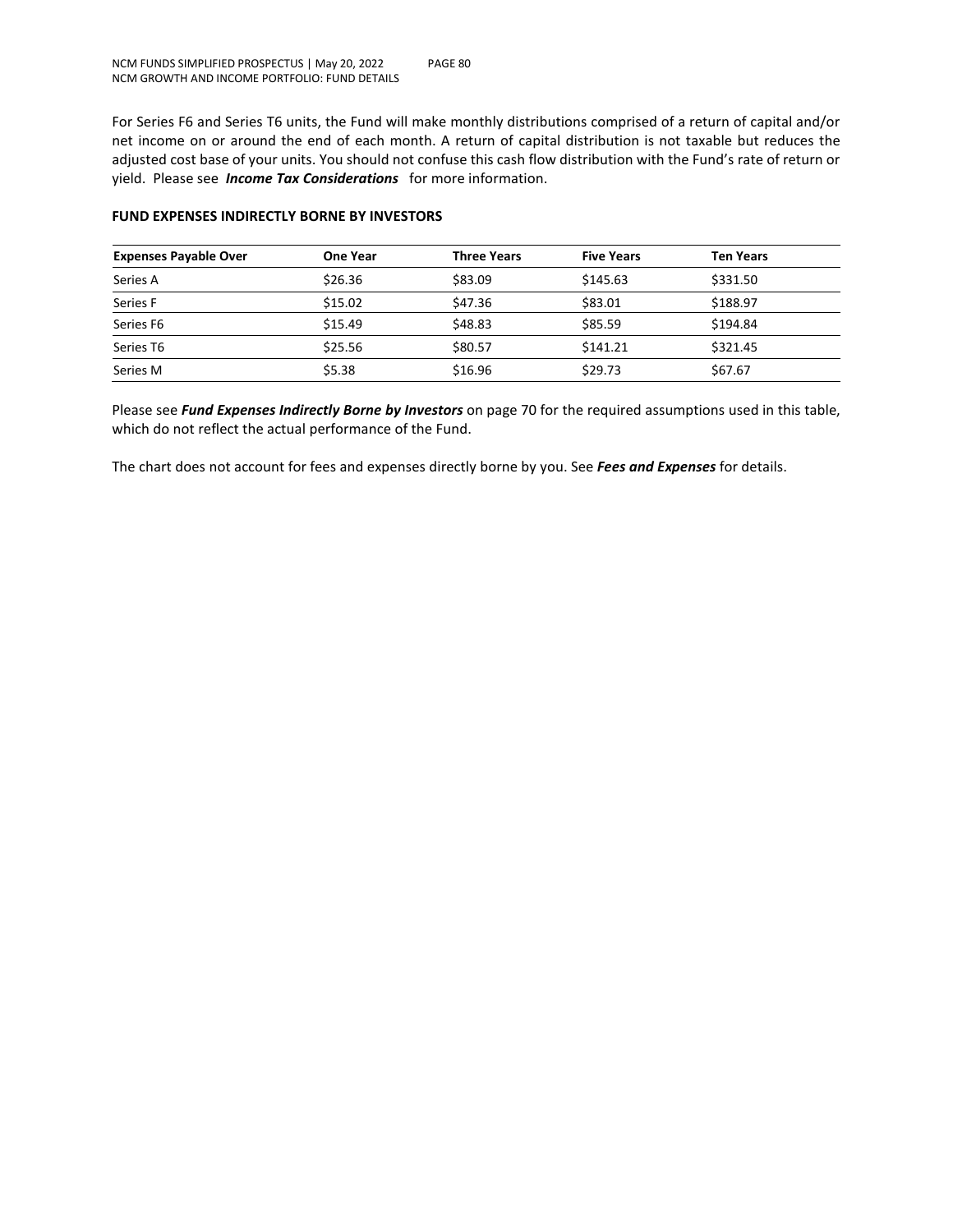## **NCM DIVIDEND CHAMPIONS: FUND DETAILS**

| <b>Type of Fund</b>               | Canadian Focused Equity                                                                                                                                                                                       |  |
|-----------------------------------|---------------------------------------------------------------------------------------------------------------------------------------------------------------------------------------------------------------|--|
| Start up                          | April 12, 2000 (Series A units) (prior to this date and commencing May, 1997, the Fund<br>was a private mutual fund), July 6, 2015 (Series F units), and on or about May 20, 2022<br>(Series AA and FF units) |  |
| <b>Securities Offered</b>         | Series A units, Series AA units, Series F units and Series FF units                                                                                                                                           |  |
| <b>Registered Tax Plan Status</b> | Units are eligible for Registered Plans                                                                                                                                                                       |  |
| <b>Status</b>                     | Closed (initially closed March 1, 2005; temporarily reopened from May 22, 2015 until<br>December 31, 2015). The Fund was re-opened in respect of Series A and Series F units<br>on November 9, 2020.          |  |
| <b>Series A Code</b>              | NRP 101 (Front End Sales Load)                                                                                                                                                                                |  |
| Series AA Code                    | NRP 110                                                                                                                                                                                                       |  |
| <b>Series F Code</b>              | NRP 100                                                                                                                                                                                                       |  |
| <b>Series FF Code</b>             | <b>NRP 111</b>                                                                                                                                                                                                |  |

#### **WHAT DOES THE FUND INVEST IN?**

#### *Investment Objectives*

The Fund is designed to achieve long-term capital appreciation and consistent income by investing in equity securities of all market capitalization issuers. The portfolio may consist of all types of equity and debt obligations of issuers in Canada and the United States that may or may not be listed for trading upon the facilities of stock exchanges or other organized and regulated trading facilities in Canada and the United States. Assets of the Fund may also be invested in debt obligations or held in cash to the extent that economic, market, or other conditions make it appropriate.

No material change in the investment objectives of the Fund may be made without the approval of a majority of the votes cast at a meeting of the Fund duly called for that purpose.

#### *Investment Strategies*

The Fund invests in a combination of securities including but not limited to government and corporate bonds, short term debt instruments, convertible securities (including convertible bonds and warrants), income trust units, and rights, as well as common and preferred shares. These securities are primarily Canadian, but may also, as market opportunities dictate, include U.S. securities as well. The proportions of the different securities in the Fund's portfolio will vary from time to time based upon the portfolio manager's assessment of market conditions.

The Fund uses a value approach to investments as a primary method to securities selection. This means searching for superior long-term earnings and/or cash flow per share growth companies exhibiting a strong position in the markets in which they operate, quality management, and balance sheet strength. This analysis is supplemented by quantitative techniques that examine movements in general market trends as well as trends in earnings and the price of securities.

Pending the selection and purchase of suitable investments and the payment of expenses or other anticipated distributions, a portion of the assets of the Fund may be held in cash. In addition, during periods in which the portfolio manager believes that market conditions make it advisable, the portfolio manager may reduce the Fund's holdings of investments and hold a portion of the Fund's assets in cash. Such cash balances will be held on deposit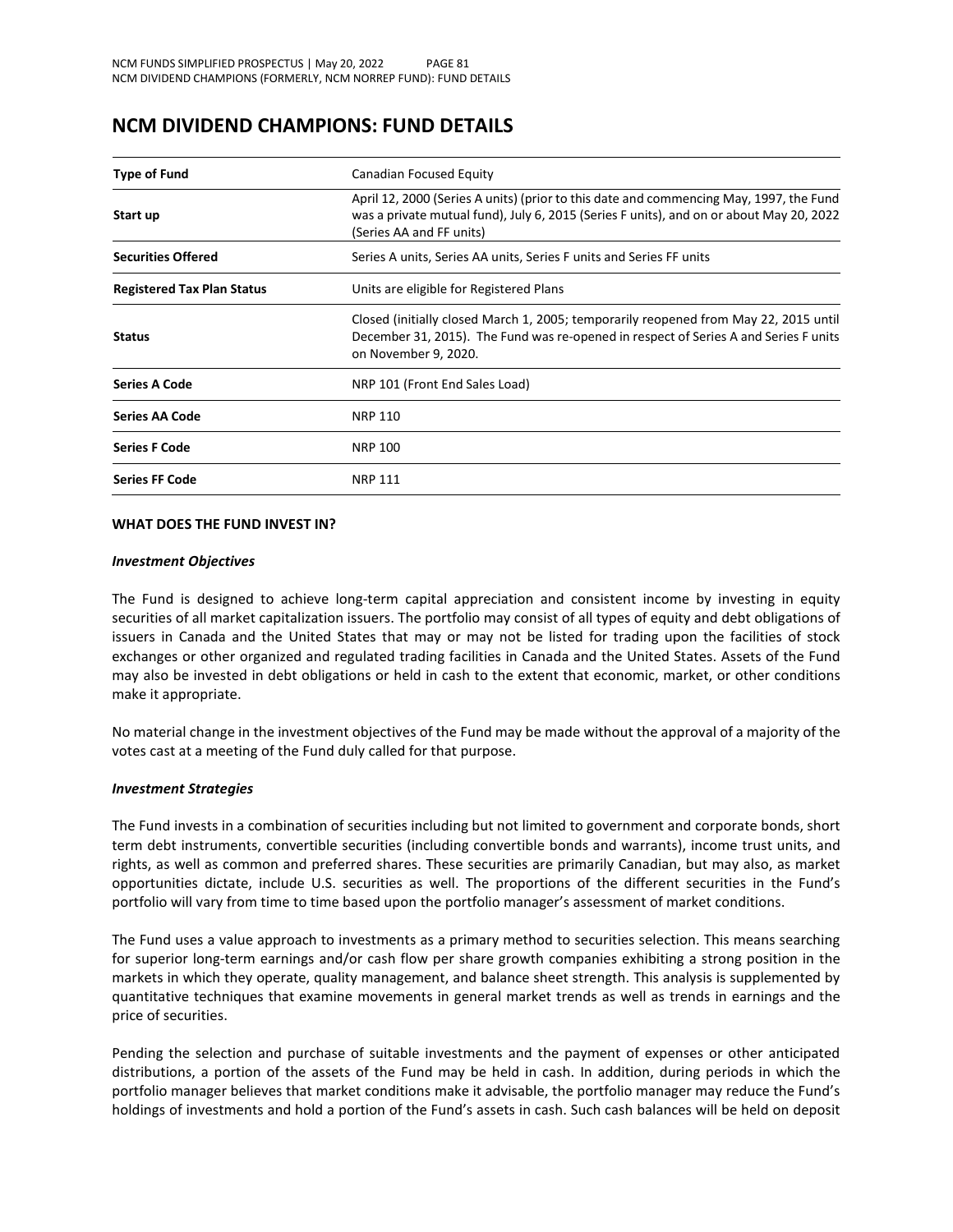in cash accounts at any Canadian bank or trust company or may be invested in short term investment funds or guaranteed investment certificates.

The Fund may engage in a limited amount of short selling as well as in securities lending, repurchase, and reverse repurchase transactions. The Fund may also invest in derivatives (including forward contracts, calls, and puts) and in Horizons ETFs. These transactions will be used with the Fund's other investment strategies in a manner considered most appropriate to achieving the Fund's overall investment objectives and enhancing the Fund's returns. Please see *What Does the Fund Invest In?* on page 62 for more information.

The Fund may depart from its investment objectives and/or investment strategies by temporarily investing all or a portion of its assets in cash or fixed income securities issued or guaranteed by a Canadian or U.S. government, government agency, or company to try to protect it during a market downturn or for other reasons.

## **WHAT ARE THE RISKS OF INVESTING IN THE FUND?**

Investment in the Fund is subject to all risks set forth under *What are the Risks of Investing in a Mutual Fund?* except for "Borrowing Risk", "Class Risk" and "Additional Risks Associated with Investing in ETF Series".

## *Significant Investor Risk*

As at April 30, 2022, one investor held approximately 39.3% of the NAV of the Fund. If this investor redeems a large amount of its units of the Fund, the Fund may be required to fund the redemption by selling securities at an inopportune time. This unexpected sale may have a negative impact on the performance of your investment.

#### **INVESTMENT RISK CLASSIFICATION**

The risk level of the Fund is **medium**. Please see *Investment Risk Classification Method* on page 69 for more information.

As the Fund changed its investment objectives effective as of November 9, 2020, and does not have at least ten years of performance history in respect of its current investment objectives, the following reference indices have been used to impute the return history for the remainder of the ten year period for which performance history is unavailable: 70% S&P/TSX Total Return Index, 30% S&P 500 Total Return Index.

The S&P/TSX Composite Total Return Index measures the broad performance of stocks listed on the TSX. The S&P 500 Total Return Index measures the performance of the broad U.S. economy through changes in the value of 500 stocks representing all major industries.

#### **WHO SHOULD INVEST IN THIS FUND?**

Based on the above investment risk classification, the Fund may be suitable for only medium to high risk investors seeking long-term growth who can tolerate volatility. Like most investments, past performance is not guaranteed and therefore, an investor must be willing to risk a loss.

## **DISTRIBUTION POLICY**

Distributions for the Fund, if any, are made once a year on or around the end of the calendar year or at the discretion of the Manager.

Each year, NCM Dividend Champions intends to distribute a sufficient amount of its net income and net realized capital gains for the year to unitholders so that the Fund will not be liable for ordinary income tax. To the extent that the Fund has not otherwise distributed a sufficient amount of its net income or net capital gains, a distribution will be paid to unitholders at the end of the year and that distribution will be automatically reinvested in additional units.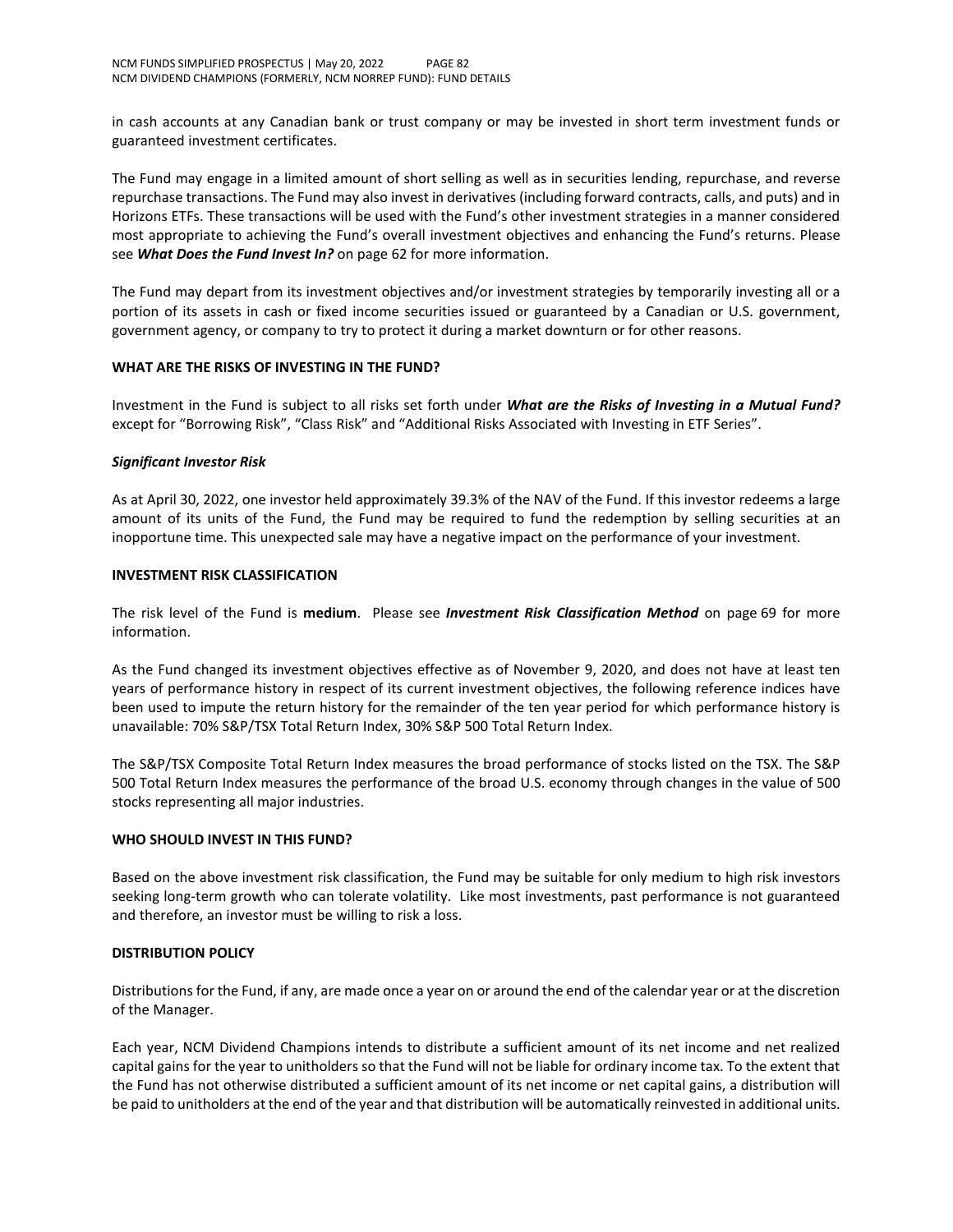## **FUND EXPENSES INDIRECTLY BORNE BY INVESTORS**

| <b>Expenses Payable Over</b> | <b>One Year</b> | <b>Three Years</b> | <b>Five Years</b> | <b>Ten Years</b> |
|------------------------------|-----------------|--------------------|-------------------|------------------|
| Series A                     | \$26.47         | \$83.44            | \$146.25          | \$332.91         |
| Series AA                    | n/a             | n/a                | n/a               | n/a              |
| Series F                     | \$16.02         | \$50.50            | \$88.51           | \$201.46         |
| Series FF                    | n/a             | n/a                | n/a               | n/a              |

Please see *Fund Expenses Indirectly Borne by Investors* on page 70 for the required assumptions used in this table, which do not reflect the actual performance of the Fund.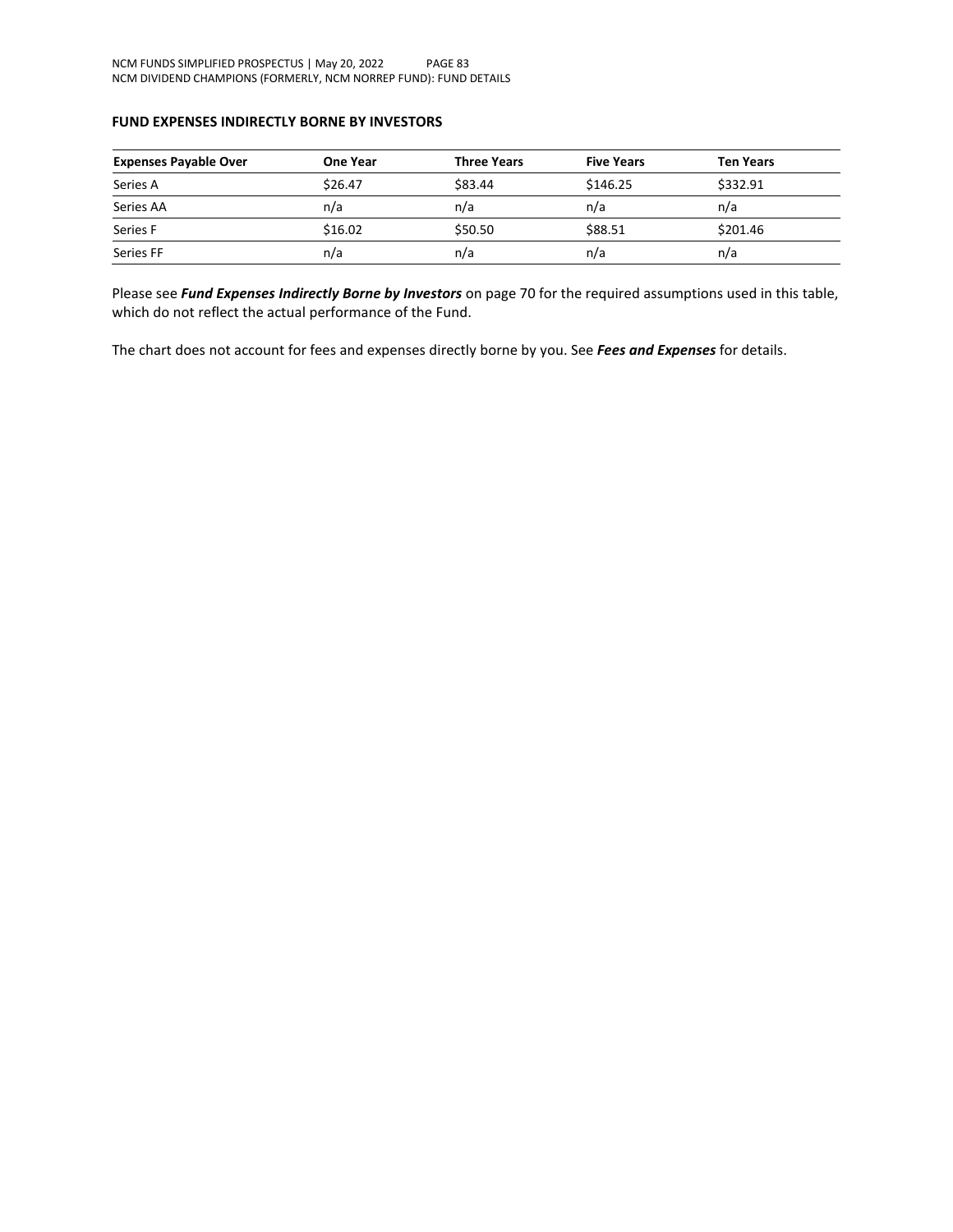## **NCM CORE INCOME FUND: FUND DETAILS**

| <b>Type of Fund</b>               | Short Term Fixed Income                                                                                                                                                                                                         |  |  |  |
|-----------------------------------|---------------------------------------------------------------------------------------------------------------------------------------------------------------------------------------------------------------------------------|--|--|--|
| Start up                          | September 16, 2011 (Series A and F Series units), April 3, 2013 (Series I units), May 14,<br>2014 (Series F (H) units), May 2, 2014 (Series A (H) units), August 27, 2018 (Series O units)<br>and May 19, 2021 (Series Z units) |  |  |  |
| <b>Securities Offered</b>         | Series A units, Series A (H) units, Series F units, Series F (H) units, Series I units, Series O<br>units and Series Z units                                                                                                    |  |  |  |
| <b>Registered Tax Plan Status</b> | Units are eligible for Registered Plans                                                                                                                                                                                         |  |  |  |
| <b>Series A Codes</b>             | NRP 1101 (Front End Sales Load)                                                                                                                                                                                                 |  |  |  |
| Series A (H) Code                 | NRP 1107 (Front End Sales Load)                                                                                                                                                                                                 |  |  |  |
| <b>Series F Code</b>              | NRP 1100                                                                                                                                                                                                                        |  |  |  |
| Series F (H) Code                 | <b>NRP 1108</b>                                                                                                                                                                                                                 |  |  |  |
| <b>Series I Code</b>              | <b>NRP 1105</b>                                                                                                                                                                                                                 |  |  |  |
| Series O Code                     | NRP 1103                                                                                                                                                                                                                        |  |  |  |
| <b>Series Z Code</b>              | <b>NRP 1177</b>                                                                                                                                                                                                                 |  |  |  |

## **WHAT DOES THE FUND INVEST IN?**

#### *Investment Objectives*

The Fund is designed to provide investors with capital preservation through a liquid portfolio comprised primarily of government and corporate debt securities targeting a level of income consistent with investments in Canadian fixed income securities. These securities are primarily from Canadian issuers but may also, as market opportunities dictate, include other global issuers subject to CIFSC limits. The portfolio may consist of all types of debt obligations of issuers that may or may not be listed for trading upon the facilities of stock exchanges or other organized and regulated trading facilities. Assets of the Fund may also be invested in equity and equity like securities or held in cash to the extent that economic, market, or other conditions make it appropriate.

No material change in the investment objectives of the Fund may be made without the approval of a majority of the votes cast at a meeting of the Fund duly called for that purpose.

#### *Investment Strategies*

The portfolio will primarily invest in government and corporate debt securities and loans of varying types.

#### *Government Bonds*

This category is comprised of government bonds (federal, provincial, state, municipal, etc.) of varying maturities.

#### *Investment Grade Bonds*

This category is comprised of corporate bonds rated BBB- and higher by Standard and Poor's or an equivalent bond rating service and having varying maturities.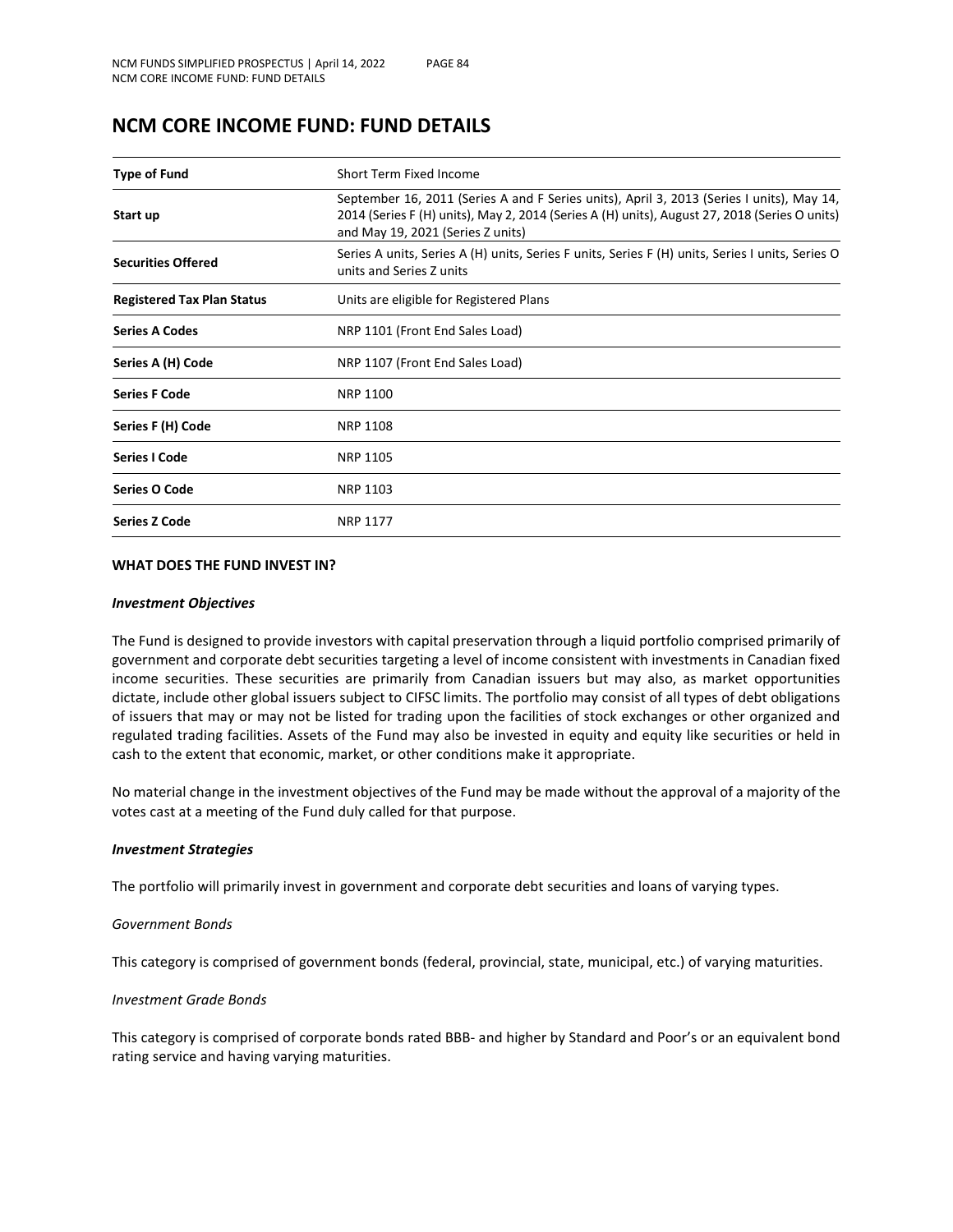#### *Floating Rate Senior Loans*

This category is comprised of floating rate, secured corporate term loans having varying maturities. Floating rate pricing is intended to provide the portfolio with interest rate protection in the event of rising rates.

## *High Yield Bonds*

This category is comprised of secured and unsecured corporate bonds rated BB+ and below by Standard and Poor's or an equivalent bond rating service and having varying maturities.

Corporate issues will be analyzed using a bottom-up approach to determine credit quality, risk of default, and valuation. The portfolio manager will target corporate issuers that it believes have any or all of the following: conservative management teams, strong business models, and high asset and/or cash flow coverage.

The Fund will invest at least 90% of its fixed income holdings in Canadian dollars with an average duration greater than 3.5 years and less than 9.0 years. The Fund may not invest more than 40% of the portfolio's holdings in high yield fixed income securities and the average credit quality of the portfolio as a whole must be BBB or equivalent rating or higher). Up to 30% of a Fund's assets may be held in Foreign Fixed Income products which will be treated as Canadian content provided that the currency exposure on those holdings is hedged to Canadian Dollars.

The portfolio manager will attempt to fully hedge against foreign exchange risk by holding forward contracts. The Fund offers Series A (H) units and Series F (H) units. The portfolio manager intends to hedge against movements of the Canadian dollar relative to the U.S. dollar. There can be no assurance the Series A (H) and Series F (H) will be hedged at all times or that that currency hedging technique will be successful. No material change in the hedging strategies employed in respect of Series A (H) units and Series F (H) units of the Fund may be made without the requisite approval of applicable unitholders at a meeting of the Fund duly called for that purpose.

Pending the selection and purchase of suitable investments and the payment of expenses or other anticipated distributions, a portion of the assets of the Fund may be held in cash. In addition, during periods in which the portfolio manager believes that market conditions make it advisable, the portfolio manager may reduce the Fund's holdings of investments and hold a portion of the Fund's assets in cash. Such cash balances will be held on deposit in cash accounts at any Canadian bank or trust company or may be invested in short term investment funds or guaranteed investment certificates.

The Fund may engage in securities lending, repurchase, and reverse repurchase transactions.

The Fund's portfolio turnover rate may exceed 70%. This may increase portfolio trading costs and taxable distributions and may therefore affect returns. Please see *Turnover Rate* for a discussion of the tax consequences to securityholders.

The Fund may depart from its investment objectives and/or investment strategies by temporarily investing all or a portion of its assets in cash or fixed income securities issued or guaranteed by a Canadian or U.S. government, government agency, or company to try to protect it during a market downturn or for other reasons.

## **WHAT ARE THE RISKS OF INVESTING IN THE FUND?**

Investment in the Fund is subject to all risks set forth under *Error! Reference source not found.* except for "Class Risk".

## *Significant Investor Risk*

As at April 30, 2022, two investors held approximately 13.5% and 13.4%, respectively, of the NAV of the Fund. If one or both of these investors redeem a large amount of their units of the Fund, the Fund may be required to fund the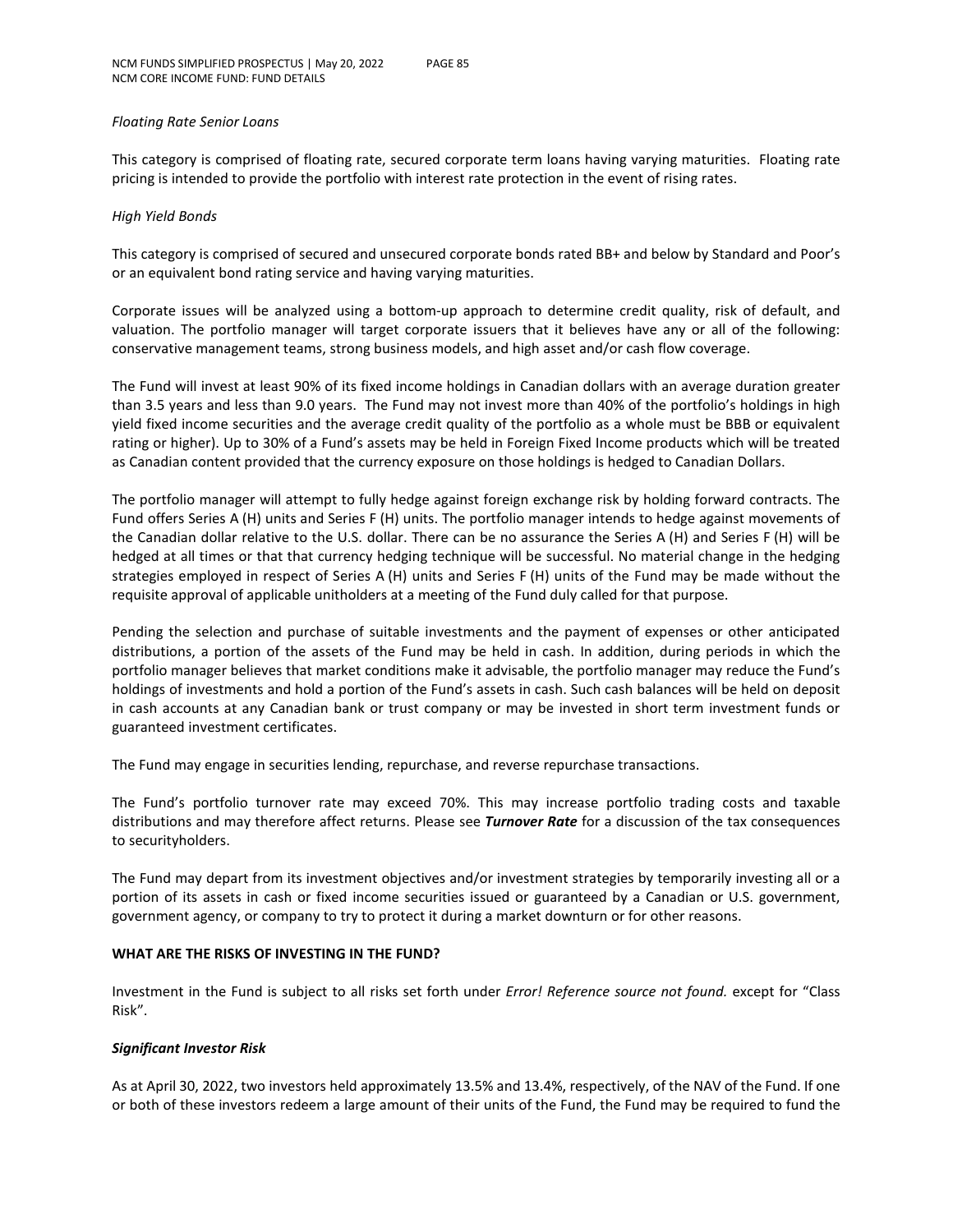redemption by selling securities at an inopportune time. This unexpected sale may have a negative impact on the performance of your investment.

## **INVESTMENT RISK CLASSIFICATION**

The risk level of the Fund is **low**. Please see *Investment Risk Classification Method* on page 69 for more information.

Since the Fund does not have at least ten years of performance history, the following reference indices have been used to impute the return history for the remainder of the ten year period for which performance history is unavailable: 70% FTSE Canada Universe Bond Total Return Index/30% FTSE Canada Investment Grade 1-5 Year Laddered Corporate Bond Total Return Index.

The FTSE Canada Universe Bond Index is designed to track the performance of bonds denominated in Canadian Dollars. Bonds must have an index rating of at least investment grade in order to be eligible for the index.

The FTSE Canada Investment Grade 1-5 Year Laddered Corporate Bond Total Return Index measures the return of a 1-5 year bond ladder in Investment Grade Corporate Bonds (rated BBB or higher).

## **WHO SHOULD INVEST IN THIS FUND?**

Based on the above investment risk classification, the Fund may be suitable for low risk investors seeking capital preservation and a highly liquid portfolio comprised primarily of government and corporate debt securities. Like most investments, past performance is not guaranteed and therefore, an investor must be willing to risk a loss.

#### **DISTRIBUTION POLICY**

Distributions for the Fund are paid monthly, on or around the end of each month, at the discretion of the Manager. Distributions paid in cash will be paid in the currency in which the investor bought the units.

Each year, NCM Core Income Fund intends to distribute a sufficient amount of its net income and net realized capital gains for the year to unitholders so that the Fund will not be liable for ordinary income tax. To the extent that the Fund has not otherwise distributed a sufficient amount of its net income or net capital gains, a distribution will be paid to unitholders at the end of the year and that distribution will be automatically reinvested in additional units.

| <b>Expenses Payable Over</b> | <b>One Year</b> | <b>Three Years</b> | <b>Five Years</b> | <b>Ten Years</b> |
|------------------------------|-----------------|--------------------|-------------------|------------------|
| Series A                     | \$24.10         | \$75.98            | \$133.17          | \$303.14         |
| Series A (H)                 | \$24.49         | \$77.22            | \$135.35          | \$308.10         |
| Series F                     | \$18.37         | \$57.91            | \$101.51          | \$231.07         |
| Series F (H)                 | \$17.72         | \$55.85            | \$97.89           | \$222.82         |
| Series I                     | \$9.55          | \$30.11            | \$52.78           | \$120.15         |
| Series O                     | \$9.69          | \$30.55            | \$53.55           | \$121.90         |
| Series Z                     | n/a             | n/a                | n/a               | n/a              |

#### **FUND EXPENSES INDIRECTLY BORNE BY INVESTORS**

This information has not been provided for Series Z because the series is new and has no historical fund expense information.

Please see *Fund Expenses Indirectly Borne by Investors* on page 70 for the required assumptions used in this table, which do not reflect the actual performance of the Fund.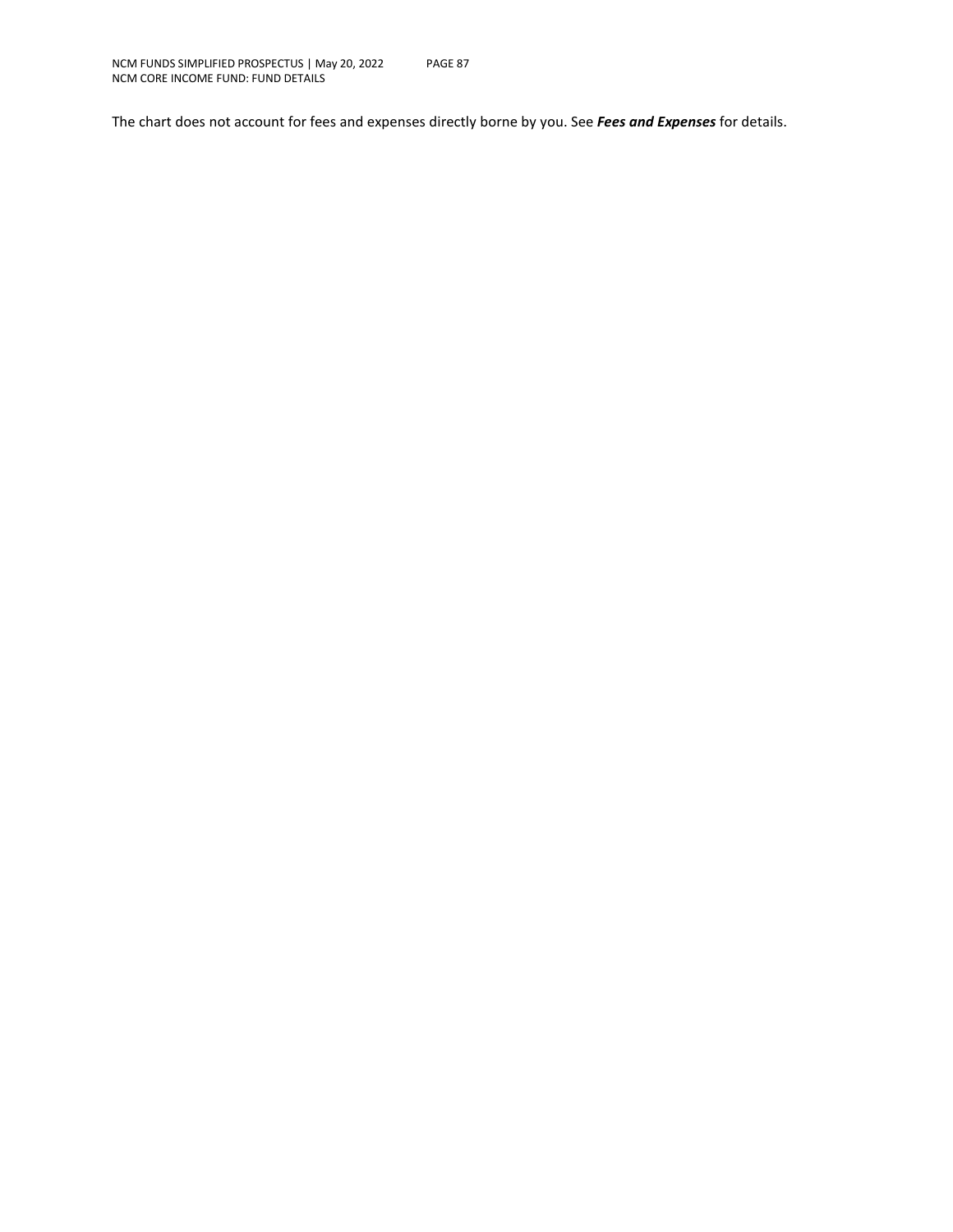# **NCM GLOBAL INCOME GROWTH CLASS OF NCM OPPORTUNITIES CORP.: FUND DETAILS**

| <b>Type of Fund</b>               | Global Equity Balanced                                                                                                                                        |  |  |
|-----------------------------------|---------------------------------------------------------------------------------------------------------------------------------------------------------------|--|--|
| Start up                          | May 31, 2011 (Series A and Series F shares), March 29, 2012 (Series I shares), December 11,<br>2017 (Series F6 shares), December 12, 2017 (Series T6 shares). |  |  |
| <b>Securities Offered</b>         | Series A shares, Series F shares, Series F6 shares, Series I shares and Series T6 shares                                                                      |  |  |
| <b>Registered Tax Plan Status</b> | Shares are eligible for Registered Plans                                                                                                                      |  |  |
| <b>Series A Codes</b>             | NRP 1001 (Front End Sales Load)<br>NRP 1002 (Low Load Deferred Sales Charge)                                                                                  |  |  |
| <b>Series F Code</b>              | NRP 1000                                                                                                                                                      |  |  |
| <b>Series F6 Code</b>             | NRP 1009                                                                                                                                                      |  |  |
| <b>Series I Code</b>              | <b>NRP 1005</b>                                                                                                                                               |  |  |
| <b>Series T6 Code</b>             | <b>NRP 1006</b>                                                                                                                                               |  |  |

## **WHAT DOES THE FUND INVEST IN?**

#### *Investment Objectives*

The Fund is designed to provide investors with a stable monthly stream of cash distributions, which shall be determined on an annual basis by the Manager, and the potential for long term capital appreciation by investing in small, mid, and large capitalization high yield securities. The portfolio may consist of all types of equity and debt obligations of issuers from around the world that may or may not be listed for trading upon the facilities of stock exchanges or other organized and regulated trading facilities. Assets of the Fund may also be held in cash to the extent that economic, market, or other conditions make it appropriate.

No material change in the investment objectives of the Fund may be made without the approval of a majority of the votes cast at a meeting of the Fund duly called for that purpose.

#### *Investment Strategies*

The Fund uses a value approach to high yield investments as a primary method to securities selection. This means searching for organizations that are able to maintain and grow their distributions. In addition we will look for factors such as superior long-term earnings and cash flow per share growth, organizations exhibiting a strong position in the markets in which they operate, quality management, and balance sheet strength. This analysis is supplemented by quantitative techniques, which identify potentially attractive securities based on attributes such as valuation, growth, and profitability, as well as trends in earnings and the price of securities.

Pending the selection and purchase of suitable investments and the payment of expenses or other anticipated distributions, a portion of the assets of the Fund may be held in cash. In addition, during periods in which the portfolio manager believes that market conditions make it advisable, the portfolio manager may reduce the Fund's holdings of investments and hold a portion of the Fund's assets in cash. Such cash balances will be held on deposit in cash accounts at any Canadian bank or trust company or may be invested in short term investment funds or guaranteed investment certificates.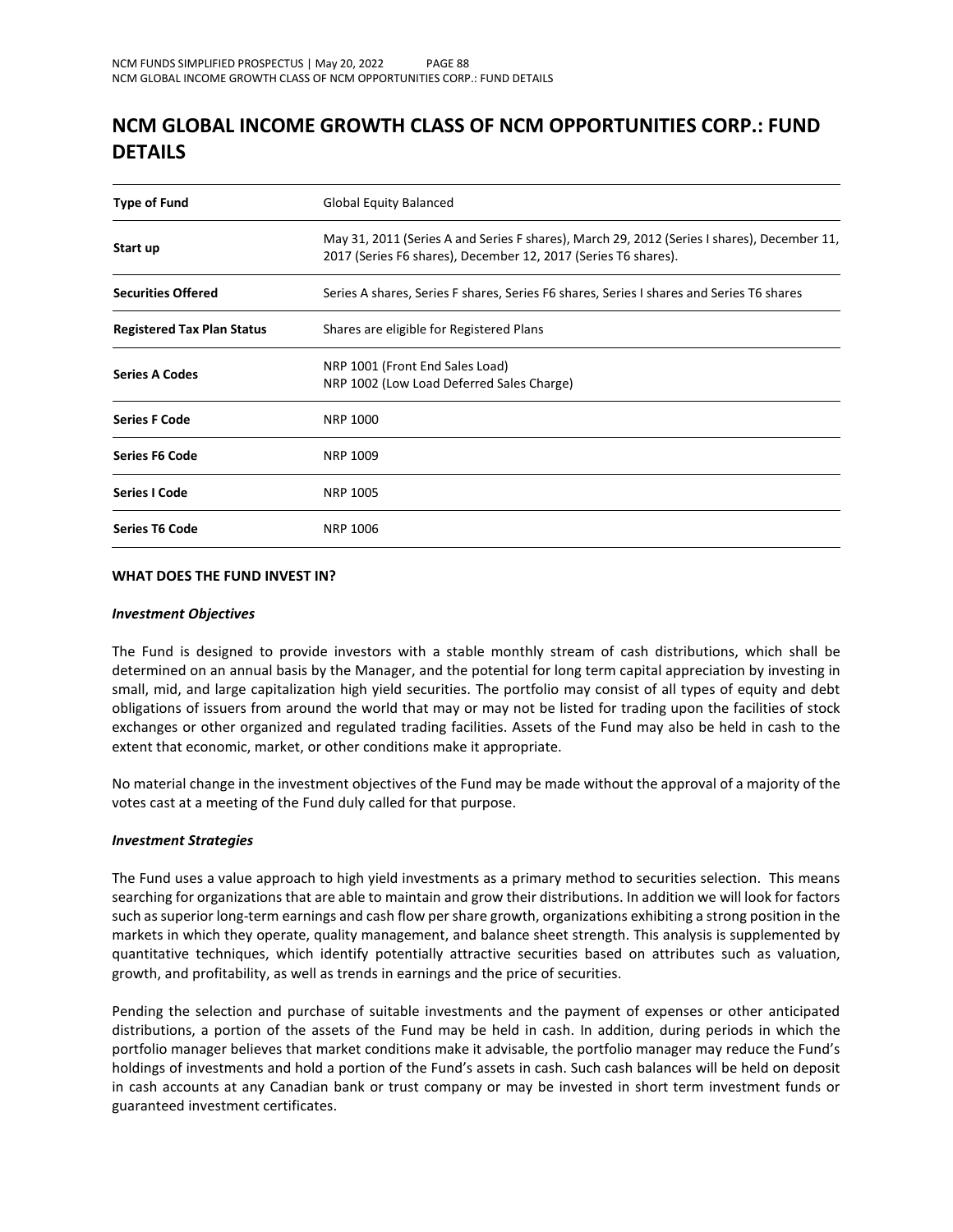The Fund invests in a combination of securities with a minimum 10% allocation to fixed income securities, including, but not limited to, common and preferred shares, REITS, government and corporate bonds, short term debt instruments, convertible securities (including convertible bonds and warrants), and other similar entities. These securities are from issuers around the world, including, but not limited to, the United States, Canada, Europe and the United Kingdom, Asia, and emerging markets. The proportions of the different securities in the Fund's portfolio will vary from time to time based upon the portfolio manager's assessment of market conditions.

The Fund may engage in a limited amount of short selling as well as in securities lending, repurchase, and reverse repurchase transactions. The Fund may also invest in derivatives (including forward contracts, calls, and puts) and in Horizons ETFs. These transactions will be used with the Fund's other investment strategies in a manner considered most appropriate to achieving the Fund's overall investment objectives and enhancing the Fund's returns. Please see *What Does the Fund Invest In?* on page 62 for more information.

The Fund may depart from its investment objectives and/or investment strategies by temporarily investing all or a portion of its assets in cash or fixed income securities issued or guaranteed by a Canadian or U.S. government, government agency, or company to try to protect it during a market downturn or for other reasons.

## **WHAT ARE THE RISKS OF INVESTING IN THE FUND?**

Investment in the Fund is subject to all risks set forth under *What are the Risks of Investing in a Mutual Fund?* except for "Borrowing Risk" and "Additional Risks Associated with Investing in ETF Series".

## **INVESTMENT RISK CLASSIFICATION**

The risk level of the Fund is **low to medium**. Please see *Investment Risk Classification Method* on page 69 for more information.

## **WHO SHOULD INVEST IN THIS FUND?**

Based on the above investment risk classification, the Fund may be suitable for only low to medium risk investors seeking long-term growth who can tolerate volatility. Like most investments, past performance is not guaranteed and therefore, an investor must be willing to risk a loss.

## **DISTRIBUTION POLICY**

Dividends for the Fund, if any, are paid monthly, on or around the end of each month, at the discretion of the Board of Directors.

For Series F6 and Series T6 shares, the Fund will also make monthly distributions comprised of a return of capital and/or dividends on or around the end of each month. A return of capital distribution is not taxable but reduces the adjusted cost base of your shares. You should not confuse this cash flow distribution with the Fund's rate of return or yield. Please see *Income Tax Considerations* for more information.

#### **FUND EXPENSES INDIRECTLY BORNE BY INVESTORS**

| <b>Expenses Payable Over</b> | One Year | <b>Three Years</b> | <b>Five Years</b> | <b>Ten Years</b> |
|------------------------------|----------|--------------------|-------------------|------------------|
| Series A                     | \$26.57  | \$83.76            | \$146.82          | \$334.21         |
| Series F                     | \$15.30  | \$48.23            | \$84.53           | \$192.40         |
| Series F6                    | \$15.97  | \$50.35            | \$88.25           | \$200.86         |
| Series I                     | \$3.78   | \$11.90            | \$20.86           | \$47.49          |
| Series T6                    | \$27.09  | \$85.39            | \$149.66          | \$340.68         |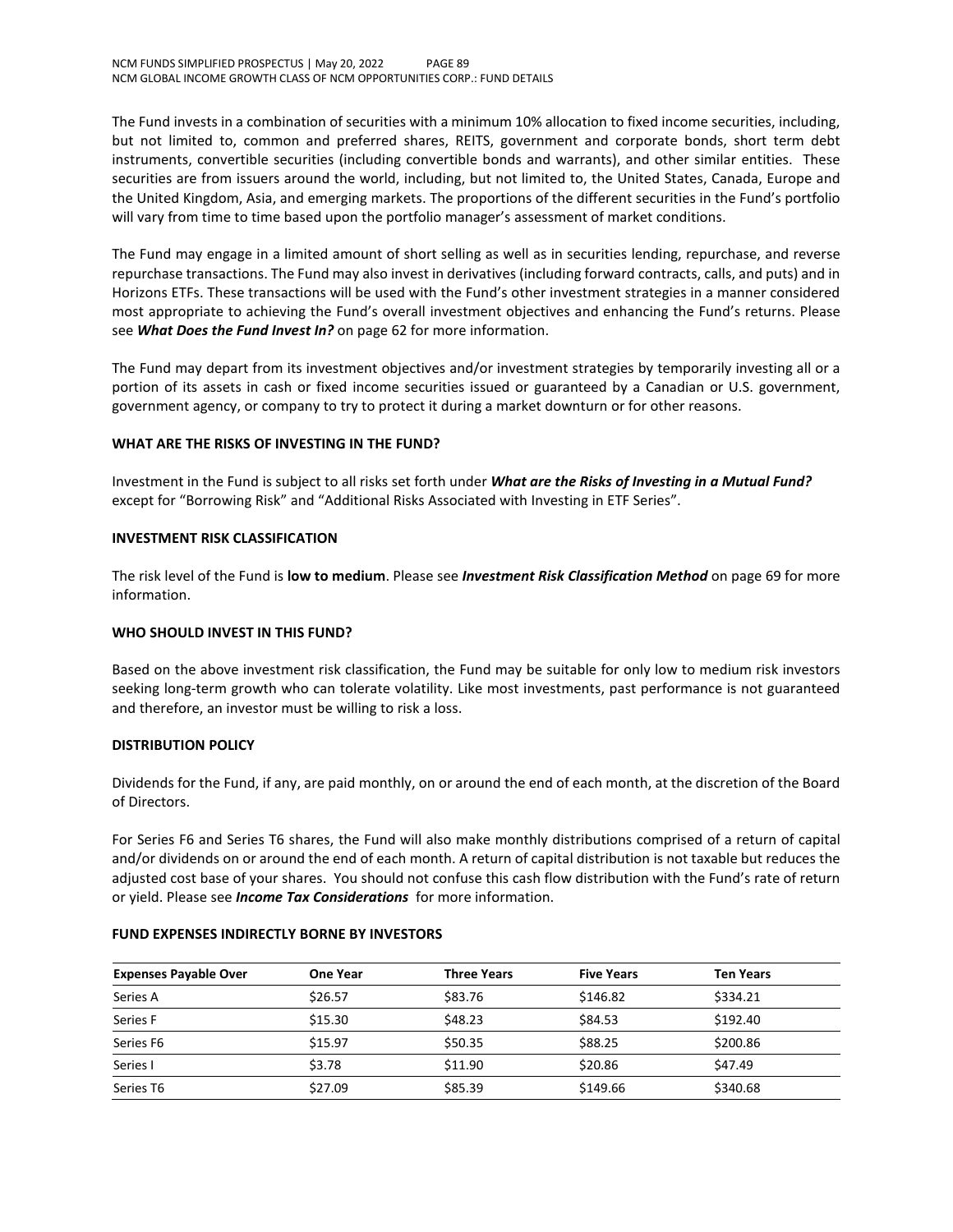Please see *Fund Expenses Indirectly Borne by Investors* on page 70 for the required assumptions used in this table, which do not reflect the actual performance of the Fund.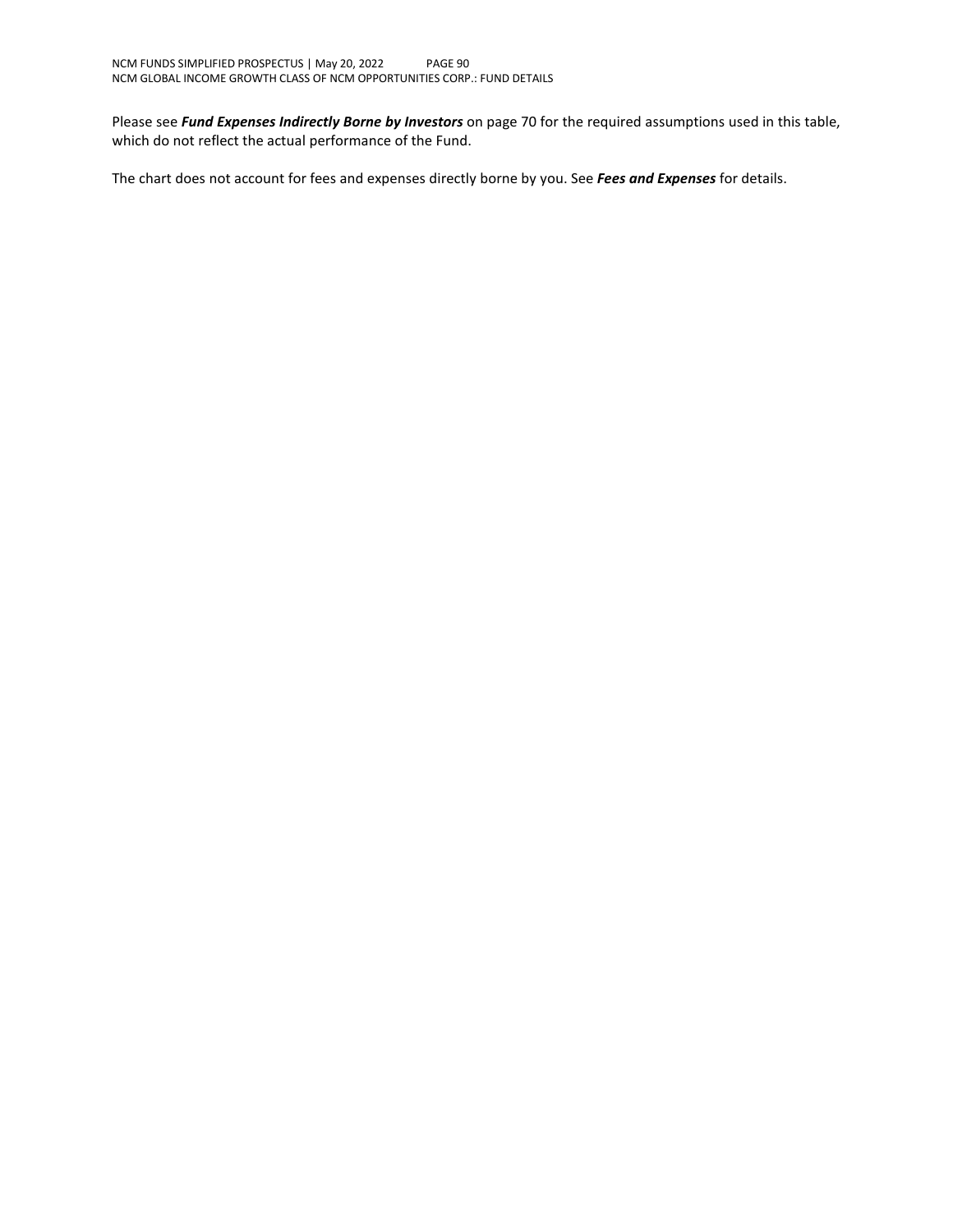## **NCM INCOME GROWTH CLASS OF NCM OPPORTUNITIES CORP.: FUND DETAILS**

| <b>Type of Fund</b>               | Canadian Equity Balanced                                                                                                                                                                                                           |  |  |
|-----------------------------------|------------------------------------------------------------------------------------------------------------------------------------------------------------------------------------------------------------------------------------|--|--|
| Start up                          | December 31, 2005 (Series A and Series F shares), June 30, 2011 (Series AA shares), March<br>29, 2012 (Series I shares), April 11, 2018 (Series T6 shares), July 13, 2018 (Series F6 shares)<br>and May 19, 2021 (Series O shares) |  |  |
| <b>Securities Offered</b>         | Series A shares, Series AA shares, Series F shares, Series F6 shares, Series I shares, Series O<br>shares and Series T6 shares                                                                                                     |  |  |
| <b>Registered Tax Plan Status</b> | Shares are eligible for Registered Plans                                                                                                                                                                                           |  |  |
| <b>Series A Codes</b>             | NRP 501 (Front End Sales Load)<br>NRP 502 (Low Load Deferred Sales Charge)<br>(NRP501 and NRP 502 are now closed to new purchasers but NRP 501 will remain open to<br>existing holders of these series codes)                      |  |  |
| <b>Series AA Code</b>             | NRP 503 (Front End Sales Load)<br>NRP 504 (Low Load Deferred Sales Charge)                                                                                                                                                         |  |  |
| <b>Series F Code</b>              | <b>NRP 500</b>                                                                                                                                                                                                                     |  |  |
| <b>Series F6 Code</b>             | <b>NRP 509</b>                                                                                                                                                                                                                     |  |  |
| <b>Series I Code</b>              | <b>NRP 505</b>                                                                                                                                                                                                                     |  |  |
| Series O Code                     | <b>NRP 513</b>                                                                                                                                                                                                                     |  |  |
| <b>Series T6 Code</b>             | <b>NRP 506</b>                                                                                                                                                                                                                     |  |  |

#### **WHAT DOES THE FUND INVEST IN?**

#### *Investment Objectives*

The Fund is designed to provide investors with a stable monthly stream of cash distributions, which shall be determined on an annual basis by the Manager, and the potential for long term capital appreciation by investing in small and mid capitalization high yield securities. The portfolio may consist of all types of equity and debt obligations of issuers in Canada and the United States that may or may not be listed for trading upon the facilities of stock exchanges or other organized and regulated trading facilities. Assets of the Fund may also be invested in debt obligations or held in cash to the extent that economic, market, or other conditions make it appropriate.

No material change in the investment objectives of the Fund may be made without the approval of a majority of the votes cast at a meeting of the Fund duly called for that purpose.

#### *Investment Strategies*

The Fund uses a value approach to high yield investments as a primary method to securities selection. This means searching for organizations that are able to maintain and grow their distributions. In addition we will look for organizations offering superior long-term earnings and cash flow per share growth, organizations exhibiting a strong position in the markets in which they operate, quality management, and balance sheet strength. This analysis is supplemented by quantitative techniques, which examine movements in general market trends, as well as trends in earnings and the price of securities.

Pending the selection and purchase of suitable investments and the payment of expenses or other anticipated distributions, a portion of the assets of the Fund may be held in cash. In addition, during periods in which the portfolio manager believes that market conditions make it advisable, the portfolio manager may reduce the Fund's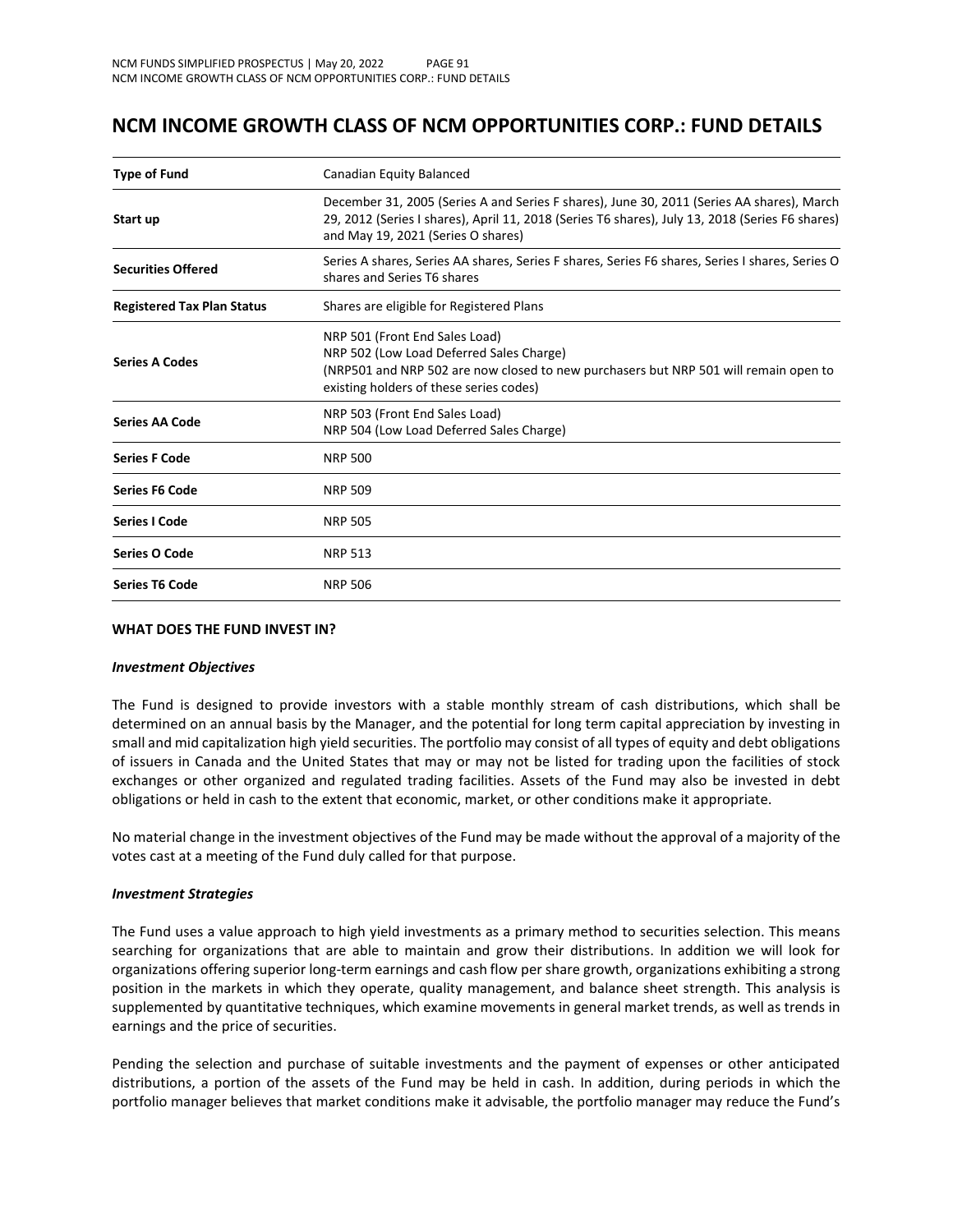holdings of investments and hold a portion of the Fund's assets in cash. Such cash balances will be held on deposit in cash accounts at any Canadian bank or trust company or may be invested in short term investment funds or guaranteed investment certificates.

The Fund invests in a combination of securities including, but not limited to, common and preferred shares, government and corporate bonds, short term debt instruments, convertible securities (including convertible bonds and warrants), and income trust units and similar entities. These securities are primarily Canadian, but may also, as market opportunities dictate, include American securities as well. The proportions of the different securities in the Fund's portfolio will vary from time to time based upon the portfolio manager's assessment of market conditions; however, the portfolio manager will endeavour to maintain a cash and fixed income weighting of greater than 10% at all times.

The Fund may engage in a limited amount of short selling as well as in securities lending, repurchase, and reverse repurchase transactions. The Fund may also invest in derivatives (including forward contracts, calls and puts) and in Horizons ETFs. These transactions will be used with the Fund's other investment strategies in a manner considered most appropriate to achieving the Fund's overall investment objectives and enhancing the Fund's returns. Please see *What Does the Fund Invest In?* on page 62 for more information.

The Fund may depart from its investment objectives and/or investment strategies by temporarily investing all or a portion of its assets in cash or fixed income securities issued or guaranteed by a Canadian or U.S. government, government agency, or company to try to protect it during a market downturn or for other reasons.

## **WHAT ARE THE RISKS OF INVESTING IN THE FUND?**

Investment in the Fund is subject to all risks set forth under *What are the Risks of Investing in a Mutual Fund?* except for "Borrowing Risk" and "Additional Risks Associated with Investing in ETF Series".

#### **INVESTMENT RISK CLASSIFICATION**

The risk level of the Fund is **medium**. Please see *Investment Risk Classification Method* on page 69 for more information.

#### **WHO SHOULD INVEST IN THIS FUND?**

Based on the above investment risk classification, the Fund may be suitable for only medium risk investors seeking long-term growth who can tolerate volatility. Like most investments, past performance is not guaranteed and therefore, an investor must be willing to risk a loss.

#### **DISTRIBUTION POLICY**

Dividends for the Fund, if any, are paid monthly, on or around the end of each month, at the discretion of the Board of Directors.

For Series F6 and Series T6 shares, the Fund will make monthly distributions comprised of a return of capital and/or dividends on or around the end of each month. A return of capital distribution is not taxable but reduces the adjusted cost base of your shares. You should not confuse this cash flow distribution with the Fund's rate of return or yield. Please see *Income Tax Considerations* for more information.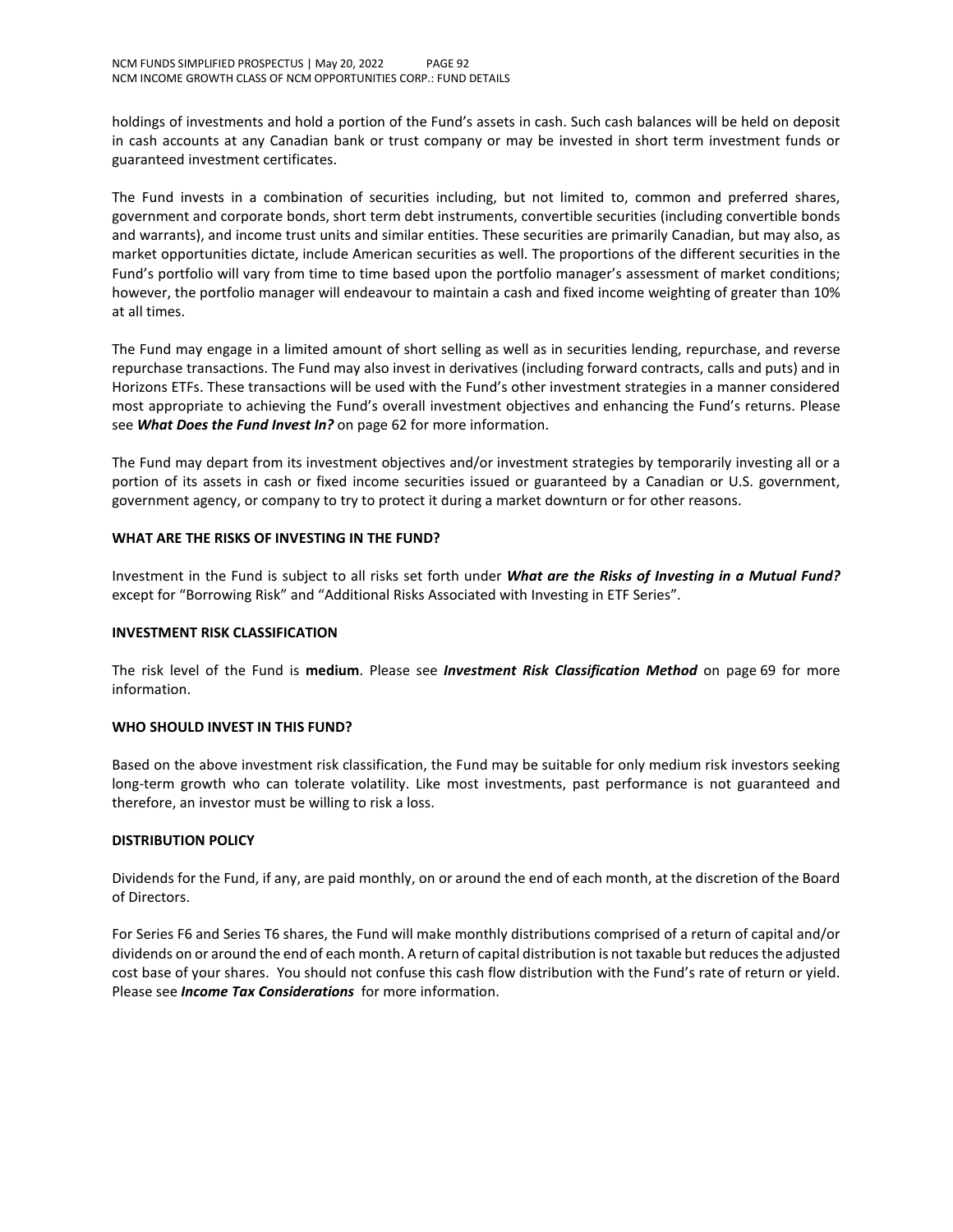## **FUND EXPENSES INDIRECTLY BORNE BY INVESTORS**

| <b>Expenses Payable Over</b> | <b>One Year</b> | <b>Three Years</b> | <b>Five Years</b> | <b>Ten Years</b> |
|------------------------------|-----------------|--------------------|-------------------|------------------|
| Series A                     | \$23.96         | \$75.54            | \$132.40          | \$301.38         |
| Series AA                    | \$27.81         | \$87.67            | \$153.66          | \$349.76         |
| Series F                     | \$16.84         | \$53.10            | \$93.07           | \$211.86         |
| Series F6                    | \$17.30         | \$54.53            | \$95.59           | \$217.59         |
| Series I                     | \$5.00          | \$15.77            | \$27.64           | \$62.92          |
| Series O                     | n/a             | n/a                | n/a               | n/a              |
| Series T6                    | \$27.92         | \$88.01            | \$154.26          | \$351.14         |

This information has not been provided for Series O because the series is new and has no historical fund expense information.

NOTE: The MER used to calculate the above expenses included a performance fee which as of April 18, 2016 is no longer payable by the Fund.

Please see *Fund Expenses Indirectly Borne by Investors* on page 70 for the required assumptions used in this table, which do not reflect the actual performance of the Fund.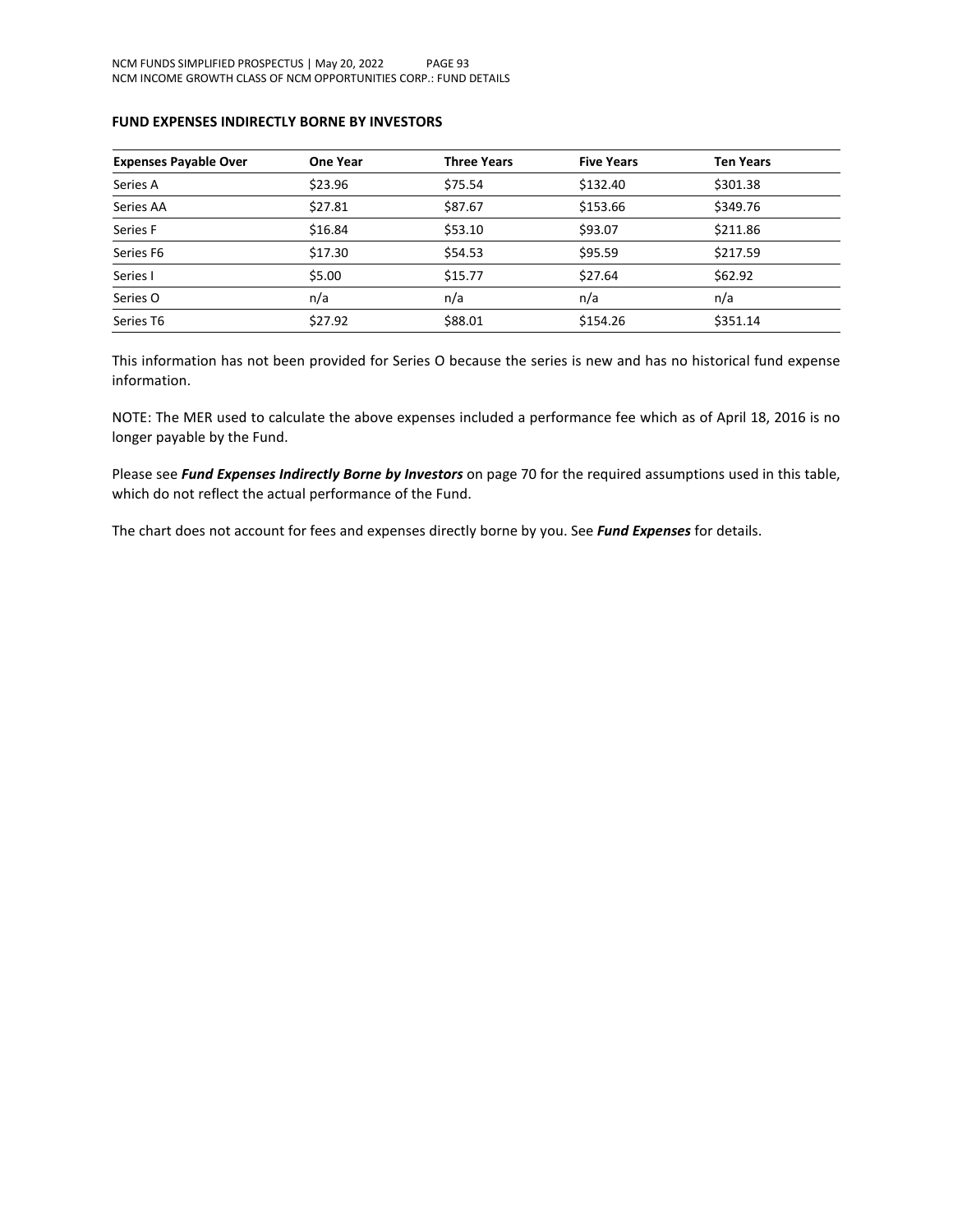## **NCM SMALL COMPANIES CLASS OF NCM OPPORTUNITIES CORP.: FUND DETAILS**

| <b>Type of Fund</b>               | Canadian Small/Mid Cap Equity                                                                                                                                                                                                                                    |  |
|-----------------------------------|------------------------------------------------------------------------------------------------------------------------------------------------------------------------------------------------------------------------------------------------------------------|--|
| Start up                          | February 15, 2002 (Series A shares, the Fund made its securities available privately prior to<br>this date and became part of the amalgamated NCM Opportunities on December 16, 2004),<br>January 31, 2005 (Series F shares), February 8, 2013 (Series I shares) |  |
| <b>Securities Offered</b>         | Series A shares, Series F shares and Series I shares                                                                                                                                                                                                             |  |
| <b>Registered Tax Plan Status</b> | Shares are eligible for Registered Plans                                                                                                                                                                                                                         |  |
| <b>Series A Codes</b>             | NRP 201 (Front End Sales Load)                                                                                                                                                                                                                                   |  |
| <b>Series F Code</b>              | <b>NRP 200</b>                                                                                                                                                                                                                                                   |  |
| <b>Series I Code</b>              | <b>NRP 205</b>                                                                                                                                                                                                                                                   |  |
| Series O Code                     | <b>NRP 203</b>                                                                                                                                                                                                                                                   |  |
| Benchmark*                        | BMO Small Capitalization Equity Only Weighted Total Return Index                                                                                                                                                                                                 |  |

\* A performance fee is payable in respect of this Fund. See *Fees and Expenses – Performance Fees.*

#### **WHAT DOES THE FUND INVEST IN?**

#### *Investment Objectives*

The Fund is designed to achieve long-term capital appreciation by investing in securities of small and mid capitalization equities. Its portfolio may consist of all types of equity and debt obligations of issuers in Canada and the United States that may or may not be listed for trading upon the facilities of stock exchanges or other organized and regulated trading facilities in Canada and the United States. Assets of the Fund may also be invested in debt obligations or held in cash to the extent that economic, market or other conditions make it appropriate.

No material change in the investment objectives of the Fund may be made without the approval of a majority of the votes cast at a meeting of the Fund duly called for that purpose.

#### *Investment Strategies*

The Fund invests in a combination of securities including but not limited to government and corporate bonds, short term debt instruments, convertible securities (including convertible bonds and warrants), income trust units, and rights, as well as common and preferred shares. These securities are primarily Canadian, but may also, as market opportunities dictate, include U.S. securities as well. The proportions of the different securities in the Fund's portfolio will vary from time to time based upon the portfolio manager's assessment of market conditions.

The Fund uses a value approach to investments as a primary method to securities selection. This means searching for superior long-term earnings and/or cash flow per share growth companies exhibiting a strong position in the markets in which they operate, quality management, and balance sheet strength. This analysis is supplemented by quantitative techniques that examine movements in general market trends as well as trends in earnings and the price of securities.

Pending the selection and purchase of suitable investments and the payment of expenses or other anticipated distributions, a portion of the assets of the Fund may be held in cash. In addition, during periods in which the portfolio manager believes that market conditions make it advisable, the portfolio manager may reduce the Fund's holdings of investments and hold a portion of the Fund's assets in cash. Such cash balances will be held on deposit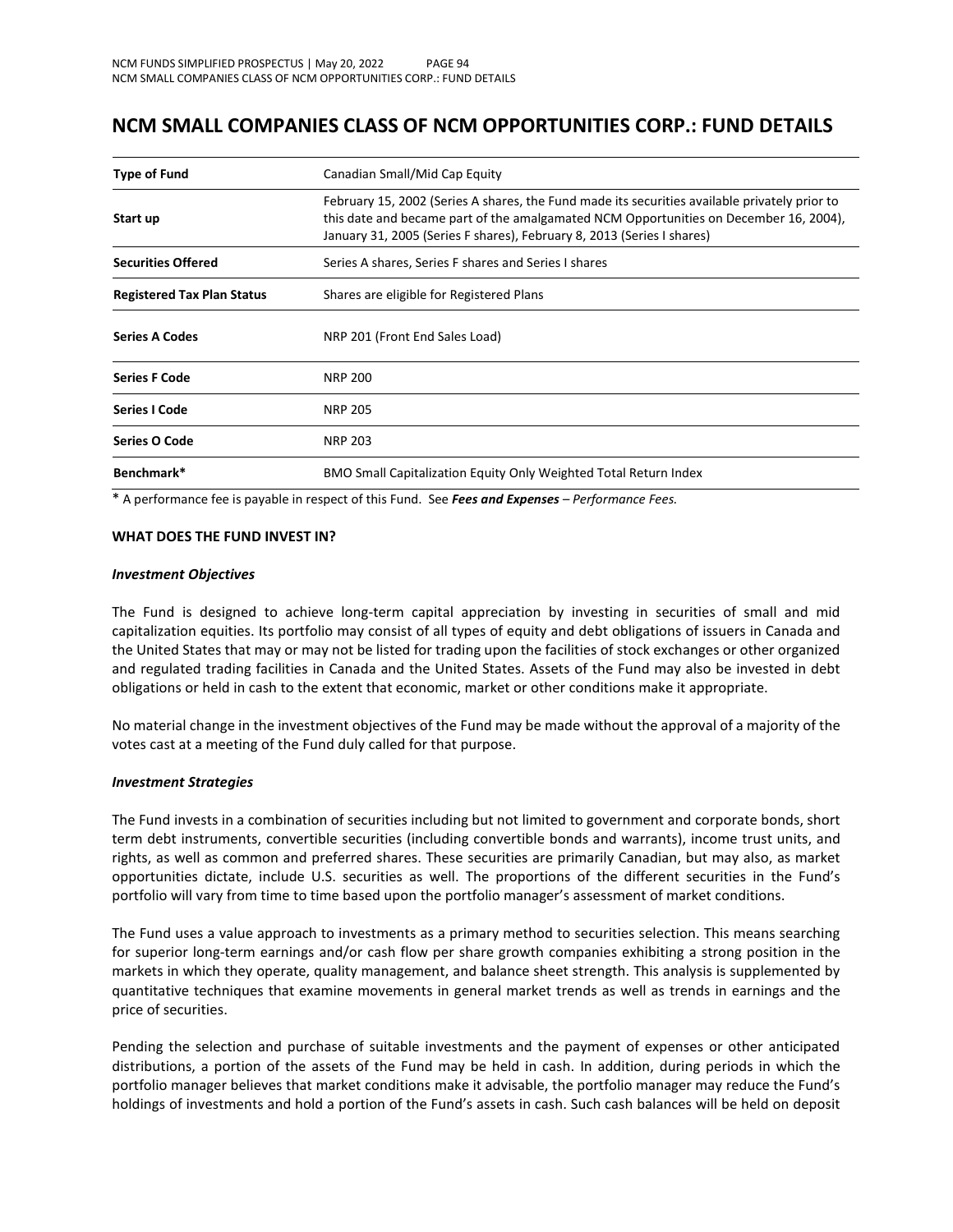in cash accounts at any Canadian bank or trust company or may be invested in short term investment funds or guaranteed investment certificates.

The Fund may engage in a limited amount of short selling as well as in securities lending, repurchase, and reverse repurchase transactions. The Fund may also invest in derivatives (including forward contracts, calls, and puts) and in Horizons ETFs. These transactions will be used with the Fund's other investment strategies in a manner considered most appropriate to achieving the Fund's overall investment objectives and enhancing the Fund's returns. Please see *What Does the Fund Invest In?* on page 62 for more information.

The Fund may depart from its investment objectives and/or investment strategies by temporarily investing all or a portion of its assets in cash or fixed income securities issued or guaranteed by a Canadian or U.S. government, government agency, or company to try to protect it during a market downturn or for other reasons.

## **WHAT ARE THE RISKS OF INVESTING IN THE FUND?**

Investment in the Fund is subject to all risks set forth under *What are the Risks of Investing in a Mutual Fund?* except for "Borrowing Risk" and "Additional Risks Associated with Investing in ETF Series".

## *Significant Investor Risk*

As at April 30, 2022, one investor held approximately 14.5% of the NAV of the Fund. If this investor redeems a large amount of its units of the Fund, the Fund may be required to fund the redemption by selling securities at an inopportune time. This unexpected sale may have a negative impact on the performance of your investment.

#### **INVESTMENT RISK CLASSIFICATION**

The risk level of the Fund is **medium to high**. Please see *Investment Risk Classification Method* on page 69 for more information.

#### **WHO SHOULD INVEST IN THIS FUND?**

Based on the above investment risk classification, the Fund may be suitable for only medium to high risk investors seeking long-term growth who can tolerate volatility. Like most investments, past performance is not guaranteed and therefore, an investor must be willing to risk a loss.

#### **DISTRIBUTION POLICY**

Dividends for the Fund, if any, are paid once a year or at such frequency as the Board of Directors may determine, in its discretion.

#### **FUND EXPENSES INDIRECTLY BORNE BY INVESTORS**

| <b>Expenses Payable Over</b> | <b>One Year</b> | <b>Three Years</b> | <b>Five Years</b> | <b>Ten Years</b> |  |
|------------------------------|-----------------|--------------------|-------------------|------------------|--|
| Series A                     | \$26.49         | \$83.52            | \$146.39          | \$333.22         |  |
| Series F                     | \$15.28         | \$48.17            | \$84.43           | \$192.18         |  |
| Series I                     | \$3.72          | \$11.73            | \$20.56           | \$46.80          |  |

Please see *Fund Expenses Indirectly Borne by Investors* on page 70 for the required assumptions used in this table, which do not reflect the actual performance of the Fund.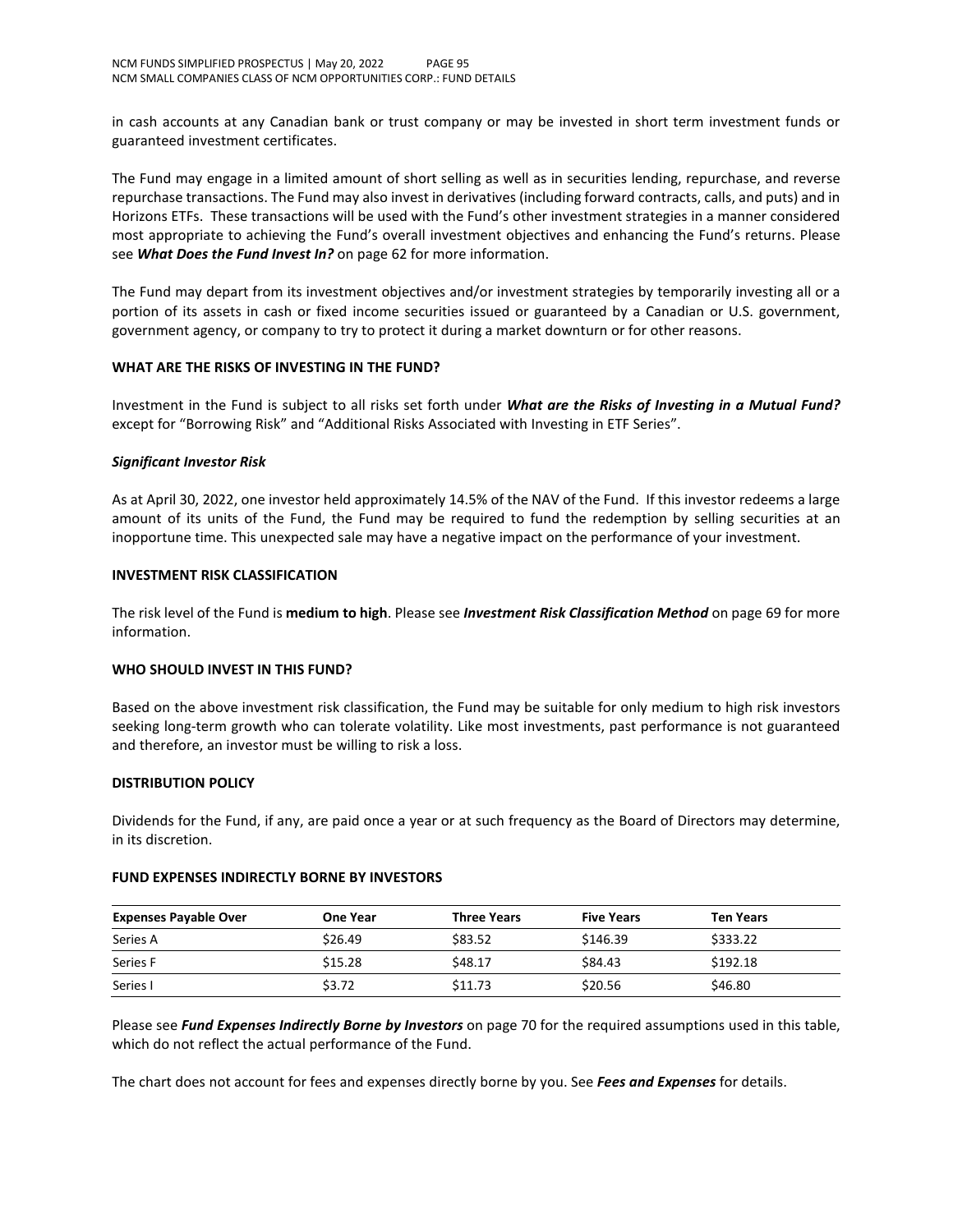## **NCM CORE INTERNATIONAL OF NCM OPPORTUNITIES CORP.: FUND DETAILS**

| <b>Type of Fund</b>                                                           | <b>International Equity</b>                                                                                                 |  |
|-------------------------------------------------------------------------------|-----------------------------------------------------------------------------------------------------------------------------|--|
| Start up                                                                      | December 31, 2005 (Series A and Series F shares), August 27, 2018 (Series O<br>shares), and May 19, 2020 (Series Z shares). |  |
| <b>Securities Offered</b>                                                     | Series A shares, Series F shares, Series O shares, and Series Z shares                                                      |  |
| <b>Registered Tax Plan Status</b><br>Shares are eligible for Registered Plans |                                                                                                                             |  |
| <b>Series A Codes</b>                                                         | NRP 601 (Front End Sales Load)                                                                                              |  |
| <b>Series F Code</b>                                                          | NRP 600                                                                                                                     |  |
| Series O Code                                                                 | NRP 603                                                                                                                     |  |
| <b>Series Z Code</b>                                                          | <b>NRP 607</b>                                                                                                              |  |

## **WHAT DOES THE FUND INVEST IN?**

#### *Investment Objectives*

The Fund's objective is to achieve long-term capital appreciation by investing primarily in publicly-traded equity securities of companies based outside of Canada and the United States, but may also, as market opportunities dictate, include private placements up to a maximum of 10% of net assets of the Fund, subject to CIFSC limits.

Assets of the Fund may also be held in debt obligations or held in cash to the extent that economic, market, or other conditions make it appropriate.

No material change in the investment objectives of the Fund may be made without the approval of a majority of the votes cast at a meeting of the Fund duly called for that purpose.

#### *Investment Strategies*

The Fund invests in a diversified portfolio consisting primarily of equity securities. The Fund invests in a combination of securities including, but not limited to, common and preferred shares, REITS, government and corporate bonds, short term debt instruments, convertible securities (including convertible bonds and warrants), and other similar entities. The Fund's asset mix will vary according to the portfolio manager's view of market and economic conditions.

The Fund may invest in fixed income securities of any quality or term, including government bonds, corporate bonds and treasury bills. All or substantially all of the net assets of the Fund may therefore be invested in foreign securities.

The Fund may invest in equity and debt securities of any size company and may invest a substantial portion of its assets in companies falling within mid cap (generally companies with a market capitalization range of US\$2.5 billion to US\$10 billion) range.

Security selection within the portfolio follows a bottom-up approach, which emphasizes careful company specific analysis. This involves evaluating the financial condition, management and prospects of each company, its industry, and the overall economy. The portfolio manager typically emphasizes a value investment approach to select stocks. Valuation measures such as price-to-earnings and price-to-cash flow will be considered relative to a firm's growth prospects. The portfolio manager will focus on quality companies with stable, growing businesses and strong balance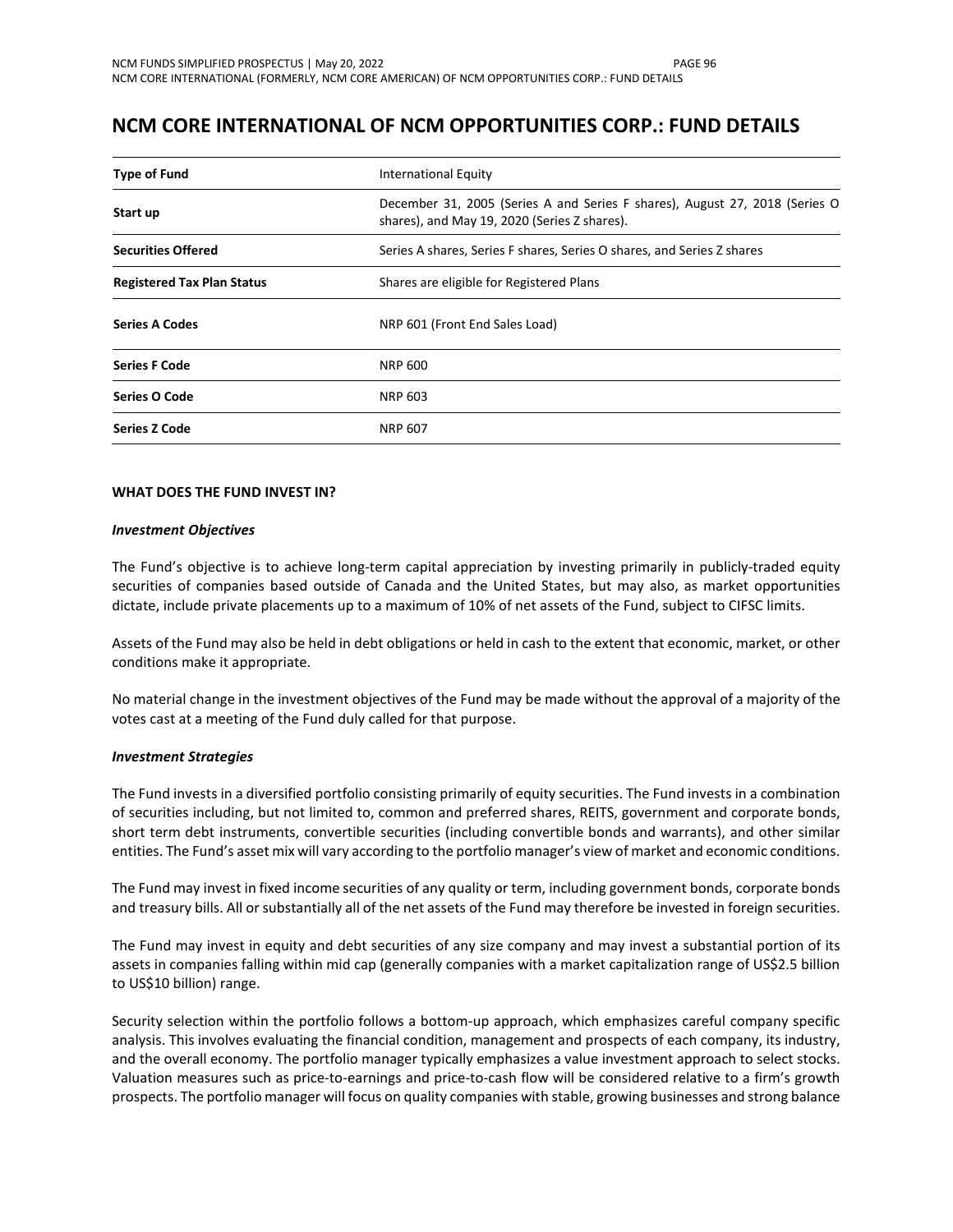sheets and will select companies that offer the potential for future growth in earnings and/or cash flow. Fundamental analysis is supplemented by quantitative techniques, which identify potentially attractive securities based on a combination of attributes in areas such as valuation, growth, profitability, momentum, and risk. The portfolio manager monitors and reviews investments on an ongoing basis with the aim of ensuring that the best relative values are identified.

The Fund may use derivatives such as options, futures, forward contracts, and swaps with the aim of:

- Hedging against losses from changes in the prices of investments, currencies, commodity prices, interest rates, or market indices
- Gaining exposure to individual securities and financial markets instead of buying the securities directly
- Seeking additional income using derivative strategies

The portfolio manager will determine the level of currency exposure based on its current view of currency markets. The Fund may use derivatives for hedging purposes with the aim of protecting against losses or reducing volatility resulting from changes in the value of foreign currencies relative to the Canadian dollar. Investments in derivatives will be used in conjunction with the Fund's other investment strategies in a manner considered most appropriate to achieving the Fund's overall investment objectives and enhancing the Fund's returns.

The Fund may hold a substantial portion of its assets in cash or short term money market securities while seeking investment opportunities or for defensive purposes depending on general market or economic conditions.

The Fund may engage in a limited amount of short selling as well as in securities lending, repurchase, and reverse repurchase transactions. The Fund may also invest in Horizons ETFs. These transactions will be used with the Fund's other investment strategies in a manner considered most appropriate to achieving the Fund's overall investment objectives and enhancing the Fund's returns. Please see *What Does the Fund Invest In?* on page 62 for more information.

The Fund's portfolio turnover rate may exceed 70%. This may increase portfolio trading costs and taxable distributions and may therefore affect returns. Please see *Turnover Rate* for a discussion of the tax consequences to securityholders.

The Fund may depart from its investment objectives and/or investment strategies by temporarily investing all or a portion of its assets in cash or fixed income securities issued or guaranteed by a Canadian or U.S. government, government agency, or company to try to protect it during a market downturn or for other reasons.

## **WHAT ARE THE RISKS OF INVESTING IN THE FUND?**

Investment in the Fund is subject to all risks set forth under *What are the Risks of Investing in a Mutual Fund?* except for "Borrowing Risk" and "Additional Risks Associated with Investing in ETF Series".

## *Significant Investor Risk*

As at April 30, 2022, one investor held approximately 10.6% of the NAV of the Fund. If this investor redeems a large amount of its units of the Fund, the Fund may be required to fund the redemption by selling securities at an inopportune time. This unexpected sale may have a negative impact on the performance of your investment.

## **INVESTMENT RISK CLASSIFICATION**

The risk level of the Fund is **medium**. Please see *Investment Risk Classification Method* on page 69 for more information.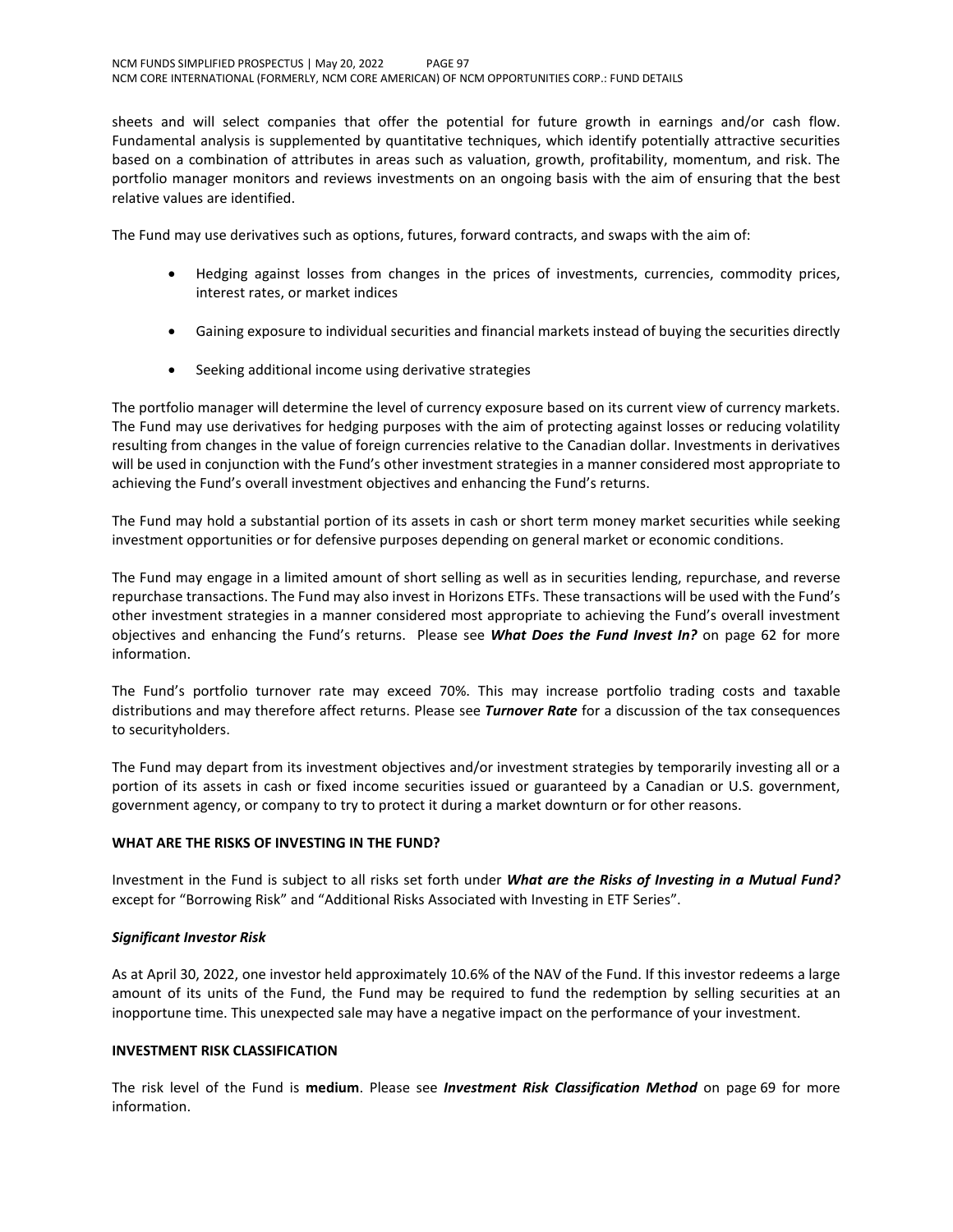As the Fund changed its investment objectives effective as of November 1, 2021, and does not have at least ten years of performance history in respect of its current investment objectives, the following reference index has been used to impute the return history for the remainder of the ten year period for which performance history is unavailable: Morningstar Developed Markets ex-North America Target Market Exposure NR CAD.

The Morningstar Developed Markets ex-North America Target Market Exposure NR CAD is a rules based, float market capitalization-weighted index designed to cover 85% of the equity float-adjusted market capitalization of the Developed Markets ex-North America equity markets. This Index does not incorporate Environmental, Social, or Governance (ESG) criteria.

## **WHO SHOULD INVEST IN THIS FUND?**

The Fund may be suitable for you if:

- You want exposure primarily to equity securities;
- You want exposure to companies based outside of Canada and the United States;
- You are seeking a long-term capital appreciation;
- You can tolerate medium investment risk; or
- You're investing for the medium to long term.

Like most investments, past performance is not guaranteed and therefore, an investor must be willing to risk a loss.

## **DISTRIBUTION POLICY**

Dividends for the Fund, if any, are paid once a year or at such frequency as the Board of Directors may determine, in its discretion.

## **FUND EXPENSES INDIRECTLY BORNE BY INVESTORS**

| <b>Expenses Payable Over</b> | <b>One Year</b> | <b>Three Years</b> | <b>Five Years</b> | <b>Ten Years</b> |
|------------------------------|-----------------|--------------------|-------------------|------------------|
| Series A                     | \$30.94         | \$97.54            | \$170.97          | \$389.19         |
| Series F                     | \$19.19         | \$60.50            | \$106.03          | \$241.36         |
| Series O                     | \$9.32          | \$29.37            | \$51.49           | \$117.20         |
| Series Z                     | \$9.02          | \$28.43            | \$49.83           | \$113.42         |

This information has not been provided for Series Z because the series is new and has no historical fund expense information.

Please see *Fund Expenses Indirectly Borne by Investors* on page 70 for the required assumptions used in this table, which do not reflect the actual performance of the Fund.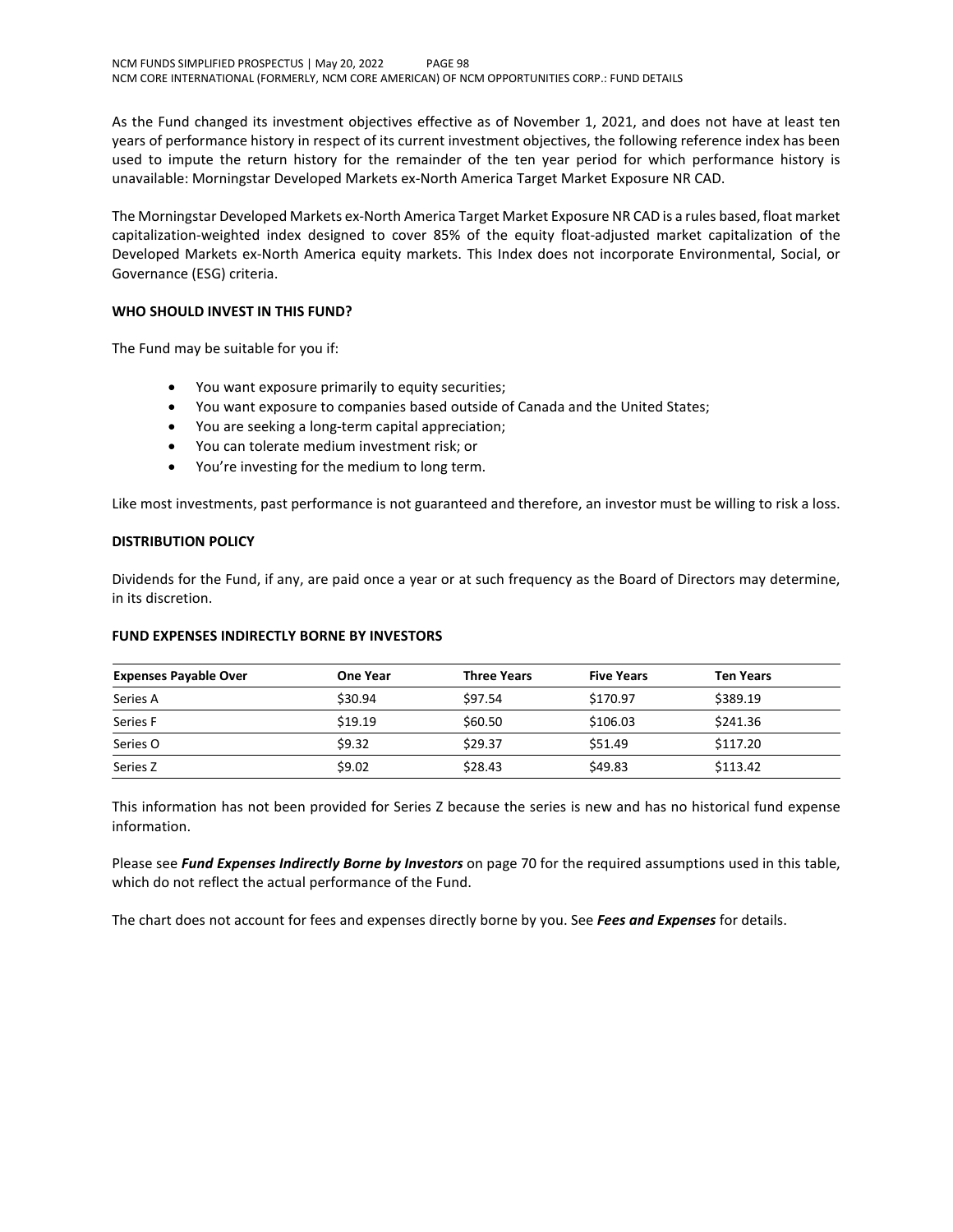## **NCM CORE CANADIAN OF NCM CORE PORTFOLIOS LTD.: FUND DETAILS**

| <b>Type of Fund</b>               | Canadian Equity                                                                                                                                                 |  |  |
|-----------------------------------|-----------------------------------------------------------------------------------------------------------------------------------------------------------------|--|--|
| Start up                          | February 17, 2016 (Series A and Series F shares), July 14, 2017 (Series Z shares),<br>and August 27, 2018 (Series O shares), and May 22, 2019 (Series M shares) |  |  |
| <b>Securities Offered</b>         | Series A shares, Series F shares, Series O shares, Series Z shares, and Series M shares                                                                         |  |  |
| <b>Registered Tax Plan Status</b> | Shares are qualified investments for Registered Plans                                                                                                           |  |  |
| <b>Series A Code</b>              | <b>NRP 3501</b>                                                                                                                                                 |  |  |
| <b>Series F Code</b>              | <b>NRP 3500</b>                                                                                                                                                 |  |  |
| Series O Code                     | <b>NRP 3503</b>                                                                                                                                                 |  |  |
| <b>Series Z Code</b>              | <b>NRP 3507</b>                                                                                                                                                 |  |  |
| <b>Series M Code</b>              | <b>NRP 3511</b>                                                                                                                                                 |  |  |

## **WHAT DOES THE FUND INVEST IN?**

#### *Investment Objectives*

The Fund is designed to achieve long-term capital appreciation by investing primarily in equity securities of large capitalization issuers. The portfolio may consist of all types of equity and debt obligations of issuers in Canada that are listed for trading upon the facilities of stock exchanges or other organized and regulated trading facilities in Canada. Assets of the Fund may also be invested in debt obligations or held in cash to the extent that economic, market or other conditions make it appropriate.

No material change in the investment objectives of the Fund may be made without the approval of a majority of the votes cast at a meeting of the Fund duly called for that purpose.

#### *Investment Strategies*

The Fund invests in a combination of securities including but not limited to common and preferred shares, government and corporate bonds, short term debt instruments, convertible securities (including convertible bonds and warrants), income trust units, and rights.

The proportions of the different securities in the Fund's portfolio will vary from time to time based upon the portfolio manager's assessment of market conditions. The Fund invests in companies with characteristics that are believed to be changing for the better and whose underlying fundamentals appear to be improving more rapidly than the overall stock market. The Fund is usually more willing to give up some of the initial price movement in a stock with the aim of obtaining confirmation that the company's underlying fundamentals are actually improving. Since quarterly financial reports are often a catalyst, the Fund will tend to engage in active and frequent trading of securities to help achieve its investment objectives. As a result, the Fund's portfolio turnover rate may exceed 70%. This may increase portfolio trading costs and taxable distributions and may therefore affect returns. Please see *Turnover Rate* for a discussion of the tax consequences to securityholders.

A quantitative model assists in the search for stocks exhibiting strong earnings and price momentum (earnings surprises, estimate revisions, relative strength, etc.) without sacrificing quality of the portfolio as a whole (low trailing and forward price to earnings and price to cash flow ratios, high return on equity, low earnings variability,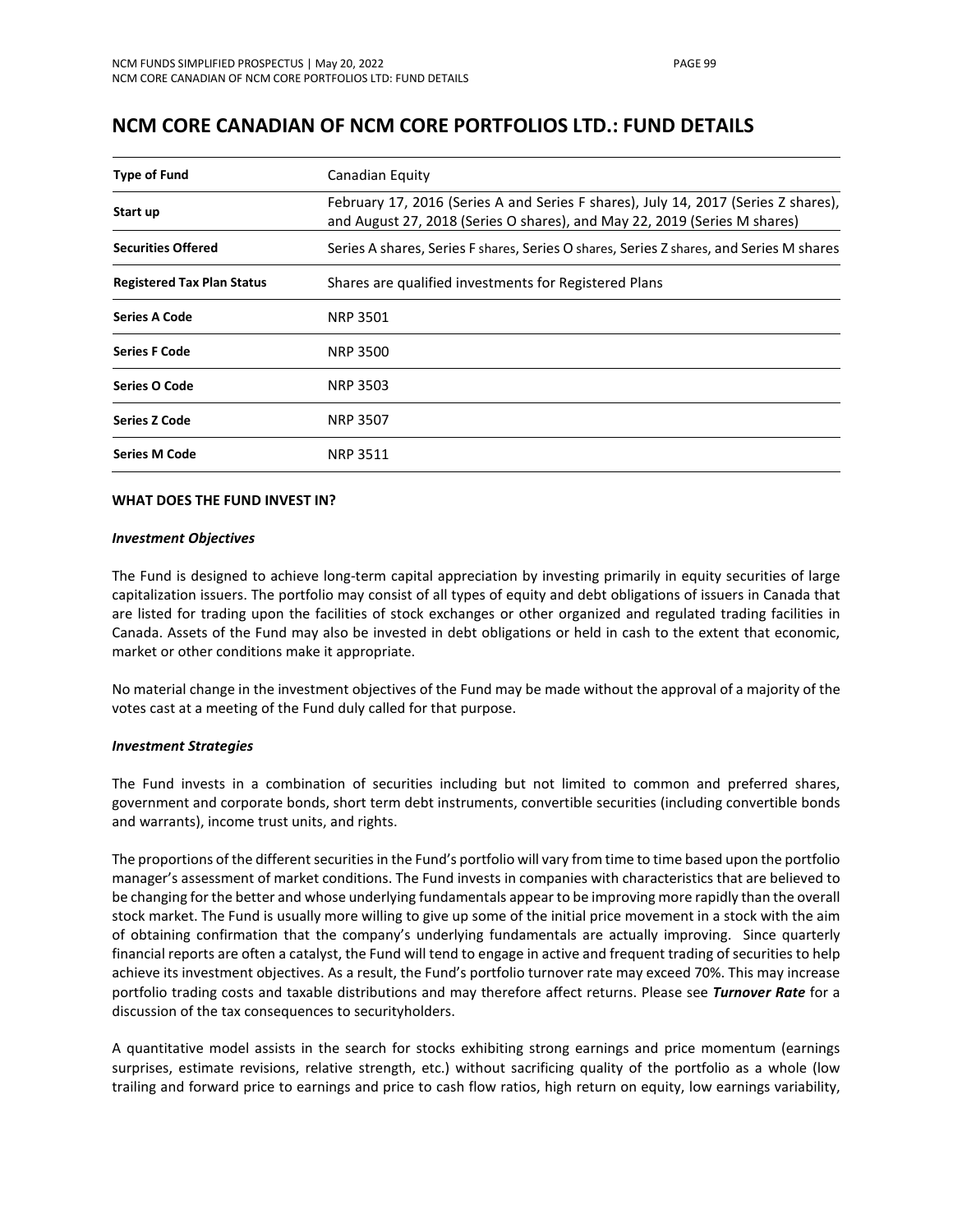low debt/equity, high yield, low Beta, etc.). A list of companies that meet our stringent criteria is created which is then used to populate a portfolio of 30 – 40 names.

The Fund is continually monitored with the objective of quickly identifying companies with deteriorating fundamentals so they can be sold before their relative performance declines significantly. Pending the selection and purchase of suitable investments and the payment of expenses or other anticipated distributions, a portion of the assets of the Fund may be held in cash. In addition, during periods in which the portfolio manager believes that market conditions make it advisable, the portfolio manager may reduce the Fund's holdings of investments and hold a portion of the Fund's assets in cash. Such cash balances will be held on deposit in cash accounts at a Canadian bank or trust company or may be invested in short term investments such as T-Bills, money market funds and guaranteed investment certificates.

The Fund may engage in a limited amount of short selling as well as in securities lending, repurchase, and reverse repurchase transactions. The Fund may also invest in derivatives (including forward contracts, calls, and puts) and in Horizons ETFs. These transactions will be used with the Fund's other investment strategies in a manner considered most appropriate to achieving the Fund's overall investment objectives and enhancing the Fund's returns.

The Fund may depart from its investment objectives and/or investment strategies by temporarily investing all or a portion of its assets in cash or fixed income securities issued or guaranteed by a Canadian or U.S. government, government agency, or company to try to protect it during a market downturn or for other reasons.

## **WHAT ARE THE RISKS OF INVESTING IN THE FUND?**

Investment in the Fund is subject to all risks set forth under *What are the Risks of Investing in a Mutual Fund?* except for "Borrowing Risk" and "Additional Risks Associated with Investing in ETF Series".

## *Significant Investor Risk*

As at April 30, 2022, two investors held approximately 19.7% and 17.8%, respectively of the NAV of the Fund. If one or both of these investors redeem a large amount of their shares of the Fund, the Fund may be required to fund the redemption by selling securities at an inopportune time. This unexpected sale may have a negative impact on the performance of your investment.

#### **INVESTMENT RISK CLASSIFICATION**

The risk level of the Fund is **low to medium**. Please see *Investment Risk Classification Method* on page 69 for more information.

Since the Fund does not have at least ten years of performance history, the following reference index has been used to impute the return history for the remainder of the ten year period for which performance history is unavailable: S&P/TSX Composite Low Volatility Total Return Index. This index measures the performance of the least volatile constituents of the S&P/TSX Composite Index.

#### **WHO SHOULD INVEST IN THIS FUND?**

Based on the investment risk classification described above, the Fund may be suitable for low to medium risk investors seeking the potential for long-term growth who can tolerate volatility. Like most investments, past performance is not guaranteed and, therefore, an investor must be willing to risk a loss.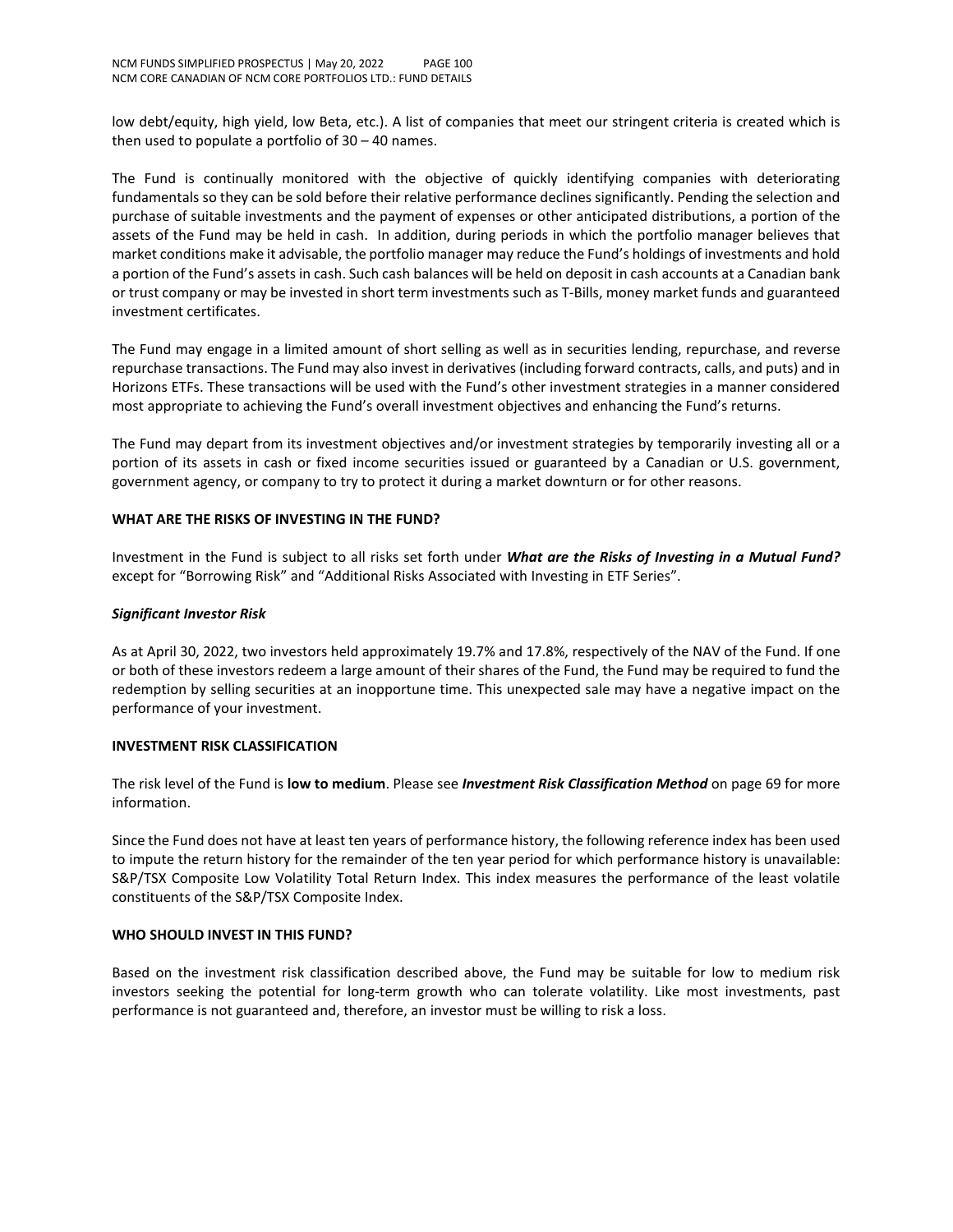### **DISTRIBUTION POLICY**

Taxable dividends for the Fund may be paid once a year, or at such frequency as the Board of Directors may determine, in its discretion. Capital gains dividends, if any, are paid once a year, or at such frequency as the Board of Directors may determine, in its discretion.

If, in any taxation year, after ordinary distributions, NCM Core Portfolios would otherwise be liable for income tax on net realized capital gains or refundable tax in respect of dividends received from a taxable Canadian corporation, NCM Core Portfolios intends to pay, by the last day of that year, a special capital gains dividend and/or an ordinary dividend in order to ensure that NCM Core Portfolios will not be liable for income tax on such amounts under the Tax Act (after taking into account all available deductions, credits and refunds) or to recover refundable tax not otherwise recoverable upon payment of regular cash dividends. Such special distributions will be automatically reinvested in additional shares and will increase the aggregate adjusted cost base of an investor's shares of that series.

| <b>One Year</b> | <b>Three Years</b> | <b>Five Years</b> | <b>Ten Years</b> |
|-----------------|--------------------|-------------------|------------------|
| \$24.89         | \$78.46            | \$137.52          | \$313.03         |
| \$13.34         | \$42.04            | \$73.69           | \$167.75         |
| \$5.16          | \$16.26            | \$28.50           | \$64.87          |
| \$4.98          | \$15.70            | \$27.51           | \$62.60          |
| \$5.09          | \$16.04            | \$28.11           | \$63.99          |
|                 |                    |                   |                  |

#### **FUND EXPENSES INDIRECTLY BORNE BY INVESTORS**

Please see *Fund Expenses Indirectly Borne by Investors* on page 70 for the required assumptions used in this table, which do not reflect the actual performance of the Fund.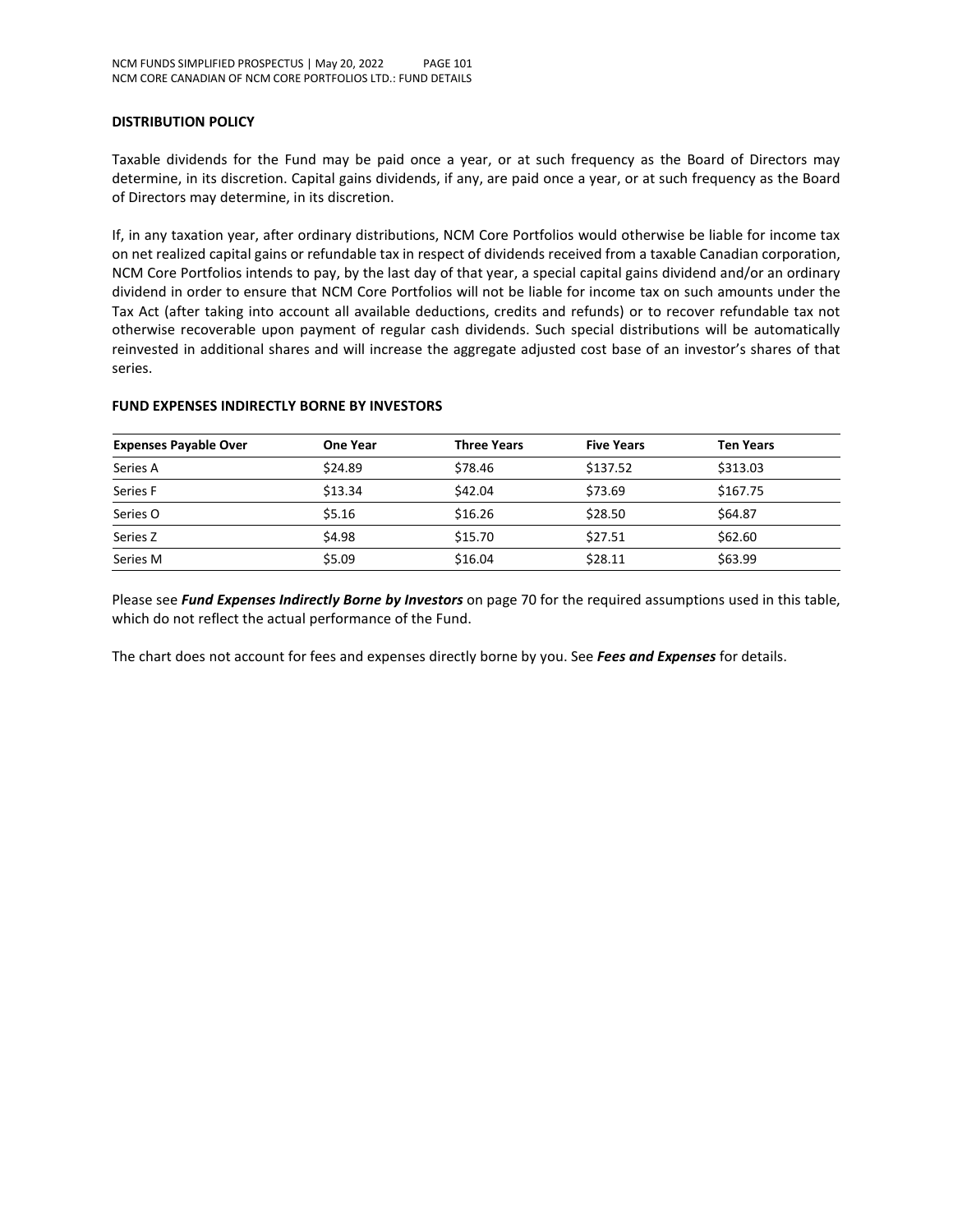## **NCM CORE GLOBAL OF NCM CORE PORTFOLIOS LTD.: FUND DETAILS**

| <b>Type of Fund</b>               | Global Equity                                                                                                                                                                                           |  |  |
|-----------------------------------|---------------------------------------------------------------------------------------------------------------------------------------------------------------------------------------------------------|--|--|
| Start up                          | February 17, 2016 (Series A and Series F shares), August 15, 2017 (Series Z shares), August<br>27, 2018 (Series O shares), May 22, 2019 (Series M shares), and September 8, 2020 (ETF<br>Series shares) |  |  |
| <b>Securities Offered</b>         | Series A shares, Series F shares, Series M shares, Series O shares, Series Z shares, and ETF<br>Series shares                                                                                           |  |  |
| <b>Registered Tax Plan Status</b> | Shares are qualified investments for Registered Plans                                                                                                                                                   |  |  |
| <b>Series A Code</b>              | <b>NRP 3401</b>                                                                                                                                                                                         |  |  |
| <b>Series F Code</b>              | <b>NRP 3400</b>                                                                                                                                                                                         |  |  |
| Series O Code                     | <b>NRP 3403</b>                                                                                                                                                                                         |  |  |
| <b>Series Z Code</b>              | <b>NRP 3407</b>                                                                                                                                                                                         |  |  |
| <b>Series M Code</b>              | <b>NRP 3411</b>                                                                                                                                                                                         |  |  |
| <b>ETF Series Ticker Symbol</b>   | NCG.                                                                                                                                                                                                    |  |  |

#### **WHAT DOES THE FUND INVEST IN?**

#### *Investment Objectives*

The Fund will seek to achieve long-term capital appreciation by investing primarily in global equity securities. The portfolio may consist of all types of equity and debt obligations of issuers that may or may not be listed for trading upon the facilities of stock exchanges or other organized and regulated trading facilities. Assets of the Fund may also be invested in debt obligations or held in cash to the extent that economic, market, or other conditions make it appropriate.

No material change in the investment objectives of the Fund may be made without the approval of a majority of the votes cast at a meeting of the Fund duly called for that purpose.

#### *Investment Strategies*

The Fund uses a Growth At a Reasonable Price approach to investments as a primary method to securities selection. This involves searching for companies exhibiting superior long-term earnings and cash flow per share growth and holding a strong position in the market in which they operate, quality management, and balance sheet strength. This analysis is supplemented by quantitative techniques that examine movements in general market trends as well as trends in earnings and the price of securities.

Pending the selection and purchase of suitable investments and the payment of expenses or other anticipated distributions, a portion of the assets of the Fund may be held in cash. In addition, during periods in which the portfolio manager believes that market conditions make it advisable, the portfolio manager may reduce the Fund's holdings of investments and hold a portion of the Fund's assets in cash. Such cash balances will be held on deposit in cash accounts at any Canadian bank or trust company or may be invested in short term investments such as T-Bills, money market funds and guaranteed investment certificates.

The Fund invests in a combination of securities including, but not limited to, common and preferred shares, government and corporate bonds, short term debt instruments, convertible securities (including convertible bonds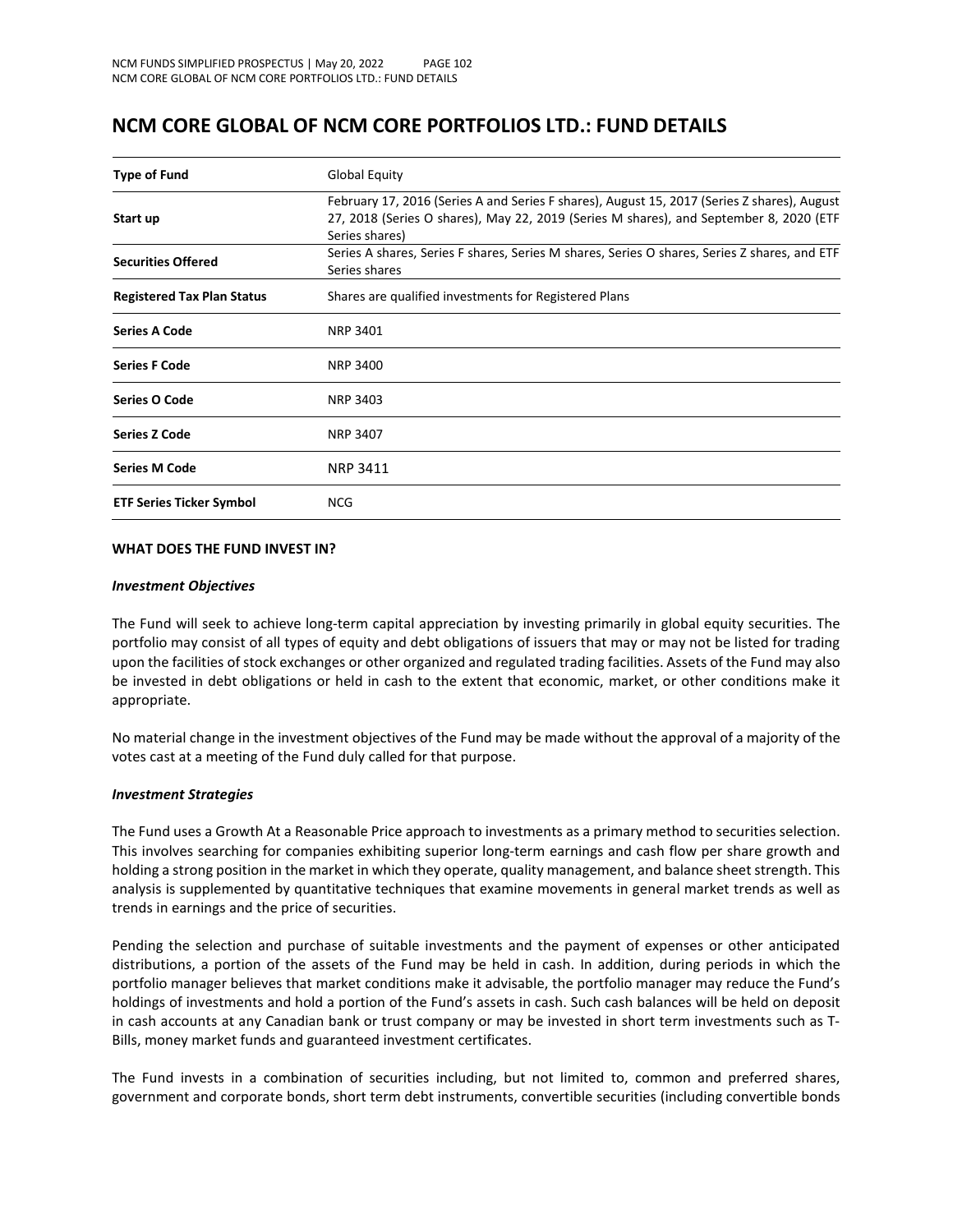and warrants), and income trust units. These securities are primarily global, but may also, as market opportunities dictate, include Canadian securities as well. The proportions of the different securities in the Fund's portfolio will vary from time to time based upon the portfolio manager's assessment of market conditions.

The Fund may engage in a limited amount of short selling as well as in securities lending, repurchase, and reverse repurchase transactions. The Fund may also invest in derivatives (including forward contracts, calls, and puts) and in Horizons ETFs. These transactions will be used with the Fund's other investment strategies in a manner considered most appropriate to achieving the Fund's overall investment objectives and enhancing the Fund's returns.

The Fund may depart from its investment objectives and/or investment strategies by temporarily investing all or a portion of its assets in cash or fixed income securities issued or guaranteed by a Canadian or U.S. government, government agency, or company to try to protect it during a market downturn or for other reasons.

## **WHAT ARE THE RISKS OF INVESTING IN THE FUND?**

Investment in the Fund is subject to all risks set forth under *What are the Risks of Investing in a Mutual Fund?* except for "Borrowing Risk". Only ETF Series securities are subject to the risks described under "Additional Risks Associated with Investing in ETF Series Securities".

## **INVESTMENT RISK CLASSIFICATION**

The risk level of the Fund is **low to medium**. Please see *Investment Risk Classification Method* on page 69 for more information.

Since the Fund does not have at least ten years of performance history, the following reference index has been used to impute the return history for the remainder of the ten-year period for which performance history is unavailable: S&P Developed Low Volatility Index. This index is designed to measure the 200 least volatile stocks in the S&P Developed LargeMidCap, a subindex of the S&P Global BMI in USD.

#### **WHO SHOULD INVEST IN THIS FUND?**

Based on the investment risk classification described above, the Fund is suitable for low to medium risk investors seeking the potential for long-term growth who can tolerate volatility. Like most investments, past performance is not guaranteed and, therefore, an investor must be willing to risk a loss.

## **DISTRIBUTION POLICY**

Taxable dividends for the Fund may be paid once a year, or at such frequency as the Board of Directors may determine, in its discretion. Capital gains dividends, if any, are paid once a year, or at such frequency as the Board of Directors may determine, in its discretion.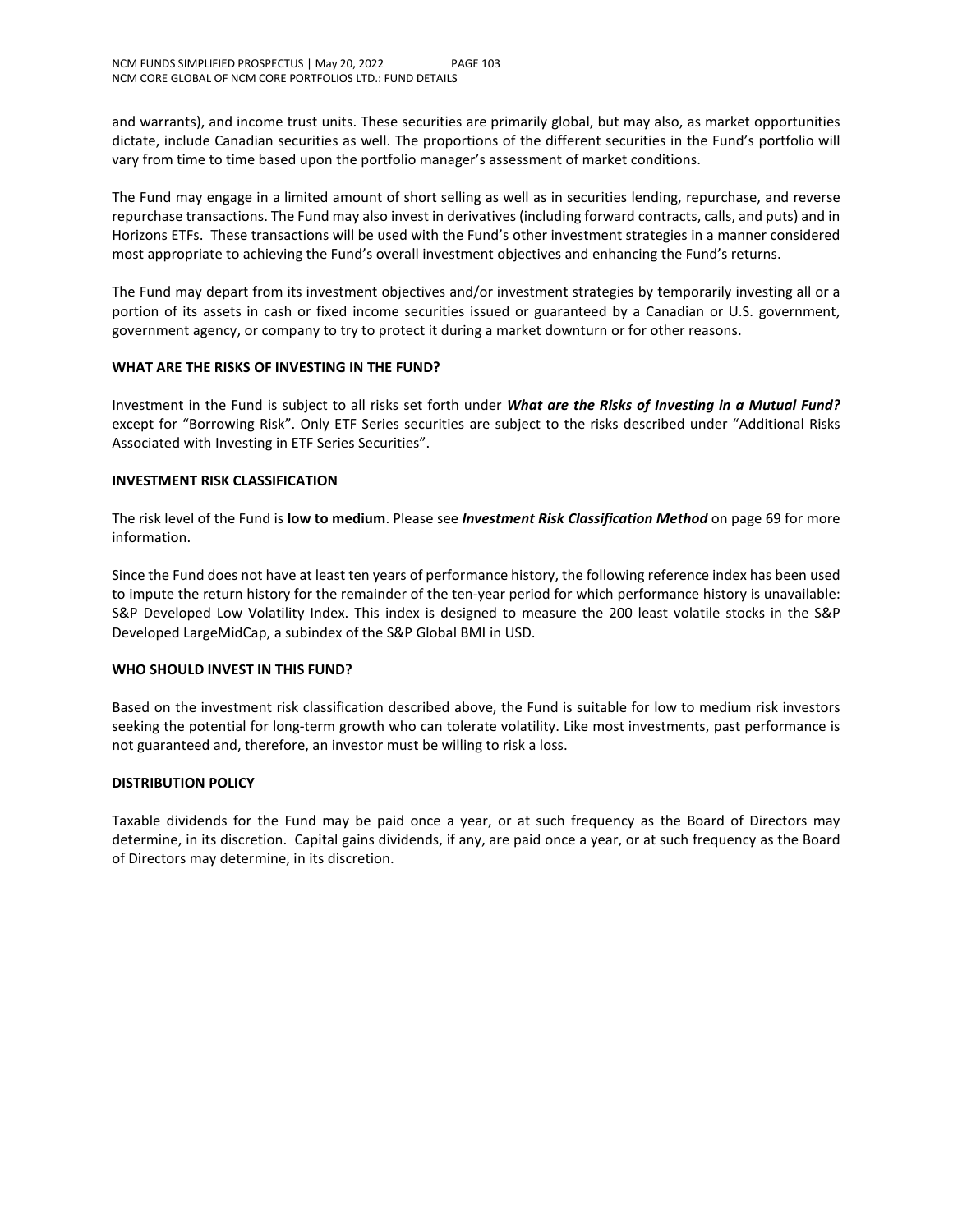## **FUND EXPENSES INDIRECTLY BORNE BY INVESTORS**

| <b>Expenses Payable Over</b> | One Year | <b>Three Years</b> | <b>Five Years</b> | <b>Ten Years</b> |
|------------------------------|----------|--------------------|-------------------|------------------|
| Series A                     | \$25.94  | \$81.77            | \$143.33          | \$326.25         |
| Series F                     | \$14.39  | \$45.36            | \$79.51           | \$180.98         |
| Series M                     | \$5.19   | \$16.36            | \$28.68           | \$65.27          |
| Series O                     | \$5.02   | \$15.82            | \$27.73           | \$63.10          |
| Series Z                     | \$5.12   | \$16.13            | \$28.27           | \$64.36          |
| <b>ETF Series</b>            | \$15.02  | \$47.34            | \$82.97           | \$188.85         |

Please see *Fund Expenses Indirectly Borne by Investors* on page 70 for the required assumptions used in this table, which do not reflect the actual performance of the Fund.